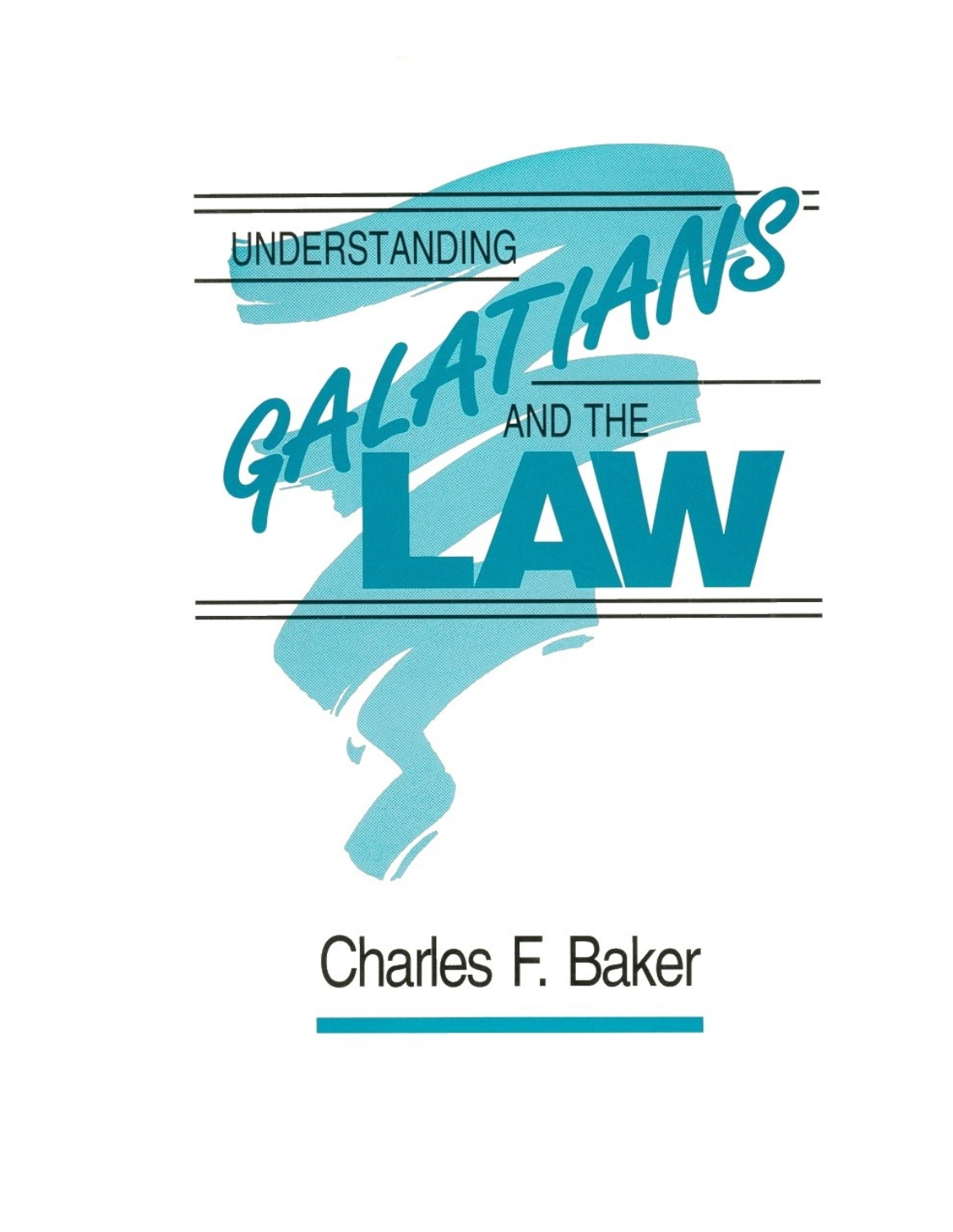# **UNDERSTANDING** *GALATIANS* **AND THE LAW**

**CHARLES F. BAKER**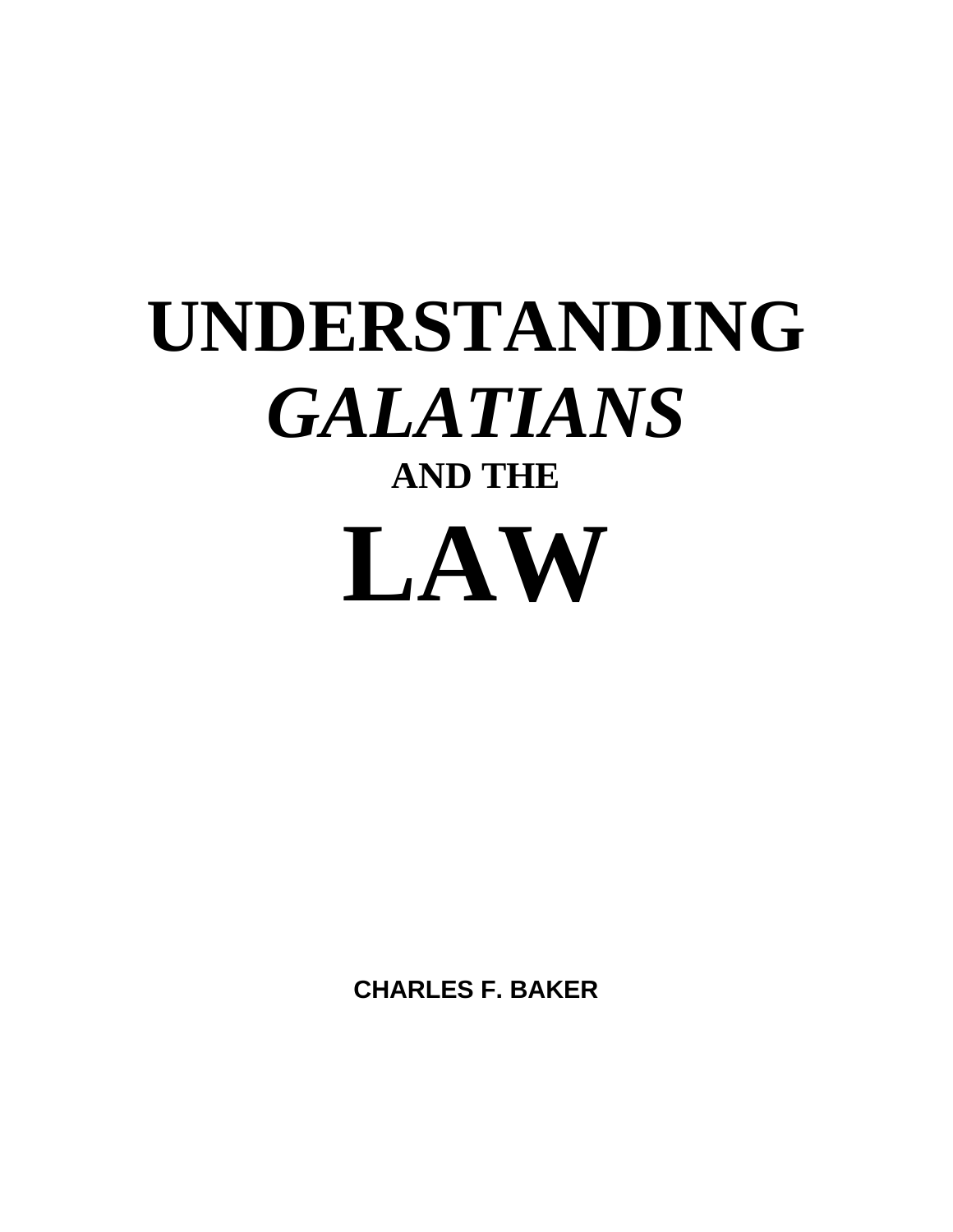#### **PREFACE**

P. P. Bliss, the gospel song writer, has captured the theme of Paul's letter to the Galatians in his verse:

Free from the law, Oh happy condition; Jesus has died, And there is remission. Cursed by the law, And bruised by the fall; Christ hath redeemed us, Once for all.

In this study I have brought together two separate but closely related subjects: one, a doctrinal and dispensational exposition of the Epistle to the Galatians, and the other a listing and commentary on every occurrence of the word *law* in the New Testament.

For convenience, the complete text of Galatians from the Authorized Version has been reproduced in smaller type. In listing the occurrences of the word *law*, sufficient context has been provided to give the sense of each reference. The references to *law* have been classified under eighteen headings, as shown in the Table of Contents.

The Church needs the corrective truth of Galatians as much today as it did in the days of Martin Luther or Paul. Not only is the justification of the sinner wholly by faith apart from the works of the law, but so also is the sanctification or perfection of the saint by the hearing of faith, apart from the works of the law (Gal. 3:2,3). Any attempt to place the Mosaic Law and the gospel of grace of a continuum is a denial of the truth as found in the Pauline epistles.

It is my prayer that God may use this book to help someone to come to a better understanding of the dispensation of the grace of God which has been committed to our trust.

Charles F. Baker Escondido, California, 1993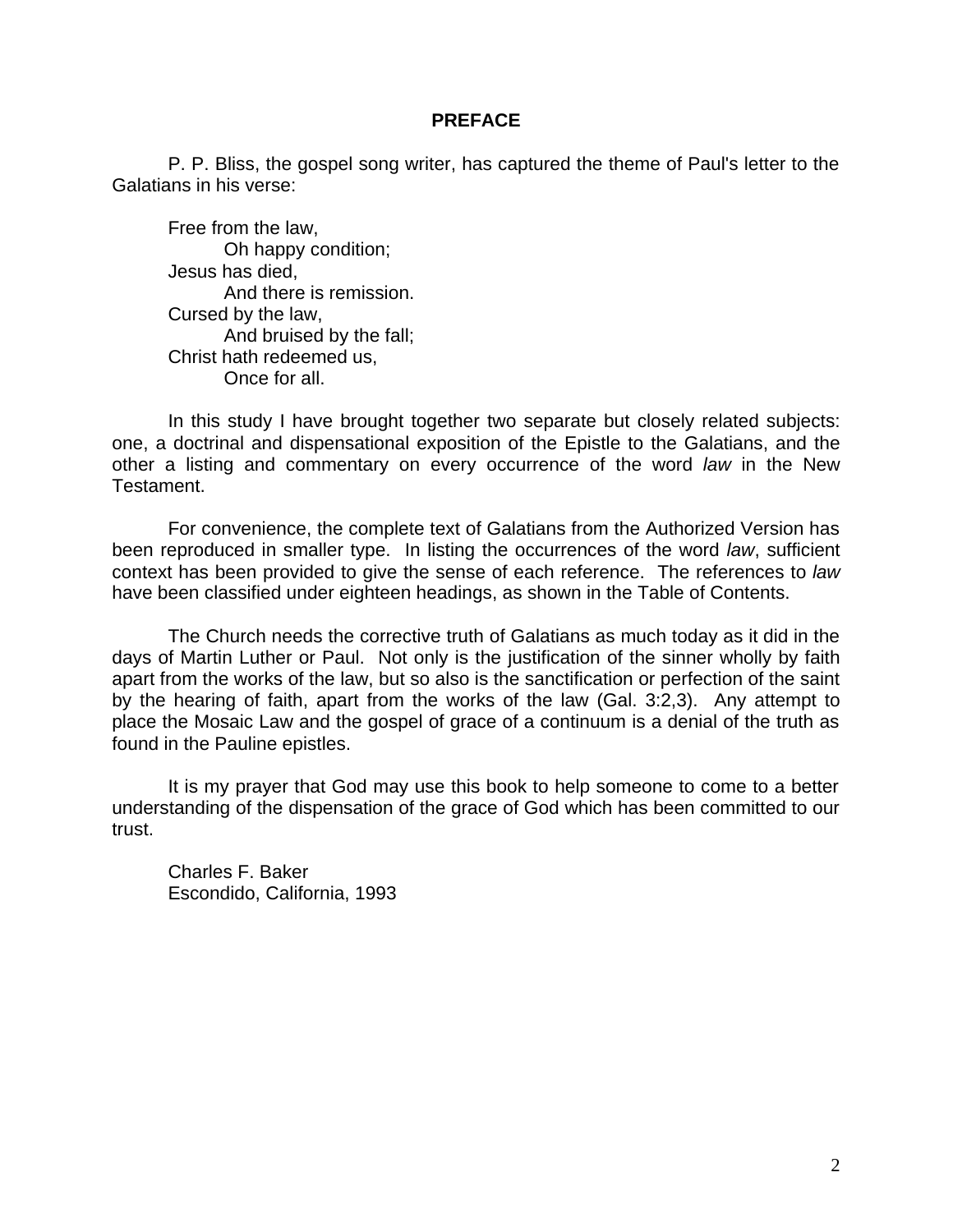#### **FOREWORD**

When I began my formal theological training forty-two years ago, the author of this book was my theology instructor. Several years before, as an MK teenager growing up in Zaire, the Lord had placed a burden on my heart to serve Him. With that burden, He gave me a desire to evangelize the lost and teach His Word. In God's providence He gave me an excellent tutor and model in missionary Chris Egemeier, who not only introduced me to the joy of winning the lost to Christ but also to Charles Baker's little booklet *God's Clock of the Ages.* I was so overjoyed with the truth learned from this booklet (as well as from Pastor J. C. O'Hair's *The Unsearchable Riches of Christ)* that I translated into Swahili its charts and began using them in my Bible classes. As I taught my classes, God confirmed His calling in my life and I was determined to prepare myself to serve Him.

My undergraduate preparation led me to Milwaukee Bible College (now Grace Bible College) where Charles Baker was president and professor of theology. For four years, I had the privilege of sitting under his teaching where the foundation for my own understanding of the Word of God was laid. His balanced and sane interpretation of Scripture, his fairness in dealing with the views of others, his willingness to reserve judgment on the meaning of a particular verse or theological concept - all of this had a profound influence on me. But it was more than his approach to Scripture that influenced me - it was also the way he lived the Scriptures by applying them to his life and thus exemplifying godliness to his students. No wonder his students rise and call him blessed.

*Understanding Galatians and the Law* is a book written after many years of study, teaching, and reflection. In his characteristic style, the author explains Paul's teaching to the Galatians so that its meaning is clear and to the point. He focuses on the gospel which was preached by the apostle Paul. He does this by showing Paul's vindication of the gospel which the Judaizers attempted to pervert. But he does more than explain how Paul defended the gospel committed to him. He goes on to show why Paul was so adamant in his defense of the gospel: Paul knew that this gospel liberates, works through love, and produces fruit and spirituality in those who have come to Christ by believing the gospel. No wonder its defense was a matter of life and death for the apostle Paul.

In the section on Paul and the Law we have an excellent treatment of a subject often misunderstood. Almost from its inception, the church has been plagued, on one hand, by legalism, and on the other hand, by antinomianism, in spite of Paul's teaching on the subject. We owe a debt of gratitude to Charles Baker's clear and concise way of handling this difficult theme. His chapter on "Paul's Practice of Law," for example, clarifies why Paul could so adamantly speak out against believers placing themselves under the Law while he personally, on several occasions, placed himself under the ritual practices of the Law. The answer according to Mr. Baker is found in a dispensational understanding of Scripture.

My prayer is that through the reading and studying of *Understanding Galatians*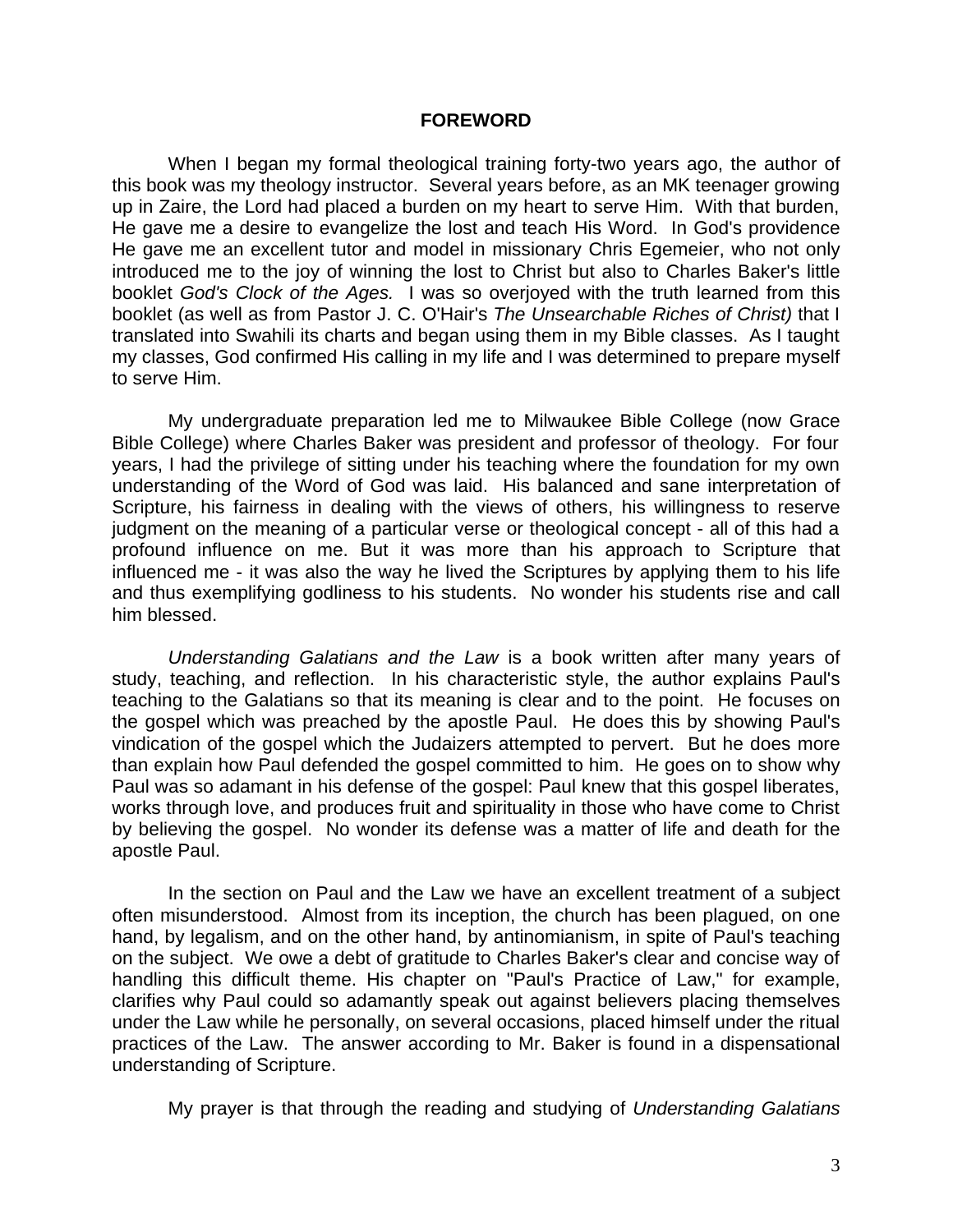*and the Law,* we will all come to a better understanding of God's Word and its implications in our daily lives. May the Holy Spirit be pleased to use this book to bring honor and glory to our Lord Jesus Christ, the head of the church and the source and content of the gospel.

> Dr. Sam Vinton, Jr. Executive Director Grace Ministries International Grand Rapids, Michigan 1993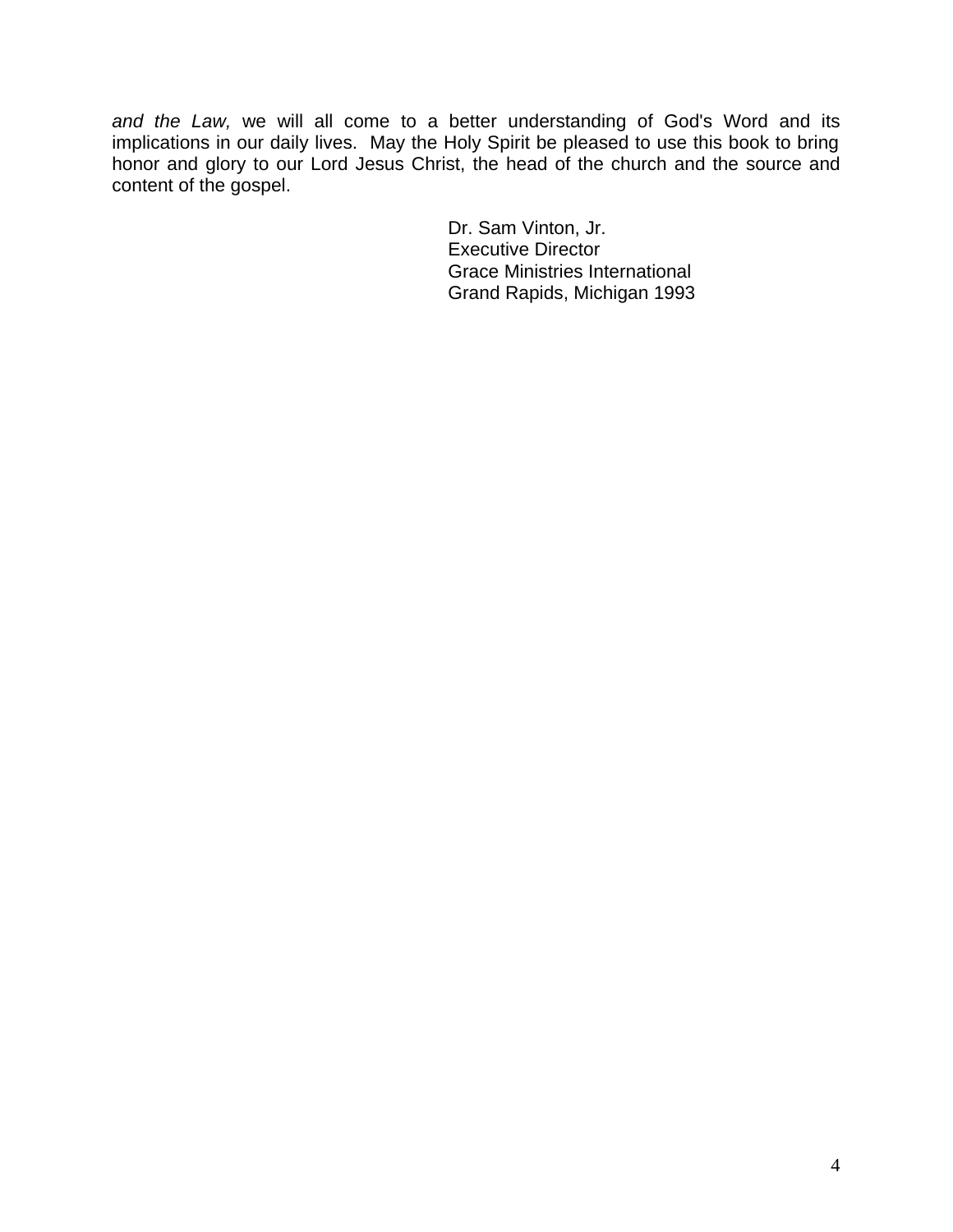# **OUTLINE OF GALATIANS**

- I. The Gospel Salutation 1:1-5.
- II. The Gospel Perverted 1:6-10. The Heterodox Gospel versus the True 1:6-10.
- III. The Gospel Defended 1:11 2:21.
	- A. By Paul's Own Testimony 1:11-24.
	- B. By the Jerusalem Council 2:1-10.
	- C. By the Rebuke of Peter at Antioch 2:11-21.
- IV. The Gospel Vindicated 3:1-29.
	- A. Foolishness of Reverting to Law 3:1-5.
	- B. Abraham Was Justified by Faith Alone 3:6-9
	- C. But the Law Is Not of Faith 3:10-12
	- D. Christ Redeems from the Curse of the Law 3:13-14
	- E. The Law Cannot Annul the Promise 3:15-18
	- F. The Purpose of the Law 3:19-25.
		- 1. Given Because of Transgressions 3:19-23.
		- 2. Given to Be a Pedagogue 3:24-25.
	- G. All Are Now One in Christ 3:26-29.
- V. The Gospel Illustrated 4:1-31.
	- A. By Adoption 4:1-20
		- 1. Slavery under Law versus Sonship in Christ 4:1-7.
		- 2. Warning against Returning to Bondage 4:8-11.
		- 3. Appeal to Remember Former Relationships 4:12-16.
		- 4. Desire to Be Present with Them 4:17-20.
	- B. By Allegory 4:21-31.
		- 1. The Allegory Stated 4:21-27.
		- 2. Application of the Allegory 4:28-31.
- VI. The Gospel Liberates The Law Subjugates 5:1-5
	- A. The Challenge to Stand Fast 5:1.
	- B. The Results of Entanglement 5:2-5.
- VII. The Gospel Works through Love 5:6-15.
	- A. Neither Circumcision nor Uncircumcision Works 5:6
	- B. A Little Leaven Leavens All 5:7-10.
	- C. The Offense of the Cross 5:11,12.
	- D. Liberty, Not License 5:13-15.
- VIII. The Gospel Produces Fruit 5:16-26.
	- A. Warfare between Spirit and Flesh 5:16-18
	- B. The Works of the Flesh 5:19-21.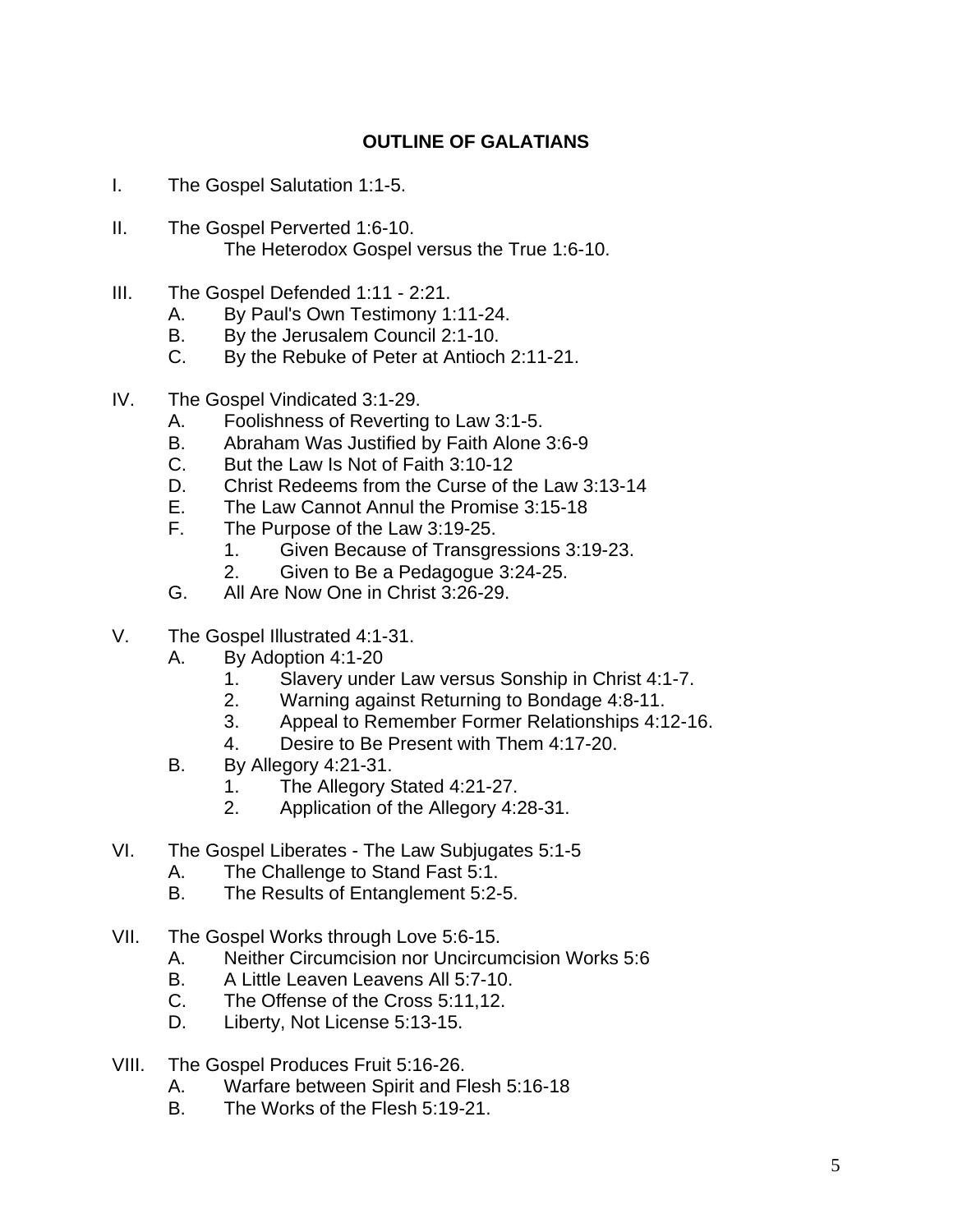- C. The Fruit of the Spirit 5:22-26.
- IX. The Gospel Produces Spirituality 6:1-10.
	- A. Fulfilling the Law of Christ 6:1,2.<br>B. Proper Self-Estimation 6:3-5.
	- B. Proper Self-Estimation 6:3-5.<br>C. Sowing and Reaping 6:6-10.
	- Sowing and Reaping 6:6-10.
- X. The Gospel Benediction 6:11-18.
	- A. Glorying in the Flesh 6:11-13.
	- B. Glorying in the Cross 6:14,15.
	- C. Final Benediction 6:16-18.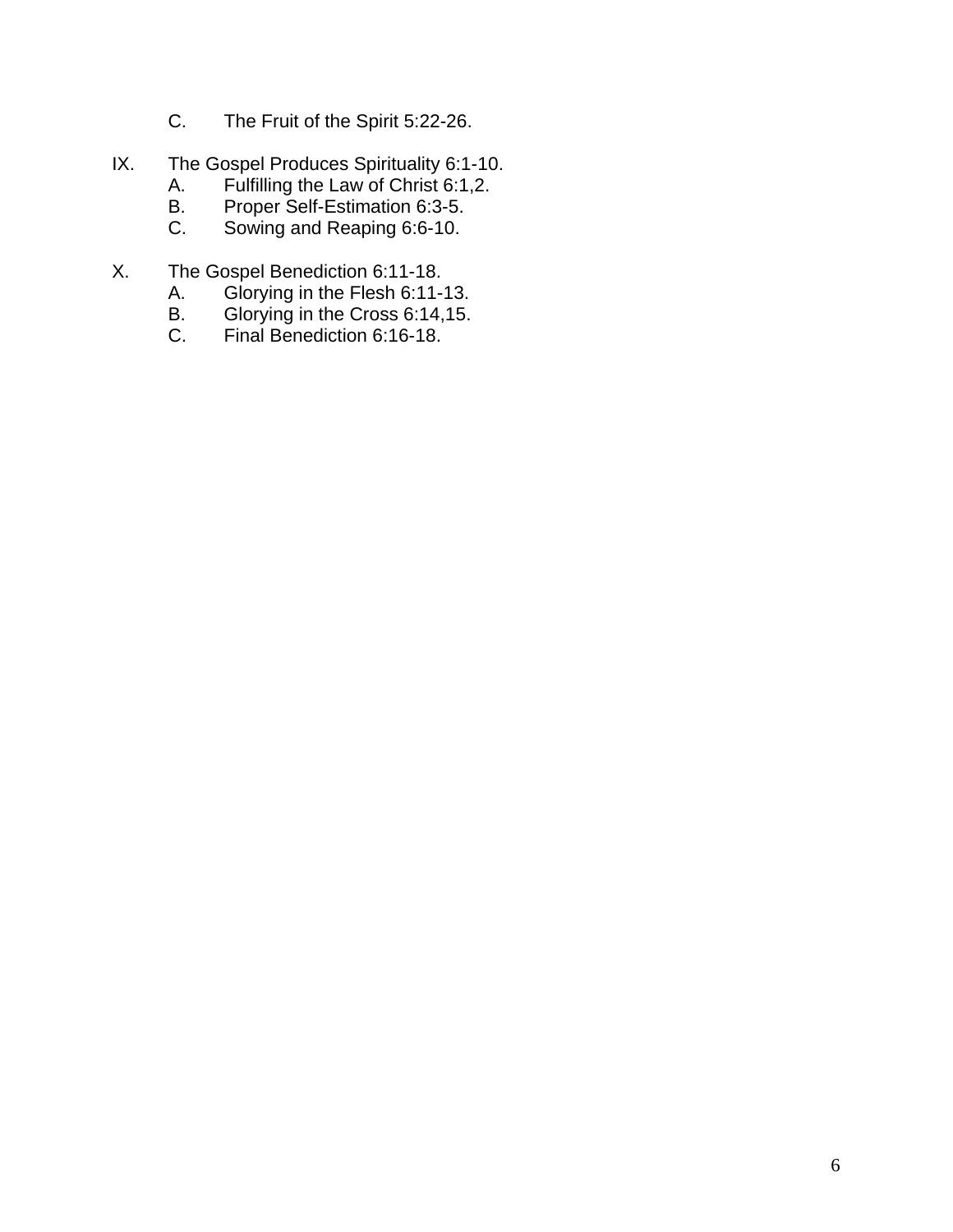#### **INTRODUCTION**

Galatians is Paul's great defense of his divine apostleship and of the gospel which he preached to the Gentile world. His apostleship was questioned because he had never known Jesus Christ during Ms earthly ministry, as had the Twelve apostles. His gospel was questioned because he taught the salvation of the Gentiles through faith alone apart from circumcision and the keeping of the Law of Moses. Jesus had told the Twelve just before His death to obey those that sat in Moses' seat (Matt. 23:1-3), and we find them later "continuing daily with one accord in the temple" (Acts 2:46). In the last record we have of them in the book of Acts they are still zealous of the Law of Moses, still practicing circumcision, still going to the temple and offering animal sacrifices (Acts 21:20-24). Where did Paul get his authority to bypass the whole Jewish religious system and offer salvation to Gentiles simply by grace through faith?

We find the answer to this question in chapter two of this book and also in the fifteenth chapter of Acts, where a conference was held between Paul and the other apostles. This apostolic conference resulted in a tremendously important decision regarding Paul's Gentile ministry. Furthermore, we are told this action was not simply a decision of the apostles, but "it seemed good to the Holy Spirit and to us" (Acts 15:28) to approve Paul's gospel message. This decision is reflected again in Acts 21:25, "As touching the Gentiles which believe, we have written and concluded that they observe no such things [as the Jewish believers in Jerusalem were observing]." We say, "in Jerusalem," for at the temple in Jerusalem was the only place where the ritual of the Law of Moses could be carried out (Deut. 12:10-19; 16:5,6).

Thus during the latter half of the Acts period there was one program for the Jews in their land who believed and another order for the Gentiles who believed. Unless this fact is recognized the Twelve apostles, as well as the apostle Paul, must be judged to be out of the will of God. Those who begin the Body of Christ and the new dispensation of grace on the day of Pentecost say the Twelve were out of the will of God in continuing to frequent the Jewish temple and in preaching to the Jews only. Some even teach that God had to call Paul to go to the Gentiles because of the racial bigotry of the Twelve, and then they condemn Paul for going to the temple and becoming involved in Jewish vows and the offering of sacrifices. The fact is God had never given any command for Jewish believers to forsake the Law or the temple. They were offering the kingdom to the rulers of Israel in which the Law and the temple played an important role. Jesus recognized the temple as "My Father's house" (John 2:16) in spite of the apostasy of the priests. We don't hear anything about the casting away of Israel until we come into Paul's epistles. The Law of Moses was not only Israel's religious law, it was their civil law as well. The Jews in Jerusalem and Judea were bound by that law as long as the temple stood. The first intimation that Jewish believers were to forsake Moses and the temple is found in Hebrews 13:13, "Let us go forth, therefore, unto Him OUTSIDE THE CAMP, bearing His reproach." It was just a short time after this was written that the Jewish war against Rome began in A.D. 65, and in A.D. 70 the Roman army under Titus completely destroyed Jerusalem and the temple. Then it was no longer possible to observe the Law of Moses. There was no longer an order for the Jews who believed and another order for the Gentiles who believed.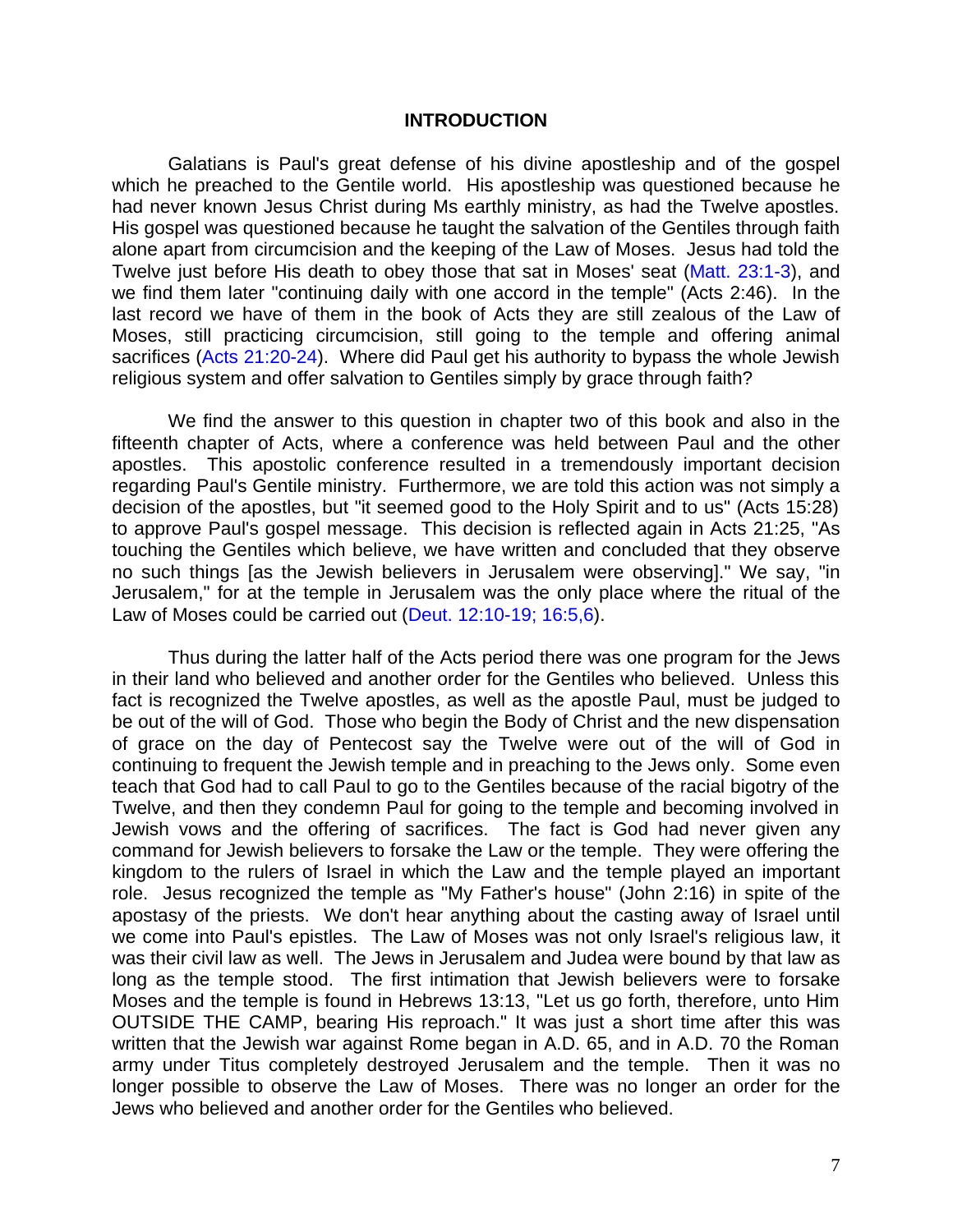Thus, as long as the temple stood there was one religious order for Jews in Jerusalem who believed and a different order for Gentiles who believed. It is very important to understand this dispensational difference which was in effect as long as Israel occupied Jerusalem.

The Galatian epistle was written to combat legalism, one of the most insidious of all religious errors. Legalism is insidious because it appeals to man's pride. It deceives man into believing he can justify himself before God by his own works of righteousness. On its face it appears to be very pious, having a front of what Paul calls "a false humility" (Col. 2:18). It covers human pride with a cloak of self-righteousness. Legalism in Paul's day was associated mainly with Judaism, circumcision, and the Law of Moses. Today the term is applied to any system of religion which teaches the possibility of earning salvation or of attaining sanctification through the keeping of laws, whether God-given or man`-made.

This is the only letter of Paul written to a group of churches, namely, the churches of Galatia. Galatia derived its name from certain Gallic tribes which invaded and settled in central Asia Minor (now Turkey) around B.C. 200. These Gauls were subdued by the Romans in B.C. 189. In B.C. 25 the territory was enlarged to include parts of Phrygia, Pisidia, Lycaonia, and Isauria, and was made into a Roman province. In Paul's day, Galatia could mean either the original small territory, or the enlarged Roman province. The question arises, in which sense did Paul use it, and did Luke in Acts use it in the same sense?

We know Paul went to cities in the southern part of the province on his first missionary journey, but Luke does not mention Paul going into Galatia until his second missionary journey (Acts 16:6), where Phrygia, to which Paul went on his first journey, is distinguished from Galatia. Luke uses Galatia in the same way in Acts 18:23. Thus Luke limits Galatia to the original small territory to which Paul did not go until his second journey. Now, if Paul uses Galatia in this same sense, he must be addressing his letter to churches he established on his second journey. But the problem is that Luke gives no record of Paul establishing even one church in Galatia. But if Paul uses Galatia in this epistle in the sense of the enlarged province, then we know the churches addressed were in Antioch in Pisidia, Iconium, Lystra, and Derbe. This problem has led to two theories, the North Galatian Theory, and the South Galatian Theory. The former supposes the churches addressed were in the chief cities of the north, Ancyra (modern Ankara), Pessinus, and Tavium, even though these cities are not mentioned in the Bible. The maps of Asia minor in many Bibles and Bible atlases follow the North Galatian view.

Since Paul did not visit this northern section of Galatia until his second missionary journey it is evident, according to the northern view, that Galatians must have been written after that journey, and perhaps while he was on his third journey. And since Luke is silent about Paul having established any churches in this northern region there is no way of knowing in what cities they were located or who the people were. On the other hand, if the South Galatian hypothesis is correct, the churches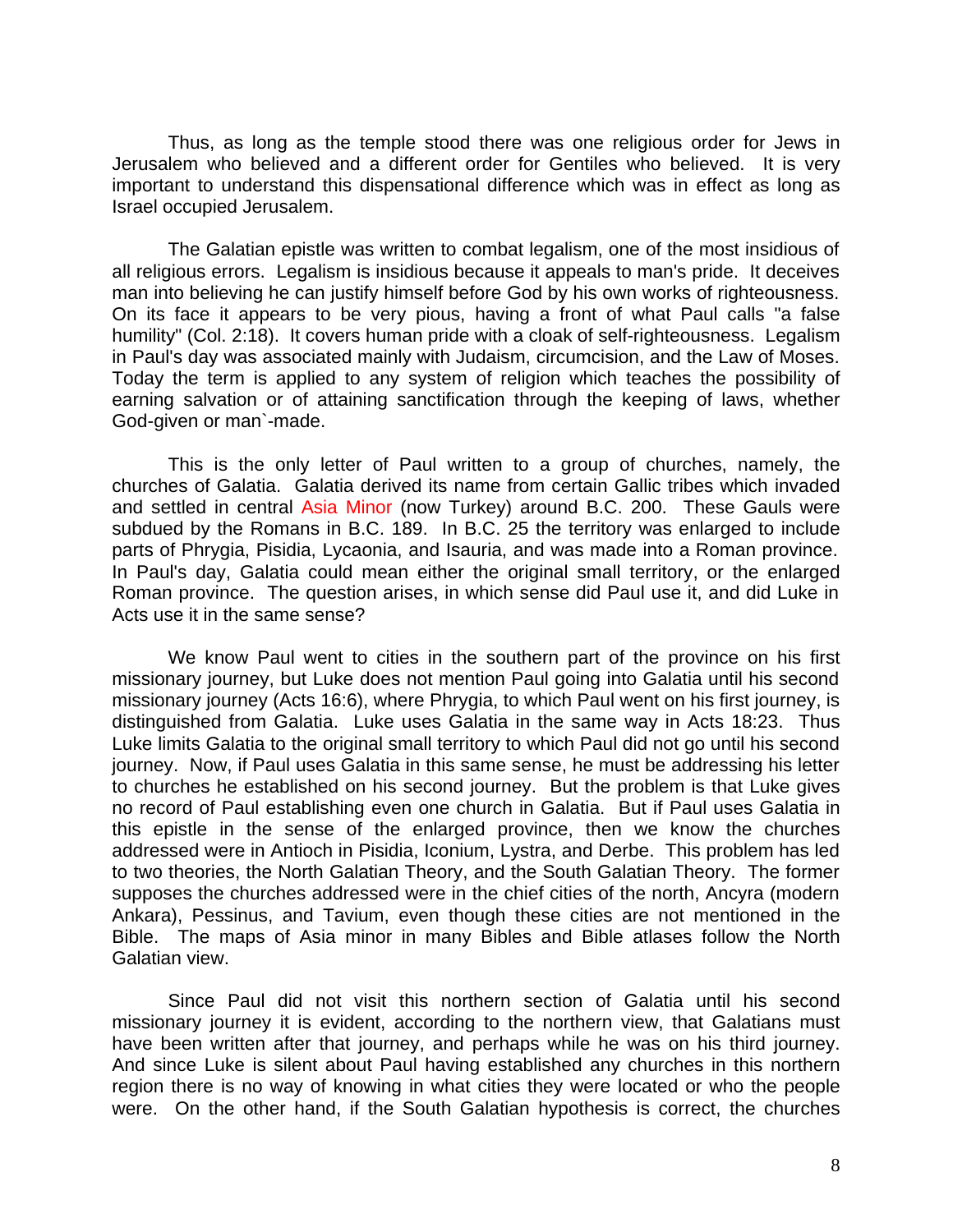addressed were located at Antioch, Iconium, Lystra and Derbe, and thus the letter could have been written as early as Paul's return from his first journey.

Luke gives no details of what Paul did on his second and third journeys through Galatia. There is, consequently, no evidence in the epistle which definitely and positively identifies the time of the writing or the exact location of those addressed. Readers who desire to study this problem further will find more details in Bible dictionaries and commentaries. *The International Standard Bible Encyclopedia,* for example, contains an article on Galatia, written by archeologist William A. Ramsay, one of the outstanding advocates of the South Galatian theory. Following this article is one on Galatians by George G. Finlay, defending the North Galatian view. Luke never contradicts Paul, but because he passes over so many events which Paul mentions in his epistles, it is next to impossible to accurately fit these events into Luke's narrative.

We sometimes get the impression that missionary Paul went to far countries where the people had never heard about the one true God or about Jesus Christ. While it is true Paul preached to many Gentiles who had never heard of Jesus Christ, it is also true that in most every city he entered there was a Jewish synagogue. And we know from such passages as Acts 13:42,43 that there were Gentile proselytes who were associated with these synagogues, and there were therefore Jews and some Gentiles who knew about the one true God in almost every place where Paul preached. Not only so, but on that notable Pentecost of Acts 2 we read, "And there were dwelling at Jerusalem Jews, devout men, out of every nation under heaven" (Acts 2:5). In verses 9-11 many of the nationalities are mentioned, and while some of these were permanent dwellers in Jerusalem, the same word "dwellers" is used of those of Mesopotamia and the other countries. Throngs of Jews came to Jerusalem for important feast days from all over the Roman world. Hence there were Jews from all over the Roman Empire who witnessed the outpouring of the Holy Spirit and heard Peter's preaching. Some of them believed and when they returned to their own countries they took with them the news about Jesus the Messiah, whether they believed it or not. For more than fifteen years after that Pentecost, before Paul began his missionary work, Jews had been coming to Jerusalem for their feast days. Surely with all of this travel back and forth over such a long period of time they must have diffused some knowledge about Jesus among the Jews everywhere. Paul's mission to the Jews was to persuade them that this Jesus is the Messiah (Acts 17:1-3). Of course, his main ministry was to the Gentiles, but as we have seen, this Gentile ministry often began among proselytes in the Jewish synagogues.

There was a sharp division between the Jewish believers and their Jewish religious leaders, but not near the difference that developed against Paul after he began his Gentile ministry of justification by faith alone, apart from circumcision and the Law of Moses. It is quite natural under these circumstances to find the opposition to Paul and his message from the Jews wherever he went, as in Acts 13:50; 14:2,5,19. Opposition by the unbelieving was one thing, but now, on the occasion of the writing of the letter to the Galatians, the enemy was beginning to convince the churches that Paul was an imposter and that there was no salvation apart from circumcision and the Law of Moses. As quickly as they had believed Paul's gospel at the first, now they were turning against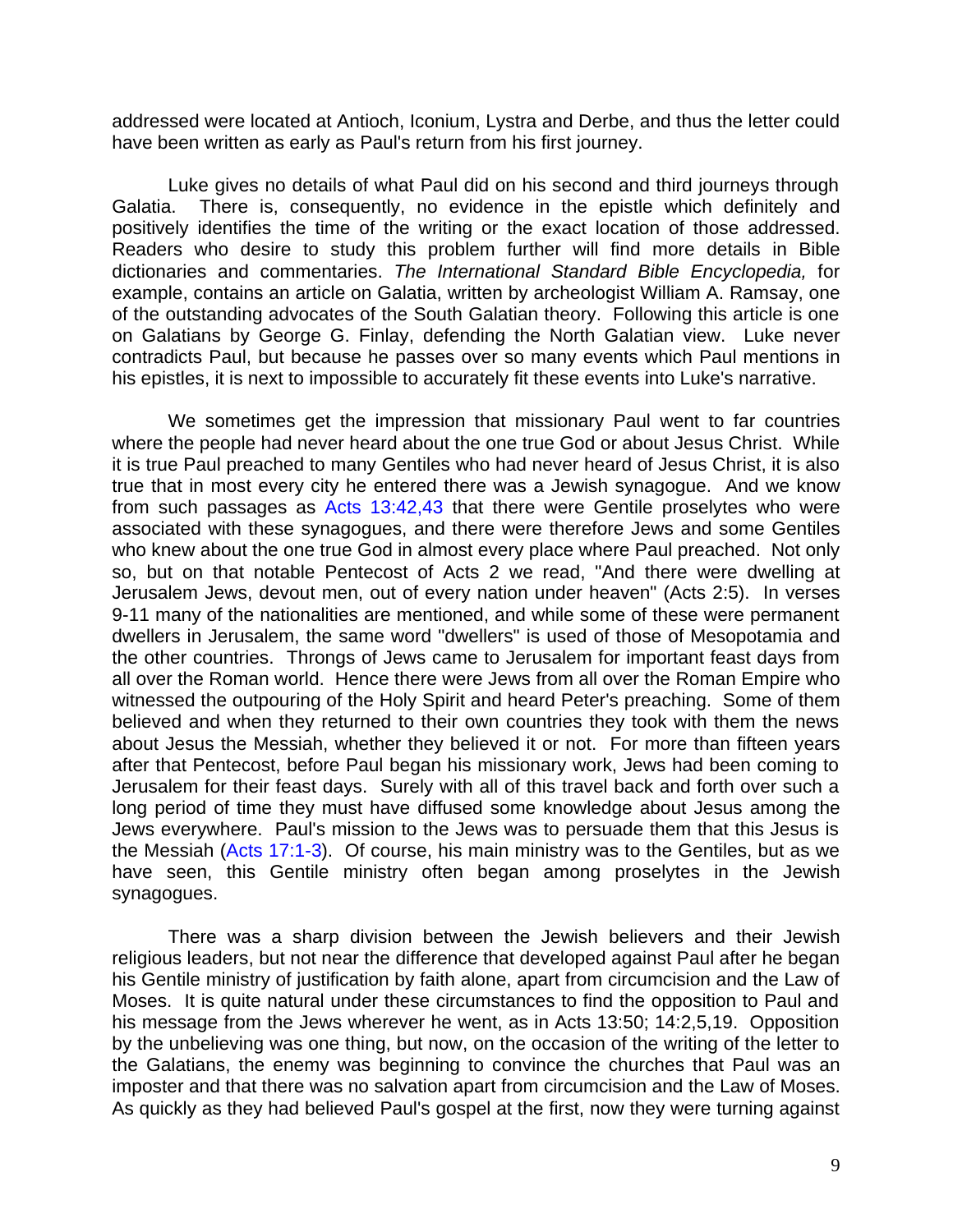Paul (Gal. 1:6). Paul expresses amazement that these Galatians could turn themselves so swiftly from the one who had called them into the grace of Christ unto a heterodox gospel.

### **GALATIANS**

#### **I. The Gospel Salutation - 1:1-5**

Note the difference between this salutation and those of other of Paul's epistles.

Paul, an apostle (not of men, neither by man, but by Jesus Christ, and God the Father, who raised him from the dead), and all the brethren who are with me, unto the churches of Galatia, grace be to you, and peace, from God the father, and from our Lord Jesus Christ, who gave himself for our sins, that he might deliver us from this present evil age, according to the will of God and our Father, to whom be glory forever and ever. Amen (1:1-5).

Before wishing the usual "grace and peace" to them, Paul begins by stating the uniqueness of his apostleship – "Paul, an apostle (not of men, neither by man, but by Jesus Christ, and God the Father, who raised him from the dead)." His apostleship had been called in question by the false teachers who were troubling the churches he had established, and before greeting his readers he wants them to remember his divine credentials. He then extends his greetings, but he doesn't give thanks for them as he does in most of his epistles, for they have been a disappointment to him.

But he does give glory to Jesus Christ, who gave Himself for our sins, that He might deliver us from this present evil age. Regardless of circumstances we can always find cause to give thanks to our Lord Jesus Christ for His death for us. God so loved the world that He gave His only begotten Son, and not only so, the Son also gave Himself.

#### **II - The Gospel Perverted - 1:6-10**

Paul marveled at how quickly the apostasy of the Galatians had occurred.

I marvel that you are so soon removed from him that cared you into the grace of Christ unto another gospel, which is not another; but there are some that trouble you, and would pervert the gospel of Christ. But though we, or an angel from heaven, preach any other gospel unto you than that which we have preached unto you, let him be accursed. As we said before, so say I now again, If any man preach any other gospel unto you than that you have received, let him be accursed (1:6-9).

"Removed" is in the middle voice, continuous present, you are so quickly removing yourselves from him that called you into the grace of Christ unto another gospel." God is the One who calls sinners to salvation, but in this case Paul was the one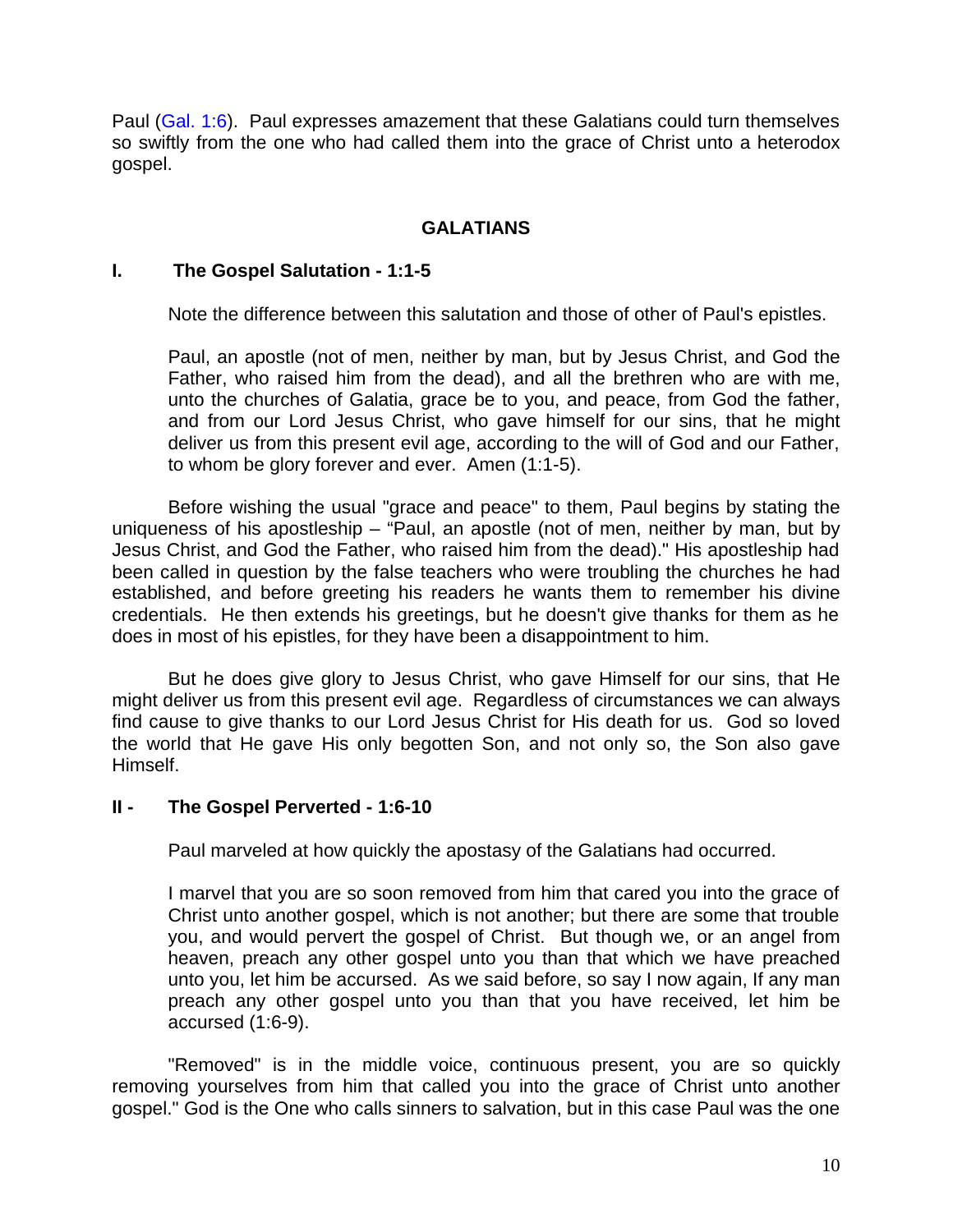God used in calling them, and now they were turning away from Paul, denying he was a genuine apostle. They were turning to "another gospel." More accurately, they were turning to a "heterodox gospel." The word *heteros* is used of a generic difference, an entirely different kind of message, but "another which is not another" doesn't make sense. The explanation is that the second "another" is a different word, *allos,* which is another of the same kind. What they were turning to was not a gospel at all. Gospel is good news, and legalism is bad news. They were turning from goodspel to badspel.

Paul calls these false teachers, both here and in 5:10, "the troublers." The Jerusalem apostles also called them troublers:

Forasmuch as we have heard that certain who went out from us have troubled you [Gentiles] with words, subverting your souls, saying, You must be circumcised and keep the Law; to whom we gave no such commandment (Acts 15:24).

The seriousness of mixing Law with the gospel is seen in Paul's pronouncing the anathema of God upon those who do so. "Anathema" occurs in Acts 23:14; Romans 9:3; 1 Corinthians 12:3, and 16:22. The verb form occurs in Mark 17:41 and Acts 23:12,14,21. In the Septuagint it is the translation of the Hebrew word *cherem,* used of a thing devoted to God without hope of being redeemed, and of an animal to be slain (Lev. 27:28,29), of a person or thing doomed to destruction (Josh. 6:17, 7:12), an abominable, detestable and accursed thing (Deut. 7:26).

Paul asks, "Do I seek the favor of men, or of God? Do I seek to please men?" When it came to the truth of the gospel, Paul was not a man-pleaser. Christian behavior was a different matter. "Give none offense, neither to the Jews, nor to the Gentiles, nor to the church of God: even as I please all men in all things, not seeking my own profit, but the profit of many, that they might be saved" (1 Cor. 10:32,33). He did not compromise truth to please man and neither did he needlessly offend people.

# **III. The Gospel Defended - 1:11 - 2:21**

#### **A. By Paul's Own Testimony (1:11-24)**

Paul defended the gospel he preached by first showing how he received it:

But I make known unto you, brethren, that the gospel which was preached by me is not after man. For I neither received it of man, neither was I taught it, but by the revelation of Jesus Christ. (1:11, 12)

Paul made known (not "certified," as in the King James) This word, *gnorizo,* is translated elsewhere some twenty times as make known or declare. Paul's gospel was not after man *(kata anthropon).* It was not according to man, that is, it was not based on man's standards. He did not receive it of man *(para anthropou),* that is, from man. The preposition *para* has in it the idea of transmission. It was not transmitted to him from any man. Neither was the gospel taught to Paul. He didn't go to seminary or to the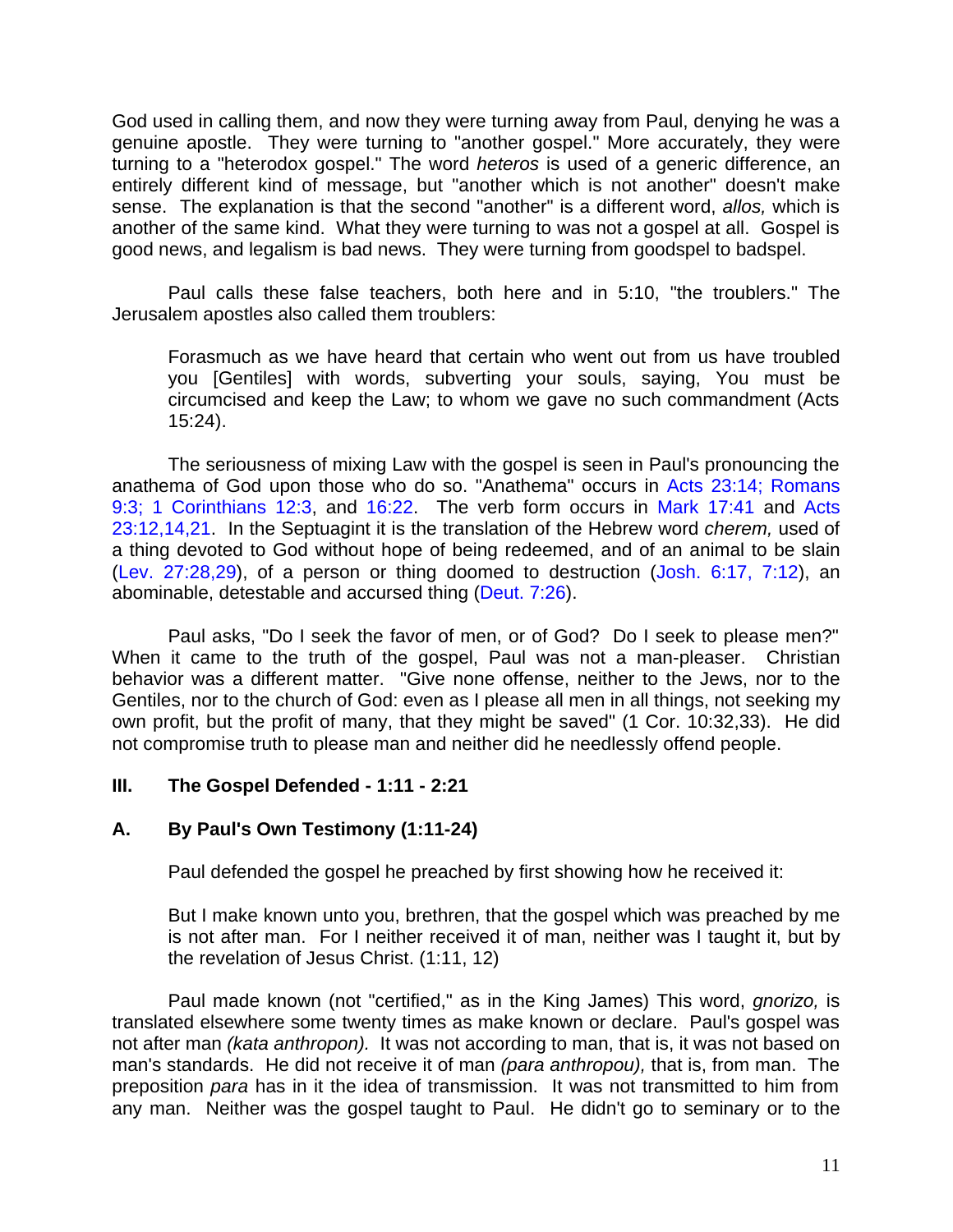other apostles to study and learn about it. Rather, he received it through (*dia*) the revelation of Jesus Christ. The King James, "by the revelation of Jesus Christ," makes Christ the subject of the revelation. Actually, the gospel is the subject of the revelation which came through Christ.

The gospel was not according to *(kata)* man, but it was according to *(kata)* the Scripture (I Cor. 15:1-4), and it came to Paul through special revelation. Paul did not sit down with the Old Testament and figure out for himself the gospel from its types and shadows and predictions. God had the prophets write down facts concerning the sufferings of Christ and the glory that should follow so these truths could be confirmed after they had happened. The prophets who prophesied of the grace that should come unto us inquired and searched diligently, trying to find what or what manner of time the Spirit of Christ who was in them did signify when he testified of the sufferings of Christ and the glory that should follow; unto whom it was revealed, that not unto themselves, but unto us they did minister the things, which are now reported unto us by them that have preached the gospel unto us with the Holy Spirit sent down from heaven (1 Pet. 1:10-12). We ought to do as the Bereans of old did-search the Scriptures to see if these things are so (Acts 17:11).

It is important to distinguish between the gospel and the Mystery in Paul's preaching. The Mystery was also according to revelation, but it was not according to Scripture. It had been kept secret, hidden in God, until it was revealed to Paul. J. C. O'Hair, one of the founding fathers of the Grace Gospel Fellowship, wrote a book entitled, *The Unsearchable Riches of Christ,* the purpose of which was "to compare the confirmation ministry of Christ, of the Twelve, and of Paul, with the revelation ministry of Paul" (p. 24). By confirmation ministry he meant that ministry which could be confirmed by Old Testament Scripture. By revelation ministry he meant that ministry which was not prophesied or promised in Scripture, but which had been kept secret, hidden in God, from before the ages began. The word "unsearchable" in Ephesians 3:8 is a very interesting compound word, *anexechniaston.* It is made up of the negative particle a + the preposition ex, out of *+ ichnos,* meaning a footstep or footprint. The combined word means not to leave footprints, untrackable, or untraceable. *Ichnos* is used in I Peter 2:21, where we it should follow in his steps. "But the Mystery has left no steps in the Old Testament to follow. It is untrackable, it cannot be searched out. The Mystery is stated and briefly defined in Ephesians 3:3-6.

Paul next gives a brief account of his early life up to three years after his conversion.

For you have heard of my conversation [manner of life] in time past in the Jews' religion, how that beyond measure I persecuted the church of God and wasted it; and profited in the Jews' religion above many my equals in my own nation, being more exceedingly zealous of the traditions of my fathers. But when it pleased God, who separated me from my mother's womb, and called me by his grace, to reveal his Son in me, that I might preach him among the heathen; immediately I conferred not with flesh and blood; neither went I up to Jerusalem to them which were apostles before me, but I went into Arabia, and returned again unto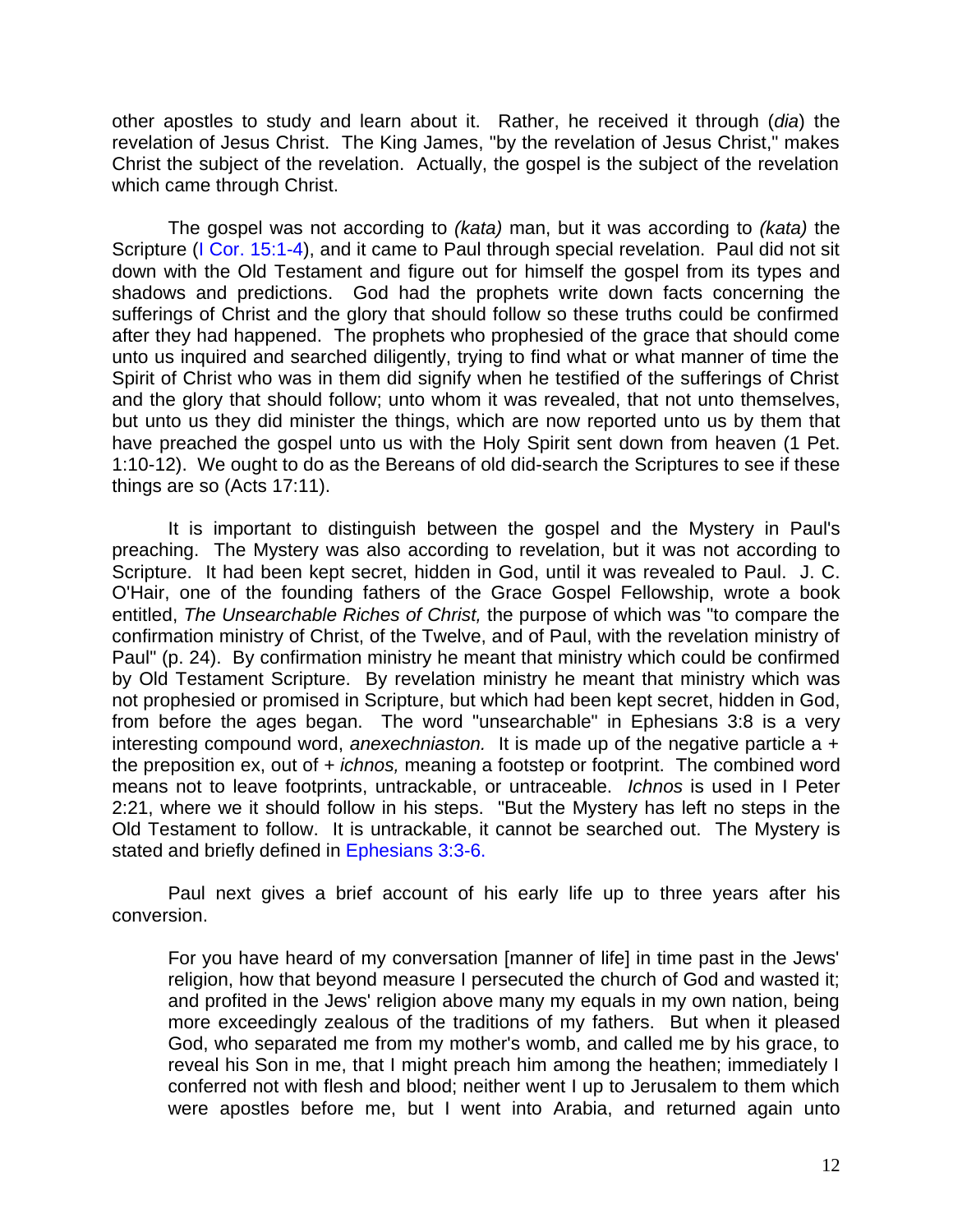Damascus. (1:13-16)

Paul no doubt had told the Galatians how he was converted and how he had in ignorance persecuted the early believers  $(1 \text{ Tim. } 1:13)$  when he first preached to them. A changed life is one of the best advertisements for the gospel. Paul never forgot the pain he had inflicted on God's people while he was a self-righteous Pharisee. Now, Paul had learned what suffering for Christ really meant. God had told Ananias, "For I will show him how great things he must suffer for my name's sake" (Acts 9:16). His suffering was not punishment for the suffering he had caused others. Suffering is a part of the discipline for God's people. Paul could say, "Therefore I take pleasure in infirmities, in reproaches, in necessities, in persecutions, in distresses for Christ's sake: for when I am weak, then am I strong" (2 Cor. 12:10).

It seems the bigger a sinner before conversion, the more convincing the testimony of a Christian. Paul called himself the chief of sinners - hence, his was the chiefest of testimonies. His testimony should have answered those who were trying to undermine his authority and gospel among the Galatians.

Paul persecuted the church. This church was the church of prophecy, not the church of the Mystery. The word congregation in the Old Testament Greek Septuagint is the word translated church in the New Testament. The church of the present dispensation had its origin in Paul's ministry.

Paul appeals to his education in the Jew's religion as credentials for a welltrained biblical scholar. He graduated *summa cum laude* from Gamaliel's rabbinic seminary (Acts 22:3). As far as his qualifications religiously were concerned, he was blameless (Phil. 3:4-6). He apparently had better knowledge of Scripture than any one of his generation.

God had revealed to Paul that He had separated him from his mother's womb and called him by His grace to reveal His Son in him. God picks out His men before they are born (Jer. 1:5; Isa. 49:1-5; Rom. 9:11-13). But before God actually began to reveal Ms Son in Paul, He permitted him to become the chief enemy of His Son, in order that He might reveal the exceeding riches of His grace in making Paul an example for those who should hereafter believe on Christ to life everlasting (1 Tim. 1:16).

He was separated that he might preach Christ among the heathen *(ethnesin -* the nations, usually translated Gentiles). However, Saul was not immediately separated to his Gentile ministry. Just as Moses had to spend forty years in the backside of a desert before beginning his work of delivering Israel from Egypt (Acts 7:23,30), so Paul spent a number of years in preparation before being separated to his Gentile ministry (Acts 13:2). It was here that the door of faith was opened to the Gentiles (Acts 14:27).

Paul next states what he did immediately after his conversion. He did not confer with flesh and blood, neither did he go to Jerusalem to confer with the Twelve, but he went into Arabia, and returned again to Damascus. In Luke's account in Acts 9:19-39 of Paul's conversion we are told he immediately preached Christ in the synagogue, that He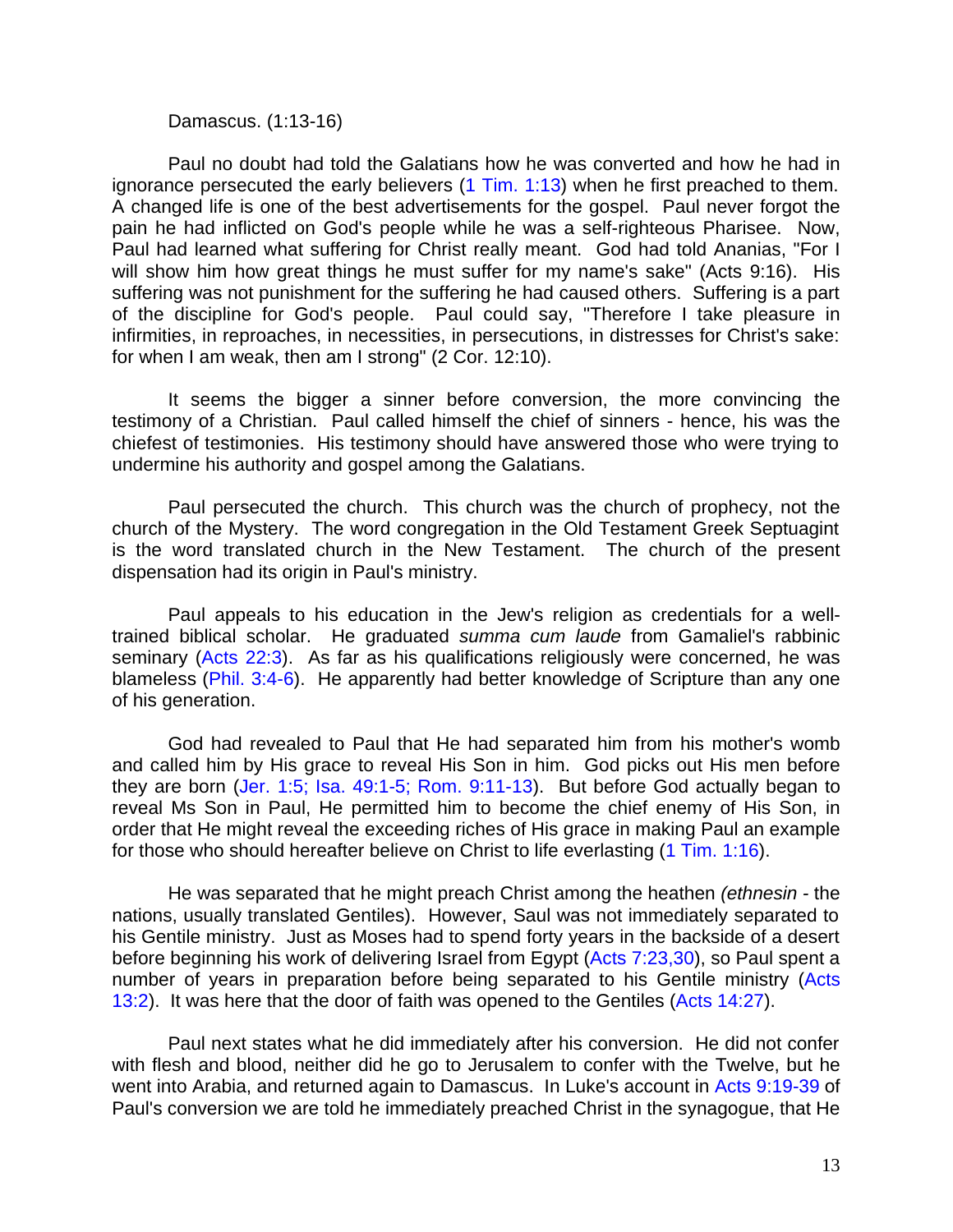is the Son of God. From the Acts account the impression is given that Paul went directly to Jerusalem after his conversion, but Paul states he first went to Arabia and returned to Damascus before going to Jerusalem. Why he went to Arabia and how long he stayed, we are not told. No doubt he went for a time of solitude and communion with the Lord to get adjusted to this great change of direction in his life. We may suppose Christ appeared to him and gave him further revelation of His plan and purpose for the new dispensation.

On returning to Damascus we read:

Then, after three years, I went up to Jerusalem to see Peter, and abode with him fifteen days. But other of the apostles saw I none, save James, the Lord's brother. Now the things which I write unto you, behold, before God, I lie not. (1:18-20)

Paul is so emphatic about the fact that he didn't see any of the other apostles in Jerusalem that he goes to the extreme in stating, "Behold, before God, I lie not!" He is intent on proving he did not receive any knowledge or instruction from them. It might seem Luke's account contradicts Paul's statement that he saw none of the other apostles; however, the word "saw" which Paul used is *eidon,* which does not mean to see visually, but to know or have knowledge. Notice how the same verb is used in chapter 2:7 and 14, translated "saw," and in 2:16; 4:8 and 13, translated "know." Paul saw the other apostles with his eyes, but he did not see them in the sense of inquiring and learning from them.

Paul concludes his testimony:

Afterwards I came into the regions of Syria and Cilicia, and was unknown by face unto the churches of Judea which were in Christ; but they had heard only, He who persecuted us in times past now preaches the faith which he once destroyed, And they glorified God in me. (verses 21-24)

Paul was presently preaching the faith he once destroyed, which indicates he was not yet preaching the gospel of the uncircumcision, what he called "my gospel." The faith he destroyed was the faith taught by the Twelve in the early Acts period. There was a progression of revelations given to Paul (2 Cor. 12:1; Acts 26:16).

There is no record of Paul's activities from the time God warned him to get out of Jerusalem (Acts 9:29,30 cf. 22:17-21) and his trip back to Cilicia, until Barnabas went to Tarsus to bring him back to minister at Antioch, where a large number of Greeks had turned to the Lord, and where the disciples were first called Christians (Acts 11:19-26). There is no record of any churches he founded in Cilicia, and no indication whether he preached to any Gentiles in that region. It seems God began breaking the ice for Paul's Gentile ministry by having Peter go to the first Gentile convert, Cornelius, which helped the Twelve to understand that God was making a change of dispensation. This change was further seen in the turning of the Greeks to Christ at Antioch.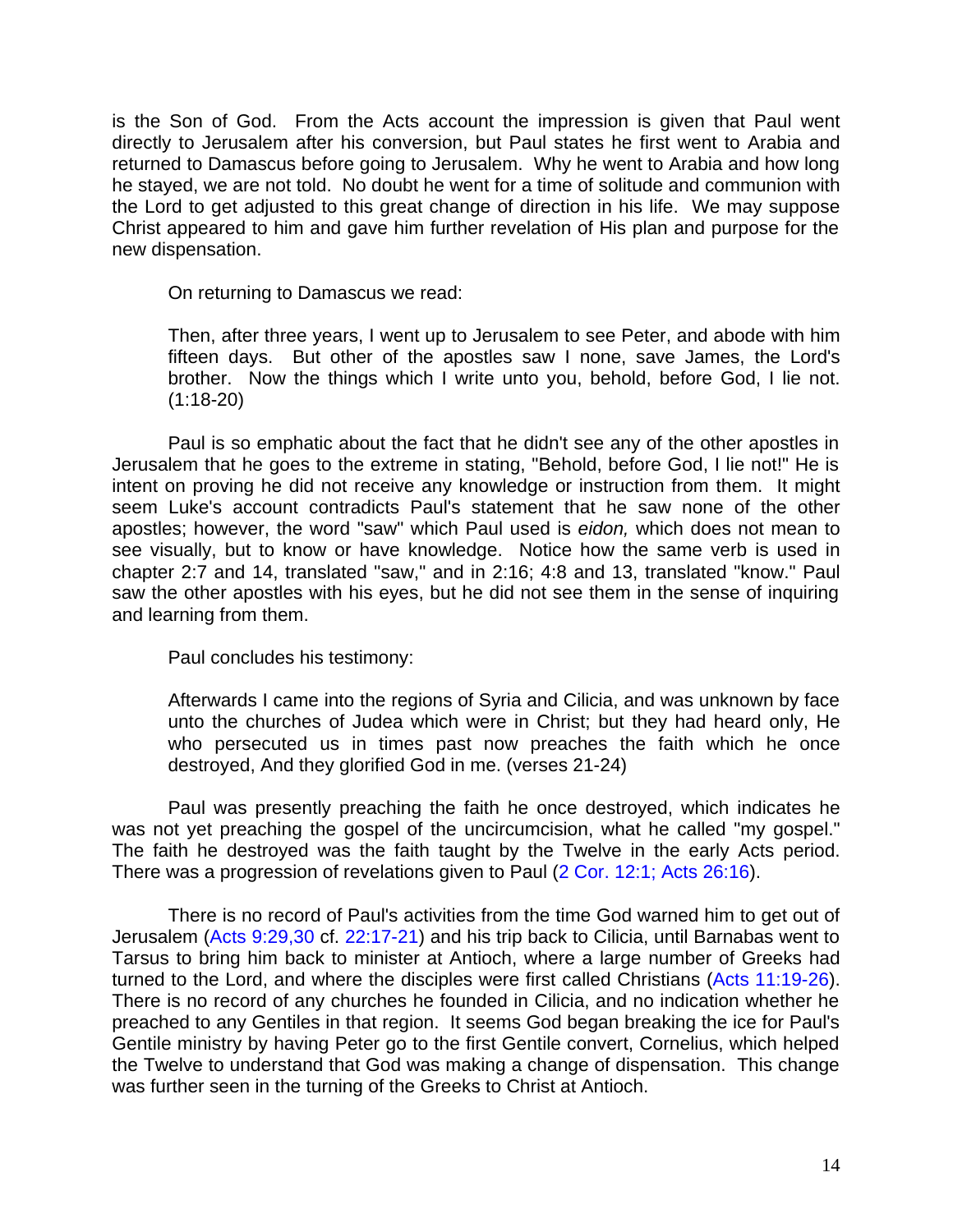#### **B. By the Jerusalem Council (2:1-10)**

Then fourteen years after, I went up again to Jerusalem with Barnabas, and took Titus with me also (2:1).

Most commentators think this is the same visit to Jerusalem as described in Acts 15. However, there are a number of differences in the accounts which lead some to believe the visit described here took place in Acts 11 when Paul carried famine relief to Jerusalem. A comparison shows the following differences between Paul's and Luke's accounts:

PAUL Went by special revelation.

LUKE The church sent them.

PAUL Accompanied by Barnabas and Titus.

LUKE Titus not mentioned.

PAUL Opposed by false brethren who slipped in secretly to spy. LUKE Opposed by believers who were Pharisees.

PAUL Other apostles added nothing to Paul.

LUKE No mention.

PAUL Mention of the gospel of the uncircumcision and of the circumcision. LUKE No mention.

PAUL Agreement reached for Paul to go to the Gentiles and the other apostles to the Jews.

LUKE No mention.

PAUL No mention.

LUKE Peter's speech about being the first to preach to Gentiles and how God put no difference between Jews and Gentiles.

PAUL No mention.

LUKE Discourse by James on Amos 9.

PAUL No mention.

- LUKE Letter written freeing Gentiles from Mosaic law and a disclaimer they had sent these men to Antioch who were insisting on circumcision for Gentiles.
- PAUL Mentioned as second visit to Jerusalem.
- LUKE Mentioned as Paul's third visit to Jerusalem.

"Fourteen years after" is generally understood to mean fourteen years after his conversion.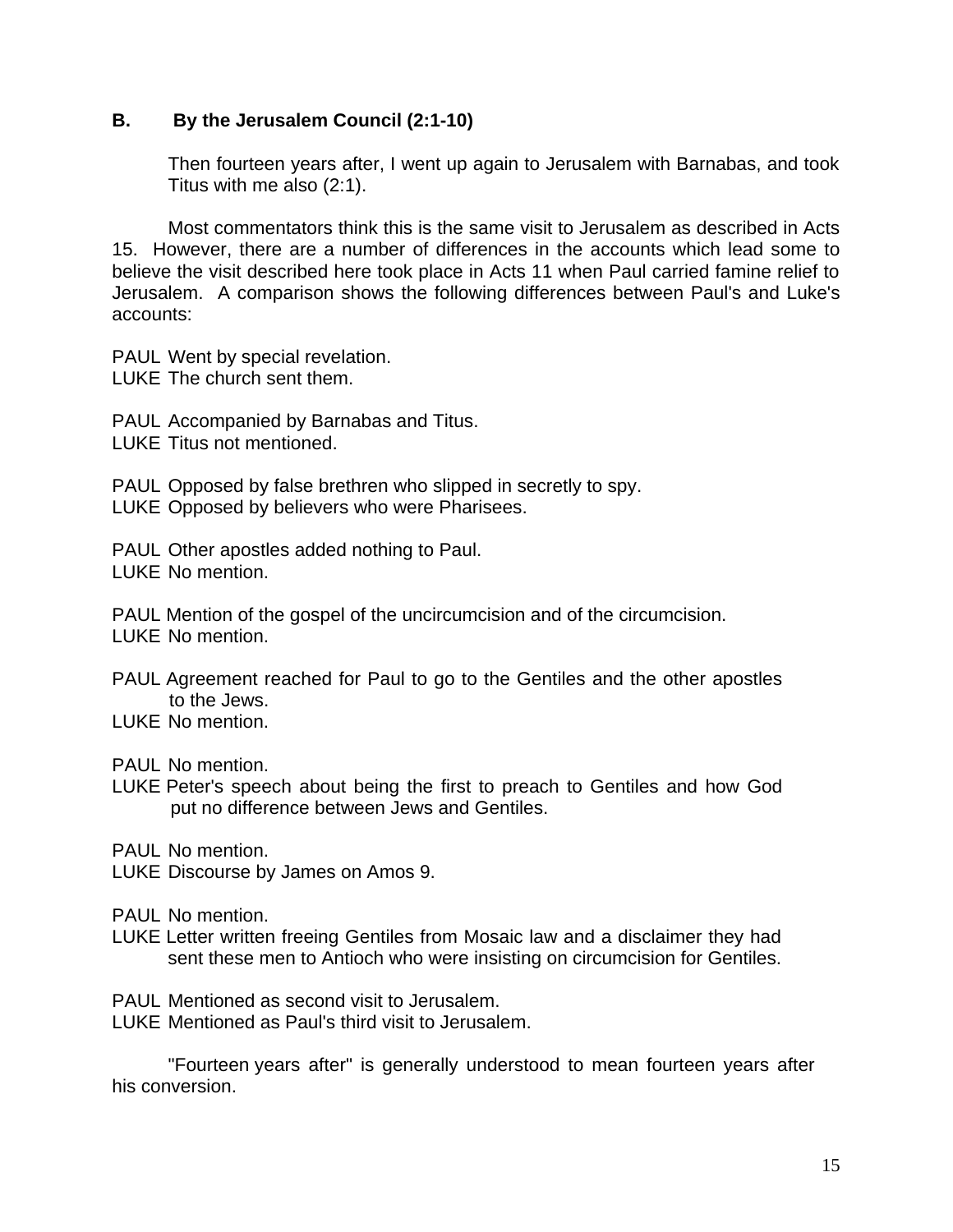30 A.D. Pentecost

- 35 A.D. Saul's conversion.
- 38 A.D. Saul's first visit to Jerusalem (Gal. 1:18; Acts 9:26).
- 38 45 A.D. Saul preaches in Syria and Cilicia (Gal. 1:21; Acts 9:30).
- 40 A.D. Cornelius converted (Acts 10:32-48).
- 45 A.D. Reception of Gentile converts into Jewish church at Antioch. Barnabas brings Saul from Tarsus to minister at Antioch (Acts 11:19-26).
- 46 A.D. Barnabas and Saul sent to Jerusalem with famine relief (Acts 11:27-30; 12:25).
- 47 48 A.D. Saul and Barnabas on first missionary journey (Acts 13:1-14:25).
- 49 A.D. Paul goes to Jerusalem to meet with Jewish apostles (Acts 15:1-29; Gal. 2:1-10). This is his second visit according to Paul and his third according to Luke. This is not a contradiction. Luke tells us of things Paul did which are not mentioned by Paul in his epistles, and vice versa. Paul does not state in Galatians 2:1 that this was his second visit to Jerusalem, He simply dates it as fourteen years later.

Paul had a purpose in taking Titus, an uncircumcised Gentile convert, with him. His purpose was to test the other apostles right in Jerusalem, to see if they would accept Titus without circumcision, or if they would insist he be circumcised.

And I went up by revelation, and communicated unto them that gospel which I preach among the Gentiles, but privately to them which were of reputation, lest by any means I should run, or had run in vain (2:2).

This visit to Jerusalem was not Paul's own idea. God gave him a special revelation prompting him to go. "Lest I had run in vain," means that if the Jerusalem church took a stand against his Gentile ministry, much of his labor would be overcome by their support of those Jews at Antioch who were insisting on putting the yoke of the Law on the Gentiles' neck. When Jews made proselytes of Gentiles they called it, "taking the yoke." Peter called the Mosaic Law an unbearable yoke (Acts 15:10), and Paul called it a yoke of bondage (Gal. 5:1).

But neither Titus, who was with me, being a Greek, was compelled to be circumcised; and that because of false brethren unawares brought in, who came in secretly to spy out our liberty which we have in Christ Jesus, that they might bring us into bondage; to whom we gave place by subjection, no, not for an hour,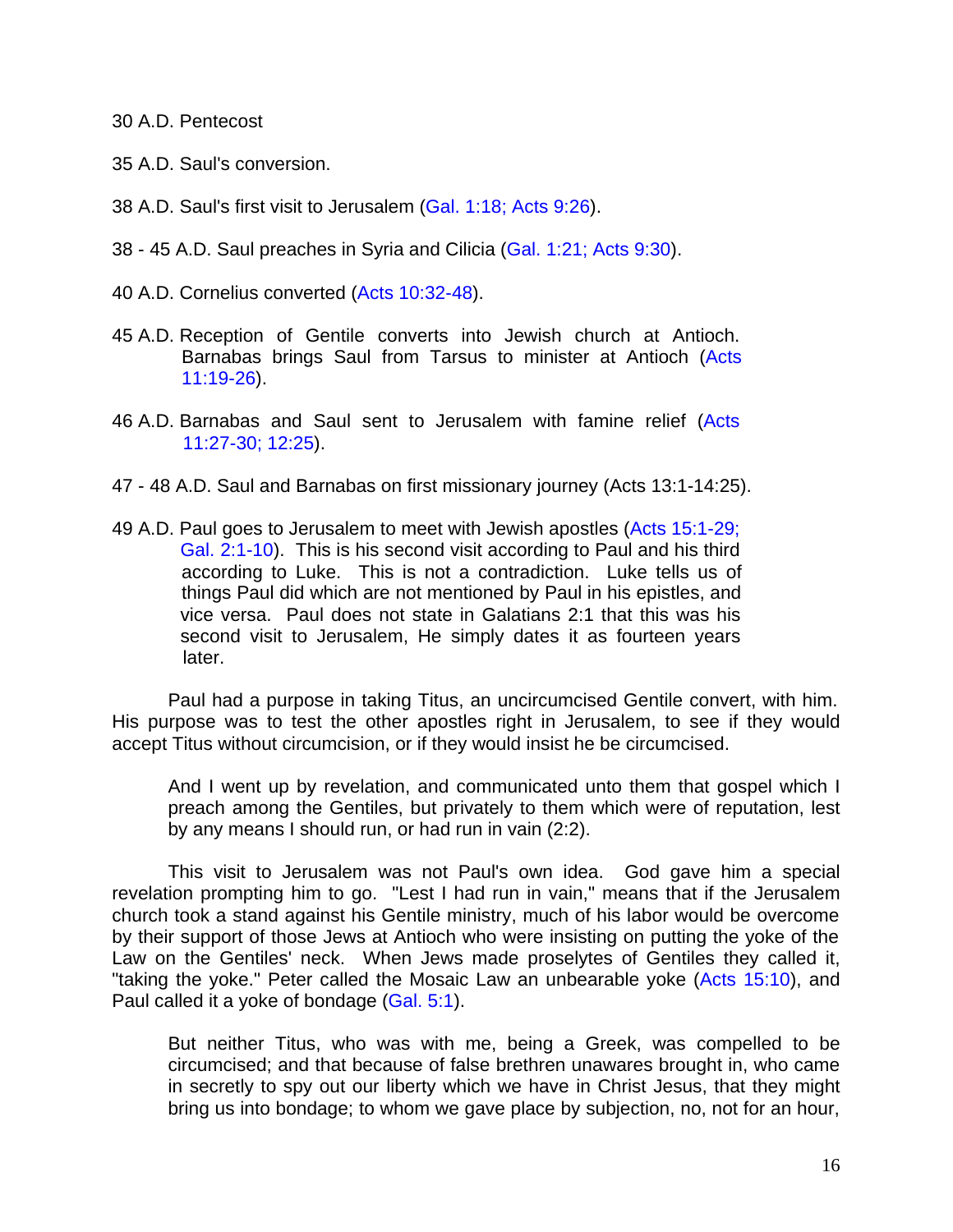that the truth of the gospel might continue with you (2:3,4).

Paul had purposely gone privately "to those of reputation," the reputed leaders of the church, but some false brethren secretly slipped into the meeting and tried to enslave the Gentiles with the Law. They wanted to force circumcision on Titus. But Paul would not submit to these demands for one moment. To do so would have compromised the truth of the gospel. Thank God for Paul and for lesser lights who have refused to compromise the gospel of the grace of God.

But of those who seemed to be somewhat (whatever they were, it maketh no matter to me; God accepts no man's person)-for they who seemed to be somewhat in conference added nothing to me. But, on the contrary, when they saw that the gospel of the uncircumcision was committed unto me, as the gospel of the circumcision was unto Peter, (for he that wrought effectually in Peter to the apostleship of the circumcision, the same was mighty in me toward the Gentiles)  $(2:6-8)$ .

There seems to be a little irony in the way Paul spoke of the apostles in charge of the Jerusalem church as "seeming to be somewhat and seeming to be pillars" (v. 9). No doubt the teachers troubling the Galatians pitted the Twelve apostles against Paul as being more important and authoritative than Paul, and Paul wanted them to understand he was not awed by their presence. If he was forced to, he could boast (cf. 1 Cor. 9:1-6; 2 Cor. 11:5). He was not one whit behind the very chiefest apostles.

The important thing is that the Jerusalem apostles were not able to add one thing to his message. To the contrary, Paul added to their understanding. They became convinced from his explanation of the gospel and from the evident blessing of God upon his ministry that he was God's man to be the apostle of the Gentiles.

In this context Paul calls his gospel the gospel of, or for, the uncircumcision (the Gentiles), and Peter's gospel the gospel of the circumcision (the Jews). Translators are divided on whether Paul is making a distinction between the gospels preached by himself and Peter, or between the two groups unto which he and Peter preached the gospel. Many dispensationalists believe Paul is contrasting his gospel to the Gentiles with Peter's gospel to the Jews. Whether or not that is Paul's purpose here, it is evident there were differences in the dispensational programs of these two apostles. To understand these differences we must study the life of Abraham who lived 1900 years before Christ.

When this man's name was still Abram there was no such distinction as Jew and Gentile, circumcision and uncircumcision. All men were uncircumcised. By this time all mankind had turned away from God and had become idolaters; wherefore "God also gave them up" (Rom. 1:21-32). Then the sovereign God appeared to Abram in Ur of the Chaldees and told him to leave that country and go to a place He would show him and He would bless him and make his name great, and in him all families of the earth would be blessed. He was seventy-five years old when he started for the land of Canaan (Gen. 12:4). He had no children, his wife was barren, and he was getting old. After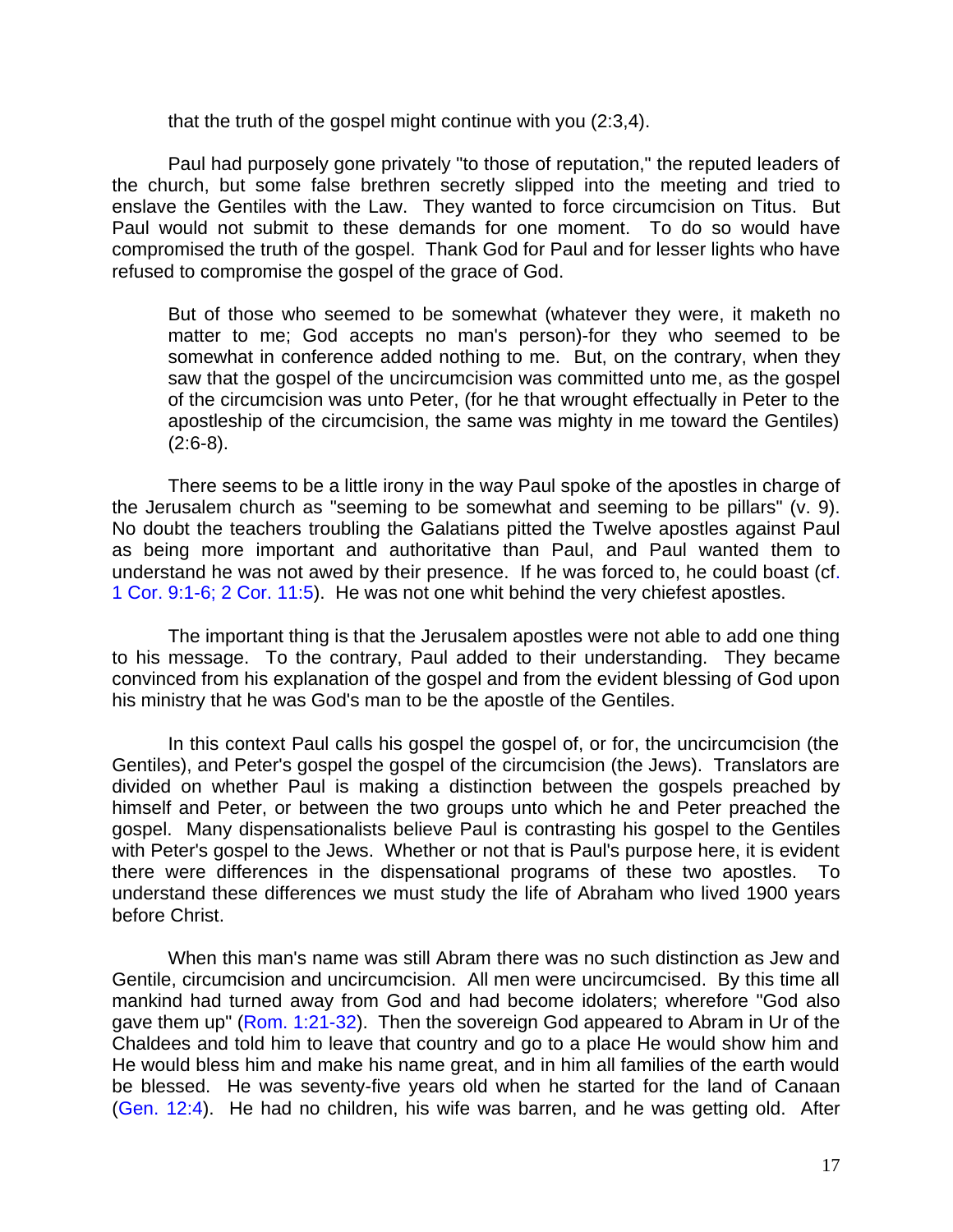several years he inquired of God how His promise could be fulfilled if he had no children. God then promised him a son, and told him his descendants would be as numerous as the stars (Gen. 15:2-6). Abram believed God was able to give life through his and Sarah's bodies, even though they were dead as far as child bearing was concerned (Rom. 4:19), and God counted his faith for righteousness. This former idolater from Ur was completely justified from sin simply on the basis of faith. This is one of the most important truths for our understanding of what Paul calls the gospel of the uncircumcision.

Paul is very careful to show that Abram was declared righteous by faith alone a number of years before he entered into the covenant of circumcision (Gen. 17 cf. Rom. 4:9-12), at which time Abram was ninety-nine years old and his name was changed to Abraham. From this point on, from Genesis 17 to Acts 10, all of God's redemptive dealings were confined to the circumcised seed of Abraham. The seed became a nation when God delivered them out of Egypt under Moses, who gave them the Law 430 years after God's promise to Abraham (Gal. 3:19 cf. Rom. 4:13-16). Fifteen hundred years later the Son of God became incarnate as Jesus, the Seed of Abraham, made of a woman, made under the Law (Gal. 4:4). During His earthly ministry He said He was sent only to the lost sheep of the house of Israel (Matt. 15:24), and that Israel must first be saved before the Gentiles could be blessed (Mk. 7:27). All of the promised blessings to the Gentiles were to come through Israel. Jesus called I-Es message the gospel of the Kingdom (Matt. 4:23), and He told His apostles not to preach it to the Gentiles (the uncircumcision), but only to the lost sheep of the house of Israel (Matt. 10:5,6).

After His death and resurrection Christ commissioned his apostles to go into all the world and teach all nations (Matt. 28:19,20; Mk. 16:15).

Just before His ascension His disciples asked, "Lord, will you at this time restore again the kingdom to Israel?" Why did they ask this question? They no doubt understood that the children of Israel had to be filled first before they were to go into all the world preaching the gospel of the Kingdom. During the forty day seminar which Jesus had with His disciples between His resurrection and ascension, He opened their understanding, that they might understand the Scriptures. He showed them everything in the whole Old Testament concerning Himself (Lk. 24:44,45). Christ did not answer their question about the commencement of the kingdom but stated, "It is not for you to know the times and the seasons" (Acts 1:7). The kingdom had to first be offered to the rulers of Israel, as was done in Acts 2 and 3, and the further fulfillment of kingdom prophecy was conditional upon the repentance of national Israel. That is why the apostles stayed in Jerusalem and maintained their worship at the temple (Acts 2:46). That is why, "when the disciples were scattered from Jerusalem by persecution, they went as far as Phenice, and Cyprus and Antioch, preaching the word to none but the Jews only" (Acts 11:19).

When the Church lost sight of dispensational truth it began to accuse the apostles of bigotry and racism for not going to the Gentiles immediately, and some have even taught that God gave up on the Twelve apostles for their failure and raised up Paul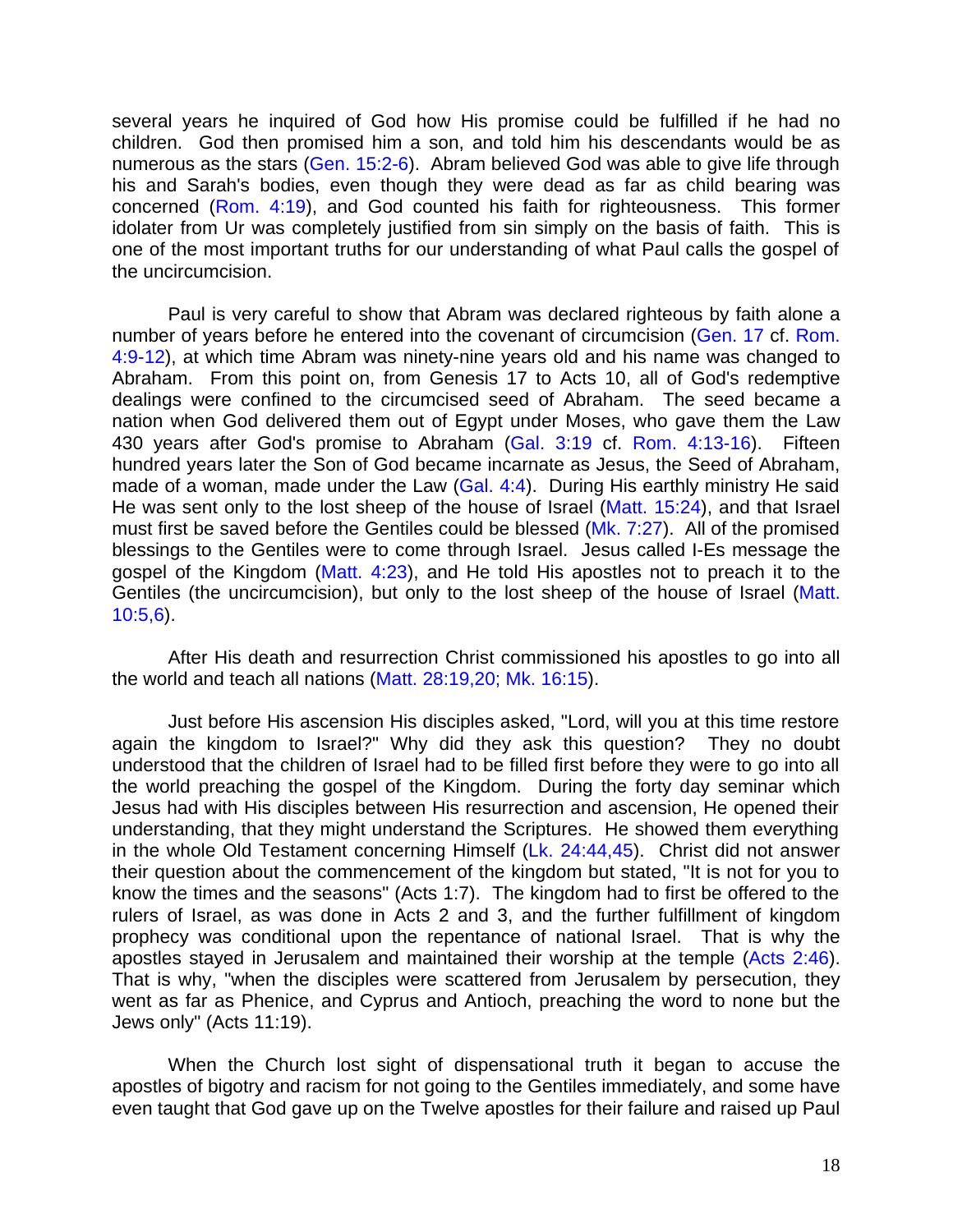so He could get the gospel to the Gentiles. How different are the facts of Scripture! The apostles were filled with the Holy Spirit. They stood boldly against persecution and threat of death. Paul in our Galatian text says God "wrought effectually in Peter to the apostleship of the circumcision." No, the apostles were not disobedient, they were not wrong in carrying out the command of Christ given just before His crucifixion, to obey those who sat in Moses' seat (Matt. 23:2,3). It was not until God began to make changes by giving Peter the sheet vision and sending him to the Gentile Cornelius, then started saving Greeks at Antioch, and finally separating Saul to the Gentile ministry for which God had called him, that it became evident the nation of Israel would not repent and accept the kingdom gospel. It was then that Paul went to Jerusalem to straighten out his Gentile ministry with the other apostles at Jerusalem. When they saw the kingdom gospel which they had been preaching to the circumcision had been completely rejected by the nation, they agreed as it were, to acknowledge God's suspension of their commission to go to all the world with the message of the kingdom, to confine their ministry mainly to the circumcision people in Judea, and to recognize Paul as the apostle of the Gentiles in the new dispensation.

From the story of Paul's rebuking of Peter which follows in this chapter, it is evident that Peter, who had the circumcision gospel, was not trusting in circumcision as a means of justification. The Jewish believers were already circumcised when they became believers in Christ. Since Christ had opened their understanding to the truths concerning His death and resurrection in the Old Testament Scriptures, it is evident they understood Christ's death was a sacrifice for their sins, and they preached that there was no salvation in any other than Jesus Christ (Acts 4:12).

It is important to understand also that the gospel of salvation which Paul preached was according to the prophecies of the Old Testament (I Cor. 15:1-4), and the gospel of God, to which he had been separated was that which God had promised before by his prophets in the holy Scriptures (Rom. 1:1,2). Many of these prophecies could not be understood until after the death and resurrection of Christ, even as Peter explained:

Of which salvation the prophets have inquired and searched diligently, who prophesied of the grace that should come unto you: searching what, or what manner of time the Spirit of Christ which was in them did signify, when it testified beforehand the sufferings of Christ, and the glory that should follow. Unto whom it was revealed, that not unto themselves, but unto us they did minister the things, which are now reported unto you by them that have preached the gospel unto you with the Holy Ghost sent down from heaven; which things the angels desire to look into (I Pet. 1:10-12).

All of Paul's preaching as recorded in Acts was according to the Scripture. Read his sermon at Antioch in Pisidia (Acts 13:16-41). Note his manner of preaching (Acts 17:1-3). He testified to King Agrippa:

Having therefore obtained help of God, I continue unto this day, witnessing both to small and great, saying none other things than those which the prophets and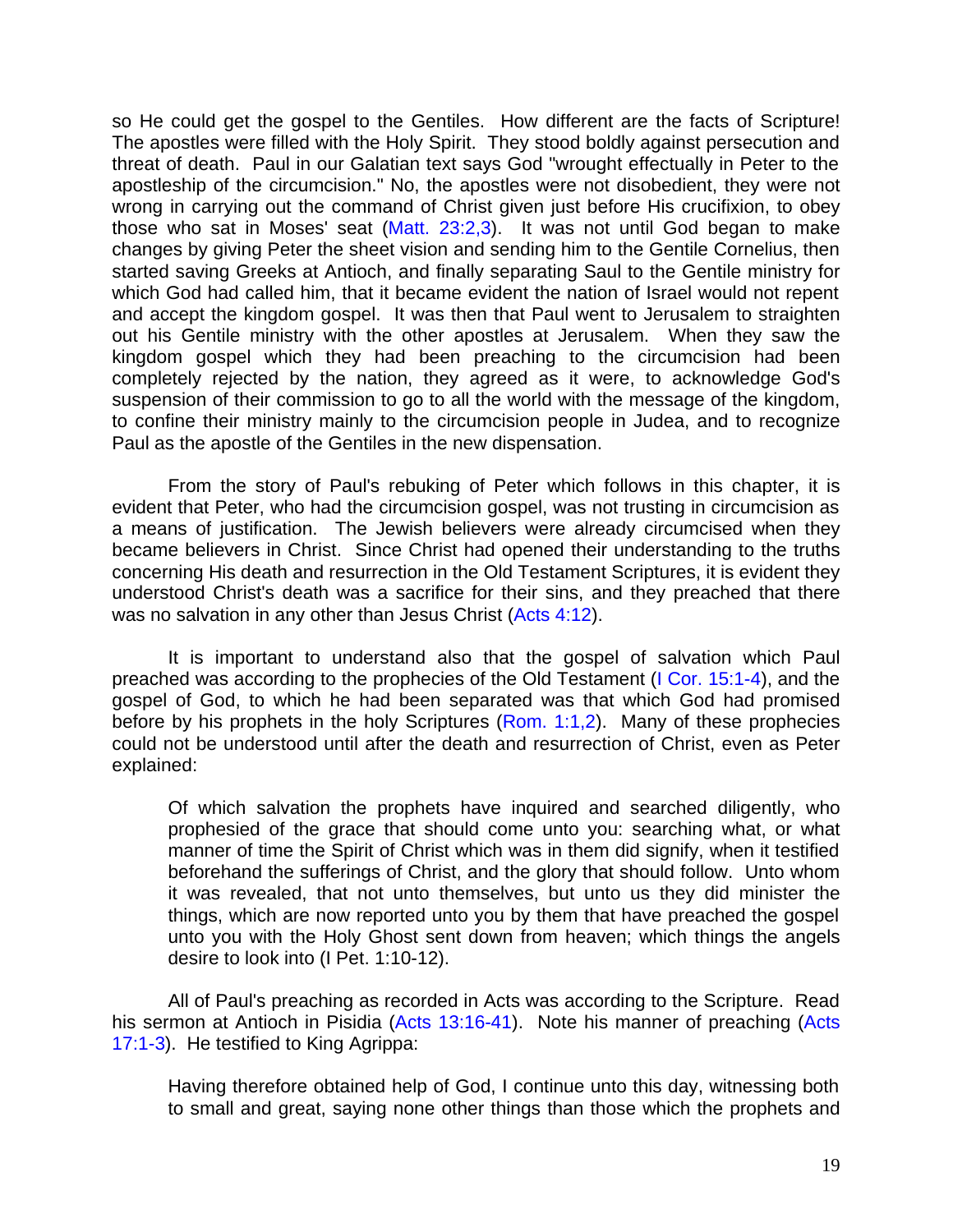Moses did say should come: that Christ should suffer, and that he should be the first that should rise from the dead, and should show light unto the People [of Israel], and to the Gentiles (Acts 26:22-23).

Paul had committed to his trust not only the prophesied gospel of salvation, but also the dispensation of the Mystery which was not prophesied, but was hidden in God before it was revealed to Paul (Eph. 3:1-9). The Mystery has to do with the one New Man, the Body of Christ, and the spiritual relationships of the Body. The Mystery cannot be disassociated from Paul's gospel, but it can be distinguished from it. Although the Mystery is mentioned in two of Paul's epistles written during the Acts period, it is more fully developed in his prison epistles. The completion of the revelation of the Mystery could not come until after the transition period during the latter half of Acts. During that period there was a two-fold order: one for the Jews who believed and one for the Gentiles who believed.

As we have seen, there was a distinction between uncircumcision and circumcision at this Jerusalem conference, and later when Paul made his last visit to Jerusalem, James says to Paul:

You see, brother, how many thousands of Jews there are which believe; and they are all zealous of the law; and they are informed of you, that you teach all the Jews which are among the Gentiles to forsake Moses, saying that they ought not to circumcise their children, neither to walk after the customs. What is it, therefore? the multitude must needs come together; for they will hear that you art come. Do therefore this we say to you. We have four men which have a vow on them. Them take, and purify yourself with them, and be at charges with them, that they may shave their heads; and all may know that those things, whereof they were informed concerning you, are nothing; but that you yourself walk orderly, and you keep the law. As touching the Gentiles which believe, we have written and concluded that they observe no such thing, save only that they keep themselves from things offered to idols, and from blood, and from strangled, and from fornication (Acts 21:20-26).

During this period Paul could say, "And unto the Jews I became as a Jew, that I might gain the Jews" (1 Cor. 9:20). And during this same period the Gentile believers were to observe no such thing as the Jewish believers observed. This two-fold order ended with the close of the transition period, or shortly thereafter when the Jewish war against Rome began. In 70 A.D. the Roman army completely destroyed Jerusalem and the temple, ending the possibility of observing the Law of Moses. Up to the end of the book of Acts no command can be found ordering the Jewish believers in Jerusalem to forsake the temple or Jerusalem, but shortly before the destruction of the temple the Hebrews epistle was addressed to the Jews with this concluding admonition:

Wherefore Jesus also, that he might sanctify the people with his own blood, suffered without [outside] the gate. Let us go forth therefore unto him outside the camp, bearing his reproach (Heb. 13:12,13).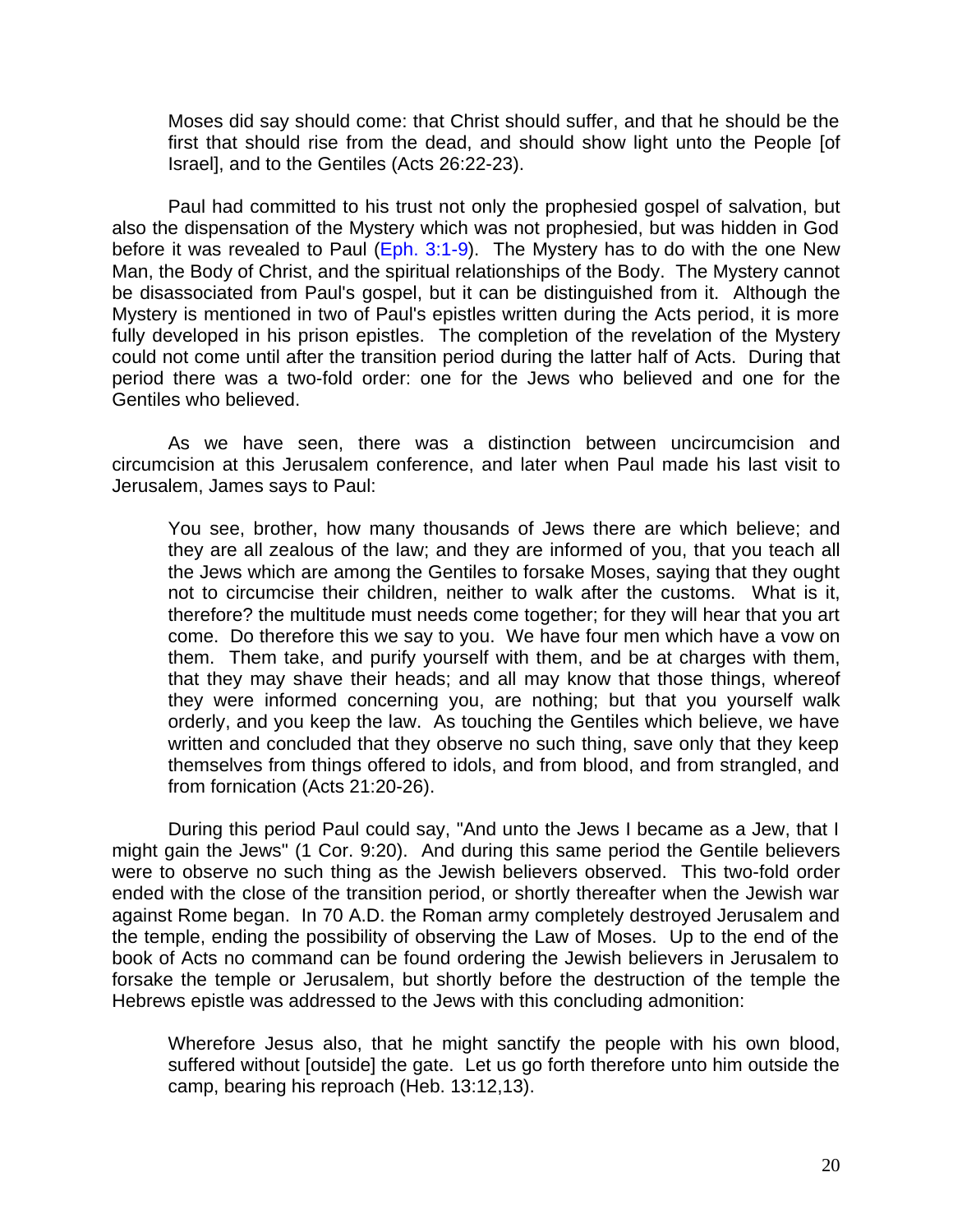Paul clearly states that the gospel of salvation which he preached was promised and prophesied in the Old Testament. He gave various designations to the gospel, such as the gospel of Christ (10 times), the gospel of God (6 times), the gospel of peace (twice), the gospel of the grace of God (once), the gospel of the uncircumcision (once), the gospel of salvation (once), the gospel of His Son (once). In three passages he identifies the gospel with himself - "my gospel" (Rom. 2:16, 2 Tim. 2:8; and Rom. 16:25). Up to the point of Romans 2:16 Paul has not introduced any Mystery truth. He has mentioned the gospel twice, once as having been promised before and once as to the Jew first and also to the Greek. In 2 Timothy 2:8 his "my gospel" is associated with Jesus Christ of the seed of David. But in the third passage, Romans 16:25, "my gospel" is associated with the Mystery:

Now to him that is of power to establish you according to my gospel and the preaching of Jesus Christ according to the revelation of the Mystery.

Some dispensationalists teach that "my gospel" is the Mystery, so that wherever Paul speaks of the gospel he preached he is talking about the Mystery. This view makes Paul's gospel different in every respect from that of the Twelve. But such a view is contrary to evidence already presented that the gospel Paul preached was prophesied before-hand in the Scriptures.

George Williams in *The Students' Bible Commentary* states:

So Paul had a double ministry-that of the Gospel, and that of "My Gospel," i.e. the Gospel of the Mystery (p. 376). By "the gospel" he means the gospel of salvation (1 Cor. 15:1-4). He makes the conjunction in Romans 16:25 to mean "even my gospel, even the preaching of Jesus Christ according to the revelation of the Mystery."

J.C. O'Hair, *The Unsearchable Riches of Christ,* which was written to show the difference between the gospel of salvation and the Mystery, after quoting Ephesians 6:19,20, states:

Why did Paul suffer as an evil doer? For the gospel. For what gospel? He said, MY GOSPEL. All of the apostles were preaching I Corinthians 15:1-4. Paul was not referring to that. When Paul wrote to Timothy to be a partaker of the afflictions of the gospel, he was not referring to "the gospel of the kingdom," or merely to the gospel of salvation of Ephesians 1:13. No, Paul was referring to the divine truth designated "the Mystery" (p. 99).

O'Hair held a very comprehensive view of gospel. He states, "Every single spiritual blessing and benefit that is available in Christ for the believer in Christ is a part of the gospel" (p. 99). Thus, while those under the kingdom gospel and those under Paul's gospel both enjoyed the blessing of forgiveness of sins through faith in Christ, there were other blessings which were not shared jointly. The kingdom saints looked forward to the blessings of the millennial kingdom, peace on earth, good will to men. Paul's converts were blessed with every spiritual blessing in the heavenly places as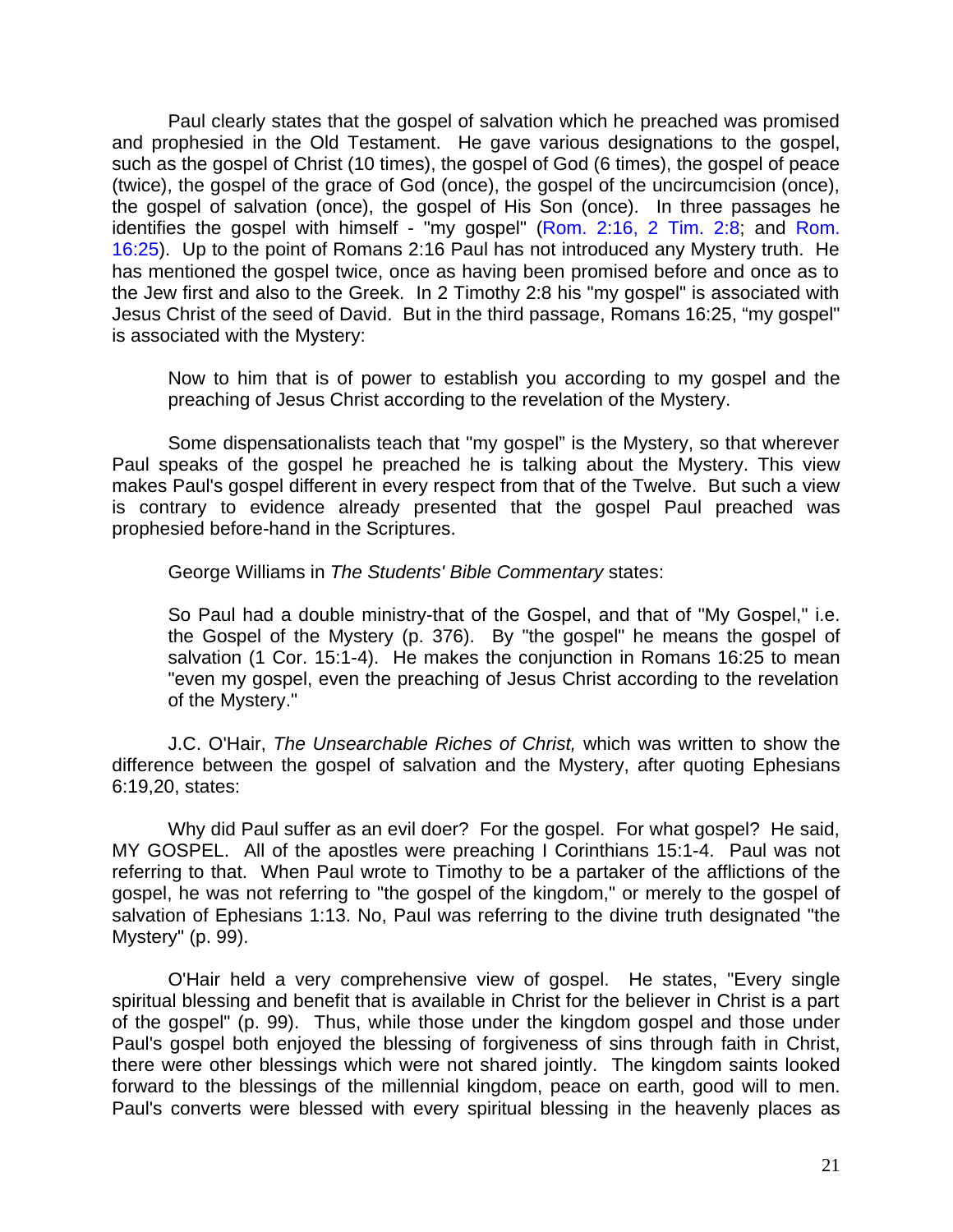members of the Body of Christ. There is a basic gospel of salvation for all dispensations, but each dispensation has its own specific blessings.

In Romans 16:25 there is a conjunction (*kai*) between "my gospel" and "the preaching of Jesus Christ according to the revelation of the Mystery." This conjunction is usually translated "and" in the A.V., but it is also rendered "also, but, even, for if, indeed, likewise, moreover, or, so, that, then, therefore, when, yea, yet." However, almost all English versions translate kai in this passage as "and:" "my gospel *and* the preaching of Jesus Christ according to the revelation of the Mystery." Thus the Mystery is something in addition to the gospel. When Paul first began preaching the gospel he was not also preaching the Mystery. When he preached the gospel in the synagogue of Damascus there is no indication that he preached about the Mystery Body of Christ, any more than Peter preached the Mystery to Cornelius.

When attempting to discern all of the differences between Paul's ministry and terminology and that of the Twelve, or in trying to identify all of the similarities, there are bound to be differences of opinion. Dispensationalists seek to find all of the differences possible between the various dispensations, and sometimes differences are manufactured to fit into one's preconceived ideas. Whether the more than 500 believers who saw Christ in His resurrection body (I Cor. 15:6) ever became members of the body of Christ is interesting, but the answer is not vital to our ministry today. The important thing for us today is to understand that God committed the dispensation of the Mystery to the apostle Paul, and that all of the truth concerning this dispensation is to be found in Paul's epistles. The Law said, "Thou shalt not commit adultery." Does Paul teach this? The Law says if a man is found picking up sticks on the Sabbath he shall be stoned to death (Num. 15:32-36). Does Paul teach this?

We are always on safe ground when we preach what Paul preached, and when we preach the remainder of the Bible in accordance with Paul's doctrine. Paul spoke in tongues, but that does not mean we should preach speaking in tongues, for Paul himself teaches that this gift was to be done away when its purpose was fulfilled.

And when James, Cephas, and John, who seemed to be pillars, perceived the grace that was given unto me, they gave to me and Barnabas the right hand of fellowship, that we should go to the Gentiles, and they unto the circumcision. Only they would that we remember the poor, the same which I also was diligent to do. (2:9,10)

Just what did this agreement mean that Paul was to go to the Gentiles *(ethne),*  and they to the circumcision? After this agreement Paul continued to go to the Jews wherever he found a synagogue. Paul's whole dispensational program was based enjoining the uncircumcision and the circumcision people into one joint body (Eph. 2:11- 20). How could he do this if he didn't evangelize the Jews? The explanation has been made that when God set Israel aside (Rom. 11:12,15), Israel ceased to be the chosen nation and became just another one of the nations so that Paul was abiding by this agreement by going to the nations *(ethne)* since Israel was now just one among the nations. But then to whom were the other apostles to go, if all difference had been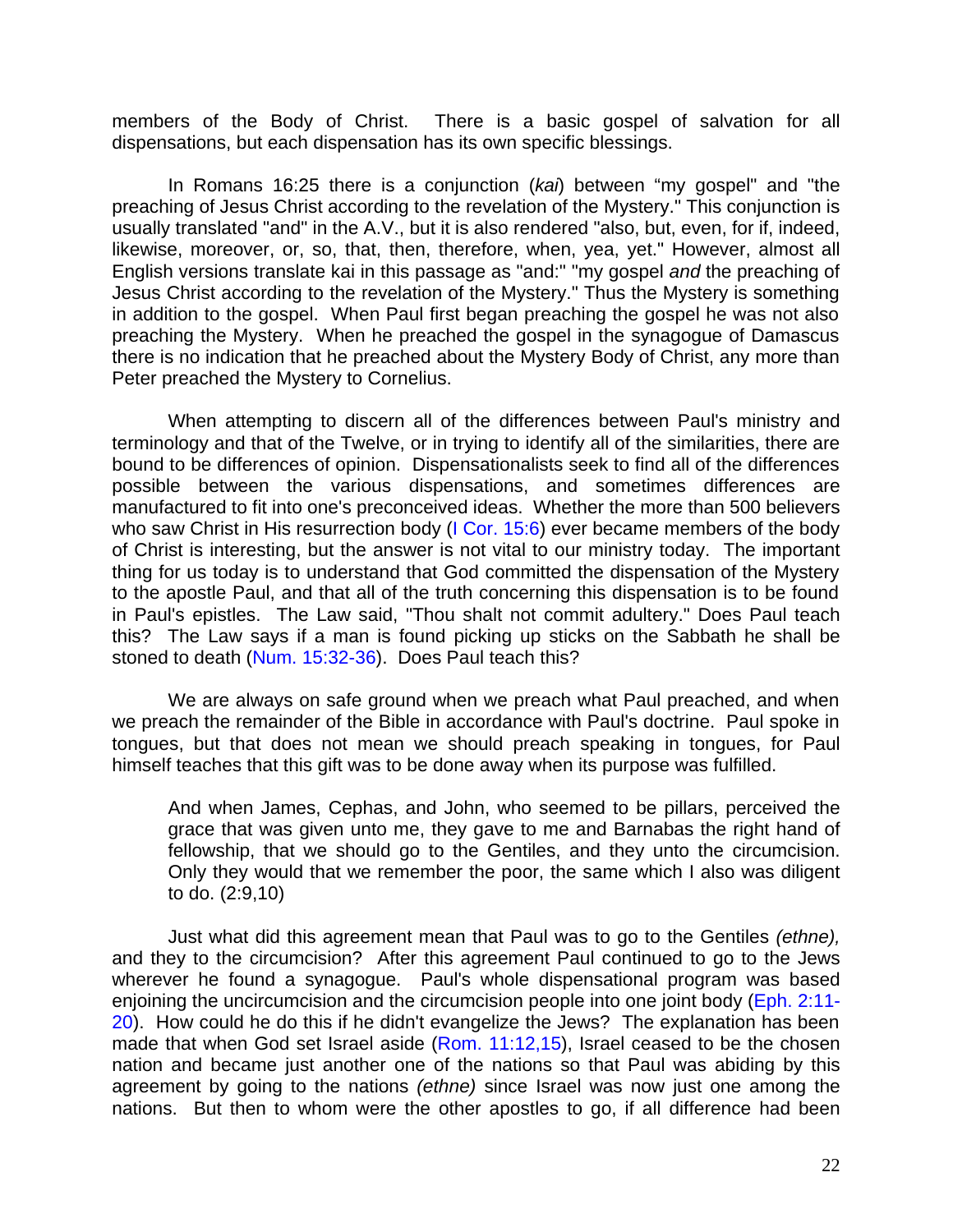obliterated between Israel and the Gentiles, between circumcision and uncircumcision? (See [Addendum 1\)](#page-65-0)

It is true that "in Christ" there is no difference between Jew and Gentile (Gal. 3:28), but in the flesh these differences still remained. Paul still called himself a Jew and an Israelite (Acts 21:39; Rom. 11:10). It is also true God made no difference between Jew and Gentile in that He has put all equally under sin and made all equally dependent upon faith in Christ. The simple explanation of this agreement is that the Jewish apostles would continue their ministry in the land of Judea, while Paul would carry the gospel to the uncircumcised nations, which included Jews of the dispersion. There must have been a great deal of traveling and intermingling, for we find some of Peter's people in the church at Corinth (I Cor. 1:12), and Peter had communications with believers in areas which Paul evangelized (1 Pet. 1:1).

We do not believe the intent of this agreement was that Paul would never preach to a circumcised person again, or that Peter would never witness to an uncircumcised person again. The "right hand of fellowship" meant they recognized that God had called Paul to be the apostle of all nations in the new dispensation.

#### **C. By the Rebuke of Peter at Antioch (2:11-21)**

But when Peter was come to Antioch, I withstood him to the face, because he was to be blamed. For before certain men came from James, he did eat with the Gentiles; but when they were come, he withdrew and separated himself, fearing them who were of the circumcision. And the other Jews dissembled in like manner with him, insomuch that Barnabas also was carried away with their false pretense. But when I saw that they walked not uprightly according to the truth of the gospel, I said unto Peter before them all, If you, being a Jew, live after the manner of the Gentiles, and not as do the Jews, why do you compel the Gentiles to live as do the Jews? We who are Jews by nature, and not sinners of the Gentiles, knowing that a man is not justified by the works of the Law, but, by the faith of Jesus Christ, even we have believed in Jesus Christ, that we might be justified by the faith of Christ, and not by the works of the Law; for by the works of the Law shall no flesh be justified. But if, while we seek to be justified by Christ, we ourselves also are found sinners, is therefore Christ the minister of sin? God forbid. For if I build again the things I destroyed, I make myself a transgressor. For I, through the Law, am dead to the Law, that I might live unto God. I am crucified with Christ; nevertheless I live; yet not I, but Christ lives in me; and the life which I now live in the flesh I live by the faith of the Son of God, who loved me and gave himself for me. I do not make void the grace of God; for if righteousness comes by the Law, then Christ is dead in vain. (2:11-21)

Peter's visit to Antioch must have taken place before Paul started on his second missionary journey, for there is no record that both Paul and Barnabas were ever present at Antioch after that. Paul seems to place this visit after his meeting with the other apostles in Jerusalem. In any event, it is difficult to understand how either Peter or Barnabas could have yielded to this hypocritical action of setting up a wall again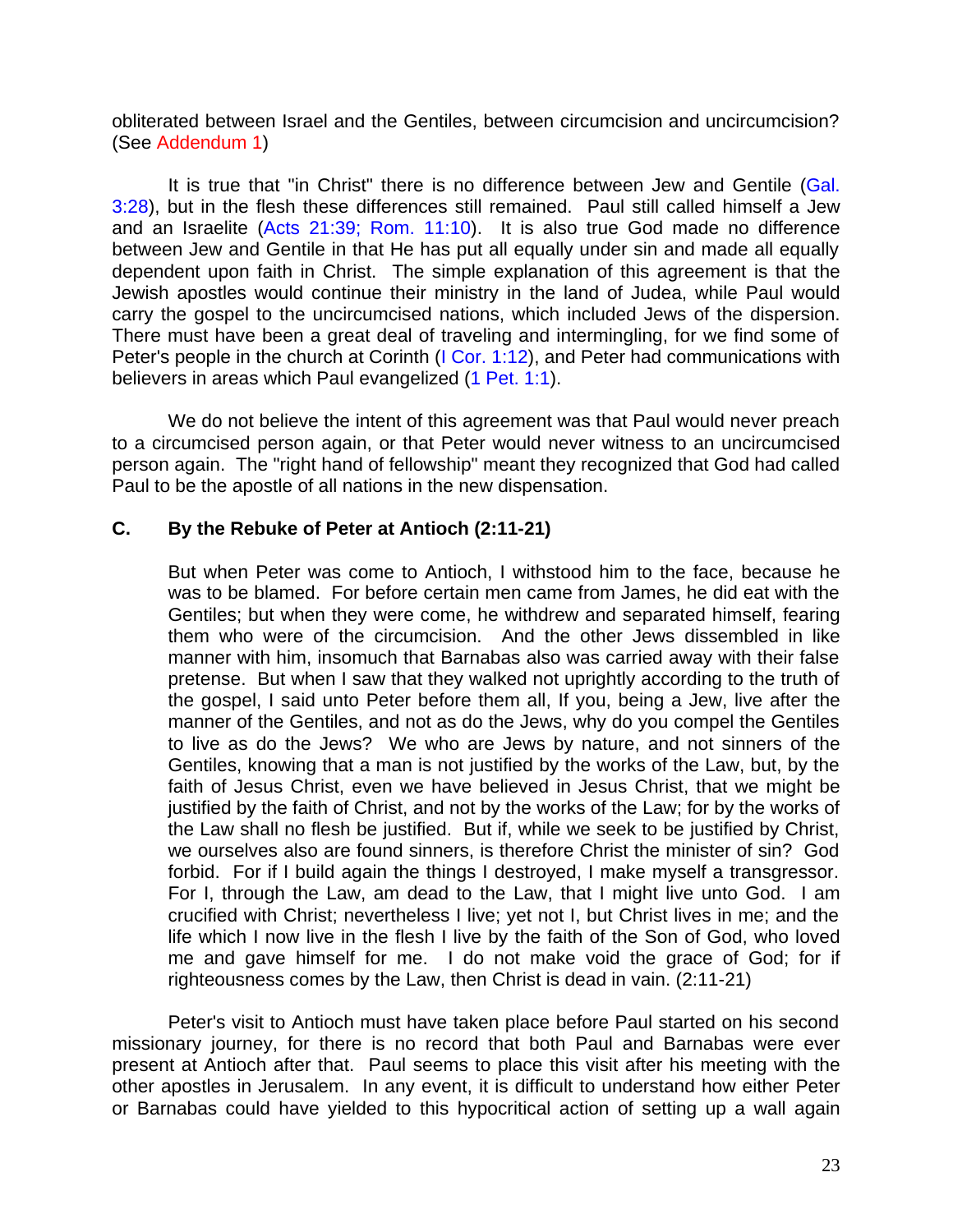between themselves and the Gentile believers which they had so recently agreed had been broken down.

Before certain men came to Antioch from James, Peter had been enjoying eating and fellowshipping with the Gentile believers. But when these men who belonged to the circumcision party in Jerusalem arrived, Peter feared what kind of report they would carry back to James, so he separated himself from the Gentiles. He did this so the men from Jerusalem could not find any ammunition to use against him.

Peter's default may perhaps be explained by a character trait of his human nature. Although he loved the Lord Jesus dearly, he denied Him three times the night of the betrayal. After the Holy Spirit had been poured out, Peter stood up boldly at Pentecost and thereafter, even suffering imprisonment and threat of death. He and Barnabas stood up boldly at the Jerusalem Council with Paul for Gentile equality. But conversion does not remove the fleshly nature and its flaws. When these Jews came to Antioch from James, Peter apparently thought, "I don't want these fellows to see me doing anything among these Gentiles that would get me in trouble with the church at Jerusalem, so I think I will take appropriate action and keep separate from the Gentiles until these fellows go back home." He may have even discussed it with Barnabas, advising him to do the same thing. He probably didn't understand what a devastating blow his action could have been to the gospel of grace, had not Paul rebuked him openly. Peter was humiliated and the men from Jerusalem got an earful to take back to James. Human weaknesses often surface in times of temptation and stress. Assuredly, we can put no confidence in the flesh (Phil. 3:3).

Paul's public rebuke of Peter was based upon truth which Paul says was well known to Peter. If Peter had not believed what Paul said he believed, he would surely have denied the allegation in order to defend his character. But Peter didn't deny the charge, and this is significant since Peter's motive in separating himself from the Gentiles was to protect his reputation with the Jerusalem church, but by remaining silent he acknowledged Paul's charges as true. Paul's statement of what Peter knew and believed is:

We who are Jews by nature, and not sinners of the Gentiles, knowing that a man is not justified by the works of the Law, but by the faith of Jesus Christ, even we have believed in Jesus Christ, that we might be justified by the faith of Christ, and not by the works of the Law; for by the works of the Law shall no flesh be justified (vv. 15,16).

It is thus plain that by the time of Peter's visit to Antioch he knew and believed in justification by faith apart from the works of the Law. It is also evident that by this time Peter believed in the equality of Gentiles with the Jews. But as long as the temple stood in Jerusalem, the Law of Moses was the political law of Israel as well, and as Jewish citizens the Jewish believers were obligated to obey the Law. The first command for the Jews to forsake the Mosaic Law is found in Hebrews 13:13, "Let us go forth, therefore, unto him outside the camp, bearing his reproach." It was just a short time after this was written that the Jewish-Roman war began in 65 A.D., and in 70 A.D.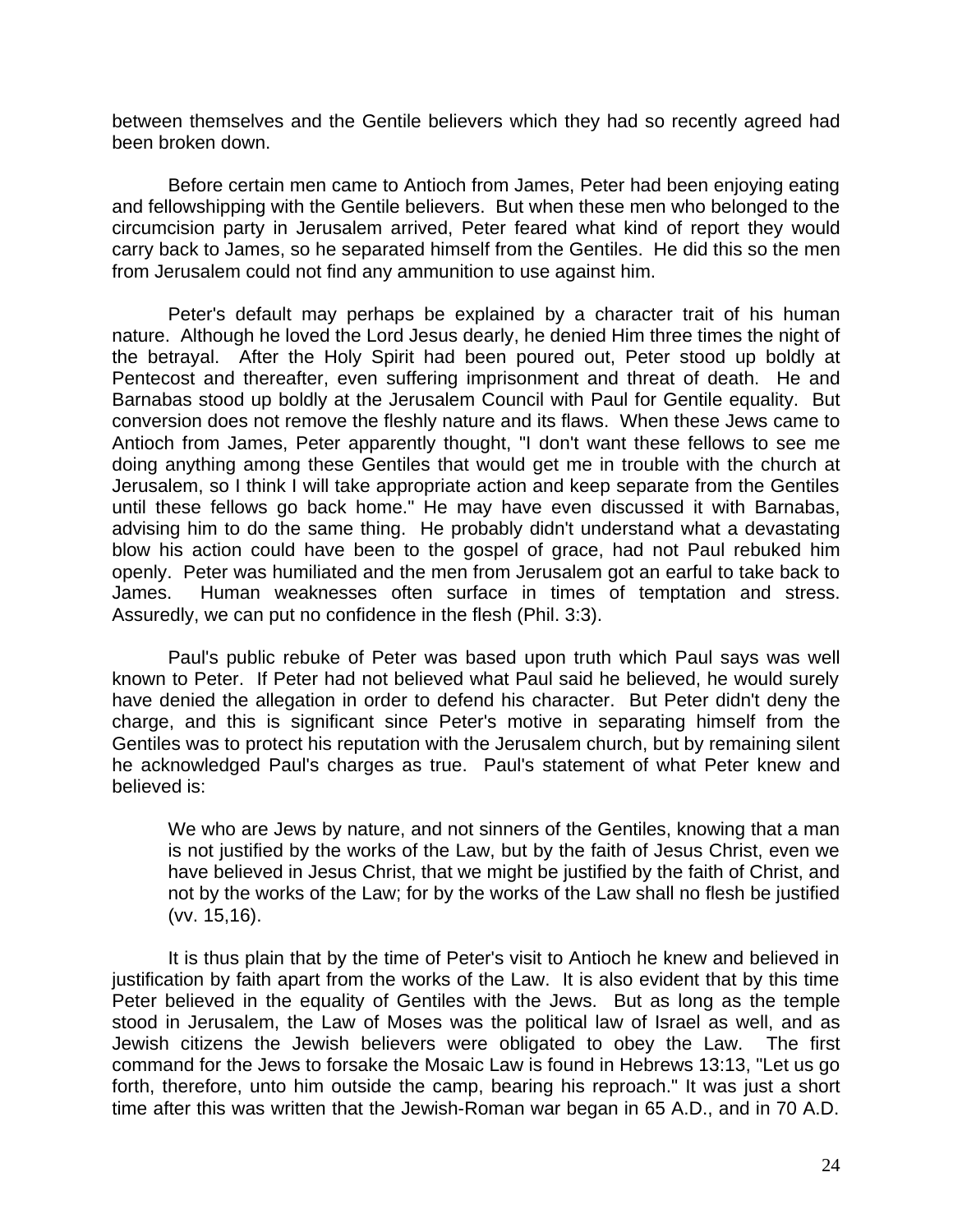the Roman army sacked Jerusalem, slaughtering thousands of Jews and leveling the temple so that not one stone was left standing upon another. That brought an abrupt end to the observance of the Mosaic Law.

Paul condemns Peter on the principle that if we rebuild that which we once destroyed, we make ourselves transgressors. If Peter broke down the wall between Jews and Gentiles and then began to rebuild **it,** he was proving himself a transgressor for breaking it down in the first place. Paul concludes with an explanation of how he had become dead to the Law through having been crucified with Christ. He now lived by the faith of the Son of God.

For I through the law died to the law that I might live to God. I have been crucified with Christ; it is no longer I who live, but Christ lives in me; and the life which I now live in the flesh I live by faith in the son of God, who loved me and gave Himself for me. I do not set aside the grace of God; for if righteousness comes by the law, Christ died in vain (2:19-21 NKJ).

Paul says he died to the law. How and when did he die? He says in Romans 7:9-11 that he was, alive without the law once, but when the commandment came, sin sprang to life, and he died. "Once" refers to the time before he became aware of the full impact of the law. His sin nature was dormant, but when the commandment struck as a bolt of lightning, it condemned him and killed him. He was on death row, as good as dead. Thus the law killed him. But here in Galatians he says he died with Christ on the Cross. Actually it was the law that put Christ to death when He took our sins upon Himself.

We are never told to crucify ourselves. People can kill themselves in many ways, but no man can crucify himself: nail his own hands and feet to a cross and then set up the cross in an erect position. As being in Christ we were crucified with Christ. And Christ was crucified to satisfy the penalty of the broken law. We are to reckon the old self which once lived in our body to have died, and to believe we have been raised from the dead spiritually in Christ, now to live in newness of life.

In contrast to what Peter did, Paul says, "I do not frustrate the grace of God [as Peter did], for if righteousness come by the Law, then Christ died in vain." Paul does not use the usual word for "vain," but *dorean,* which is elsewhere translated, "freely," "without a cause," and "for naught." This is apparently a unique usage of the word, since this meaning is not attached to the word in any other Greek writings. If we get something free we say we got it for nothing, and in this sense, if we could get righteousness in any other way, Christ died for nothing, for no reason at all, unnecessarily.

# **IV. The Gospel Vindicated - 3:1-29**

# **A. Foolishness of Reverting to the Law (3:1-5)**

O foolish Galatians, who has bewitched you, that you should not obey the truth,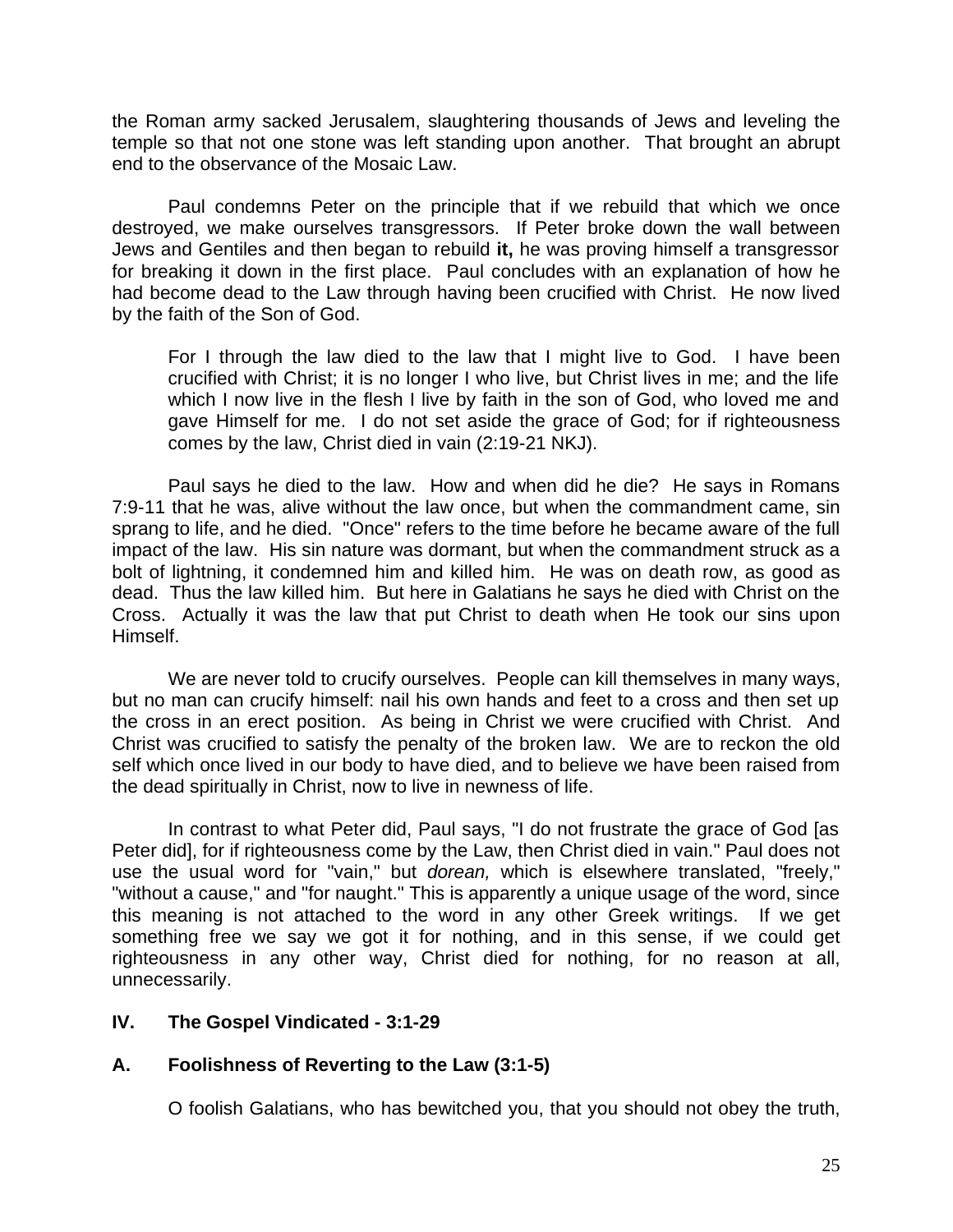before whose eyes Jesus Christ has been openly set forth, crucified among you? This only would I learn of you, Received you the Spirit by the works of the Law, or by the hearing of faith? Are you so foolish, Having begun in the Spirit, are you now made perfect by the flesh? Have you suffered so many things in vain? - if it be yet in vain. He therefore, that ministers to you the Spirit, and works miracles among you, does he do it by the works of the Law, or by the hearing of faith?

While it is true that God gave Israel a religion of legalism at Sinai - for the purpose of showing that sin is exceedingly sinful, to convict of sin, to prove the whole world guilty before God - it is now foolish to practice that religion since Christ has come and has fulfilled all of its requirements for us. This truth seems so obvious that Paul feels someone must have cast a spell upon the Galatians or hypnotized them to make them believe the works of the Law, which could only condemn them, could now perfect their faith. The word "foolish" is the faculty of moral judgment put in reverse. Their error in going back to the Law indicated a defect in their moral judgment. It might be charged that Paul was violating the words of Jesus in Matthew 5:22 in calling the Galatians fools, but the word Jesus used was *moron,* not the word Paul used. Two other Greek words are translated fool and foolish, one meaning "without understanding," (Rom. 1:21,31), and the other "without reason, stupid, without reflection or intelligence" (1 Cor. 15:36; Eph. 5:17 - translated "unwise").

In obeying the Law, the Galatians were disobeying the truth of the gospel. Obeying the Law, in this context, does not mean doing that which is right and good, but the putting of one's self under a system of restraints which depend for fulfillment upon human works. The best righteousness which the Law could produce was as "filthy rags" in God's sight (Isa. 64:6). The Galatians had put on the spotless robe of God's righteousness when they received the Holy Spirit through faith in Christ, and now they were trying to improve that perfect robe by putting their filthy rags over it.

Regarding the expression, "before whose eyes Jesus Christ has been evidently set forth," the verb was used of placards or posters which were put up to inform the public. It was as though a huge billboard, depicting Jesus Christ crucified, had been set up before their eyes. How could they turn from that magnificent scene to their own tawdry works? The best Greek texts omit the words, "among you." Jesus was not crucified among them - He was openly displayed before their eyes as crucified.

In order to put his point across, Paul fires four self-answering questions at them.

- "Did you receive the Spirit by the works of the Law? or by the hearing of faith?" Elsewhere Paul states, "Faith comes by hearing, and hearing by the word of God" (Rom. 10:17).
- "Are you so foolish? having begun in the Spirit, are you now made perfect by the flesh?" Are you so lacking in intelligence and understanding as to suppose that what was begun by the Spirit is going to be brought to consummation by that sinful nature in you which can never please God (Rom. 8:7,8)?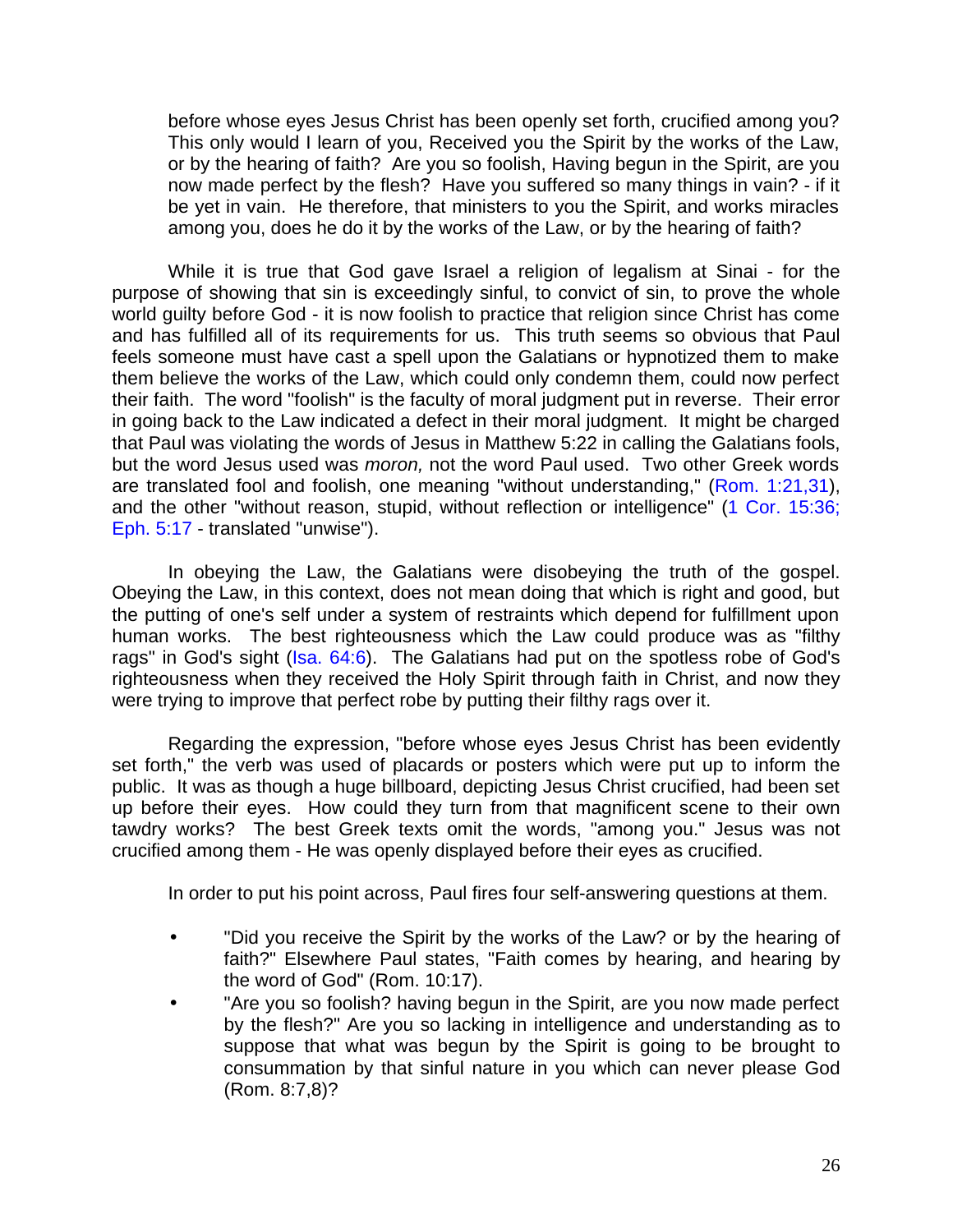- "Have you suffered so many things in vain? if it yet be in vain." It must be remembered that these early believers suffered a great deal of persecution. It was in Galatia that Paul was stoned and dragged out of the city and left for dead (Acts 14:22). Had all of this suffering been for naught? The word for "vain" here is a different word from that just four verses earlier. The same word is used again in chapter 4:11 and in 1 Corinthians 15:2. There is yet another Greek word, *kenos,* which is "vain," having the sense of emptiness, words devoid of spiritual truth (Eph. 5:6). The statement, "if it yet be in vain," should be translated, "if it be really in vain." There is a doubt expressed, but Paul was unwilling to believe their sufferings had been for naught.
- "He therefore that ministers to you the Spirit, and works miracles among you, does he do it by the works of the Law, or by the hearing of faith?" Paul, having been appointed an apostle after Christ's return to heaven, was given all of the "signs of an apostle" (2 Cor. 12:12, the power of working miracles) to make the Gentiles obedient (Rom. 15:18,19). His miracles in Galatia are recorded in Acts 14:3, 8-1 1. The word "ministers" is a compound word composed of *epi,* giving the sense of superabundance, plus *choregon,* meaning to procure and supply all things necessary to fit out the chorus. The idea is that God superabundantly supplies or ministers His Spirit.

The answer to all of these questions is obvious. The Law had absolutely nothing to do with the giving of the Spirit, or the sanctification of the believer or the working of miraculous power. How gratifying to find some absolutes, where black is black and white is white, where things are not on a continuum somewhere between the left and the right, or in an uncertain and vague gray area.

If it is by grace, then it is no more of works: otherwise grace is no more grace. But if it be of works, then it is no more grace: otherwise work is no more work (Rom. 11:6).

Law and the gospel are in no sense on a continuum. Those who try to combine Law with the gospel end up with a concoction in which each has lost its identity and power. In such a scheme, the Law has lost its teeth and the gospel has lost its freedom.

# **B. Abraham Justified by Faith Alone (3:6-9)**

Even as Abraham believed God, and it was accounted to him for righteousness. Know you, therefore, that they which are of faith, the same are the sons of Abraham. And the Scripture, foreseeing that God would justify the Gentiles through faith, preached before the gospel unto Abraham, saying, In you shall all nations be blessed. So, then, they who are of faith are blessed with faithful Abraham (3:5-9).

Paul vindicated his gospel of justification by faith apart from works by appealing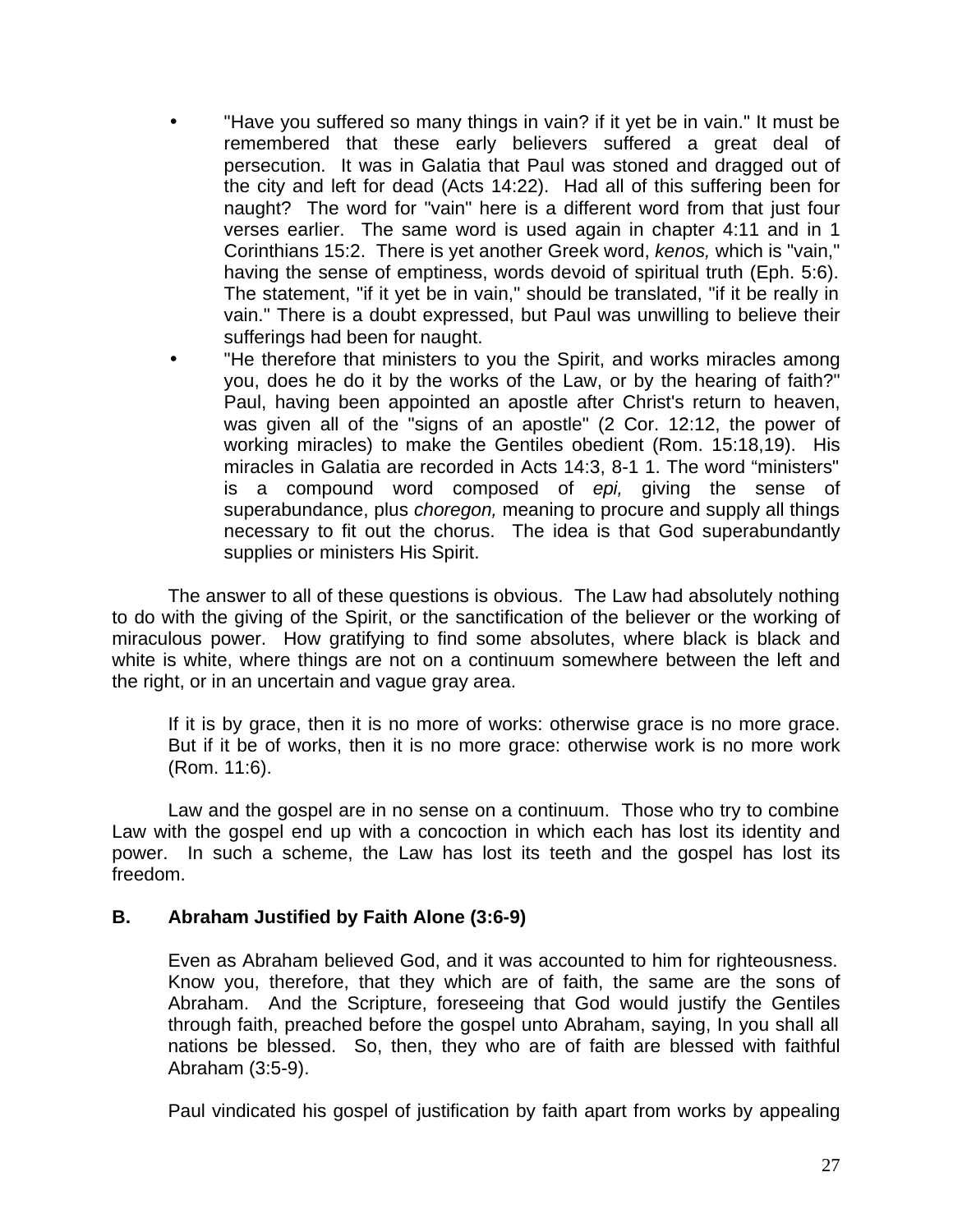to the salvation of the man whom the Jews revered most highly. He says that this gospel was preached to Abraham. Elsewhere Paul states this gospel was according to the Scriptures (1 Cor. 15:1-4), and that it was promised before by His prophets in the holy Scriptures (Rom. 1:1,2).

The fact Paul could prove from the Scripture that Abraham was justified by faith alone, many years before the Law was given and before God entered into the covenant of circumcision, should have had the effect of stopping the mouths of the Judaizers, since they appealed to Abraham. The question at that time was not whether Jews should be circumcised, for all Jews were already circumcised. The question was, did Gentiles need to be circumcised in order to be saved. Uncircumcised Abram was saved as a Gentile while he was still uncircumcised.

In saying the gospel was preached to Abraham, we must be careful not to make the mistake of supposing Abraham was told to believe that Christ died for our sins according to the Scripture, and that He was buried and that He arose the third day. As yet there were no Scriptures to state these facts, and besides such a message could not have been preached until after Christ had died. Paul tells us what the message was that Abraham believed – "In you shall all nations be blessed." It required a very strong faith for Abraham to believe this. He was an old man and his wife was barren. Based on nature, Abraham believed the impossible. Paul develops this point in Romans 4 showing Abraham believed that God could and would quicken or give life to the dead in order for him to become the father of nations, just as we will be justified if we believe on him who raised up Jesus from the dead (v. 24).

We must also be careful not to make the mistake of confusing the gospel of salvation which was promised in the holy Scriptures and the Mystery concerning the Body of Christ, which truth had been kept hidden in God until it was revealed through Paul. Paul preached both of these great truths. We can go back and search the Old Testament and find many types and shadows which illustrate the gospel, but we don't find anything which illustrates the truth of the Body and its Head. Paul's epistles, especially Romans and Galatians, give the complete unfolding of the gospel, based upon the death and resurrection of Christ. The prison epistles, Ephesians and Colossians, especially expound the truth of the Mystery. The gospel tells sinners how to be saved. The Mystery establishes saints in how to function as members of the Body.

It is possible to preach the gospel without preaching the Mystery. Paul surely preached the gospel as recorded in the book of Acts, but there is no record of his preaching the Mystery or the truth about the Body of Christ in Acts. All of his preaching was out of the Old Testament, which doesn't contain the Mystery. In fact, he states in Acts 26:22:

I continue unto this day, witnessing to both small and great, saying no other things than those which the prophets and Moses did say should come; that Christ should suffer, and that he should be the first that should rise from the dead, and should show light unto the people, and to the Gentiles.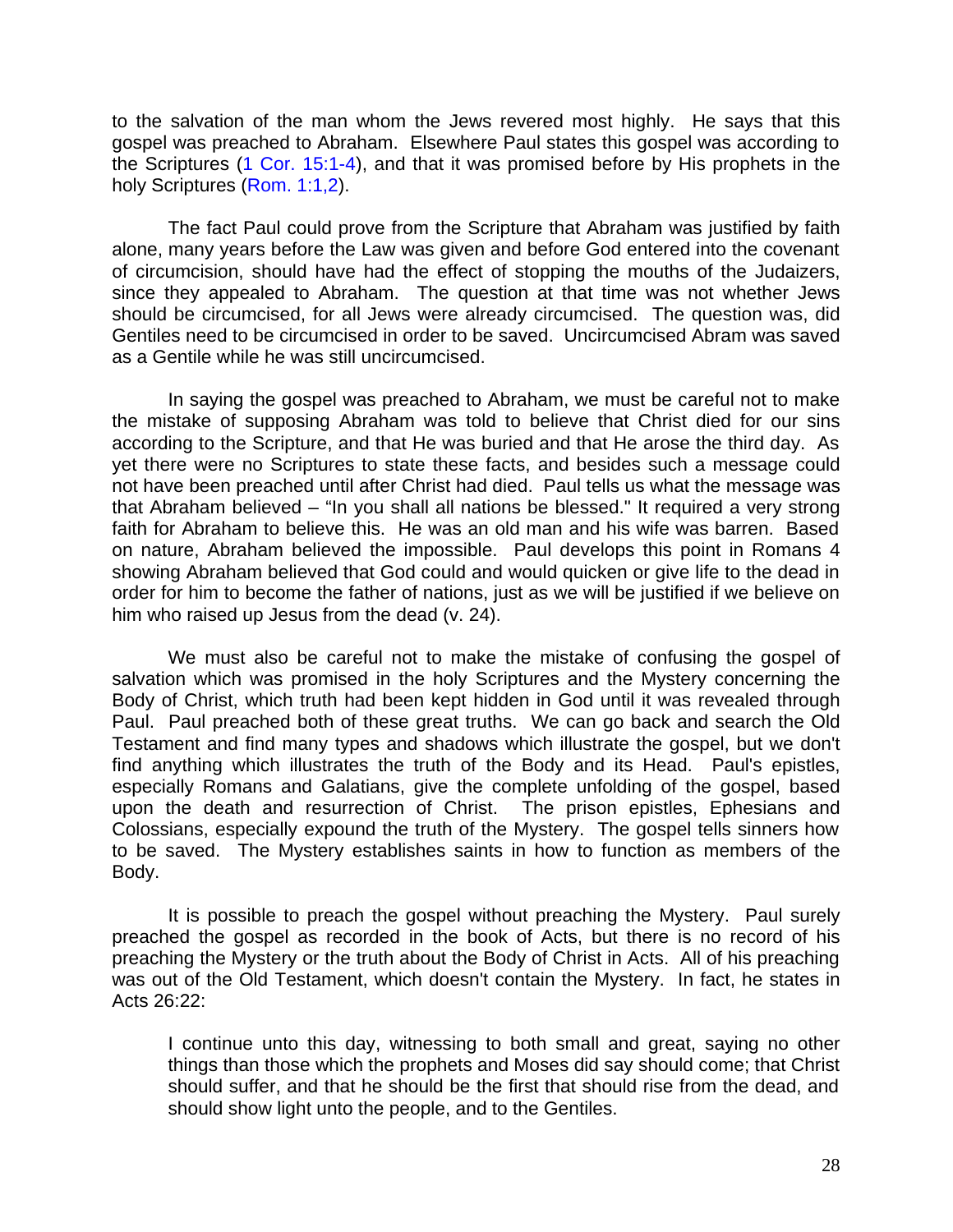Among the carnal Corinthians, Paul determined to preach only Christ crucified, but to the mature believers he did speak of the hidden Mystery (I Cor. 2:2,6,7).

The difference between the gospel and the Mystery explains how there are many today who preach salvation by grace plus nothing based upon I Corinthians 15:1-4 and Ephesians 2:8,9, and yet they deny the distinctive truth of the Mystery and adopt a religious program for the church based upon the prophetic program of Israel's kingdom. The result is Pentecostalism, healing, tongues, baptismal ordinances, etc. The divisions and confusion within the professing church would be greatly alleviated by the preaching of Jesus Christ according to the revelation of the Mystery (Rom. 16:25).

#### **C. But the Law Is Not of Faith (3:10-12)**

For as many as are of the works of the Law are under the curse; For it is written; Cursed is everyone that continues not in all things which are written in the book of the Law, to do them. But that no man is justified by the Law in the sight of God, it is evident; for, the just shall live by faith. And the Law is not of faith but, the man that does them shall live in them. (3:10,11).

When it came to personal salvation Paul could quote Scripture to prove his point, as he does thrice in these three verses. But when he spoke of the "Mystery," there were no Scriptures to quote, for the Mystery had been hidden in God from all past ages and generations.

His first quotation is from Deuteronomy 27:26: "Cursed is every man that continues not in all things that are written in the book of the Law to do them." This quotation is taken from the Septuagint. The Hebrew reads as it is in the Authorized Version of Deuteronomy. This is the last of twelve curses which were pronounced with a loud voice from Mt. Ebal upon those who failed to do what the Law commanded. Since no one has ever perfectly kept the Law, it is evident that all who were under the Law were under the curse. It would seem from this that no one could be saved. And that is what Paul says next, as far as the Law is concerned.

"But that no man is justified by the Law in the sight of God, it is evident: for, the just shall live by faith." This quotation is from Habakkuk 2:4. "The just" refers to those who are righteous in God's sight. This verse is also quoted in Romans 1:17 and Hebrews 10:38. We are justified by faith and we live by faith.

There is always the tendency to mix the principles of Law and faith. The thinking is that we have to have faith to save us, but we need the Law to keep us from sinning. "But the Law is not of faith," and again Paul proves his point by quoting Leviticus 18:5, "The man that does them shall live in them." The converse is also due, "If a man does not do them [the judgments and ordinances of the Law] he shall not live, but be under a curse."

#### **D. Christ Redeems from the Curse of the Law (3:13,14)**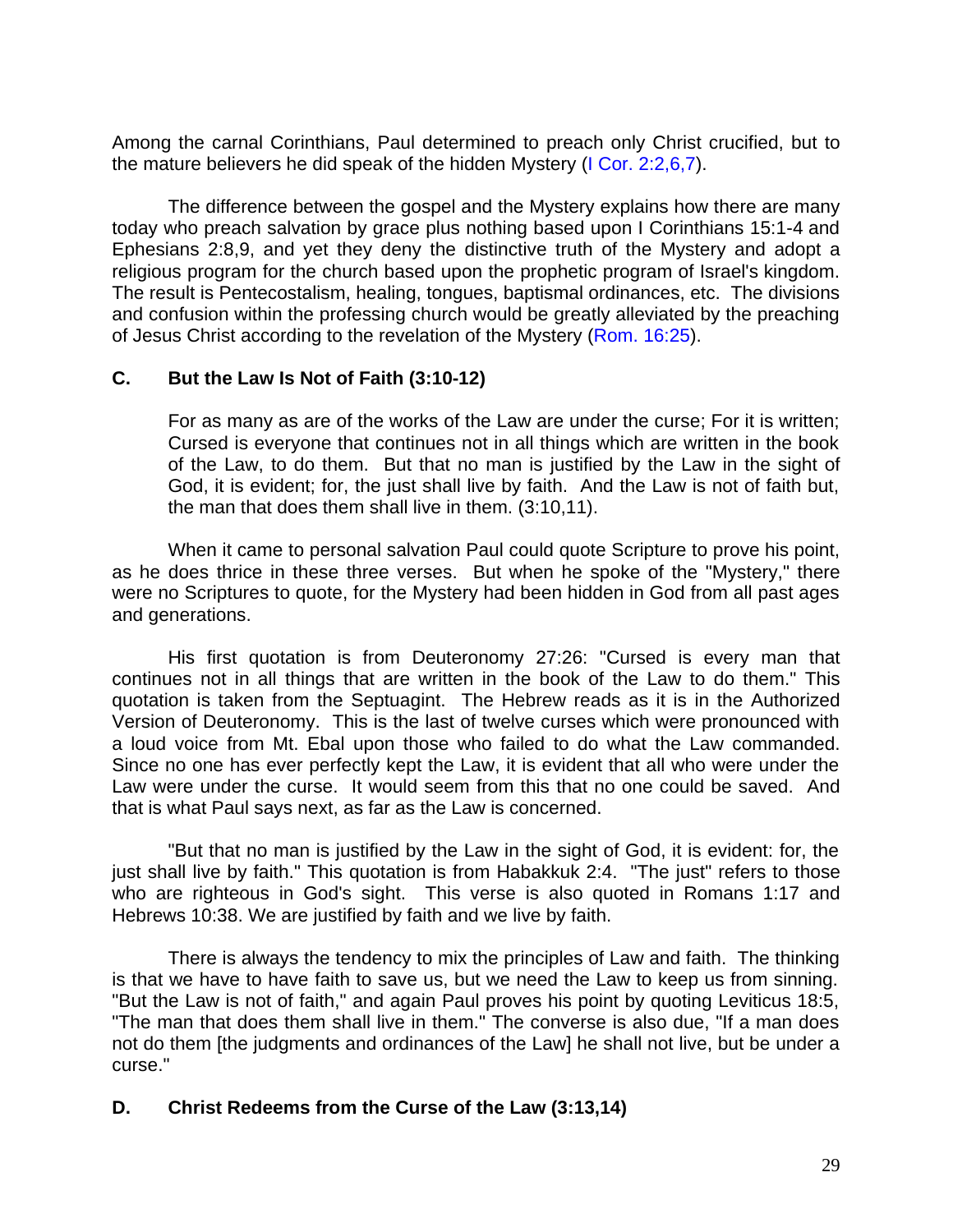Christ hath redeemed us from the curse of the Law, being made a curse for us: for it is written, Cursed is everyone that hangs on a tree: that the blessing of Abraham might come on the Gentiles through Jesus Christ, that we might receive the promise of the Spirit through faith. (3:13,14)

The curse of the Law means ultimate physical death, and unless a way of salvation be found it results in eternal death, which is separation from God. But a way out has been found: Christ redeems us from the curse. The Law is pictured as a slavemaster who holds its subjects in bondage. A sufficient price has to be paid to buy one out of such bondage. That is what Christ did when He was made a curse in our place in His death upon the Cross. The statement, "Cursed is every one that hangs upon a tree," comes from Deuteronomy 21:22,23: "And if a man has committed a sin worthy of death, and he be put to death, and you hang him on a tree; his body shall not remain all night upon the tree, but you shall bury him that day: (for he that is hanged is accursed of God;) that your land be not defiled." Under the Mosaic Law death was inflicted by stoning, and then the dead body was hanged on a tree. "The One who knew no sin, was made sin for us, that we might be made the righteousness of God in Him" (2 Cor. 5:21). Christ was hanged on a cross made from a tree and it is interesting to note that as Christ was being led to Golgotha He asked this question of the daughters of Jerusalem, "For if they do these things in a green tree, what shall be done in the dry?" (Lk. 23:31).

Various interpretations have been placed upon this figure of speech. To what do the green and dry trees refer? Green wood is unsuitable for building or the making of furniture. It must be dried and seasoned. What they were doing to Jesus apparently represented the green wood. In the context Jesus had been warning of sufferings of the great Tribulation which were going to come on Israel in the future, and apparently the dry wood has something to do with I that. *Williams Student Commentary* thinks the green tree re presents the Lord and the I dry tree the corrupt hebrew church. The Living Bible presents somewhat the same view, "For if such things as this are done to me, the Living Tree, what will they do to you." 1 Peter 4:17,18 may be a commentary on this expression, "For the time is come that judgment must begin at the house of God: and if it first begin at us, what shall be the end of them that obey not the gospel of God? And if the righteous be scarcely saved, where shall the ungodly and the sinner appear?" Others have referred this text to John 15, where Christ is the fruitbearing green vine. If they do such things to the true Vine, what will happen to the branches that are broken off and become dry. Men cast them into the fire and they are burned.

#### **E. The Law Cannot Annul the Promise (3:15-18)**

Brethren, I speak after the manner of men: Though it be but a man's covenant, yet if it be confirmed, no man annuls or adds to it. Now to Abraham and his seed were the promises made. He said not, And to seeds as of many, but, as of one. And to your seed, which is Christ. And this I say, that the covenant that was confirmed before by God in Christ, the Law, which was four hundred and thirty years after, cannot annul, that it should make the promise of no effect. For if the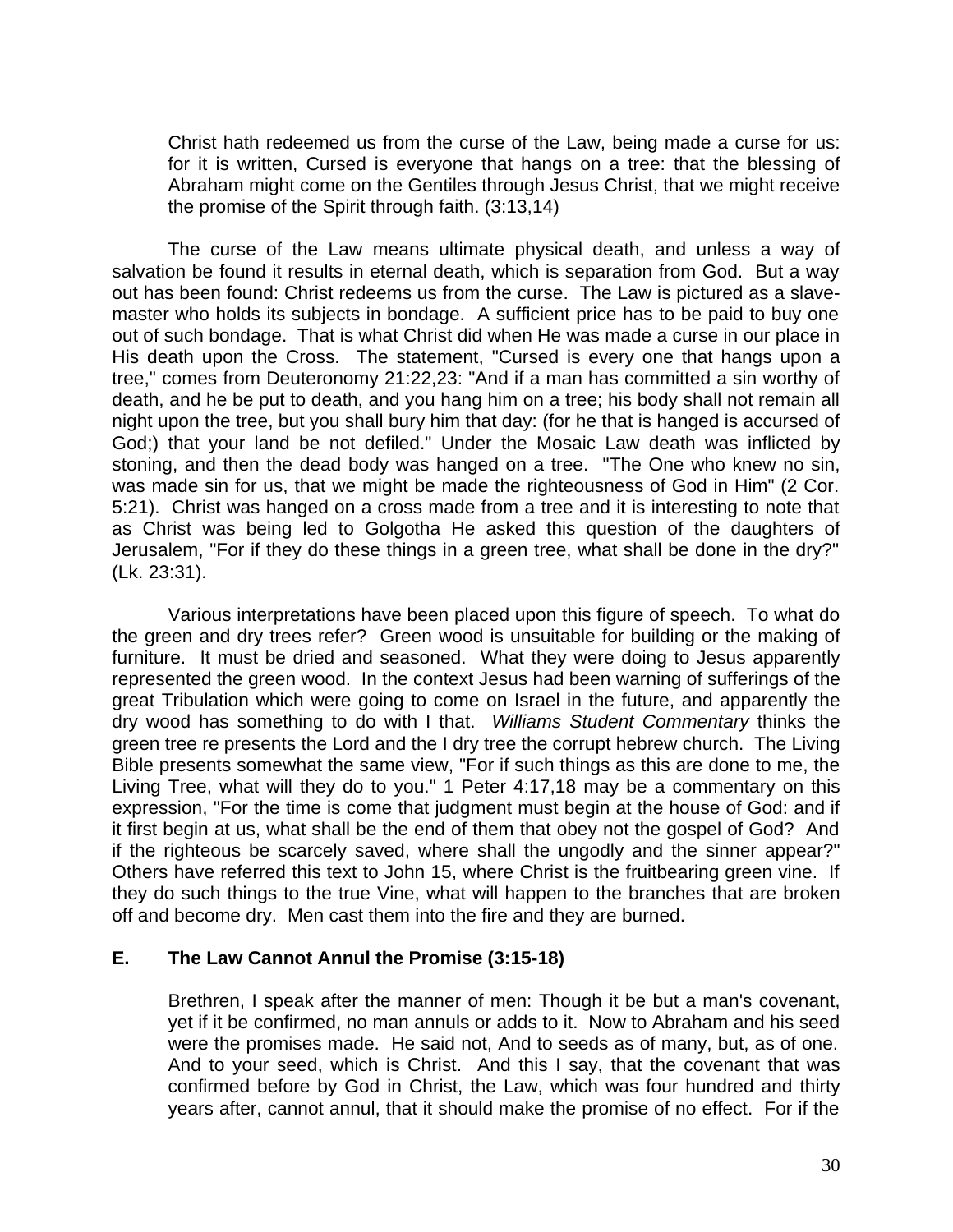inheritance be of the Law, it is no more of promise; I but God gave it to Abraham by promise. (3:15-18)

After a contract between two parties is agreed upon and witnessed, neither of the parties has a right to later on add or subtract anything from the contract. Paul uses this accepted principle to show that the Law can in no way change the covenant of promise made with Abraham, especially after God had confirmed it with an oath. The promise covenant was unconditional. Abraham was not required to do anything but accept it by faith. Therefore the covenant of works which came in four hundred and thirty years later cannot change in any way the promise by faith. Since the principles of faith and Lawworks are opposites, the inheritance could be only through one or the other. Paul has clearly shown that no one could ever inherit eternal life through trying to observe the Law, and besides, God gave it to Abraham by promise.

The Judaizers might have argued that since the Law was given later than the promise, the principle of progressive revelation would demand that the new dispensation of the Law meant the end of the dispensation of promise. But Paul answers this argument by showing that the promise was made to Abraham and his Seed, singular, and that seed was Christ. Since Christ had not yet come when the Law was given, it could not bring an end to the promise. Many modern dispensational charts are misleading by showing the dispensation of promise as a little block of time that ended with the beginning of the Law dispensation. More about this point in the next section.

# **F. The Purpose of the Law (3:19-25)**

# **1. Given Because of Transgressions (3:19-23)**

Wherefore, then, serves the Law? It was added because of transgressions, till the seed should come to whom the promise was made; and it was ordained by angels in the hand of a mediator. Now a mediator is not a mediator of one, but God is one. Is the Law then against the promises of God? God forbid; for if there had been a law given which could have given life, verily righteousness should have been by the Law. But the Scripture has concluded all under sin, that the promise by faith of Jesus Christ might be given to them that believe. But before (the) faith came, we were kept under the Law, shut up unto the faith which should afterwards be revealed. (3:19-23)

If the Law was not given as a way of salvation, why then was it given? What is the purpose of God giving the Law and then taking it away? First of all, Paul answers this question by showing that it was given because of transgressions, or as the NEB puts it, "It was added to make wrongdoing a legal offense." In Romans 5:20 Paul says, "Moreover the Law entered that the offense might abound." And in 7:7 he states, "I had not known sin, but by the Law: for l had not known lust, except the Law had said, You shall not covet." It is important to point out that the word translated "added" does not mean added to make a mixture of two things. The *verb prostithemi* means "to place alongside." The Law was brought in alongside the promise only until the One should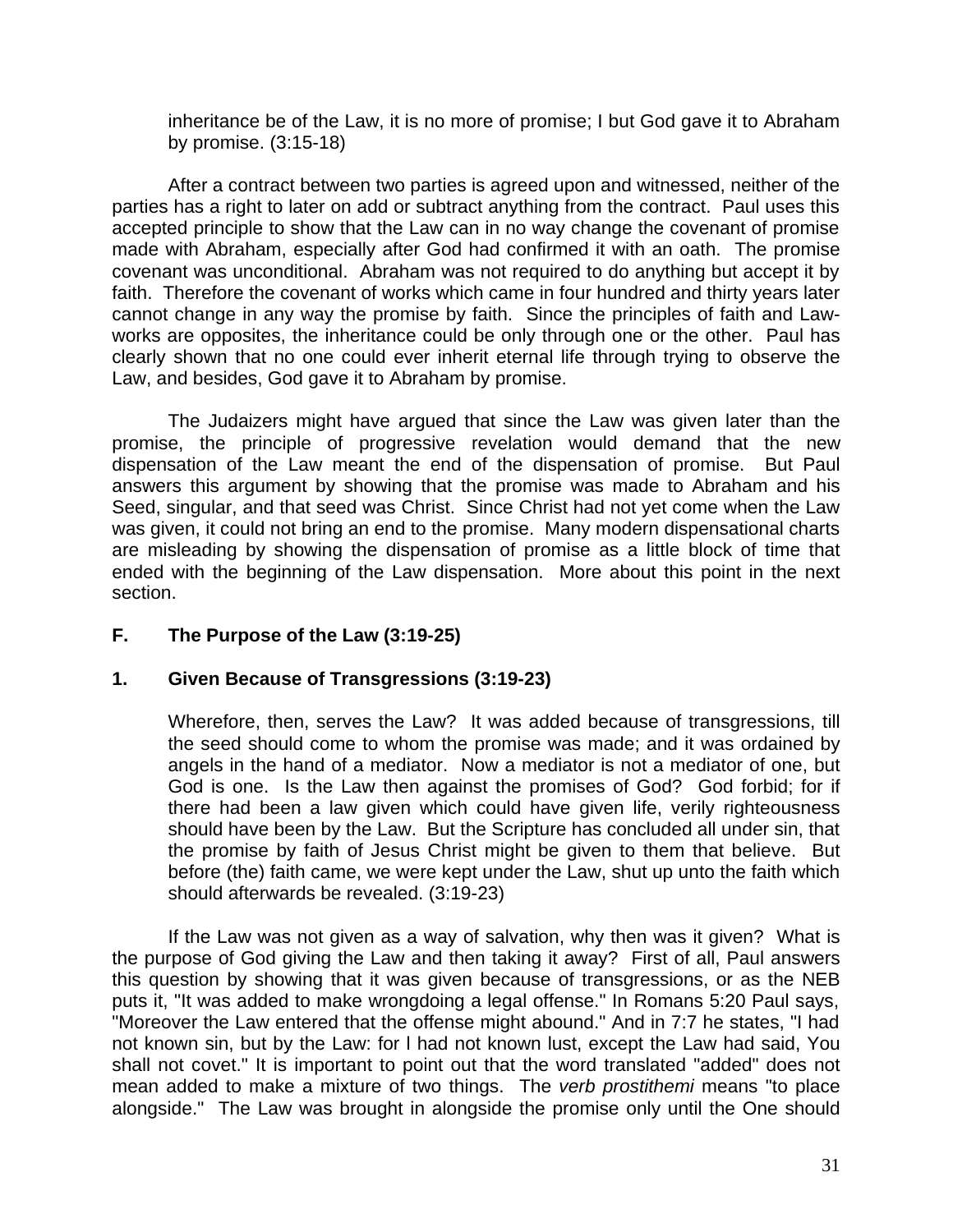come to whom the promise was made, that is, until Christ came. The temporary character of the Law dispensation was indicated by the fact that Moses put a veil over his face so the Israelites could not see the radiance of his face fade away (2 Cor. 3:7,13). The ministration of the Law was glorious, but it was temporary and could not compare with the exceeding glory of the ministration of righteousness.

It seems significant that in their epistles neither James, Peter, nor John state that the Law system has been done away. It was apparently a part of the special revelation given to Paul, and while they knew about it, it was reserved to Paul to write about it. This fact is an argument for the Pauline authorship of Hebrews, for that book surely teaches the Law made nothing perfect and that it was to be folded up and set aside like an old garment (Heb. 7:18,19; 8:7-9). The book of Hebrews shows other ways in which the promise was superior to the Law. Moses was only a servant in God's house, but Christ is the Son, who is head over the house (3:5,6). Also, the Melchizedekian priesthood, which God had sworn would last forever (Ps. 110:4), was superior to the Aaronic priesthood, which was not permitted to continue by reason of death (Heb. 7:20- 24). Thus, while written to Hebrews and in a style suited to their understanding, the book is in complete accord with Paul's teaching on Law and faith.

Getting back to Galatians 3:19,20, we see that the Law was ordained (arrangement made for giving it) through angels as intermediaries in the hand of a mediator (Moses). Ten thousands of angels assisted in the giving of the Law (Deut. 33:2). But what is the writer getting at when he states, "Now a mediator is not a mediator of one, but God is one?" He is showing that the Law involved a contract between two parties who were each responsible for carrying out the arrangement through Moses as a mediator. It is something like mediators between labor and management in the business world. But when we come to the Abrahamic promise there was no mediator. There was just one responsible party - God. Since the fulfillment of the promise depends upon God alone, we may be very certain it will be carried out (Heb. 6:17-20).

Since Paul is making such a distinction between Law and the promise, he anticipates a question the Judaizers would ask. "Is the Law then against the promises of God?" Of course not! There was nothing wrong with the Law. It was man that was wrong. The Law was weak through the flesh. It had no power to make man good; it could only condemn him (Rom. 8:3). Surely if God could have designed a Law that could produce righteousness, He would have done so, instead of sacrificing His only Son upon the Cross.

Although the Law was given only to Israel, it concluded all mankind to be under sin (cf. Rom. 3:19), for the Israelites had the same human nature as all of mankind. Jew and Gentile alike were in the same boat, under the condemnation of sin. God placed them in this position so there could be an equality in the giving of the promise by faith of Jesus Christ to all who would believe.

Thus, before this faith in Jesus Christ actually came, Paul says we were shut up in prison, locked up until the time of the faith which should afterward be revealed. It is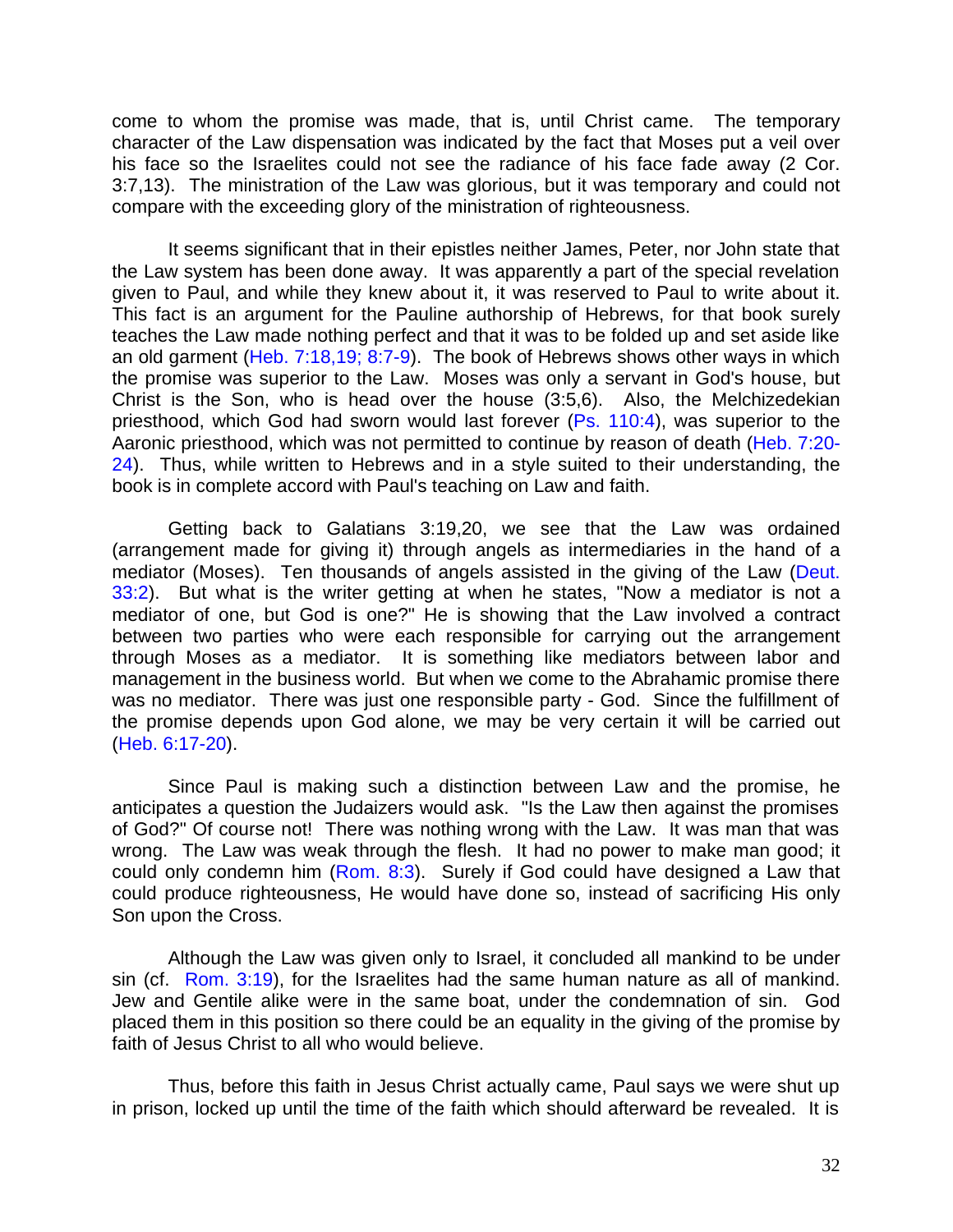important to note that "faith" is used with the definite article in the original. People exercised faith in Old Testament times and before, but they did not exercise faith in Jesus Christ. The Law held sway until the faith in Christ had come. The Person of the crucified and resurrected Christ was not the object of faith until after Christ actually came and performed his work.

#### **2. Given to Be a Pedagogue (3:24,25)**

Wherefore, the Law was our schoolmaster to bring us unto Christ, that we might be justified by faith. But after [the) faith is come, we are no longer under a schoolmaster. (3:24-25)

The Law is now called a pedagogue. This is a difficult word to translate because there is no comparable position or office in our culture. The pedagogue was not a schoolmaster. He was a slave who was put in charge of the young children of the family, whom he guarded and disciplined. Children in those days were severely disciplined, even as the Law of Moses severely disciplined Israel. This discipline continued only until the boy reached a mature age, determined by his father, when he was given the rights of sonship.

It should be noticed that the words "to bring us" are in italics in the Authorized Version. Actually the Greek says, the Law was our pedagogue unto Christ. There may be a sense in which the Law may convict a person of being a guilty sinner, which fact leads him to faith in Christ, but it is more the convicting work of the Holy Spirit which leads one to Christ (John 16:8,9). It would be nearer to the intended meaning to say that the Law was a disciplinarian until Christ, that we might be justified by faith. But after THE FAITH has arrived, the pedagogue is out of a job.

# **G. All Are Now One in Christ (3:26-29)**

For we are all the sons of God by faith in Christ Jesus. For as many of you as have been baptized into Christ have put on Christ. There is neither Jew nor Greek, there is neither bond nor free, there is neither male nor female; for you are all one in Christ Jesus. And if you be Christ's, then are you Abraham's seed, and heirs according to promise. (3:26-29)

Under the Law the Israelites were treated as minor children under a disciplinarian, but now by faith in Jesus Christ we have become mature, full-fledged SONS of God. The King James translation does not bring out this important distinction. Paul will say more about sonship in the next chapter.

Not only are we sons of God, but we have "put on Christ." The verb, "put on," means to invest with clothing. We are clothed with Christ. It is said that in ancient Roman times when a boy went through the rites of sonship he was invested with a special toga distinguishing him as a grown-up son. This being distinguishably clothed with Christ takes place through the baptizing work of the Holy Spirit. All believers have been thus baptized into Christ. The Holy Spirit performs this work the moment we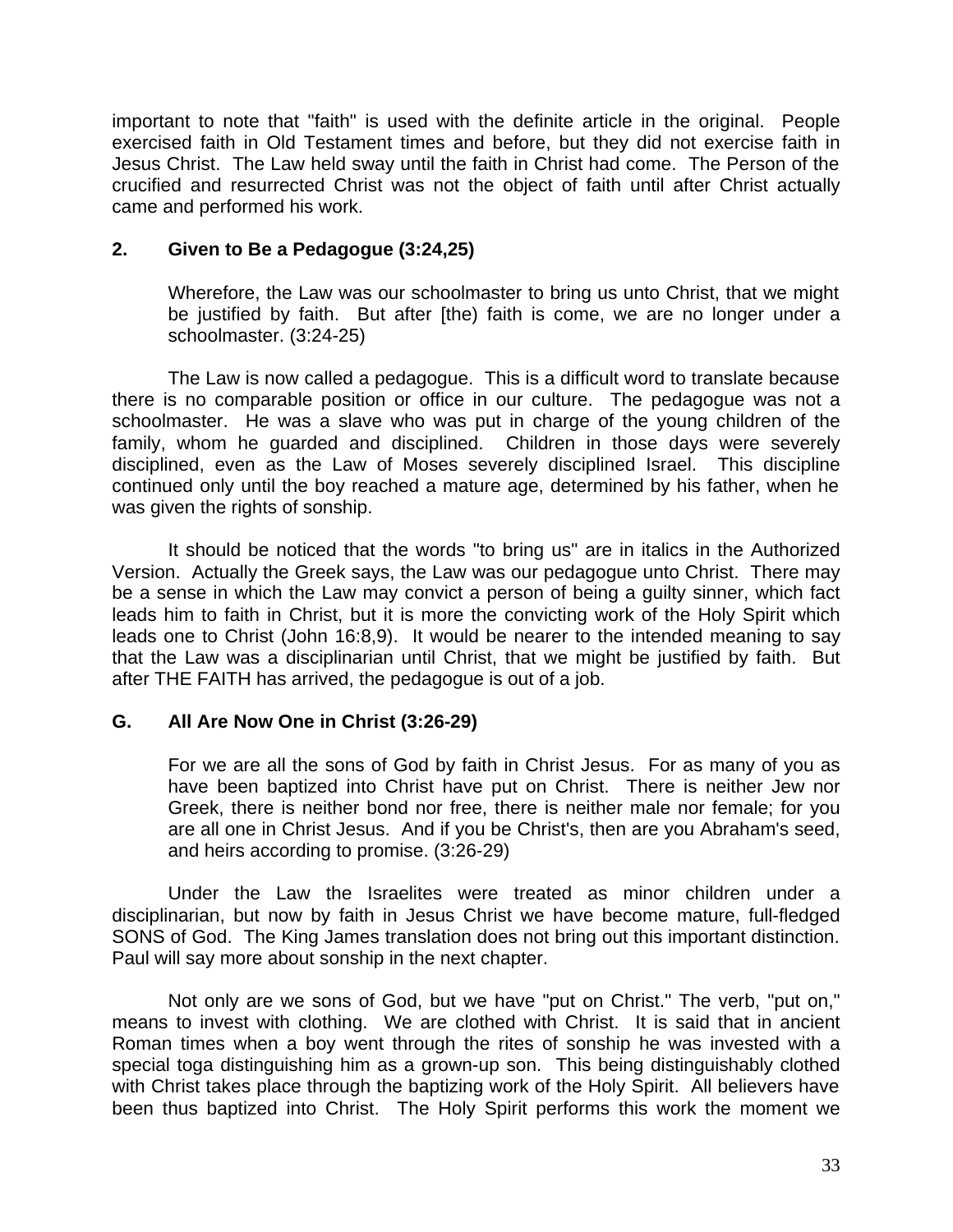believe (see Rom. 6:34; 1 Cor. 12:13). No one could be saved apart from this baptism. This idea of being clothed with Christ seems more appropriate as a reference to sanctification Paul says, "But put you on as a garment the Lord Jesus Christ, and make not provision for the flesh, to fulfill the lusts thereof" (Rom. 13:14).

In this new relationship in Christ we are all one. There are no distinctions between Jew and Gentile, male and female, slave and free. This equality refers to our spiritual standing before God in Christ. It does not refer to our actual state in this world. When a slave became a believer he did not become equal with his master. He was still a slave in the flesh. If a master became a believer, as well as his slave, then they were both equal spiritually, as was the case of Philemon and Onesimus, and Paul told Philemon that he should receive Onesimus back as he would the apostle himself. Every true believer in a local church is equally one with one another, but one is pastor, others elders or deacons, and these have positions of leadership which others do not have. The same goes for male and female relationships in the family and in the church. Nor does this equality refer to gifts and ability. In the human body the eye alone has the gift or ability of sight, the ear of sound, and the nose of smell, but they are all equally members of the body (cf. 1 Cor. 12:13-31).

Lastly in this portion, Paul shows us in what sense Gentiles become the children of Abraham. Christ is the One seed of Abraham, and when Gentile believers are baptized into Christ and made one with Christ, they become what He is, Abraham's seed. We must be careful to distinguish between the Jewish remnant, the natural as well as the spiritual children of Abraham, and the Gentile believers who are only spiritual children. The Abrahamic promise involves more than justification by faith. There is also the promise of a nation (Gen. 12:2) and of a land (Gen. 15:18). These national and territorial promises refer only to the saved, natural circumcised seed of Abraham. Great dispensational and doctrinal confusion has resulted from trying to spiritualize these physical and material promises and apply them to the Church of this dispensation. In no sense has God made the Church a nation, nor has He given the Church the land lying between the river of Egypt and the Euphrates. What or where, pray tell, are these rivers when spiritualized? Literal, historical interpretation of the Old Testament is the only system that is consistent and makes sense.

# **V. The Gospel Illustrated - 4:1-31**

# **A. By Adoption (4:1-20)**

# **1. Slavery Under Law versus Sonship in Christ (4:1-7)**

Now I say that the heir, as long as he is a child, differs nothing from a servant, though he be lord of all, but is under tutors and governors until the time appointed of the father. Even so we, when we were children, were in bondage under the elements of the world. But when the fullness of time was come, God sent forth his Son, made of a woman, made under the Law, to redeem them that were under the Law, that we might receive the adoption of sons. And because you are sons, God hath sent forth the Spirit of his Son into your hearts, crying,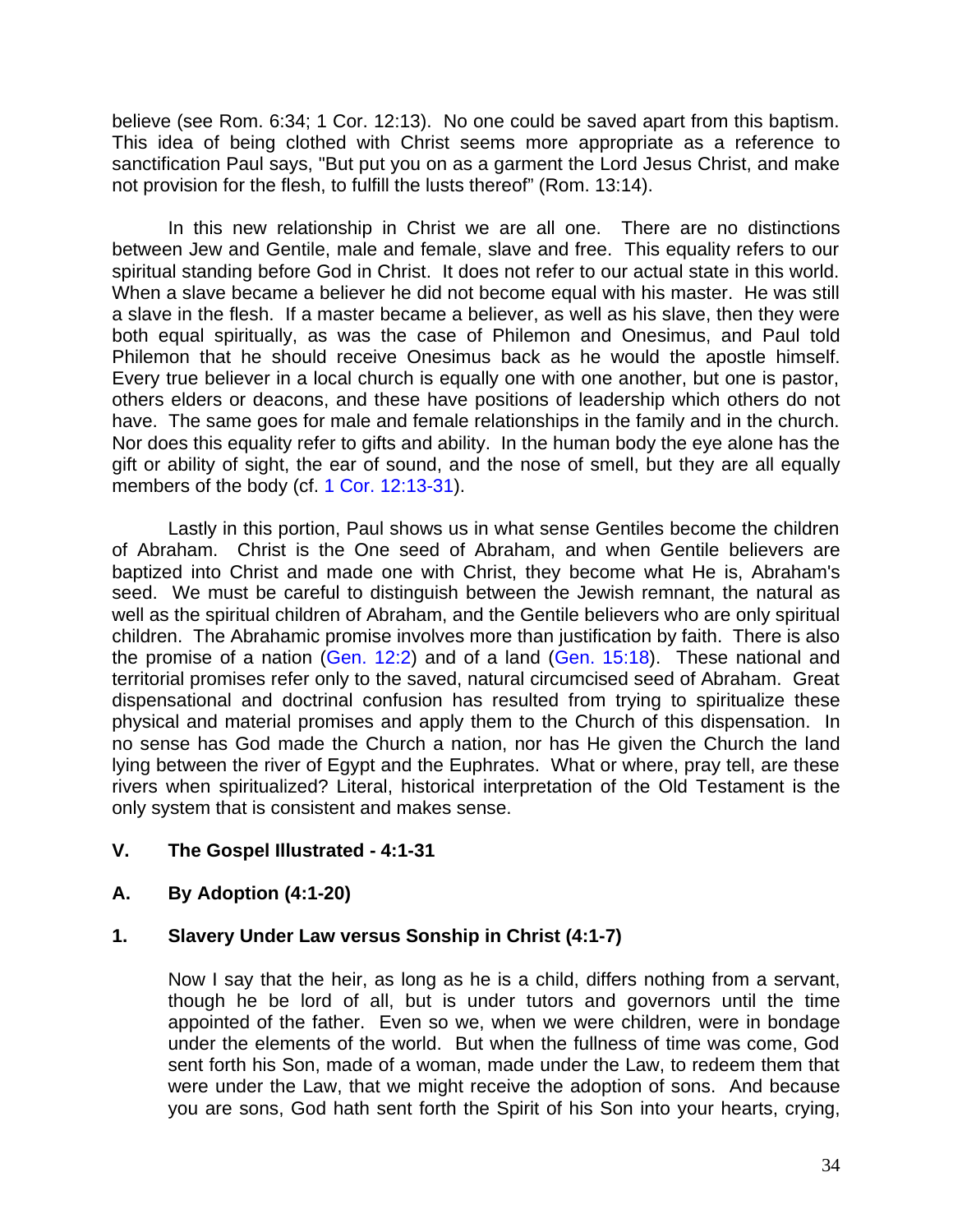Abba, Father. Wherefore, you art no more a servant, but a son; and if a son, then an heir of God through Christ. (4:1-7)

In this section Paul continues the subject introduced in chapter 3:24, but from a different angle. According to the custom of that time, a child who some day would inherit his father's fortune and be ruler of his house, was treated no differently than a slave, and subjected to tutors and stewards. The word "child" means one in his minority. The Jews called Gentile proselytes by this name. This is the meaning of Romans 2:20 where the Jews claimed to be "teachers of babes." "Children" *(nepios)* is contrasted with *teleios,* which is translated "men" in I Corinthians 14:10,1 1, and 20. It is translated "full age" in Hebrews 5:13,14. This practice of treating a child as a slave may seem strange to our culture, but a saying of my mother comes to mind, "Surely 'tis through tribulation that we get our education. "Parents should subject their children to discipline. And when we think of the Son of God when He came into the world we are reminded how He was subjected to suffering. "Though He were a Son, yet He learned He obedience by the things which He suffered" (Heb. 5:8). But when the time appointed by the Father came, He was raised from the dead, and declared to be the Son of God with power (Rom. 1:4).

What does Paul mean when he says in verse 3, "when we were children?" Does he mean when he and the Galatians were younger in age, or is he referring to the past dispensation of things. It seems that he must be speaking of the latter, as when the Jews were under the Law. But here he does not use the word Law, but "under the elements of the world." Gentiles were never under the Law of Moses, but they had been under elemental principles of laws and government, at least since the beginning of the dispensation of human government after the flood. Paul uses this word *stoicheion* again in verse 9, and in Colossians 2:8 and 20 (rudiments) and Hebrews 5:12 (first principles). The elemental things of which Paul here speaks would also include the religions of the Gentiles to which they were in bondage.

"The fullness of time" in verse 4 corresponds to "the time appointed by the father." Christ did not come into the world too soon or too late, although many people think if He had waited until our time we would not have crucified Him. However, the world is no friend of grace, and in spite of our boasted civilization, it is still a violent society. What circumstances made that the right time for Christ to come? Commentators have pointed to a number of conditions in the world at the coming of Christ which were favorable for the launching of the gospel into the known world. The world was at peace, the Roman Empire linked the nations together by an extensive system of highways, the Greek language was almost universally understood (as English is in our day), and the Jews had synagogues throughout the empire which became staging platforms for the gospel. Paul always went to the synagogues first and proved from the Old Testament that the promised Messiah must suffer, then rise from the dead, and that Jesus is the Messiah. Many Gentiles had become proselytes to the Jews religion and had been converted at least to monotheism, thus giving Paul an entrance to the Gentiles. When the Jews cast him out of the synagogue, Paul would take with him a mixed group of Jews and Gentiles to form a church. Whatever else may have made the time right, we know God had a plan and that that plan was carried out on time.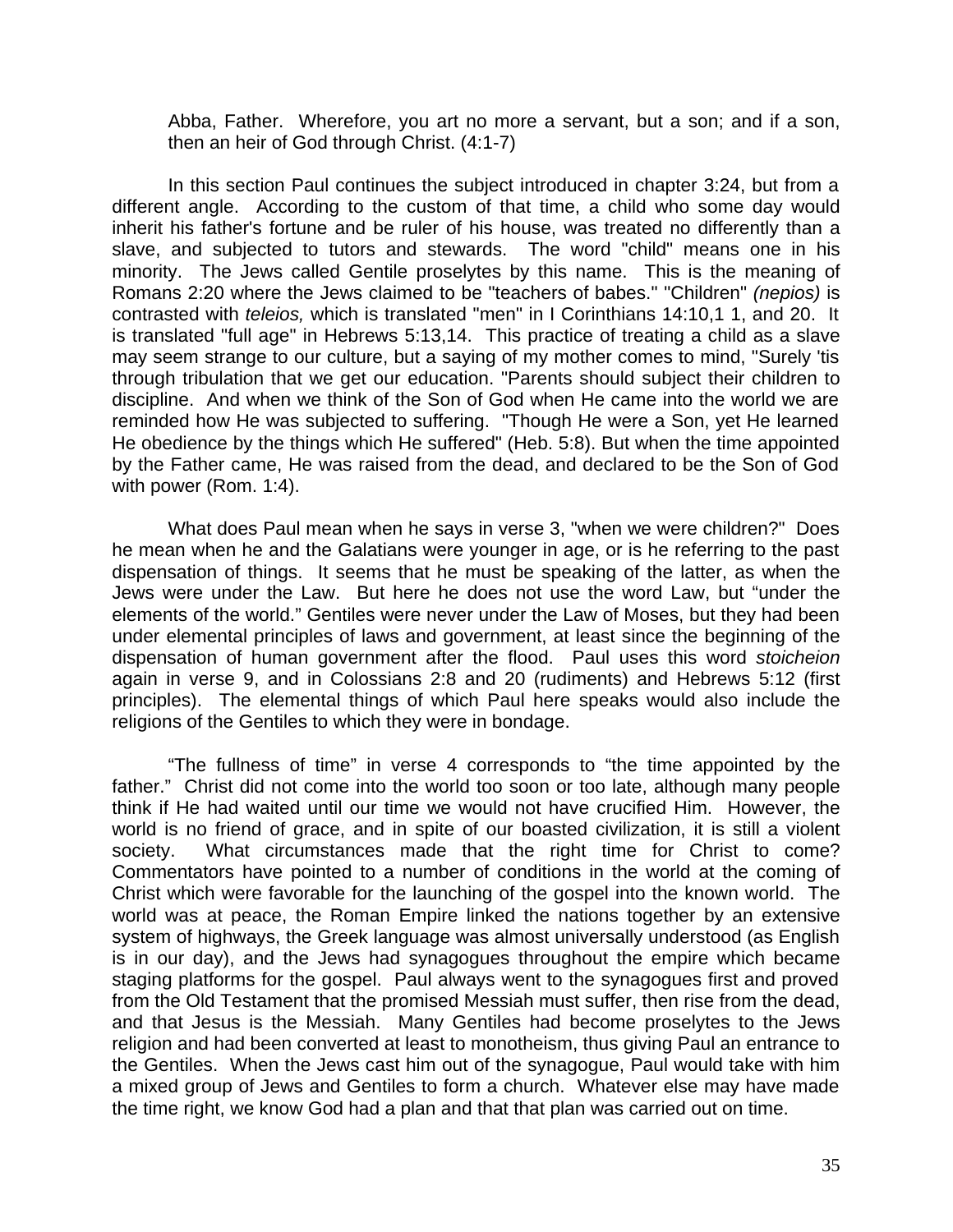Some commentators think the "dispensation of the fullness of the times" (Eph. 1:10), is synonymous with this passage. But in Galatians "time" is in the singular and in Ephesians it is in the plural. In Galatians the time came and is now past when Christ fulfilled the Law. In Ephesians the fullness of the times refers to the gathering together in one all things in heaven and on earth in Christ. Such a gathering together has never taken place yet; hence, it must be future. Some think it refers to the time of the millennial Kingdom; others think it refers to the time at the end of the Millennium when the last enemy is destroyed and every power is put under the foot of Christ (1 Cor. 15:24-26).

The fact that Paul states the Son of God was "made of a woman" strongly suggests that Paul was speaking of the virgin birth. And He was made "under the Law." Jesus lived His whole life under the Law; He is the only one who ever perfectly kept the Law; and he fulfilled all of the requirements of the Law, and brought it to an end (Rom. 10:4).

A two-fold purpose in His coming is clearly stated in verse 5: "to redeem them that were under the Law," and "that we might receive the adoption of sons." The redeemed have all of the rights and privileges of full sonship. We can come directly into the presence of the Father and make our requests known with boldness (Heb. 4:16). The Father has sent the Spirit of His Son into our hearts, crying, "Abba, Father." "Abba" means "the Father" in Aramaic, and the name is repeated in Greek. This is the title by which Jesus addressed the Father (Mk. 14:36). "The Father" in Aramaic is not repeated in the Greek as a translation. This double expression became the common way for Christians to address God in prayer. Paul uses this double expression again in Romans 8:15, "For you have not received the spirit of bondage again to fear; but you have received the Spirit of adoption, whereby we cry, Abba, Father." In the Galatians passage the Spirit is said to cry, being the indwelling motivating force. In the Romans passage the believer utters the same words as controlled by the Spirit.

When Paul concludes this section by saying we are no longer servants but sons, and heirs of God through Christ, he is speaking of our relationship with God. He is not saying we are to no longer serve God. The fact is, we cannot serve God until we become His sons, and we cannot call Him "Abba Father" until we become sons. Jesus came as the son of God, not to serve Himself, but to serve the Father (Rom. 15:3 cf. Phil. 2:7). When Paul speaks so many times about our now being servants of God and of Christ (Rom. 6:22; Phil. 1:1), he uses the same Greek word *(doulos)* as he does in stating that we are no longer servants. We are no longer servants of sin (Rom. 6:20): we have become servants of righteousness (Rom. 6:18).

## **2. Warning against Returning to Bondage (4:8-11)**

Nevertheless then, when you knew not God, you did service unto them which by nature are no gods. But now, after that you have known God, or rather are known by God, how turn you again to the weak and beggarly elements, unto which you desire again to be in bondage? You observe days, and months, and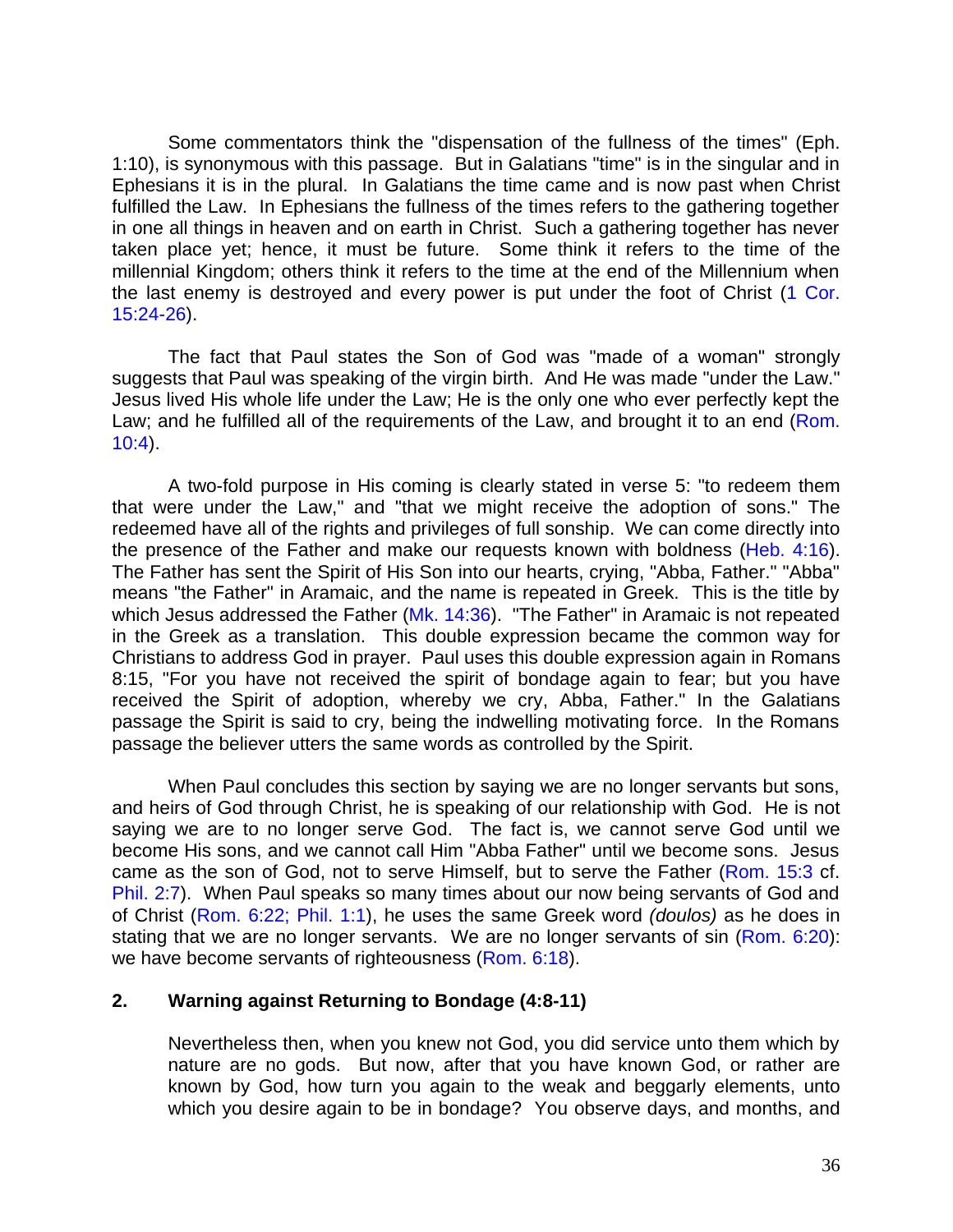times, and years. I am afraid of you, lest I have bestowed upon you labor in vain. (4:8-11)

The Greeks and Romans had many gods, but they apparently knew that they were ignorant of The God, for they had erected an altar in Athens to "the unknown God" (Acts 17:23). These many gods they served were by nature really no gods at all. There was, however, a spiritual power behind their idol gods, that of "the prince of the power of the air, the spirit that now works in the children of disobedience" (Eph. 2:2). Religion consists in doing - observing certain days or seasons as more holy than others, having feasts at set times, abstaining from food, practicing forms and ceremonies. Paul calls all of these things "weak and beggarly, miserable elements of the world" (see a similar passage in Colossians 2:8,18-23). Paul's argument in Colossians is, "Since you died with Christ from the rudiments of the world, why as though living in the world are you subject to ordinances: touch not; taste not; handle not; which all are to perish with the using?" None of these religious rites has any power over sin.

Such regulations have indeed an appearance of wisdom, with their self-imposed worship, their false humility, and their harsh treatment of the body, but they lack any value in restraining sensual indulgence (NIV).

What is so difficult to understand is, how can a person have the desire to return to such impotent and miserable observances after coming to know the only true God? The Living Bible translates verse 9a, "And now that you have found God (or I should say, now that God has found you), how can it be that you want to go back again and become slaves once more to another poor, weak, useless religion of trying to get to heaven by obeying God's laws?" Their retreat to religion caused Paul to doubt if they had really come to know God. He was not afraid of them, but for them. He was afraid that all of the labor and suffering he had bestowed on them in bringing them the gospel was for naught.

# **3. Appeal to Former Relationships (4:12-16)**

Brethren, I beseech you, be as I am; for I am as you are; you have not injured me at all. You know how that through infirmity of the flesh I preached the gospel unto you at the first. And my trial, which was in my flesh, You despised not, nor rejected, but received me as an angel of God, even as Christ Jesus. Where is, then, the blessedness you spoke of? For I bear you witness that, if it had been possible, You would have plucked out your own eyes, and have given them to me. Am I, therefore, become your enemy, because I tell you the truth? (4:12-16).

Paul did not want to believe these Galatians had defected from Christ, or that they had never really been saved. He pleads with them on the basis of their former, happy relationships. When Paul had first brought the gospel to them he was sick with some kind of disease. Some have speculated it was a disease of the eyes, since he mentions the eyes in verse 15, and since he spoke of having written this epistle with large letters in his own hand (ch. 6:11). Whatever the disease was, the Galatians might have been tempted to despise or reject him on account of his physical condition. But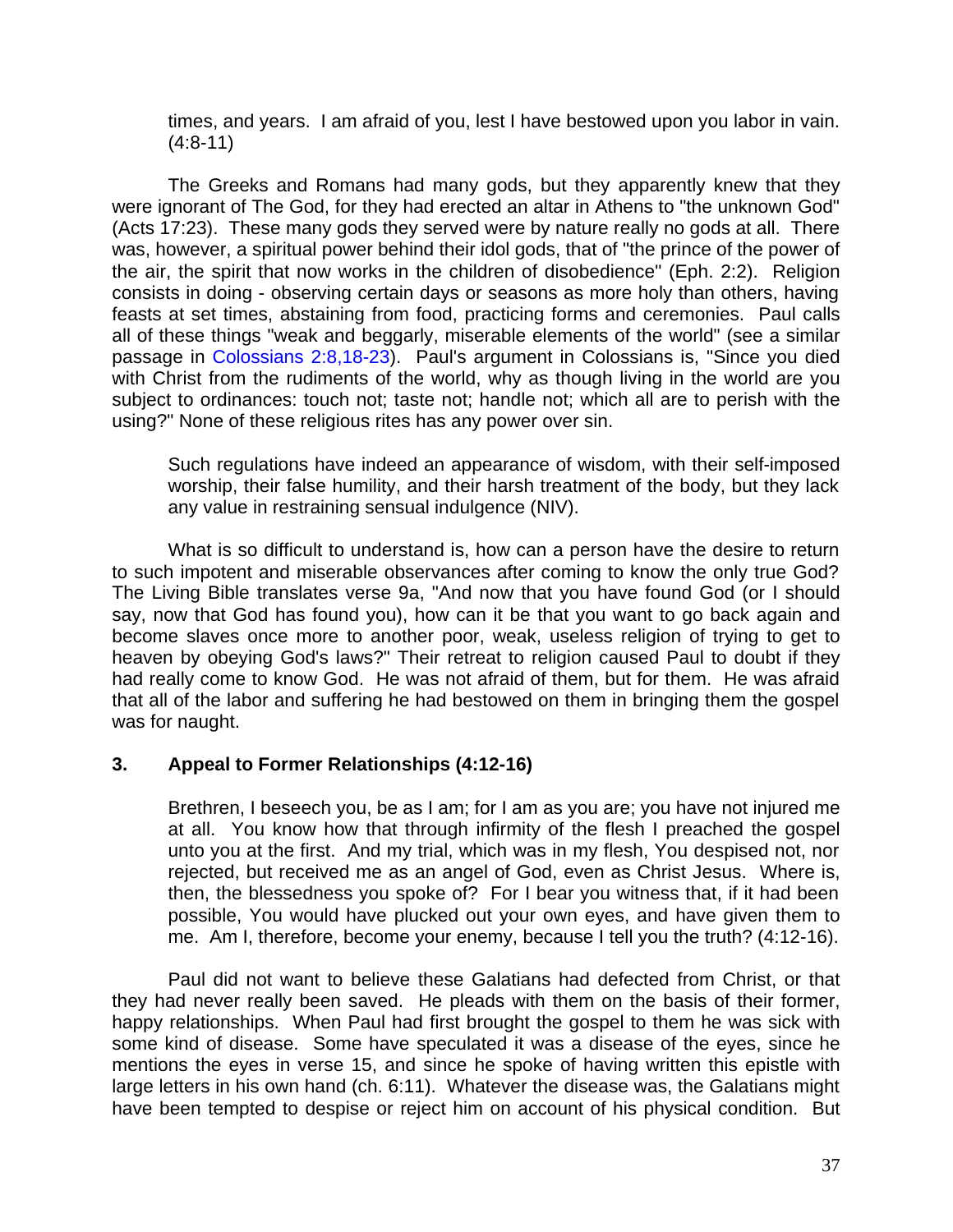instead, they had received him as though he was an angel of God, even as though he was Christ Jesus Himself. How could they have treated Paul any better than that? But now they seemed to have turned against Paul and his gospel. So Paul pleads with them, "Where is the blessedness you spoke of, for I bear you record, that, if it had been possible, you would have plucked out your eyes, and have given them to me. Have I become your enemy because I have told you the truth?"

Verse 12 should read, "become like me, for I became like you." This statement is generally interpreted, "Become like me, free from the Law; for I became a Gentile like you." Phillips translates, "Put yourself in my place, brothers, as I have put myself in yours." Also in this verse read, "You did not injure me at all." The verb is in the aorist tense, thus referring to a past action. They did not injure him in any way when he first preached the gospel to them, so why injure him now? And they were injuring him now by treating him as an enemy. The AV gives the impression that they had never hurt him. Verse 14 should read, "your temptation," not "my temptation." Because of his illness they may have been tempted to despise him.

# **4. Desire to Be Present with Them (4:17-20)**

They zealously seek you, but not for good; yea, they would exclude you, that you might seek them. But it is good to be zealously sought always in a good thing, and not only when I am present with you. My little children, of whom I travail in birth again until Christ be formed in you, I desire to be present with you now, and to change my voice; for I stand in doubt of you (4:17-20).

The English of verse 17 is archaic. The verb translated "zealously affect you" means, "to seek to draw over to one's side, to court one's good will and favor." The NIV reads, "Those people are zealous to win you over, but for no good. What they want is to alienate you from us, so that you may be zealous for them. It is fine to be zealous, provided the purpose is good, and to be so always, and not just when I am with you." Christ had some very harsh words against such proselytizers: "Woe to you, scribes and Pharisees, hypocrites! for ye compass sea and land to make one proselyte, and when he is made, you make him twofold more the child of hell than yourselves" (Matt. 23:15). It would be well at this point to skip over to chapter 6:12,13 and read further what Paul has to say about these Judaizers. They wanted to make a fair show in the flesh. They wanted to force circumcision on them so that they might glory in their flesh. They were unwilling to suffer persecution for the sake of the Cross of Christ.

What does Paul mean by having gone through birth-pangs in winning people to Christ, and now travailing again until Christ be formed in them? Is he talking about the physical pain and persecution he suffered in bringing the gospel? Or is he talking about the anguish of soul one feels while dealing with the eternal destiny of a soul; trying to Pluck a brand from the fire (cf. Zech. 3:1-4). The soul-winner is wrestling, not with just human nature, but with principalities and powers of the darkness of this world (Eph. 6:12). What a relief and what rejoicing when we see a soul born again! Paul is going through these labor-pains all over again until he has evidence that they are truly established in the grace of God. It is interesting to note that Paul calls them "little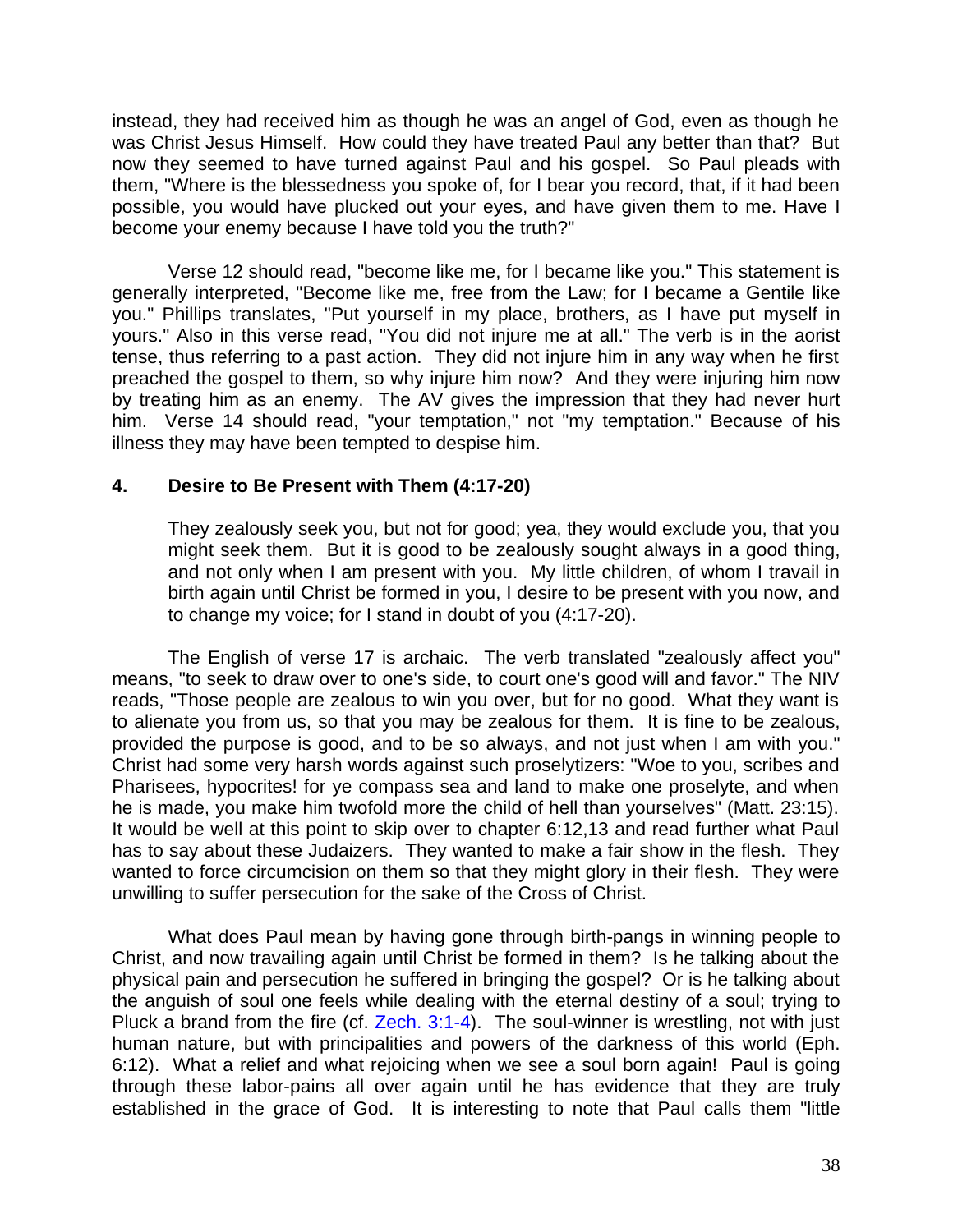children," which may reflect the idea that they were very immature Christians. The usual word for children is *teknon,* which is the word used here. This is the only occurrence of the word in Paul's writings. John is the only other writer of Scripture who uses the word, once in his Gospel and seven times in his First Epistle.

Paul is saying in verse 20, "I wish it were possible for me to be personally present with you right now and change my tone of voice. My severe denunciation of you in writing may Make you feel that I have become your enemy, but if I were able to speak personally, you would be convinced from my tone of voice that I love you with the same love a mother has for the child she has just brought to birth." This interpretation of his change of voice agrees with his calling them little children, and his reference to going through birth pangs.

# **B. Allegory of Bondwoman and Freewoman (4:21-31)**

# **1. The Allegory Stated (4:21-27)**

Tell me, you that desire to be under the Law, do you not hear the Law? For it is written that Abraham had two sons, the one by a bondmaid, the other by a free woman. But he that was of the bondwoman was born after the flesh; but he of the free woman was by promise; which things are an allegory for these are the two covenants; the one from Mount Sinai, bearing children for bondage, who is Hagar. For this Hagar is Mount Sinai in Arabia, and answers to Jerusalem which now is, and is in bondage with her children. But Jerusalem which is above is free, which is the mother of us all. For it is written, Rejoice, thou barren that bearest not; break forth and cry, thou that travailest not, for the desolate hath many more children than she who hath an husband (4:21-27).

It seems evident that people who desire to be under the Law do not understand either what the gospel is or what the Law is. If they understood the meaning of both, only a demented mind could choose the Law. In order to illustrate these two systems, Paul constructs an allegory from the story of Hagar and Sarah (Gen. 16 & 21). No doubt many allegories may be drawn from Old Testament historical facts, but we must guard against efforts to allegorize prophecies yet to be fulfilled. This is sometimes called "spiritualizing the Scripture," but there is nothing spiritual about it. The interpreter is free to make any application which comes to mind. All of the blessings are often spiritualized and applied to the Church, and all of the curses are made literal and applied to the Jews. The results are either amillennialism or postmillennialism. There is no future for the Jewish nation. This type of interpretation probably began with Origen, an early church father. It is followed today by Covenant theologians and amillennialists in general. It has shut the door on biblical prophecy, confused Israel and the church, and is blind to the truth of the Mystery revealed through Paul.

Paul has already asked a number of questions of the Galatians-Who has bewitched you? By what means did you receive the Spirit? Are you so foolish? Have you suffered in vain? Why did God bring in the Law dispensation? What has happened to the blessed relationships we once had? Have I become your enemy because I tell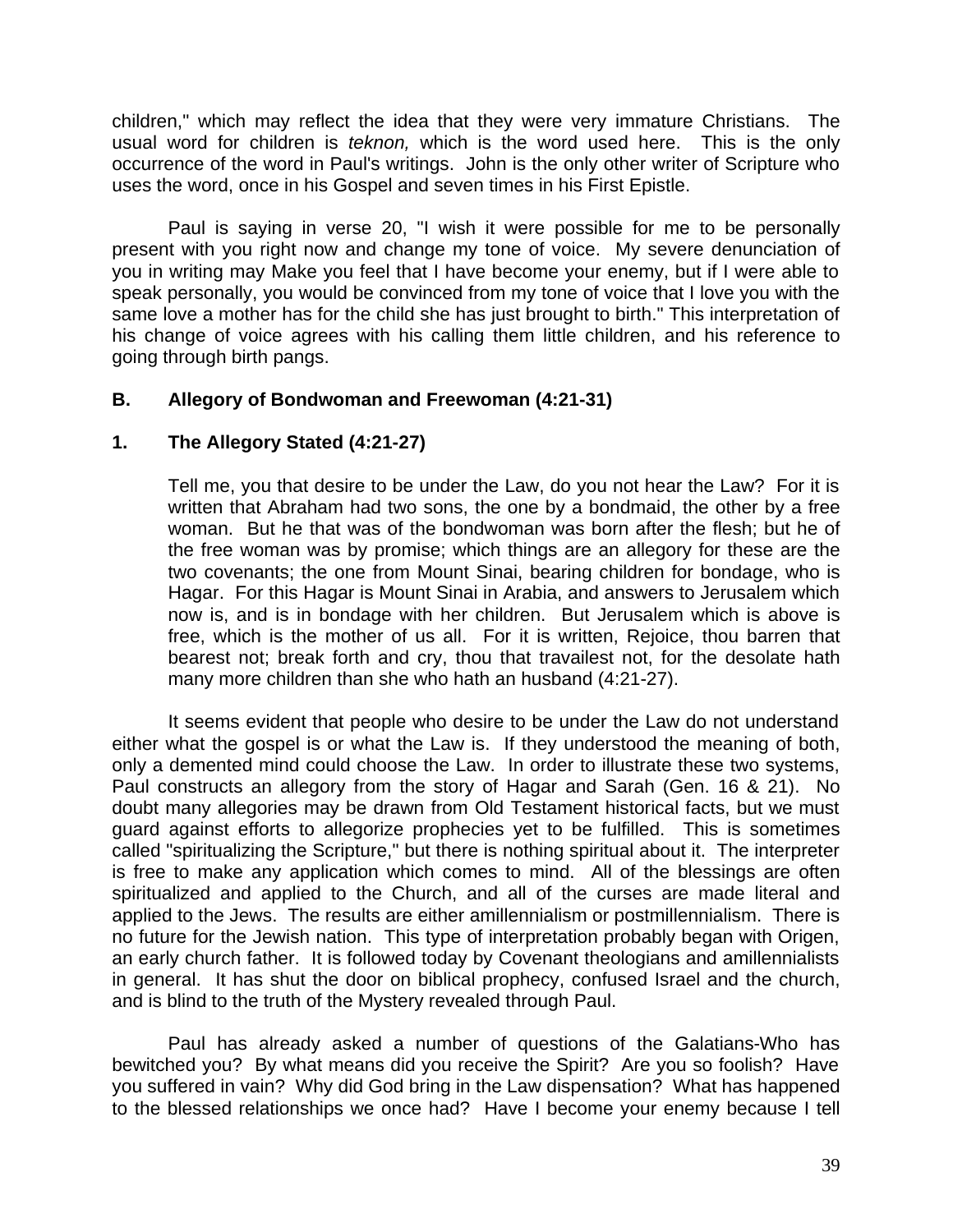you the truth? Now he asks, "Tell me, you that desire to be under the Law, do you not hear the Law?" That is, do you really understand what the Law says? He answers by first stating the allegory and then applying it.

As we know, God had promised Abraham that his descendants would be more numerous than the stars, but his wife was barren and they were both getting very old. Finally, when Abraham was about eighty-six years old, Sarah persuaded him to have intercourse with her maid, an Egyptian slave, so that they might have a child. As a result, Ishmael was born. This, of course, was not the way God had intended to give Abraham a son. It was purely a fleshly device which he could have used with any woman. It was simply nature taking its course.

After Hagar discovered she was pregnant, she began to despise Sarah. Sarah dealt harshly with her and before the child was born Hagar ran away. The angel of the Lord found her by a spring in the wilderness and told her to return to Sarah. He told her to name her child Ishmael, and promised that He would multiply her seed greatly. Ishmael became the progenitor of the Arabian people. It might seem that since God made the promise to multiply Ishmael's seed, his seed was just as much of promise as that promised to Abraham. But God had made no promise to give Abraham a son in this manner. Neither did God promise righteousness or spiritual blessings on Ishmael. He simply promised to multiply his seed exceedingly, and predicted that Ishmael would be a wild man who could not live peaceably with others. Whatever blessing God promised to Ishmael's seed was due to Abraham's intercession (Gen. 17:20). This episode is not a part of Paul's allegory.

Thirteen years after Ishmael Is birth, when Abraham was ninety-nine years old, God appeared unto Abraham and entered into the covenant of circumcision, at which time He promised that next year Sarah would bear him a son and he should call his name Isaac, and God would establish His covenant with him for an everlasting covenant. Abraham and Ishmael and all of the males in his household were circumcised.

One year later, when Abraham was one hundred and Sarah was ninety, Isaac was born. The day Isaac was weaned, Abraham made a great feast, recorded in Genesis 21:9:

And Sarah saw the son of Hagar the Egyptian, which she had born unto Abraham, mocking. Wherefore she said unto Abraham, Cast out this bondwoman and her son: for the son of this bondwoman shall not be heir with my son, even Isaac.

Just what was Ishmael doing to upset Sarah so? Our English word "mock" means to ridicule, show contempt, hold up to scorn. The Hebrew word is translated "laugh, mock, play, make sport." The Greek word in the Septuagint translation means "to act like a child," and is used only once in the New Testament (1 Cor. 10:7) to describe the acts of the Jews when they made a golden calf and worshipped it: "The people sat down to eat and drink, and rose up to play." The Hebrew word is used in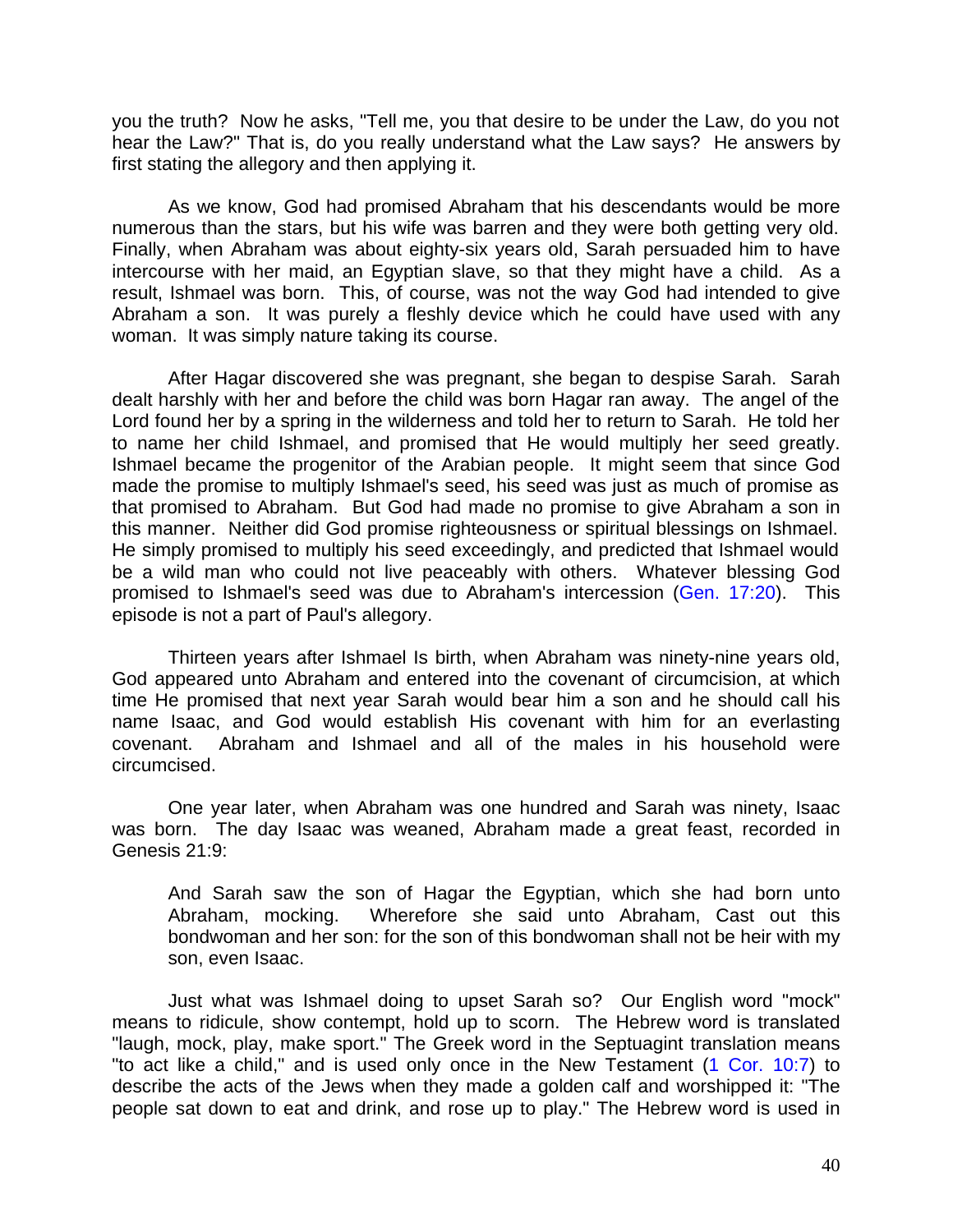Genesis 26:8, "And Abimelech ... looked out at a window, and saw, and behold, Isaac was sporting with Rebekah his wife." Paul says in Galatians 4:29 that Ishmael "persecuted" Isaac. At the time, Isaac was between three and five years old and Ishmael between seventeen and nineteen years old. Ishmael and his mother had had hopes of being heirs of Abraham, so they must have hated Isaac who had supplanted them. From the various meanings given to this word translated mock, laugh ' persecute, play, and make sport, it is not possible to describe exactly what Ishmael did. Some commentators think he might have even threatened or plotted to kill Isaac. At any rate, Sarah wanted both of them to be cast out, and while it was very grievous for Abraham, for he loved him, God ordered Abraham to obey Sarah.

We have briefly reviewed this story from Genesis 16-19 for the benefit of those who are not familiar with the facts, so that they might better understand Paul's application of the allegory. (See [Addendum 2\)](#page-66-0)

# **2. Application of the Allegory (4:28-31)**

Now we, brethren, as Isaac was, are the children of promise. But as then he that was born after the flesh persecuted him that was born after the Spirit, even so it is now. Nevertheless, what saith the Scripture? Cast out the bondwoman and her son; for the son of the bondwoman shall not be heir with the son of the free woman. So then, brethren, we are not children of the bondwoman, but of the free (4:28-31).

These two women, Hagar and Sarah, represent the two covenants. Hagar represents the covenant of Law which depends upon the fleshly nature to produce righteousness, begets children of slavery, and is the then existing Jerusalem which was in bondage both to Rome and to sin (cf. John 8:31-36).

Sarah represents the covenant of promise, which depends upon the Spirit for righteousness, begets children who are free, and is the Jerusalem which is above and is the mother of all believers.

Paul mentions the country of Arabia in connection with Hagar, since the Law was given at Mount Sinai in Arabia, and doubtless because Arabia was founded by the descendants of Ishmael. Although Paul does not mention it, Genesis 37:28 reveals the fact that the brothers of Joseph sold him to Ishmaelite slave-traders who took him to Egypt. His brothers thought they had done away with him, just as the Jews thought they had done away with Jesus. But Joseph rose to Power to become the savior from starvation of the world of his generation, just as Jesus arose from the dead to become the Savior from sin of the world, all of which is another allegory we can make from the historical facts.

Paul quotes and applies Isaiah 54:1 to the case at hand, Rejoice, thou barren that bearest not; break forth and cry, thou that travailest not: for the desolate hath many more children than she which hath a husband." This prophecy will be literally fulfilled in the millennial Kingdom when Israel will be restored as the wife of Jehovah. The fact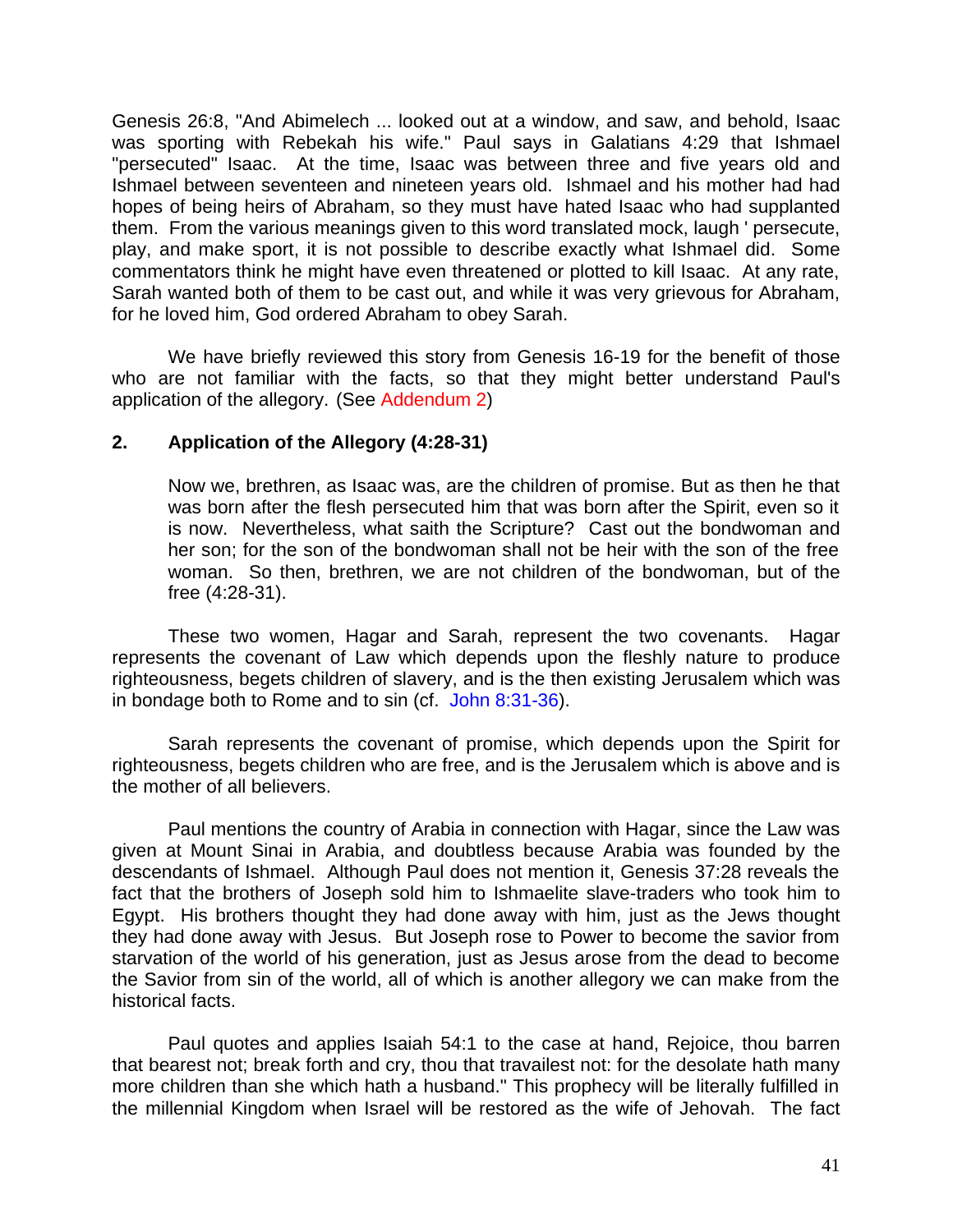that Paul applied this prophecy to the spiritual seed of Abraham does not preclude its literal fulfillment upon the reborn nation of Israel, for this is God's covenant with them (Rom. 11:26-28).

A further similitude which Paul develops is that just as Ishmael hated and persecuted Isaac who was born after the Spirit, so it was in Paul's day. Paul got practically all of his persecution from the legalistic Jews. Had it not been for the Roman authorities, the Judaizers would have put him to death.

Paul concludes his allegory with the question, "Nevertheless, what saith the Scripture? Cast out the bondwoman and her son: for the son of the bondwoman shall not be heir with the son of the free woman." Thus the Galatians were admonished to cast out this legalistic doctrine to which they were becoming enslaved. We are not children of the bondwoman, but of the free.

Those who have read John Bunyan's great Christian classic*, Pilgrim's Progress,*  written over 300 years ago in a Bedford, England jail, where he was imprisoned for preaching the gospel, will recall Christian's experience with the Law before he was actually saved. In this similitude of a dream, Bunyan saw a man clothed in rags (Isa. 64:6), a book in his hand (Rom. 10:17), and a heavy burden on his back (John 16:8).

As he read he cried out, "What shall I do?" (Acts 16:30). He went to his wife and children and told them they were living in the City of Destruction and that his book told him God would judge them. They all thought he had become mentally deranged. Later as he was walking in the fields, reading from his book and greatly distressed by his condition of mind, a man named Evangelist heard him cry out, "What must I do to be saved?" (Acts 16:30). Evangelist asked why he was crying, and upon Christian's answer, he gave him a scroll on which was written, "Flee from the wrath to come" (Matt. 3:7). He then pointed him the way to a wicket-gate far across the field where he should knock and be told what to do (Matt. 7:13,14).

As Christian began to run toward the gate his wife and neighbors tried to restrain him. Mr. Obstinate ridiculed his ideas and the book from which he got them. But Mr. Pliable decided to go along with Christian, since the happiness ahead which the book described was much better than his present state. So the two went forward to the gate, but as they conversed they unexpectedly stepped into a bog where they wallowed in the mud. Then Pliable angrily said:

Is this the happiness you have told me about? You shall possess the brave country alone for me.

And with that he extricated himself from the slough and returned home, where he was laughed to scorn in his muddy clothes. But poor Christian began to sink because of the heavy load on his back. As he cried out, Mr. Help came along and pulled him out (Ps. 40:2). He told Christian that this was the Slough of Despond, and that it is fed by the scum and filth that accompanies conviction of sin. As the sinner is awakened about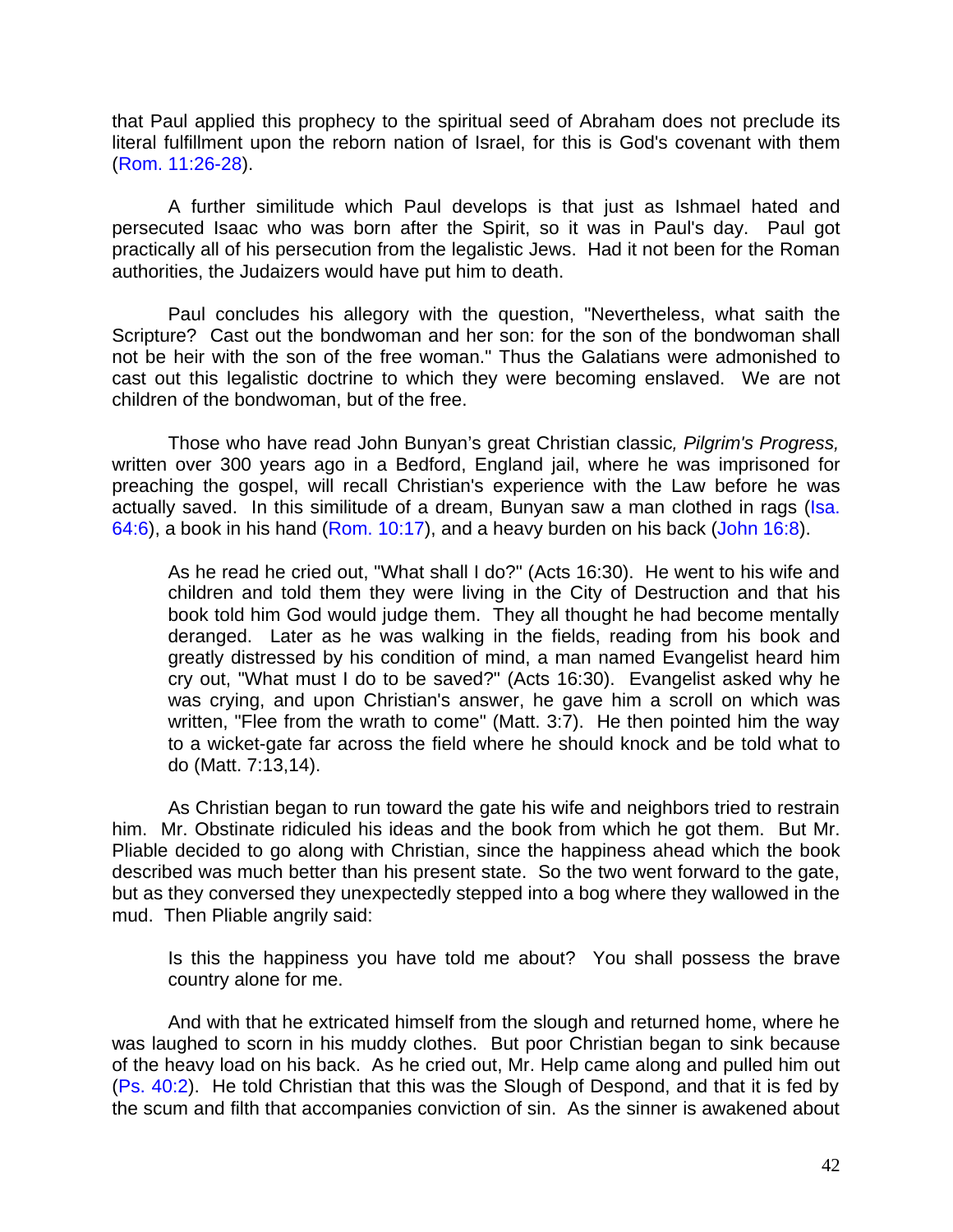his lost condition, there arises in his soul many fears and doubts and discouraging apprehensions, which all get together and settle in this bog.

Then as Christian went on towards the gate his path crossed that of Mr. Worldly Wiseman, from the town of Carnal Policy, who, seeing his mud-smeared clothing, asked what had happened. When Christian told his story and where he was going, Worldly Wiseman warned him that if he kept on this road he would have nothing but trouble, and advised him to take the road that led by a high mountain to the town of Morality, where he would find a Mr. Legalist and his son Civility, either of whom could relieve him of his burden, and he could then send for his wife and children and settle down there. Since the man seemed to be very wise and was older than Christian, he decided to take his advice.

But he had not gone far until the mountain seemed to hang over the road and was ready to fall upon him. There was lightning and thunder and the earth quaked. He was afraid to go further, so he turned himself about. Then he saw Evangelist in the distance coming toward him. Upon arriving, Evangelist asked what he was doing in this place. Had he not told him how to get to the gate? Then Christian ashamedly told him all that had happened and that he was now afraid they wouldn't let him through the gate in his muddy rags. But Evangelist, after remonstrating with him for a time, assured him the gate would be opened to him.

Before dismissing him, Evangelist read him two Scriptures:

See that ye refuse not him that speaketh. For if they escaped not that refused him that spake on earth, much more shall not we escape, if we turn away from him that speaketh from heaven (Heb. 12:25).

Now the just shall live by faith; but if any man draw back, my soul shall have no pleasure in him (Heb. 10:38).

He also warned him against Worldly Wiseman.

Now there are three things in this man's counsel that thou must utterly abhor.

- 1. His turning thee out of the way.
- 2. His laboring to render the Cross odious to thee.
- 3. His setting thy feet in that way that leadeth into the administration of death (2 Cor. 3:7).

And he also warned against the man to whom he was going for help:

Him to whom thou wast sent for ease, being by name Legality, is the son of the bond-woman which now is, and is in bondage with her children (Gal. 4:21,27), and is, in a mystery, this Mount Sinai, which thou hast feared would fall on thy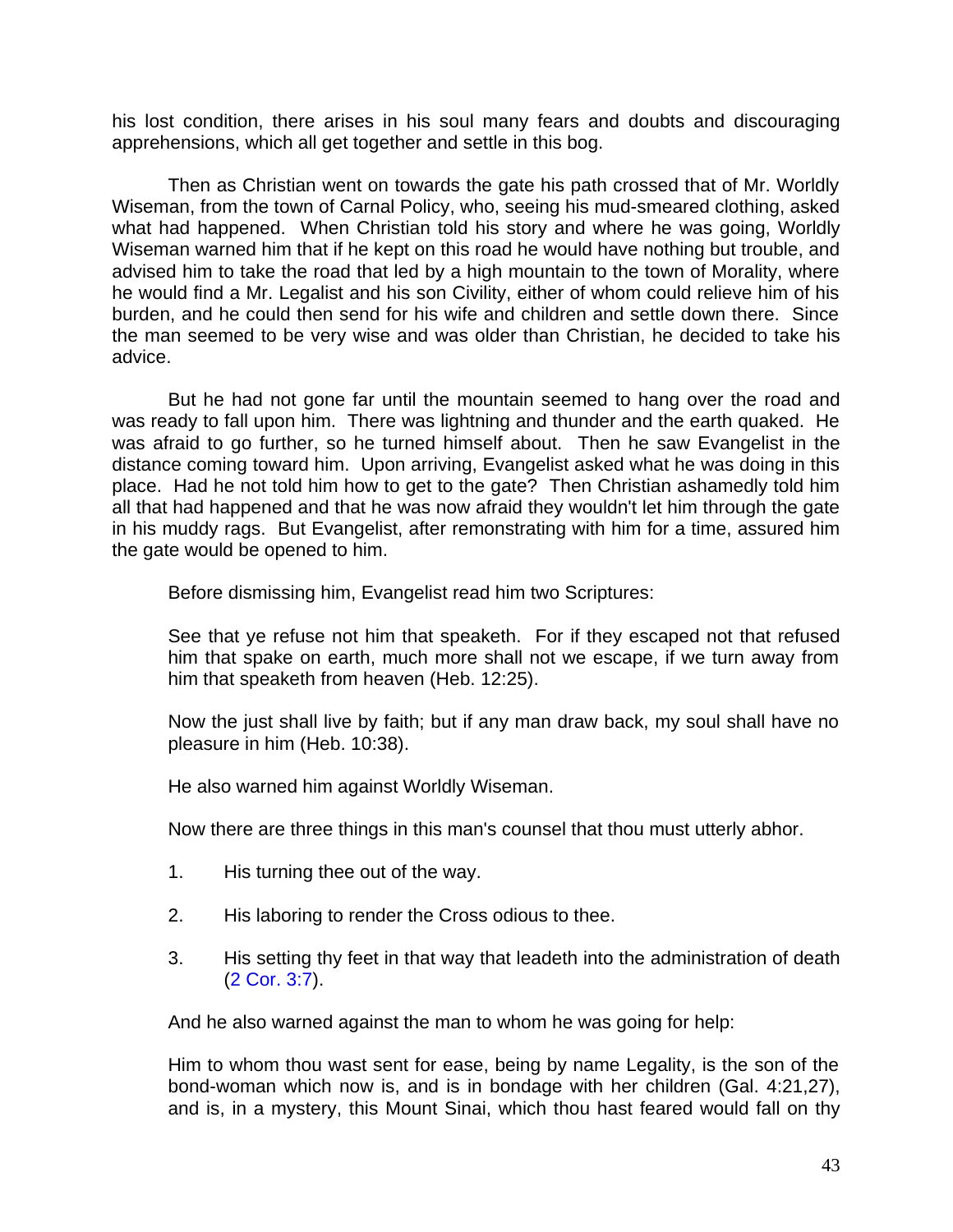head. Now if she, with her children, are in bondage, how canst thou expect by them to be made free? This Legality therefore, is not able to set thee free from thy burden; ye cannot be justified by the works of the Law. Therefore Mr. Worldly Wiseman is an alien, and Mr. Legality is a cheat; and as for his son Civility, notwithstanding his simpering looks, he is but a hypocrite, and cannot help thee.

When he had finished, Evangelist called for a confirmation of what he had said, after which came words and fire out of the mountain under which they stood that made the hair of Christian's flesh stand up. The words thus pronounced were:

As many as are of the works of the Law are under the curse; for it is written: Cursed is every one that continueth not in all things written in the book of the Law to do them (Gal. 3:10).

Evangelist then sent Christian on his way to the gate, where he knocked, and Mr. Good Will opened to him and conversed with him about his experience up to that point. Good Will then sent him on his way to the House of the Interpreter. Interpreter welcomed him into the house and showed him many wonderful lessons in the various rooms of the house. We will concern ourselves with just one of the lessons. He was taken into a room where Christian saw the picture of a very grave person, and this was the fashion of it:

... it had eyes lifted up to heaven, the best of books in his hand, and the Law of truth was written upon his lips, the world was behind hi s back. It stood as if it pleaded with men, and a crown of gold did hang over his head.

[The Interpreter said:]

The man whose picture this is, is one of a thousand; he can beget children (1 Cor. 4:15), travail in birth with children (Gal. 4:19), and nurse them himself when they are born ... I have showed thee this picture first, because the man whose picture this is, is the only man whom the Lord of the place whither thou art going hath authorized to be thy guide in all difficult places thou mayest meet with in the way; wherefore take good heed to what I have showed thee.

After the Interpreter had shown him all the rooms of the house, he instructed him on the way he should go. The highway up which he was to go was fenced on either side by a wall, and that wall was called Salvation. He had gone but a short distance, running the best he could with the heavy burden still on his back, when he came to a sloping place upon which stood a cross, and a little below a sepulchre.

Just as Christian came up to the cross, his burden loosed from off his back and began to tumble until it came to the mouth of the sepulchre, where it fell in and was never seen again. Then was Christian glad and lightsome, and he stood and looked and wondered, for it was very surprising that the sight of the cross should thus ease him of his burden. He looked and looked, even until the springs which were in his head sent the waters down his cheeks (Zech. 12:10).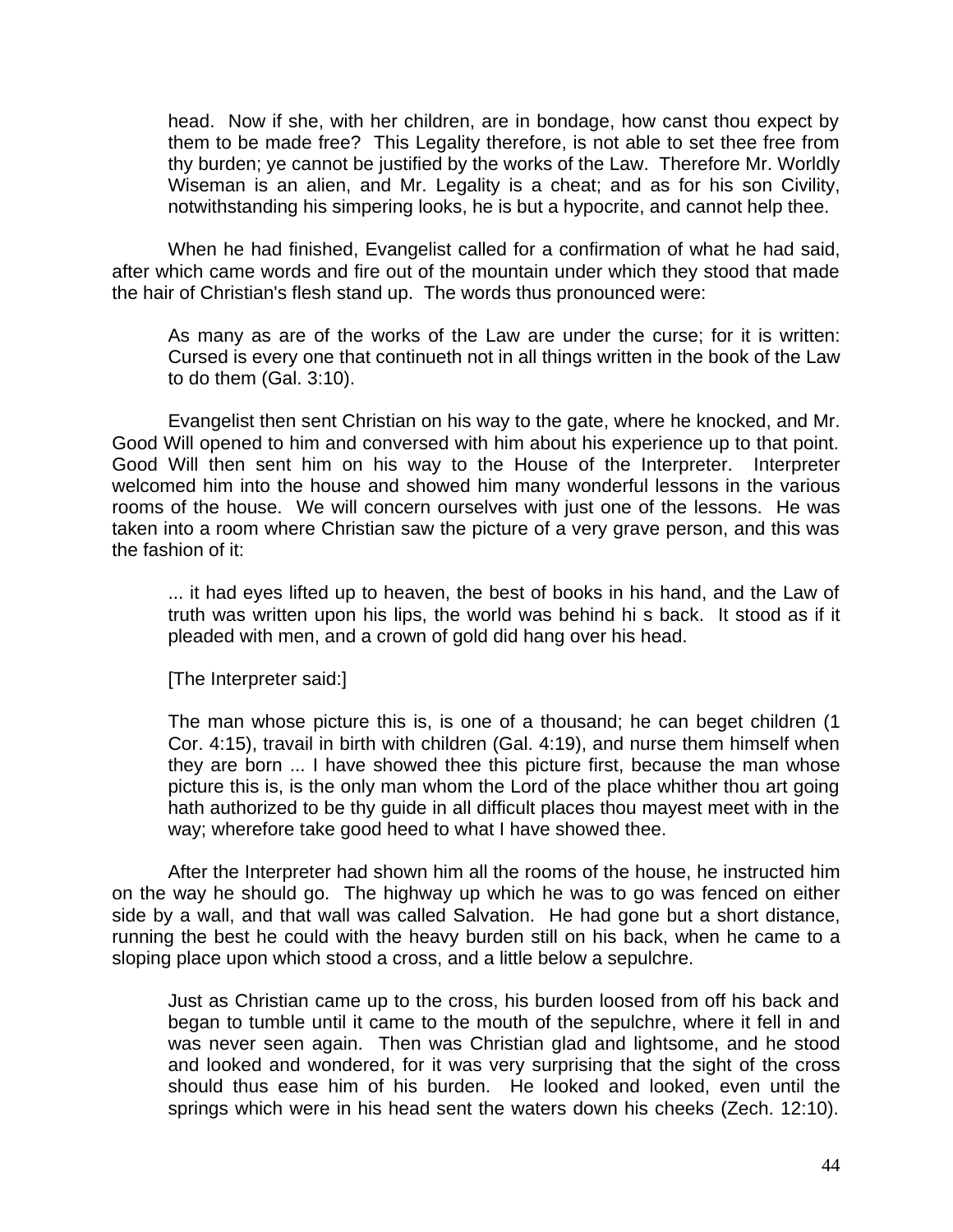Three Shining Ones appeared to him. The first said, "Thy sins be forgiven thee..." The second stripped him of his rags and clothed him with a change of raiment (Zech. 3:4). The third set a mark on his forehead (2 Cor. 3:2,3), and gave him a roll with a seal upon it, which he bade him look on as he ran, and that he should give it in at the Celestial Gate.

It is remarkable that Bunyan, the son of a tinker, should get such a grasp on the distinctiveness of the truth revealed to the apostle Paul of the difference between Law and the gospel. He even says that Paul, whose picture was seen in the house of the Interpreter, "is the only man whom the Lord of the place whither thou art going hath authority to be thy guide in all difficult places thou mayest meet with in the way."

Bunyan served twelve years in prison. His release was signed May 8, 1672, at the age of forty-four. He might have been set free earlier had he promised not to preach in public, and to attend the services of the national church. He refused in the face of the fact that his wife had recently died, leaving him with four young children, one of them blind. He had remarried and his wife was pregnant when he was arrested, and the shock of it caused her to go into pre-mature labor and the child died.

# **VI. The Gospel Liberates; The Law Subjugates 5:1-5**

# **A. The Challenge to Stand Fast (5:1)**

Stand fast, therefore, in the liberty with which Christ has made us free, and be not entangled again with the yoke of bondage. *(5:1)*

A more literal translation of the text is, "For freedom Christ has set us free; stand fast, therefore, and do not let yourselves be burdened again by a yoke of slavery."

It was for the sake of freedom that Christ set us free; therefore we should by all means maintain our freedom and not let any one put a yoke of bondage on our necks. A yoke is a harness. We are not to be harnessed together with the Mosaic Law, or any other law, in order to gain either salvation or sanctification. Neither are we to be yoked together with unbelievers (6:14). We are, however, to be yoked to Christ.

Take MY yoke upon you, and learn of Me, for I am meek and lowly in heart; and you shall find rest for your souls; for my yoke is easy, and my burden is light (Matt. 11:29,30).

What a paradox. Yoked in order to find rest! This invitation was addressed to those who were weary and heavy laden. The Lord was not talking about being weary physically. He Himself was born and lived under the Law. He came to bring an end to the Law by fulfilling it (Rom. 10:4), but that end did not come legally until His death, and its doctrine was not proclaimed clearly until Paul. Christ not only helps us bear the pains and sorrows of life, He sets us free from the works of the Law. We should also notice that believers are yoked together - "I entreat you also, true yokefellow" (Phil. 4:3).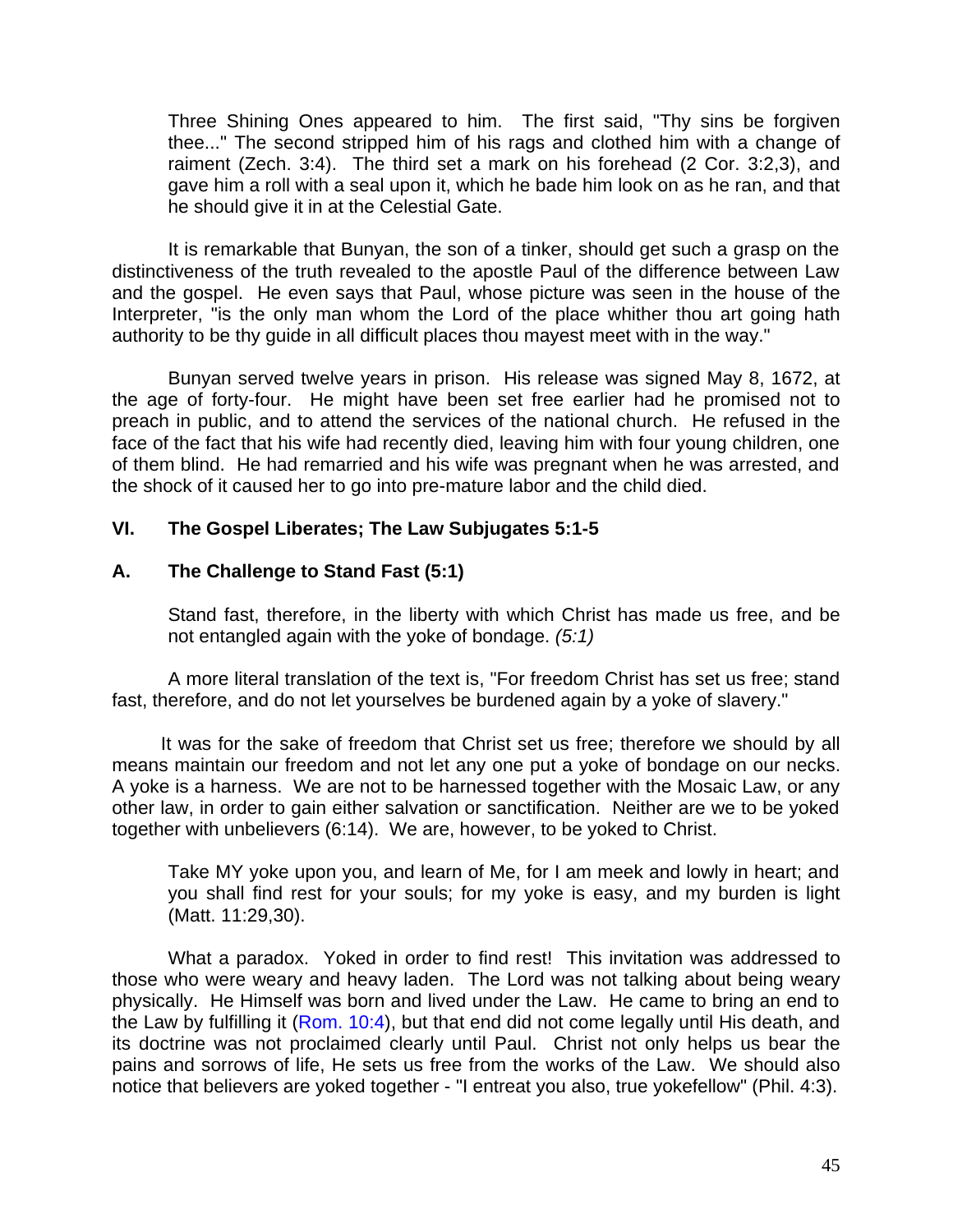#### **B. The Results of Entanglement (5:2-5)**

Behold, I Paul, say unto you, that if you be circumcised, Christ shall profit you nothing. For I testify again to every man that is circumcised, that he is a debtor to do the whole law. Christ is become of no effect unto you, whosoever of you are justified by the Law; you are fallen from grace. For we through the Spirit wait for the hope of righteousness by faith. (5:2-5)

"Behold, I Paul say unto you." Paul speaks authoritatively. He is not merely giving his opinion. "Behold" is the imperative singular of *aido,* in Latin *video,* to see. It is a sign that says, "Stop, Look, and Listen." And being in the singular number means it is addressed to every individual, not to the church.

"If you be circumcised" does not mean, "if you are circumcised." Paul himself was circumcised (Phil. 3:5), and all of the Jewish believers were. What Paul is saying is, "if you submit to circumcision as a means of being justified," or, "if you have been circumcised and you are trusting in that rite to save you." The Judaizers were teaching, "Except you be circumcised after the manner of Moses, you cannot be saved" (Acts 15:1). You could believe in Jesus as the Messiah, but you couldn't be saved just by believing in Him. In other words, a Gentile had to become a Jew in order to be saved. And Paul says, if that is what you believe, then all of your talk about Christ is meaningless. Chrysostom is quoted as saying, "He who is circumcised is circumcised as fearing the Law: but he who fears the Law distrusts the power of grace; and he who distrusts gains nothing from that which he distrusts." It is either Law or grace, not Law plus grace (Rom. 11:6).

The Judaizers were trying to keep part of the Law by being circumcised, but they were not keeping all of it. Paul is showing that taking on circumcision obligates one to keep the whole Law. There were many hundreds of statutes and ordinances which had to be kept, and if there was only one infraction, the transgressor was quilty of all (Jas. 2:10).

Since it is impossible to be justified by the Law, Paul is not admitting that some are so justified when he says, "whosoever of you are justified by the Law." Paul means "whosoever of you would be, or try to be, justified by law, are fallen from grace." Paul has already shown that if righteousness comes by the Law, then the grace of God is frustrated (2:21). Also, if justification by the Law were possible, God would not have gone to the extreme in sacrificing His Son. To turn to the Law is to turn away from Christ and fall completely out of the sphere of grace.

lt is strange how people make catch phrases out of Scripture. Arminians are always speaking of falling from grace. They believe a Christian who commits certain sins falls from grace and loses his salvation. But surely a Christian who commits a sin is not thereby seeking to be justified by the Law. When one commits sin he falls into grace, not out of it. Apart from sin there is no need for grace. The song writer sings about "grace that is greater than all our sin." Grace does not mean treating sin lightly. Paul was slanderously reported to have said, "Let us do evil, that good may come"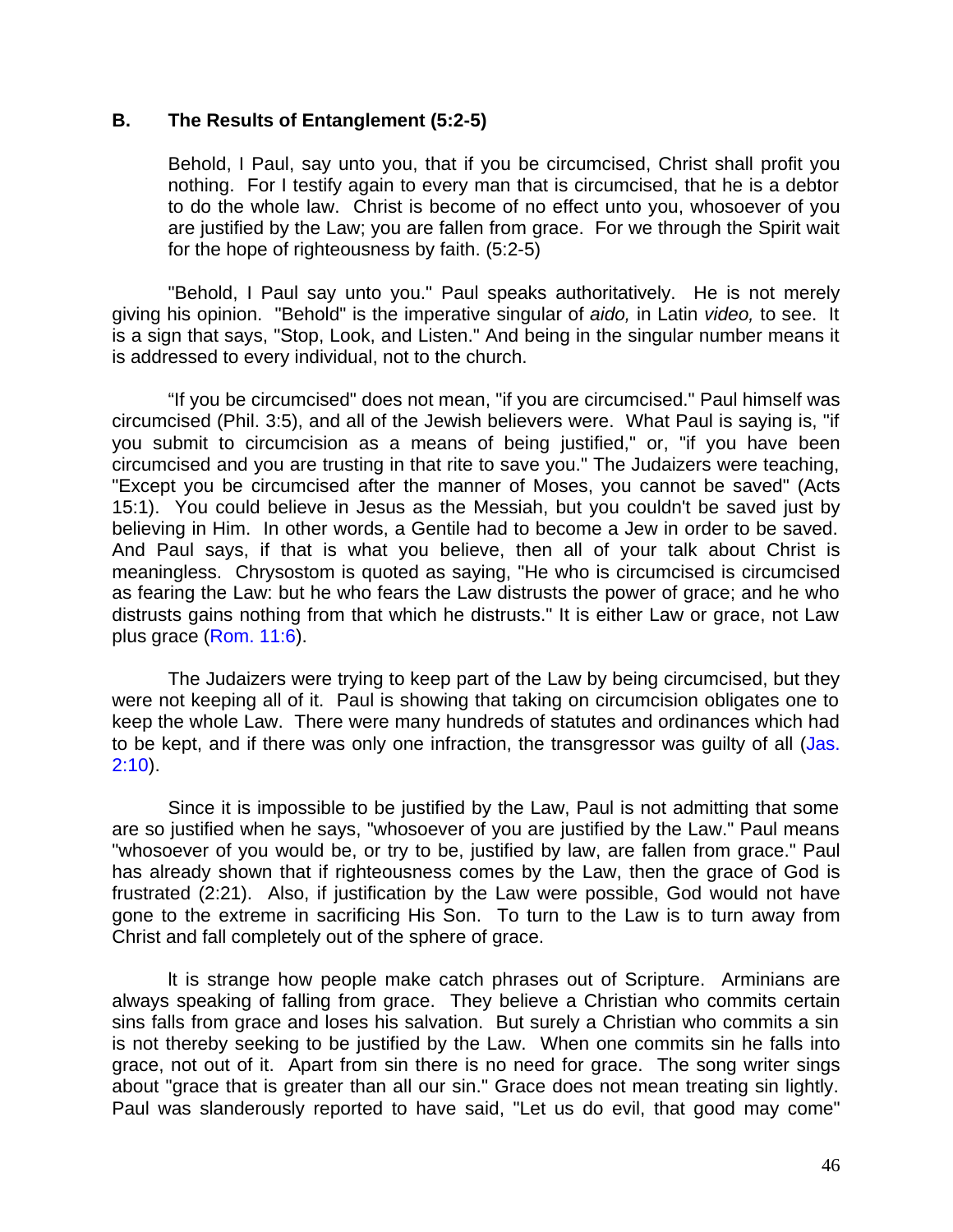(Rom. 3:4) "commit more sin that grace may abound" (Rom. 6:1). But such charges against grace are slander.

The verb, Christ "is made of no effect," means "to make or render inoperative, to become useless." It is used in Luke 13:7, where the unfruitful tree was "cumbering" the ground, that is, destroying the usefulness of the ground. The sign gifts are to fail, vanish, pass away, cease to be operative, (1 Cor. 13:8,10,11). Thus Christ is rendered inoperative, His benefits vanish, for those seeking righteousness through the Law.

"The righteousness of faith" may be understood in either a subjective or objective sense. Objectively, the hope of righteousness is to attain to that perfect state of righteousness at the coming of Christ, even as we already have a perfect standing before God in Christ. This is no doubt what Paul means. We often distinguish between our standing and state. Our state at present is imperfect. But in that future day our standing and state will be the same. We are waiting for this hope, not as one who stands at the comer waiting for a bus, but as one who runs in a race waiting for the crown. Waiting can be a waste of time. We are saved in hope, but that does not mean we have a "hope so" salvation. Our hope is just as sure as the fact that Jesus Christ is alive at God's right hand (Heb. 6:19).

# **VII. The Gospel Works through Love - 5:6-15**

# **A. Neither Circumcision nor Uncircumcision Works (5:6)**

For in Christ Jesus neither circumcision avails anything, nor uncircumcision, but faith which works by love. (5:6)

Circumcision, a surgical operation, can never remove sin from the soul. Neither can water baptism wash away sin. But in Christ we have both circumcision and baptism "made without hands" (Col. 2:11,12).

Since Paul speaks so much against circumcision, the Gentiles might get the idea there was special value in being uncircumcised. But both of these states belong to the realm of the flesh, and therefore to the Law which was placed over the flesh. Not only so, but no other fleshly distinctions mean anything special in Christ: "Where there is neither Greek nor Jew, circumcision nor uncircumcision, Barbarian, Scythian, bond, nor free" (Col. 3:11). As we have already seen in Galatians 3:28, "Male nor female" is added to these fleshly distinctions which disappear "in Christ."

The only thing that avails is faith that energizes *(energoumene)* through love. Paul has just linked faith with hope, and now he adds love to this abiding trio (I Cor. 13:13). It is very important to know whether love produces salvation, or salvation produces love. Roman Catholic theologians interpret this verse in a subjective way. Consider this footnote in their Confraternity Version:

We should distinguish between justification and salvation. We cannot be saved without good works, and accordingly St. Paul repeatedly insists on the necessity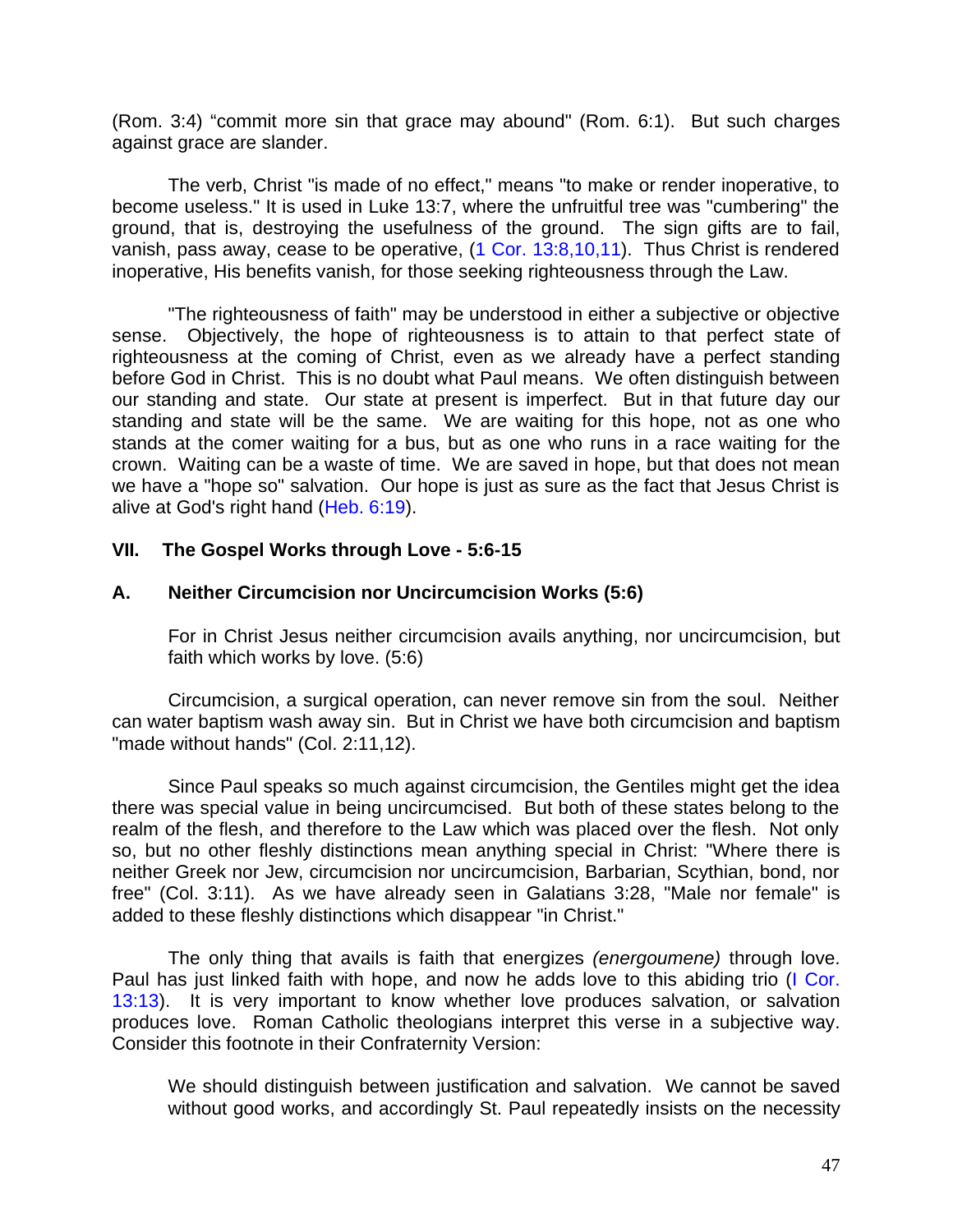of avoiding sin and doing good. But justification, that is, the infusion of sanctifying grace, cannot be merited by us; it is an entirely gratuitous gift of God (Romans 4:3).

This is the principle Luther and other Reformers fought against. Love and good works do not procure salvation, they result from salvation, for we are justified by faith alone. This point will be further developed by Paul in verses 13 and 14.

## **B. A Little Leaven Leavens All (5:7-10)**

You did run well; who did hinder you that you should not obey the truth? This persuasion comes not of him that calls you. A little leaven leavens the whole lump. I have confidence in you through the Lord, that you will be not otherwise minded; but he that troubles you shall bear his judgment, whosoever he be. (5:7- 10)

Running and walking are favorite figures of speech with Paul, he uses them often. The Galatians started the race well while Paul was with them, but then some one hindered them. Continuing the figure, Paul sees another runner cutting in front of the Galatians and illegally slowing them down. This obstructing runner had no right to be in the race. The only runners to qualify for this race are true believers in Christ (cf. I Cor. 9:24-27). We do not run to obtain salvation. The crown of which Paul speaks is not salvation, but a reward. Salvation cannot be a reward, for it is given by grace apart from works.

In the middle of verse seven Paul breaks off emphasis upon the hindering one, and places the responsibility upon them  $-$  "That you should not obey the truth." Sometimes we may be hindered when the blame is entirely on the other party, as in the cases when Satan hindered Paul (I Thes. 2:18; Rom. 15:22). But Paul did not become disobedient by giving up and saying, "What's the use? I am going to stop preaching because of the opposition and problems." But the Galatians became disobedient to the truth when they yielded to the ones who were troubling them. And Paul is very sure that the persuasion to which they were yielding did not come from the One who had called them.

Verse nine stands alone. It is a warning of the insidious character of evil. A little evil left alone spreads like a cancer. A little leaven leavens the whole lump of dough. Paul refers to leaven five times (1 Cor. 5:6,7,8 and here in Galatians). Leaven works like permissiveness. Our society began by permitting minor indecencies and has ended up with laws upholding the rights of homosexuals and Lesbians and everything in between. Some may have accused Paul of nitpicking. Why get excited over one little detail? Why not let the Galatians practice circumcision? But to accept or approve a little error, just by taking the initiatory rite of circumcision, meant that they became debtors to do everything the Law commanded.

Paul had mentioned previously his relationship with them at the beginning, how they had received him even as an angel from heaven, and how they had been obedient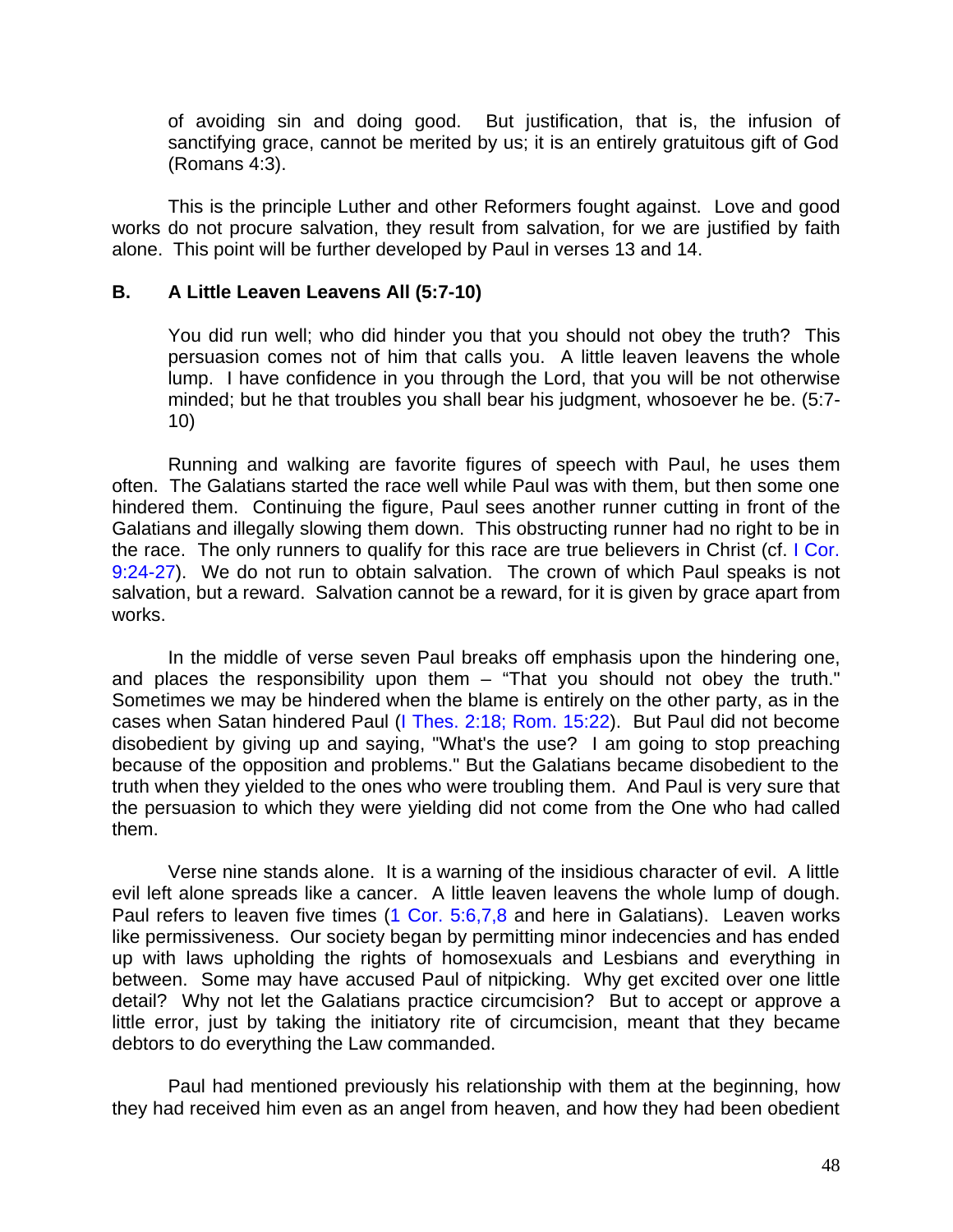to the gospel. And, although he has been dealing severely with them in this letter, he expresses confidence that they would be likeminded with him. Paul did not know who the false teacher was who was leading them astray, but he assured them that whoever it was would bear the judgment of God. We sometimes underestimate the power granted to the apostles.

The Twelve were to be judges sitting on thrones, judging the twelve tribes of Israel. Paul had the power of committing the fornicator of 1 Corinthians 5:3 to the Devil for the destruction of his body. Paul makes numerous references to authority and power which had been committed to him as an apostle (cf. 2 Cor. 10:8; 13:2). It is not clear what kind of judgment would be visited upon the troubler in Galatia, but Paul's pronouncement of judgment would no doubt strike fear in the hearts of the people and cause them to realize the seriousness of their error.

# **C. The Offense of the Cross (5:11,12)**

And I, brethren, if I yet preach circumcision, why do I yet suffer persecution? Then is the offense of the cross ceased. I would they were even cut off who trouble you. (5:11,12)

Paul before his conversion preached circumcision, but when God sent him out to preach the gospel of the grace of God to the Gentiles he reversed his stand. The Twelve apostles laboring among the Jews were all circumcised to begin with, so the circumcision problem did not affect them as it did Paul. It is interesting to note that when Paul was mobbed on his last visit to Jerusalem (Acts 21), the Jews did not seize the Christian leaders in Jerusalem but only Paul, for he was teaching that Gentiles could be justified before God by faith alone, apart from circumcision. Had Paul agreed that Gentiles must be circumcised, he would have escaped persecution. It seems from the wording of verse 11, that the Judaizers were claiming Paul did endorse circumcision, since he had Timothy circumcised (Acts 16:3) when he was in Galatia on his second missionary journey. If so, this would strengthen their argument for the necessity of circumcision. But if Paul was still preaching circumcision, he would no longer be persecuted, and then the offense of the Cross would cease.

What does Paul mean by "the offense of the cross?" The word "offense" *(skandalon)* describes the movable triggerstick in a trap or snare. Men make all kinds of traps for catching rodents and other animals. Almost all traps have one thing in common, a trigger which springs to capture the victim. The word is used metaphorically some twenty-five times in the Greek Old Testament and fifteen times in the New. Anything that causes a person to stumble or fall is a *skandalon* or a scandal.

A very crucial passage for understanding the offense of the Cross is Romans 10:30-33, which we quote in full:

What shall we say then? That the Gentiles, which followed not after righteousness, have attained to righteousness, even the righteousness which is of faith. But Israel, which followed after the Law of righteousness, has not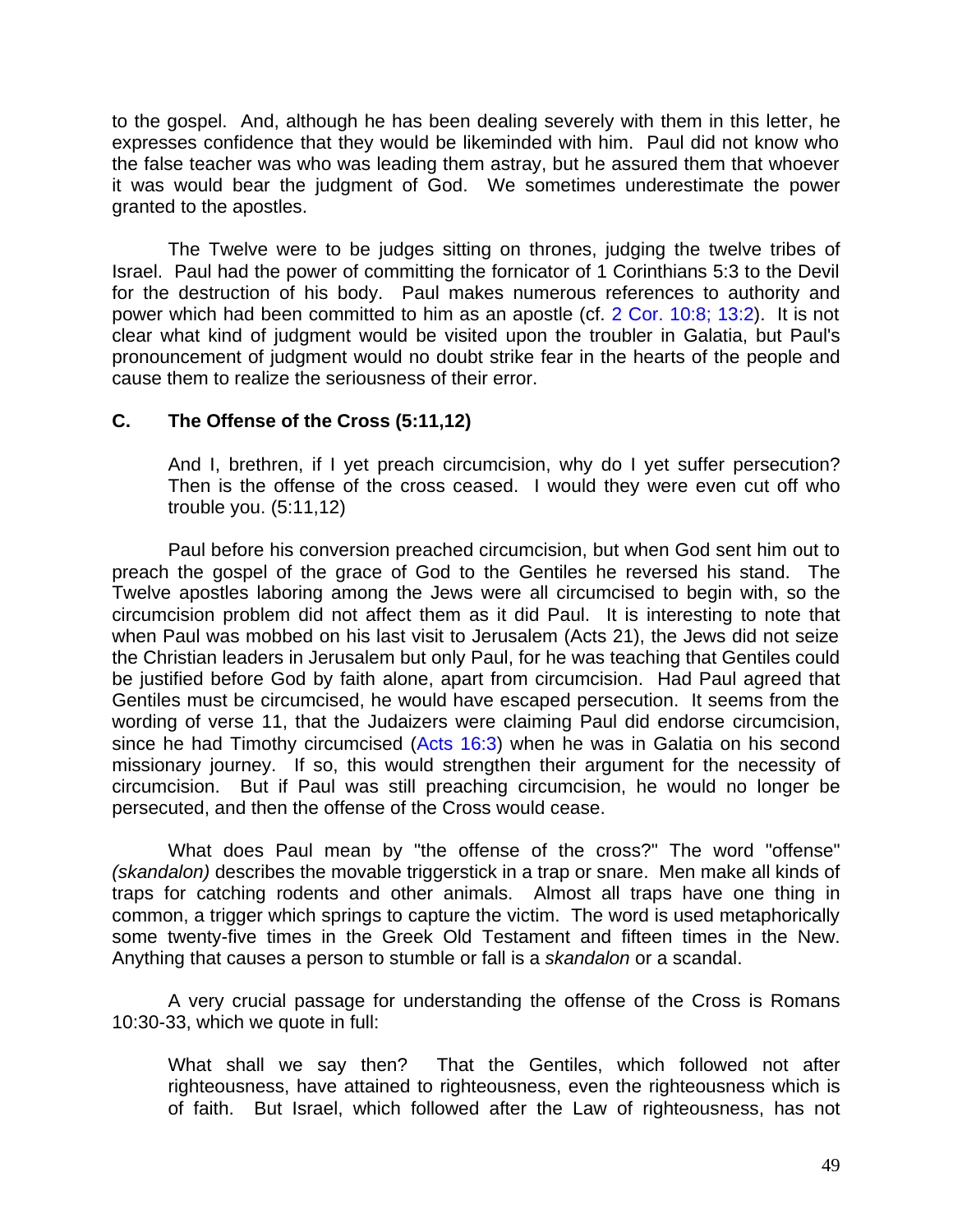attained to the Law of righteousness. Wherefore? Because they sought it not by faith, but as it were by the works of the Law. For they stumbled at that stumblingstone; as it is written, Behold I lay in Sion a stumblingstone and rock of offense: and whosoever believes on him shall not be ashamed (quoted from Isa. 8:14; 28:16).

Peter also refers to Christ as a rock of offense:

Wherefore also it is contained in the Scripture, Behold, I lay in Sion a chief corner stone, elect, precious; and he that believes on him shall not be confounded. Unto you therefore which believe he is precious: but unto them which be disobedient, the stone which the builders disallowed, the same is made the head of the comer, and a stone of stumbling, and a rock of offense, even to them which stumble at the word, being disobedient: whereunto also they were appointed (1 Pet. 2:6-8).

It is clear, then, that Israel stumbled over their Messiah and condemned Him to the death of the Cross. The Cross, then, became the offensive thing to the Judaizer. As someone has said, "The Judaizers would have accepted Christ with circumcision, but not the Cross instead of circumcision." Read I Corinthians 1:18-25 on "the preaching of the cross," which is a stumbling stone to the Jews and foolishness to the Greeks. The Cross offends man by stripping him of his own garments of righteousness and makes him stand naked and guilty before God. The self-righteous religionist is greatly incensed and offended when confronted by the preaching of the Cross. He must admit his utter hopelessness in himself and see his need to trust in the righteousness of Another. Some years ago a modernist preacher in a well-known church in the East declared, "I would rather go to hell on my own two feet than to go to heaven on the back of another."

Paul was "fed up" with these Judaizers who caused him so much trouble and persecution. He makes one of the harshest statements against them in verse 12. The Today's English Version translates: "I wish they would go all the way; let them castrate themselves;" the NIV, "and emasculate themselves;" the Jerusalem Bible, "let the knife slip;" the New English Bible, "Make eunuchs of themselves." In Philippians 3:2 he calls them "the concision," cutters, mutilators of the flesh, butchers. The Jews and Judaizers had a circumcision in the flesh made by human hands (Eph. 2:11; faith produces a circumcision made without human hands  $(Col. 2:11,12)$ . Thus it should be evident that no religious rite or ceremony practiced with human hands can have any saving or justifying power.

## **D. Liberty, Not License (5:13-15)**

For, brethren, you have been called unto liberty; only use not liberty for an occasion to the flesh, but by love serve one another. For all the Law is fulfilled in one word, even in this: Thou shalt love thy neighbor as thyself. But if you bite and devour one another, take heed that you be not consumed one of another (5:13-15).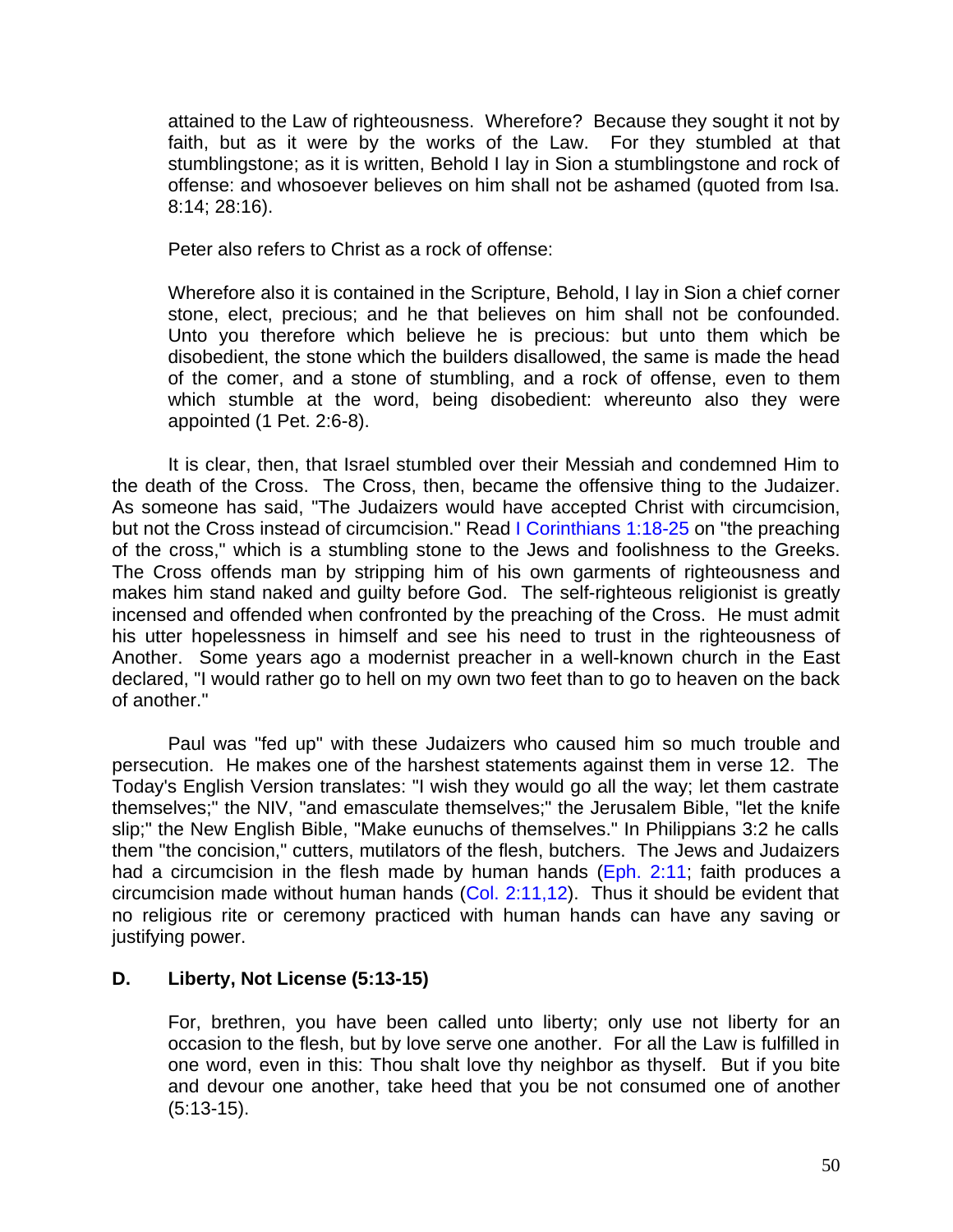Paul's antagonists argued that being free from the Law is the same as lawlessness. Paul admits that believers have the not have warned possibility of sinning, otherwise he could them against using their liberty as an occasion to the flesh, the flesh being the sinful human nature' If the believer still has a sinful nature, doesn't he need the Law to curb it and keep it under control? "No!" says Paul. That is what the Galatians were doing. The Law cannot save us from sin or keep from sinning. Death is the only thing that can stop the flesh from sinning. And that is where faith in Christ comes in. To have faith in Christ means you believe that you died with Christ when He died in your place on the cross. This is not just imagining you died with Christ, it is a belief that in the sight of God, in His great plan of redemption, He actually saw you dying on the cross, and He sends His Holy Spirit into your heart to give the strength and power to live your new resurrection life unto God. God reckoned Christ among the transgressors (Lk. 22:37), God reckoned His righteousness to You when you believed (Rom. 4:9, 10), and then He asks you to reckon yourself to be dead indeed unto sin, but alive unto God (Rom. 6:11). As long as you reckon yourself dead you will be free from sin. Faith operates through love, which is the opposite of selfishness. Thus when your faith is operating as it should, you will not be serving the flesh, but you will be serving God and others. "Loving your neighbor as yourself' fulfills the requirement of the Law (Matt. 22:35-40; Lk. 19:27,28). The problem with the flesh is that it cannot fulfill this command. The law was weak through the flesh  $(Rom. 8:3)$ , that is, it had no power in itself to make man a new creature able to please God (Rom. 8:5-8).

Instead of loving one another, the Galatians were fighting and striving with one another. Paul warned, "If you bite and devour one another, take heed that you do not destroy your whole Christian community." The flesh never gets better, never gets regenerated. It will be with us until we die. It is just as rotten in a person fifty years after he received Christ as it was before his conversion. Aged Christians sometimes lose the use of their minds, and it is unbelievable what they say and do - cursing, swearing, using foul language. It is just the flesh spewing forth the corruption which has been there all the time, but has been kept under control by the Holy Spirit. Scientists try to explain this erratic and bad behavior by purely naturalistic, physical causes so that man is really not personally responsible if he turns out to be a drunk, a sex deviate, a murderer. There is no question we all inherit a sinful nature and that many grow up in an unfavorable environment, but the fact is some of the world's greatest benefactors have come from a terrible environment (cf. Ezek. 18:14). Since the believer has a renewed or regenerated nature (Tit. 3:5; Col. 3:10), as well as the flesh, the next section of the book is most important.

## **VIII. The Gospel Produces Fruit - 5:16-26**

## **A. Warfare between Spirit and Flesh (5:16-18)**

This I say then, walk in the Spirit, and you shall not fulfill the lust of the flesh. For the flesh lusts against the Spirit, and the Spirit against the flesh; and these are contrary the one to the other, so that you cannot do the things that you would. But if you be led by the Spirit, you are not under the Law. (5:16-18)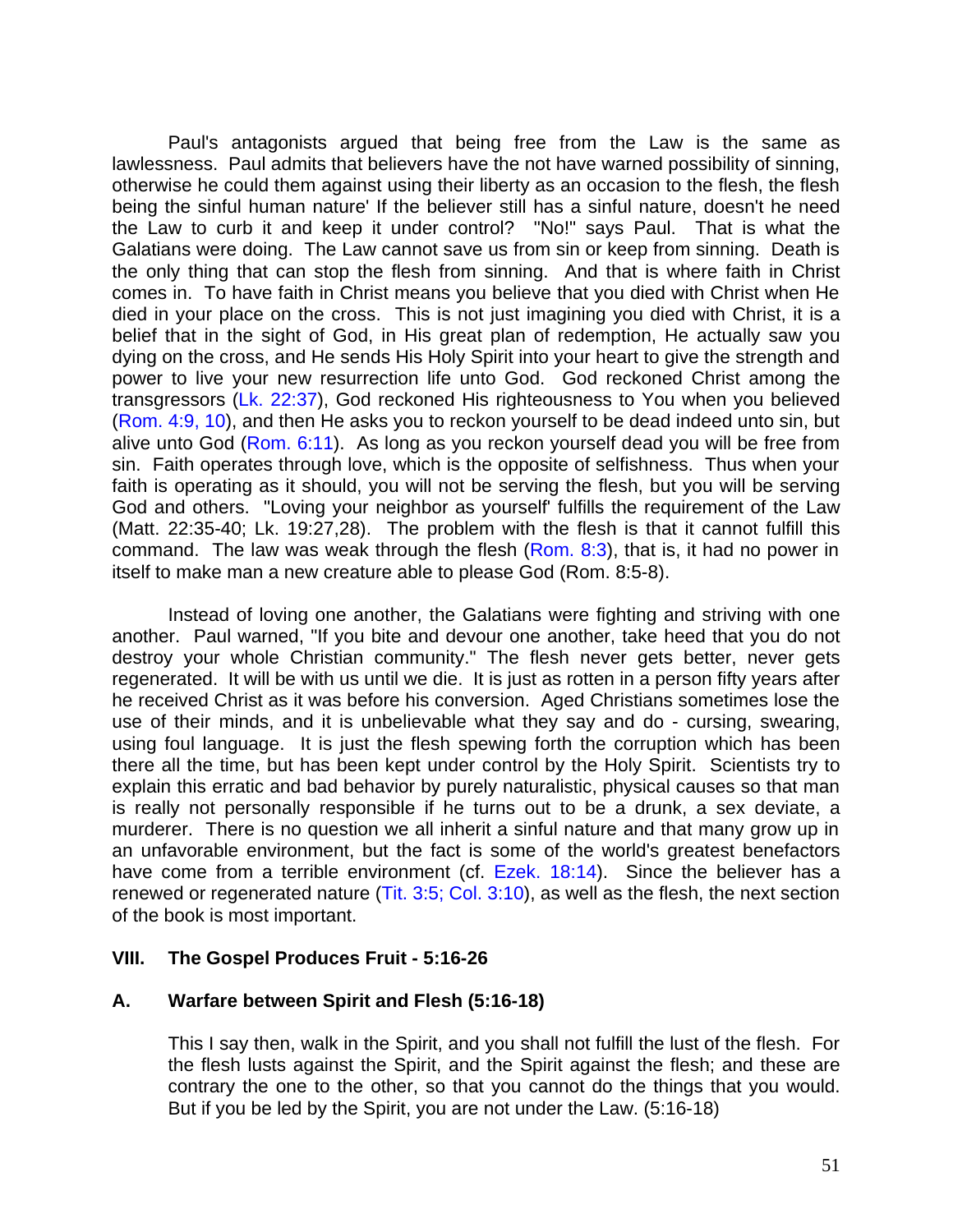"Walk" is Paul's favorite word to describe the manner of the Christian's life. We don't walk to get saved, so this section is not telling what we must do to get saved, but rather how we are to walk after we are saved. In order to understand this walk, we must know something about who and what we are. Christian theologians differ on their understanding of the psychological-spiritual constitution of man. Some are trichotomists, holding that man consists of three distinct parts, namely, body, soul, and spirit. Others are dichotomists, holding that soul and spirit are simply two aspects of one immaterial nature. Others hold a more "wholistic view" - man is a personal unity. He acts as a whole. He cannot say of his acts, "My body committed this act; not my soul or my spirit." It is the whole person who acts.

Further, there is a difference of opinion as to just what happens when a person is regenerated. Some insist man has created within him a completely new and distinct nature when he is regenerated and that when he sins it is the old nature acting; when he does good, it is the new nature. Besides having two natures, he also has the Holy Spirit indwelling his body to empower the new nature. Others see salvation, not as the creation of a second spirit in man alongside his natural spirit, but the renewing or regenerating of his old spirit. Since Christians have been debating these technicalities for centuries, it is likely that unanimity will not be found until the Lord comes.

Regardless of what words we use to describe the spiritual nature of man, Paul makes the simple statement: "This I say then, keep on walking [present imperative] by means of the Spirit, and you shall not fulfill the lust [desire] of the flesh." The flesh is not the body, but the moral nature that lives in the body. The body hungers and thirsts, and there is nothing sinful in supplying these desires. There is nothing sinful about sex either. God created man as a sexual being. We read, "Marriage is honorable in all, and the bed undefiled: but whoremongers and adulterers God will judge" (Heb. 13:4). The flesh, the fallen human nature, misuses the body. One of the ancient heresies the apostles had to fight was that the body is sinful. Therefore, if Jesus was sinless He could not have had a human body (1 John 4:1-3; Heb. 2:14). This heresy also taught that the only way man could escape sin was to punish the body, flagellate his body, become an ascetic. But that is not Paul's doctrine (cf. Col. 2:20-23). We never read of Paul lying on a bed of spikes to make himself more holy, as Hindu priests sometimes do. Paul had been subjected by others to bodily beatings; he had suffered hunger, thirst, nakedness, Cold, and much more, but he had never subjected himself to these things in an effort to make himself more holy (2 Cor. 11:24-29).

The natural man no doubt often struggles with sin in his life. His conscience accuses him, for he has the work of the Law written in his heart (Rom. 2:15). Society has laws and mores to which he submits in order to gain the approval of his peers. He naturally supposes that the good he does will offset or cancel the evil. But when a man gets under conviction of sin and accepts Christ as Savior, he may think his struggle with sin and bad habits is over. It doesn't take long, however, to discover the struggle has just begun.

"I find then a law, that, when I would do good, evil is present with me" (Rom.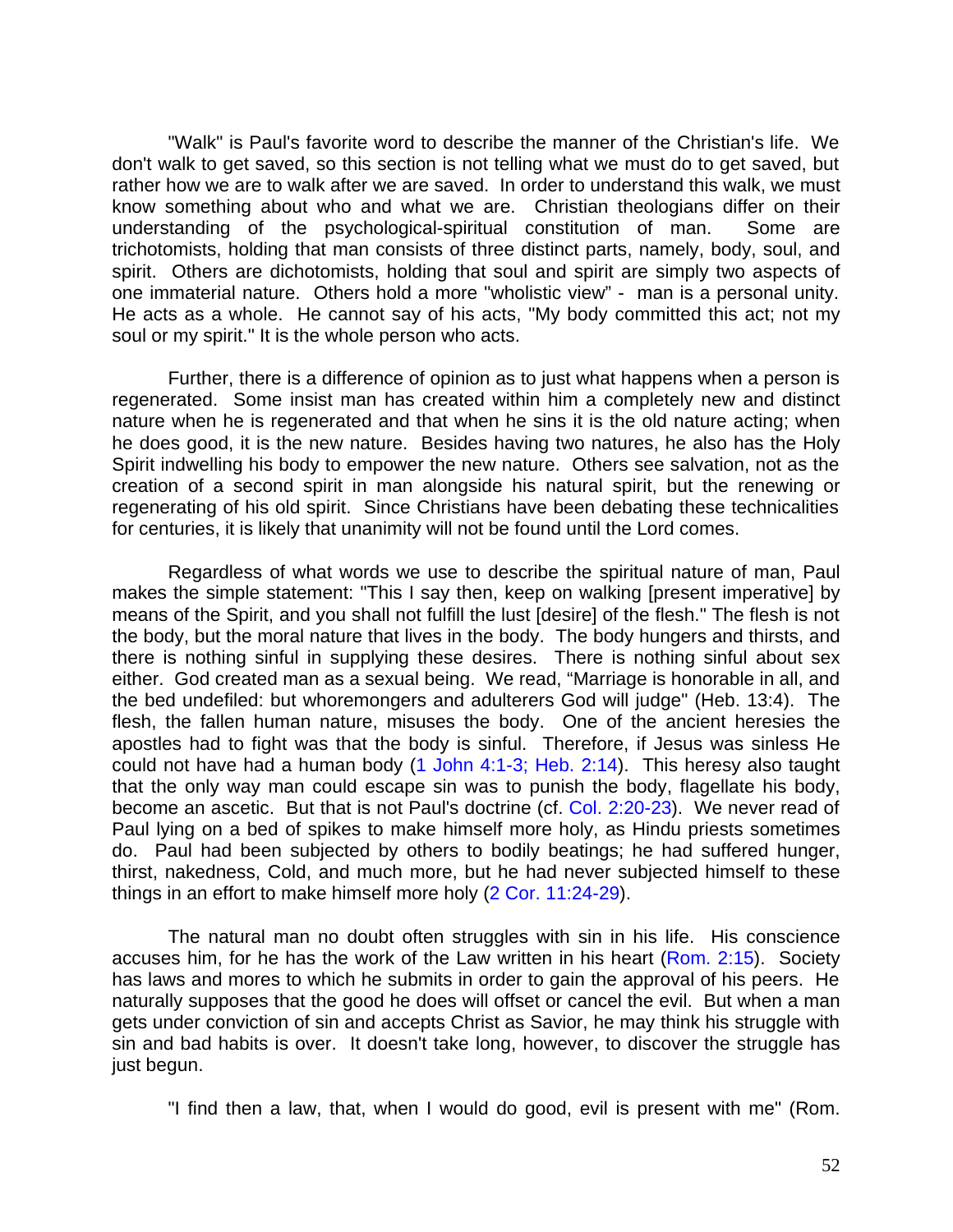7:21). "For the flesh lusts against the Spirit, and the Spirit against the flesh: and these are contrary the one to the other; so that you cannot do the things that you would" (v. 17). As we have seen, the flesh is not the body, but it includes the body, for the body is the vehicle through which the fallen nature works. It is the whole human nature considered apart from God and allied with the earth and earthly things. And the Spirit is not man's spirit, but the Holy Spirit of God, who comes to indwell the believer to empower him against the desires of the flesh.

It may be asked, "Why does God not remove the fleshly nature when He saves us, so that our lives would be perfectly righteous, free from sin and struggle?" In the first place, if God removed the flesh from us, we would of necessity be taken out of this world. Secondly, God wants to test our faith to demonstrate to ourselves and to the world the reality and the power of His Spirit to overcome sin and produce righteousness. To build a space-shuttle at great expense and then house it in a hangar without ever testing it to see if it would fly, would be unthinkable. God did not save us just to store us safely away in a heavenly hangar. Paul says that God's intention is to show now to the principalities and powers in the heavenly places His manifold wisdom through the Church (Eph. 3:10). Paul plainly teaches that there are at least three different laws or principles at work in the believer.

- There is the moral law of God, which is His standard of righteousness.
- There is "another law in my members, warring against the Law of my mind" (Rom. 7:23), which is called the Law of sin and death.
- There is the Law of the Spirit of life in Christ Jesus (Rom. 8:2). Since the latter two are opposites, Paul goes on to say in Galatians 5:17, "so that you cannot do the things that ye would."

This statement above has been translated and interpreted in quite a number of different ways. It should be pointed out first of all that the clause in the original is introduced by the word *hina*, which means "in order that," "to the intent that." It is important to see that the word expresses intent, not result. The "cannot" does not mean impossible. It is the present subjunctive of the verb "to do," meaning "you may not do." Vincent says, "The intent of each principle in opposing the other is to prevent man's doing what the other principle moves him to do." L.S. Chafer *(He That Is Spiritual,* p.75) says, "Being in the power and control of the Spirit, he cannot do the things which he otherwise would do, because of the transformed desires of a heart which the Spirit has filled." Chafer comes to this view by inserting the word "otherwise." Others interpret Paul to mean that because of the presence of the sin nature the believer cannot do the good he wants to do. What, then, is Paul saying? Paul is apparently saying the same thing he enlarged upon in Romans 7:15-25. This also is a controverted passage, some arguing that it describes an unregenerated man, and others that it gives the experience of a saved man before he learns the secret of victory over sin by the power of the indwelling Holy Spirit. This writer favors the latter I view. This passage describes the evolution of the spiritual life in the believer.

For the good that I wish, I do not do, but I practice the very evil that I do not wish.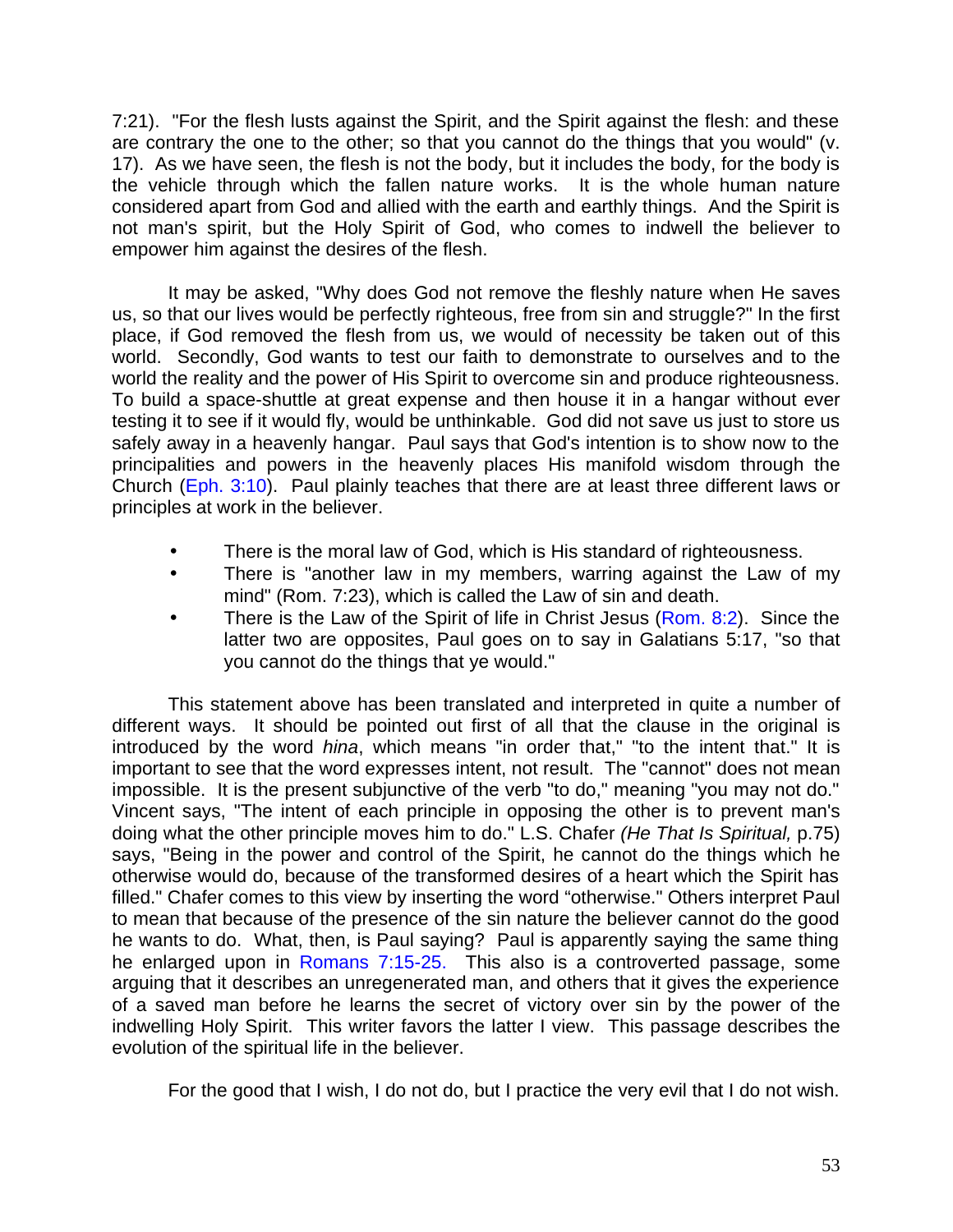But if I am doing the very thing I do not wish, I am no longer the one doing it, but sin which dwells in me" (vv. 19,20 NASB).

Paul separates himself from the indwelling sin nature. Just as the Holy Spirit is not himself but is one that comes from without to dwell in him, so he thinks of an outsider that came to dwell in him at his birth. Even as an unsaved man, by his conscience he knew the difference between good and evil. But this intruder that had come into his life, that comes into the life of every human being, was in control of his life, and in spite of what his conscience told him, he did the opposite. Even the heathen philosophers struggled with this problem. Vincent quotes Ovid, "Desire counsels me in one direction, reason in another." "I see and approve the better, but I follow the worse." Epictetus, "He who sins does not what he would, and does what he would not." Seneca, "What, then, is it that, when we would go in one direction, drags us in the other?" They did not know what made man act in this irrational way, but Paul discovered it was an intruder that had moved in and was dictating his actions. Nevertheless, he had consented to these sinful actions and was fully responsible before God for them.

When a man is regenerated and is indwelt by the Holy Spirit, there is an infusion of new life and new desires for holiness. But the believer does not automatically become a spiritual giant. He must be instructed by the Word of God. He must learn about indwelling sin and how the Holy Spirit can empower him to get the victory over it. It is the writer's personal opinion that Paul went through this experience when he went into Arabia right after his conversion. What a revolution must have come into the life of this man, who before boasted in his own self-righteousness through the Law, when he discovered he had a sinful nature that had been dominating his life, and all of his Lawworks were but dung in the sight of God (Phil. 3:7,8). I do not think Paul was saying at the time he was writing the letter to the Romans that he was spiritually defeated, and all of a sudden as he penned the last verse of chapter seven he discovered the power of the Spirit to deliver him from sin. The evolution to spiritual maturity can take place in a brief period of time under proper instruction of the Word, but some Christians never learn the secret.

The NASB translates the last clause of Galatians 5:17, "So that you may not do the things that you please." The subjunctive mood used here denotes a doubt or contingency. Paul is not saying you cannot do the things you desire to do, but that there is the possibility of your not doing them because of adversarial circumstances.

But, says Paul, "If you be led of the Spirit, ye are not under the Law." We would have expected him to say, "you are not under the flesh," since he has been contrasting Spirit with flesh. However, the Law operated through the flesh, so that both things are true; we are under neither the Law nor the flesh. Thus God has made it possible for us not to sin, but He has not made it impossible for us to sin.

## **B. The Works of the Flesh (5:19-21)**

Now the works of the flesh are manifest, which are these: adultery, fornication, uncleanness, lasciviousness, idolatry, sorcery, hatred, strife, jealousy, wrath,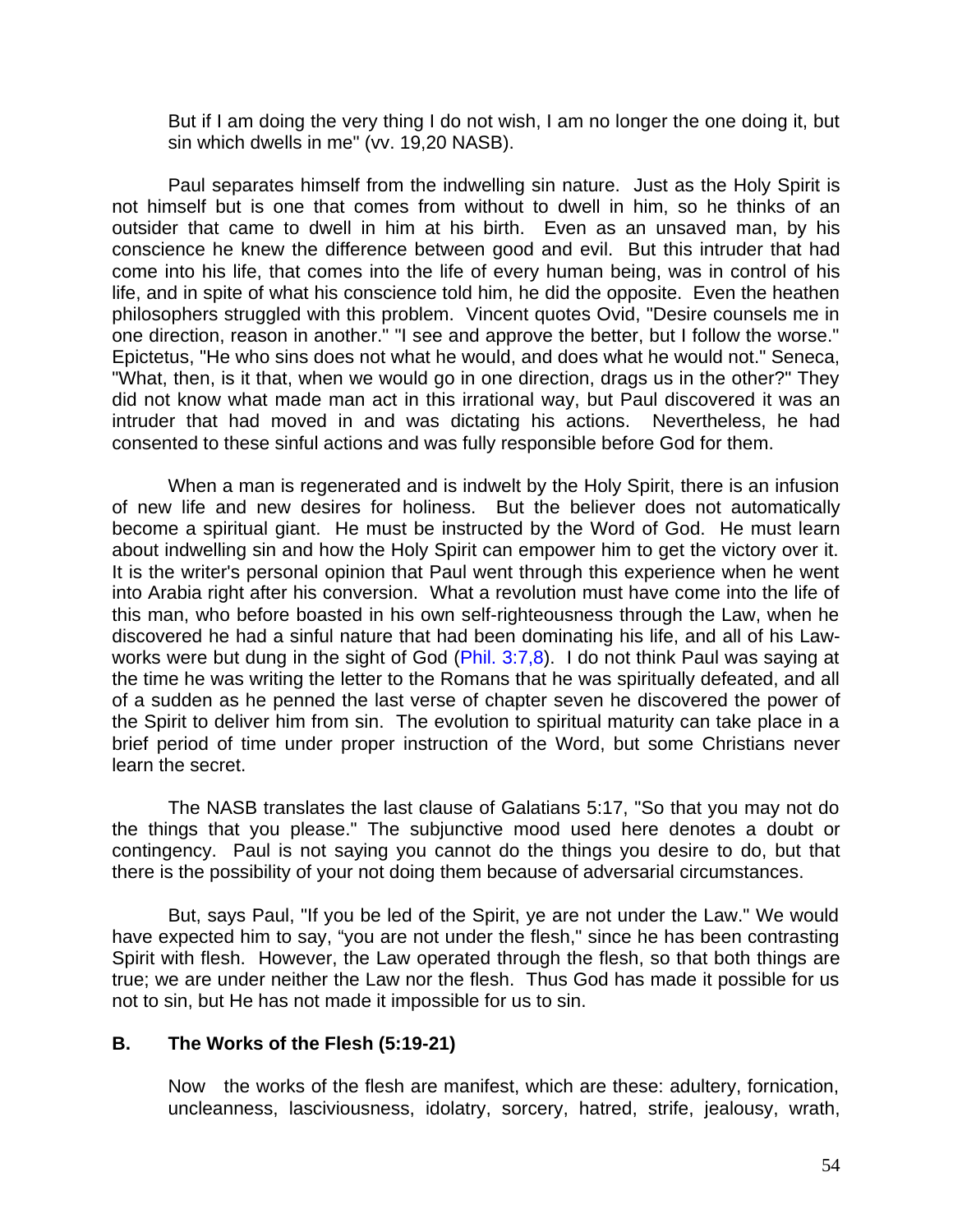factions, seditions, heresies, Envyings, murders, drunkenness, revelings, and the like; of which I tell you before, as I have also told you in time past, that they who do such things shall not inherit the kingdom of God. (5:19-21)

In order that we might clearly understand what the deeds of the flesh are, Paul lists some sixteen manifestations of the old nature. This does not mean every unsaved person has actually committed all of these sinful acts, but every unsaved person does have the potential for doing all of them, and at some time has desired to do most of them. Paul as a believer had to say, "I am what I am by the grace of God" (I Cor. 15:10), and we have to say, "But for the grace of God I would have committed all of these acts of sin." The sins of murder and adultery are not found in the earliest manuscripts, but no one would have any question about such acts being works of the flesh. However, the word describing all kinds of sexual immorality is in the list, and heads the list. The Greek word is *porneia* or pornography. "Uncleanness" is impurity, filthiness of mind. "Sensuality" is unbridled lust, shamelessness. "Idolatry" is elsewhere defined by Paul as covetousness. "Witchcraft" is sorcery. The Greek word *pharmakia*  means drugs, the word we get our "pharmacy" from. Here it means the use of drugs in order to get into a trance, or as they say today, "to get high...... "Hatred, variance and emulations" mean enmity, strife, and jealousy. "Wrath" refers to passionate outbreaks; "strife," to wrangling; seditions and "heresies," to dissentions and factions. "Envyings, drunkenness, and revelings" or carousings need no explanation. Paul says all of these works of the flesh are self-evident. And, of course, there are more, for Paul says, "and such like." And he forewarns, as he had warned the Galatians in the past, "that those who practice such things shall not inherit the kingdom of God." People who claim to be Christians, and whose lives are characterized by these works of the flesh, would do well to examine themselves to make sure they have actually trusted Christ personally as their Savior. The present tense, "practice," does not mean one act but characteristic behavior.

# **C. The Fruit of the Spirit (5:22-26)**

But the fruit of the Spirit is love, joy, peace, long-suffering, gentleness, goodness, faith, meekness, self-control; against such there is no law. And they that are Christ's have crucified the flesh with the affections and lusts. If we live in the Spirit, let us also walk in the Spirit. Let us not be desirous of vainglory, provoking one another, envying one another (5:22-26).

The first thing to notice here is the contrast between "works" and "fruit." Works are things we do. Fruit is home. The tree doesn't work, it is alive and bears fruit as a process of life. The works of the flesh are described as "dead works" (Heb. 6:1; 9:14), the activities of one who is dead toward God in his trespasses and sins. The believer has been made alive in Christ, and through that new life the Holy Spirit bears fruit.

The other distinction is between the plural "works" and the singular "fruit." Works are isolated, disjointed activities, separate and distinct, having no unity. Fruit is a unity, a whole. If we section an apple longitudinally, we discover it is comprised of parts which are all vitally joined together. At one end is the peduncle, the little stem that joins it to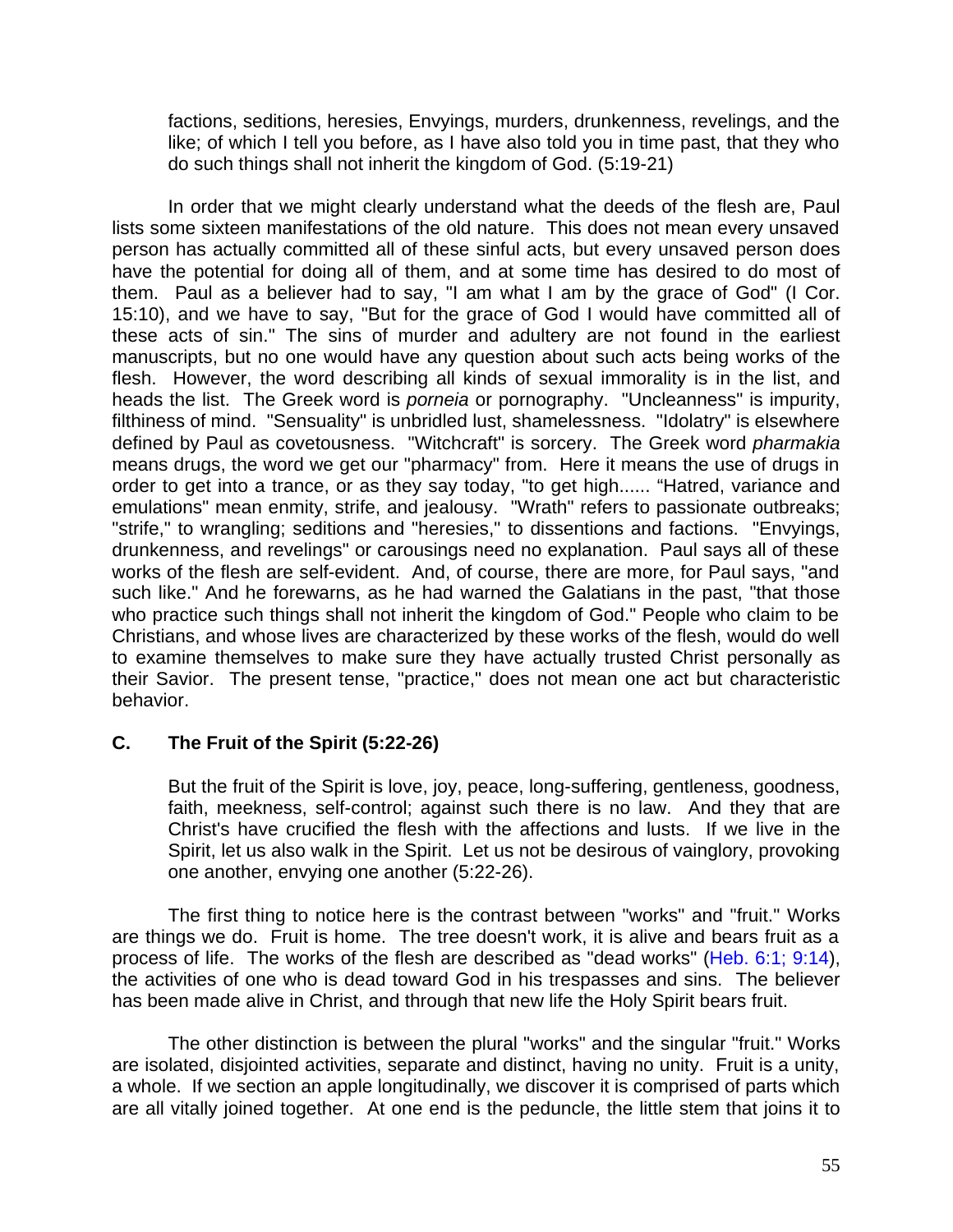the limb; the outer skin which protects it and gives it beauty; the cortex between the skin and the core, the part that we eat; the core containing the five carpels containing the seeds; and at the bottom end are the remains of the blossom, the calyx, stamens, and styles. This product of life is entirely different from a junk box containing old rusty bolts and nuts and worn out parts. We can make artificial apples and wire them on to a tree, and at a distance they may look like the real thing, but upon closer inspection and after taking a bite we discover they are counterfeits. Or, to change the figure of speech a little, there are good trees that bear good fruit, and bad, diseased, or wild trees which produce bitter, poisonous, diseased, or aborted fruit (Matt. 7:17-19).

In considering the fruit of the Spirit, it will be seen that there are three triads of graces, the first of which describes the life of the Spirit toward God. The second is the same life as manifested toward man. And the third is that life as related to the difficulties of our lives in the world. Thus, love, joy, and peace are especially related to our communion with God. Longsuffering, gentleness, and goodness are related to our relationship with our fellow-man, and faith, meekness, and temperance show how we relate to the trials and problems of life. Let us look briefly at each of these aspects of the fruit of the Spirit, remembering that the fruit described is of a life completely yielded to the Spirit of God. Since we are not always completely yielded, our fruit may have defects - the skin may be damaged or bruised, a moth may have laid eggs in the flower and we discover a worm has hatched and eaten a hole in it, or perhaps the blossom was not properly pollinated and the fruit is misshapen. Many such blemishes may happen to the fruit produced by our lives.

## **FIRST TRIAD - TOWARD GOD**

**LOVE.** Two different Bible words for love are used; *agapan* and *philein.*  Thayer's Greek Lexicon states:

As to the distinction between agapan and philein: the former by virtue of its connection with agamoi, Properly denotes a love founded on admiration, veneration, esteem, like the Latin diligere, to be kindly disposed to one, wish one well; but phelein denotes an inclination Prompted by sense and emotion. Hence men are said to agapan God, not phelein; and God is said to agapesai ton kosmon (John 3:16), and phelein the disciples of Christ (John 16:27). Christ bids us agapan, not phelein tous echthrous (Matt. 5:14) because love as an emotion cannot be commanded, but only love as a choice ... From what has been said, it is evident that agapan is not, and cannot be used of sexual love.

The verb *phileo* is always translated "love," except in the case of Judas, where it is "kissed" (Lk. 22:47), and occurs almost forty times in the New Testament. The noun form *philos* is always translated "friend." *Agapao o*ccurs almost one hundred and thirty times, and the noun form *agape* occurs almost one hundred and twenty times, and in the AV is sometimes translated "charity."

Maclaren states: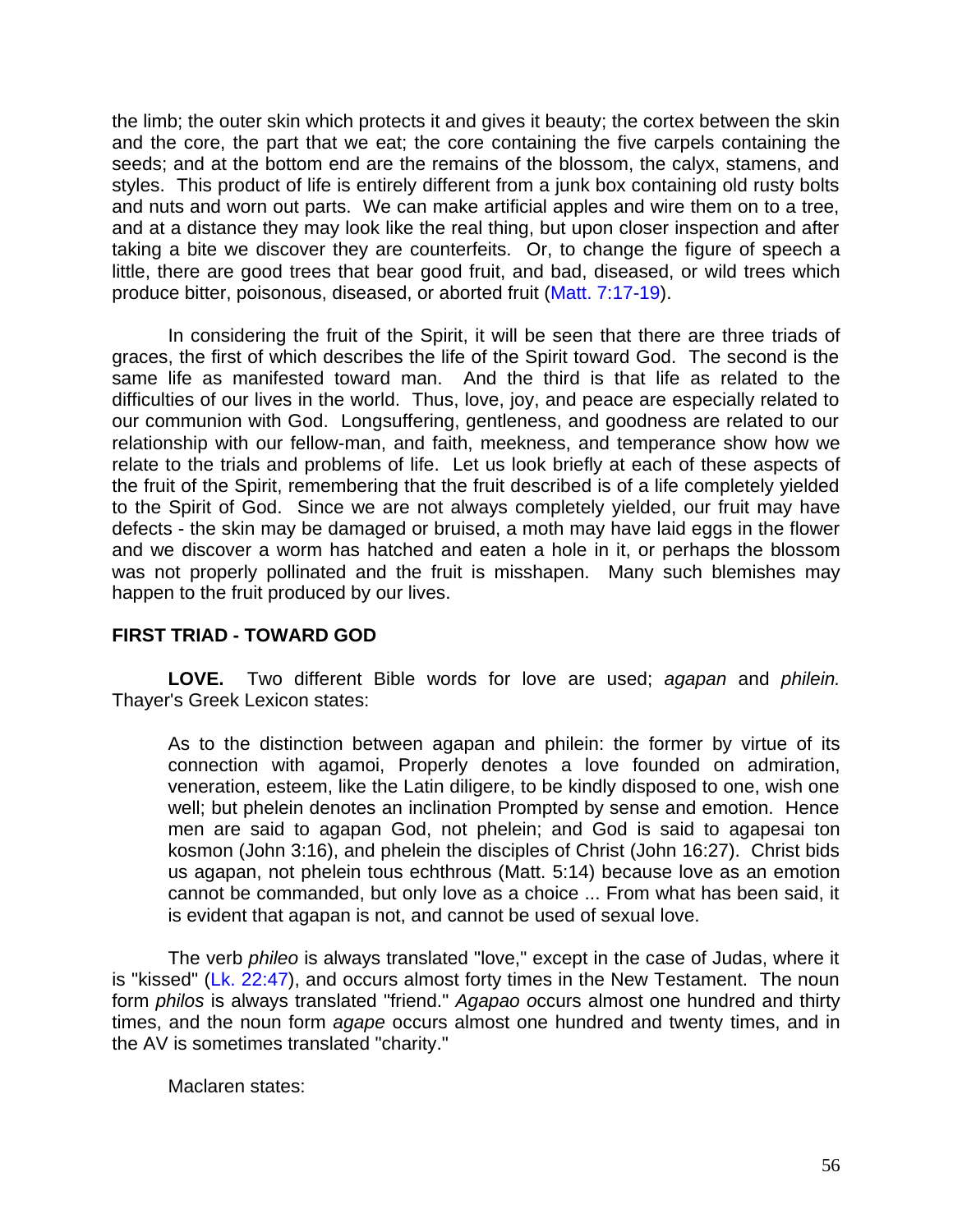Love, of course, heads the list, as the foundation and moving principle of all the rest. It is the instinctive act of the higher life and is shed abroad in the heart by the Holy Spirit. It is the life sap which rises through the tree and gives form to all the clusters (Exposition of Holy Scripture).

**JOY**. This is no doubt "the joy of the Holy Spirit" (I Thes. 1:6). Rejoice is joy multiplied, and "we rejoice in hope of the glory of God" (Rom. 5:2). But note, Paul uses a different Greek word here which means to boast of your joy. Peter in writing about the Lord says, "Whom having not seen, ye love; in whom, though now you see him not, yet believing, ye rejoice with joy unspeakable and full of glory" (I Pet. 1:8). John wrote his first epistle "that your joy may be full" (1:4). Joy occurs twenty-six times in Paul's epistles. The Thessalonians "received the word in much affliction, with joy of the Holy Spirit" (1:6).

**PEACE**. Our peace rests upon the knowledge that we have been justified by faith (Rom. 5:1). We cannot have the peace of God in our souls until we have peace with Him. Peace is a state of tranquility and assurance from God which garrisons our hearts and minds in Christ Jesus amidst all of the trials and sorrows of life (Phil. 4:7).

## **SECOND TRIAD - TOWARD MAN**

**LONG-SUFFERING**. This word means that we put up with exasperating people and conditions for a long time. We do not react quickly to adverse situations. We don't say, "I can't take it any longer." We don't faint under the burden (Gal. 6:9). Peter speaks of the long-suffering of God, which we are to account as salvation "even as our beloved brother Paul also according to the wisdom given unto him has written unto you" (2 Pet. 3:9,15). When Christians try to excuse their hot temper by remarking, "Oh, that's just my nature," they are admitting that they are not manifesting the fruit of the Spirit. This word is sometimes translated "patience."

**GENTLENESS**. This word has more the meaning of useful kindness. It is translated "kindness" in 2 Corinthians 6:6; Ephesians 2:7; Colossians 3:12; and Titus 3:4. Paul speaks of approving ourselves as ministers of God in 2 Corinthians 6:1-10, and in verse 6 it is to be "by pureness, by knowledge, by long-suffering, by kindness, by the Holy Spirit, by love unfeigned."

**GOODNESS**. This word also appears in Romans 15:14; Ephesians 5:9; and 2 Thessalonians 1:11. It is closely akin to the previous word. Both are translated "goodness," but this latter word has in it sterner virtue, showing itself in zeal for the truth.

## **THIRD TRIAD - TOWARD DIFFICULTIES OF LIFE**

**FAITH.** This word should be rendered "faithfulness," or "fidelity." Some give it the meaning of "trustfulness," as in 1 Corinthians 13:7, "love believes all things."

**MEEKNESS**. Meekness is not weakness. It means patient and mild, not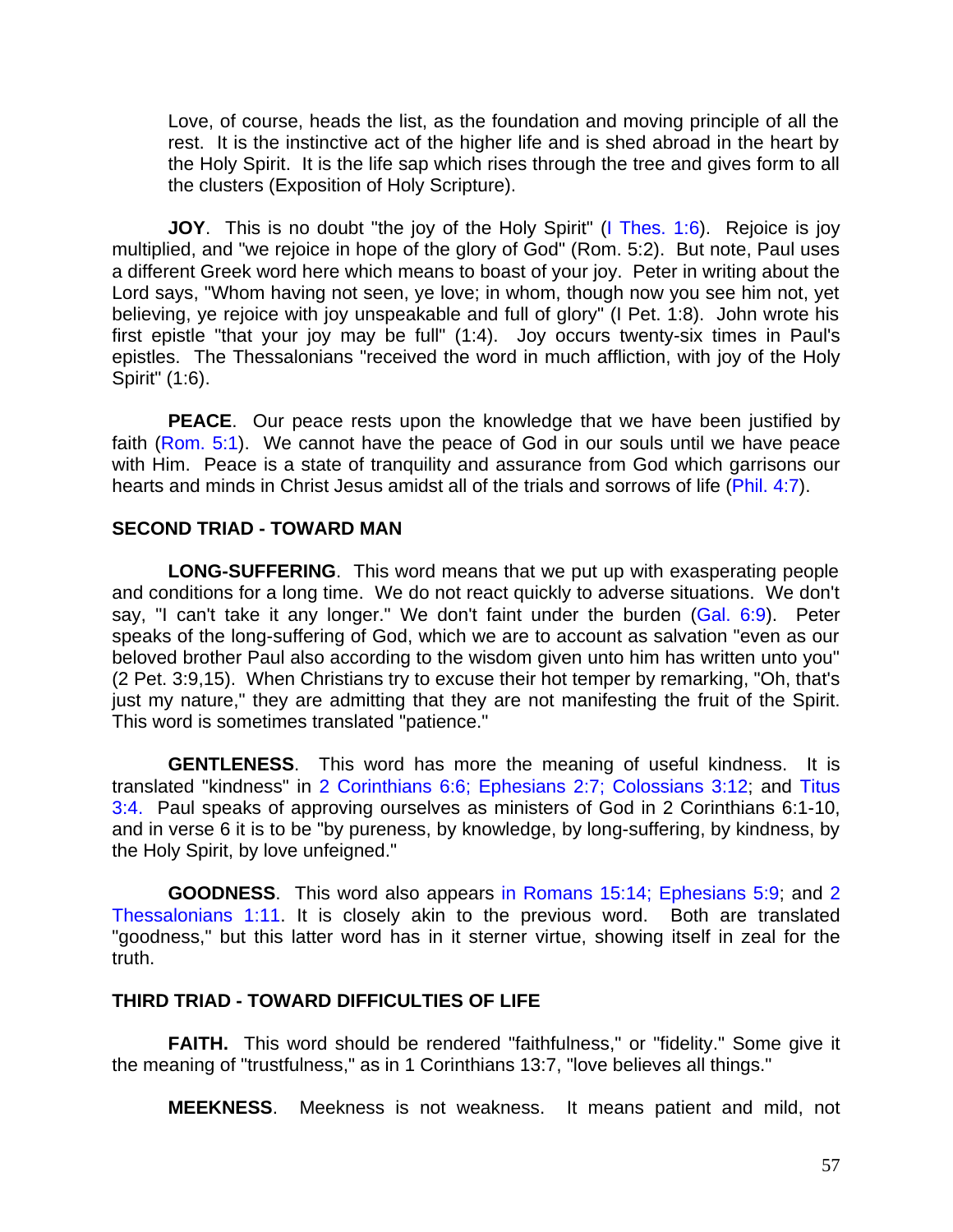inclined to anger or resentment. Paul speaks of the meekness and gentleness of Christ (2 Cor. 10:1). He refers to the spirit of meekness nine times in his epistles. We will see this word again in the first verse of the next chapter.

**TEMPERANCE**. This word is a compound of *en* (in) and *kratos* (power or strength), and means to have power over one's appetites. It is better translated "selfcontrol." The word also occurs in Acts 24:25 and in 2 Peter 1:6. Paul also uses a different form of the word in 1 Corinthians 7:9, where it refers to sexual continency, and 9:25 where it refers to the self control of the athlete.

It will thus be seen that the nine attributes of the fruit of the Spirit are also the attributes of God. It is the Spirit of God conforming us to the image of His Son (Rom. 8:29). God always sets forth His ideal for His people. He may know that we will never perfectly measure up to His ideal for us in this life, but He never lowers His standards to accommodate our weaknesses. God never gives the impression that He winks at our sins, or that it is all right with Him if we miss the mark once in a while, or manifest the works of the flesh occasionally. We know we are going to be changed completely into His image when He comes for us (Phil. 3:21), but He wants as much as possible of that change to take place before He comes.

"The law is not made for a righteous man, but for ... sinners" (1 Tim. 1:9). Who ever heard about laws against being good, kind, or peaceful? There is therefore no law against the fruit of the Spirit. However, Paul is quick to remind us that in order to bear this fruit of the Spirit we must be living on resurrection ground, which means we must necessarily have died. We were once and for all crucified with Christ as a past finished action. We are never told that we must crucify the flesh, but we are told to reckon ourselves to have been crucified. The Law and the flesh were before the Cross. Resurrection life through the Spirit comes after the Cross. It is an anomaly of faith to put ourselves before the Cross in the flesh under the Law.

"And they that are Christ's have crucified the flesh with the affections and lusts." These two things that belong to the flesh, "affections" *(pathemasin,* better translated "passions") and "lusts" *(epithumiais),* are close synonyms. Trench states:

*Epithumia* ... in Scripture is the larger word, including the whole world of active lusts and desires, all to which the *sarx* (flesh), as the seat of desire and of the natural appetites, impels; while the *pathos* is rather the *"morosa delectatio"* not so much the soul's disease in its more active operations as the diseased condition out of which these spring, the *"morbus libidinis,"* as Bengal has put it well, rather than the *"libido,"* the "lustfulness," as distinguished from the "lust" *(Synonyms of the New Testament,* p. 324).

The "if" in verse 25 does not cast doubt upon whether we live in the Spirit. Paul's thought is, "Since we live in the Spirit, "which every saved person does, "then let us also walk in the Spirit." Living is our unchanging position; walking is our daily manner of living. "Walk" in verse 16 means to walk around. In this verse it means "keep in step with."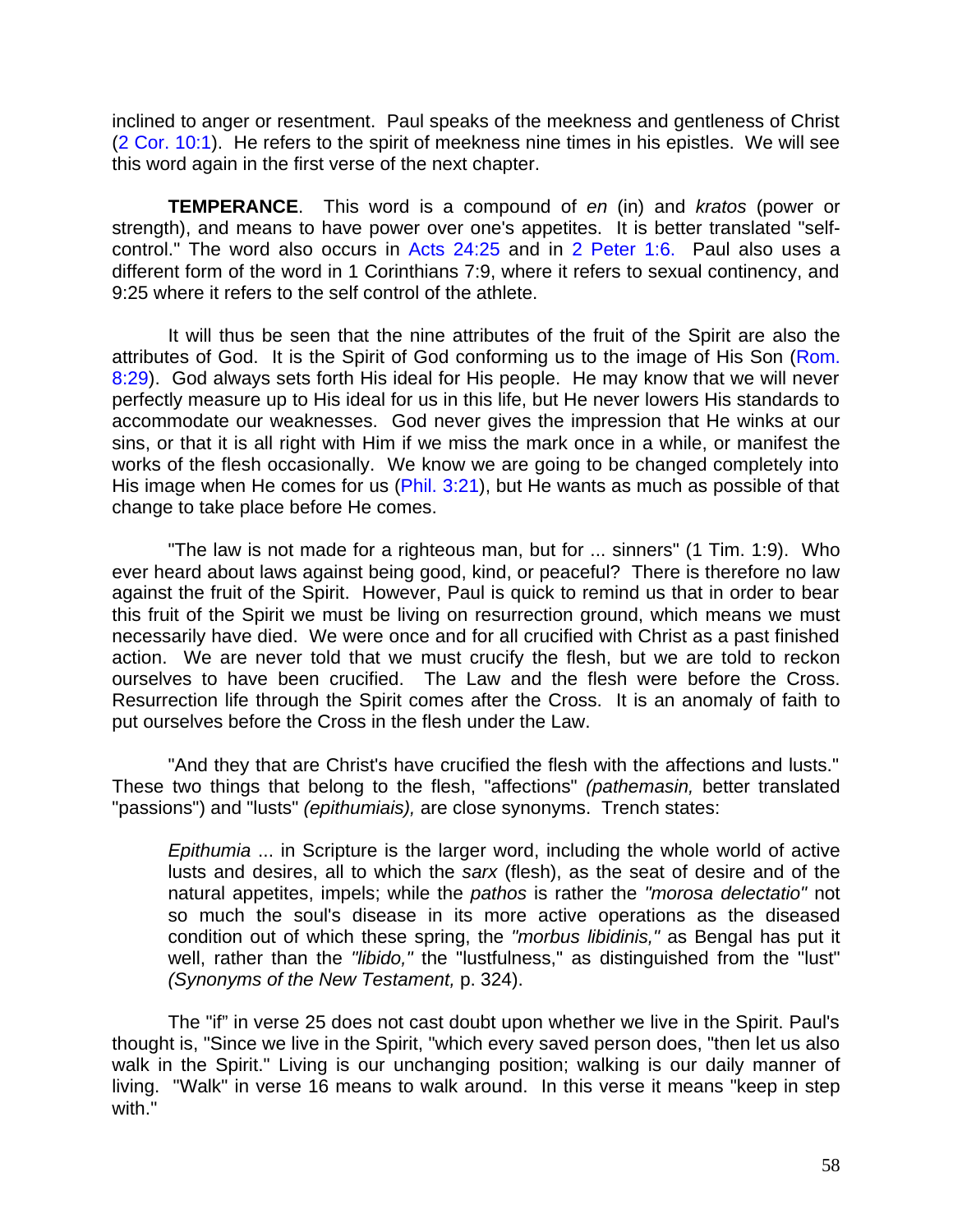The closing exhortation of the section is, "Let us not be desirous of vainglory (conceited or proud), for that leads to making each other jealous." The word translated "provoking" is used only this one time in the New Testament, and means "calling forth to one's self," or "challenging," and thus stirring up trouble. The apostle John tells about such a leader, "Diotrephes, who loveth to have the preeminence among them, receiveth us not" (3 John 9).

#### **IX. The Gospel Produces Spirituality - 6:1-10**

#### **A. Fulfilling the Law of Christ (6:1-2)**

Brethren, if a man be overtaken in a fault, you who are spiritual restore such an one in the spirit of meekness, considering yourself , lest you also be tempted. Bear one another's burdens, and so fulfill the Law of Christ. (6:1-2)

The introduction of the subject of a sinning saint may seem to be a sharp break from the subject of the fruit of the Spirit, but actually it is an example of how the fruit of the Spirit works. "Brethren, if a man be overtaken in a fault." "Overtaken" means to take before, as in 1 Corinthians 11:21. The verb here is in the aorist subjunctive passive voice and refers to one who is taken before by a fault, that is, the fault or sin overtakes him before he is aware. Christians sometimes play around with sin, exposing themselves to its enticement, and sin traps or catches them. Paul never talks about a Christian who willfully engages in or continues in sin. The Bible takes the attitude that such a person is not a true child of God. There is surely a great difference between the case where a gun goes off and kills another while one is playing around with it, and that of a gun firing after it is aimed and when the trigger is pulled on purpose. And it makes a difference whether the act was premeditated or whether it happened suddenly in the midst of high emotions. The Bible takes it for granted that a child of God does not make plans for committing sins. It is not within our power to judge finally who is saved and who is not. Paul tells Timothy:

Nevertheless the foundation of God stands sure, having this seal, The Lord knows them that are his. And, Let every one that names the name of the Lord depart from iniquity (2 Tim. 2:19).

If a person is thus trapped in a sin, what is to be done with him? Those who are mature spiritually are to endeavor to restore him. The word, "restore," is used of setting broken bones, of mending of nets. (Mk. 1:19), of saints being perfectly joined together (1 Cor. 1:10). A different form of the same word is used of pastors perfecting the saints (Eph. 4:12). To restore the guilty one is a very delicate operation, and will no doubt involve some pain, just as in the setting of a broken bone. He is to be set back into his place in the fellowship of the saints. This work must be done by those who are bearing the fruit of the Spirit, for it must be done in meekness (cf.  $5:23$ ). Before acting as a judge of others, one must be able to put himself in the shoes of the one he is judging, asking himself, "What would I have done under similar circumstances?" Too often judging is done in a self-righteous attitude, which embitters the guilty and ends in a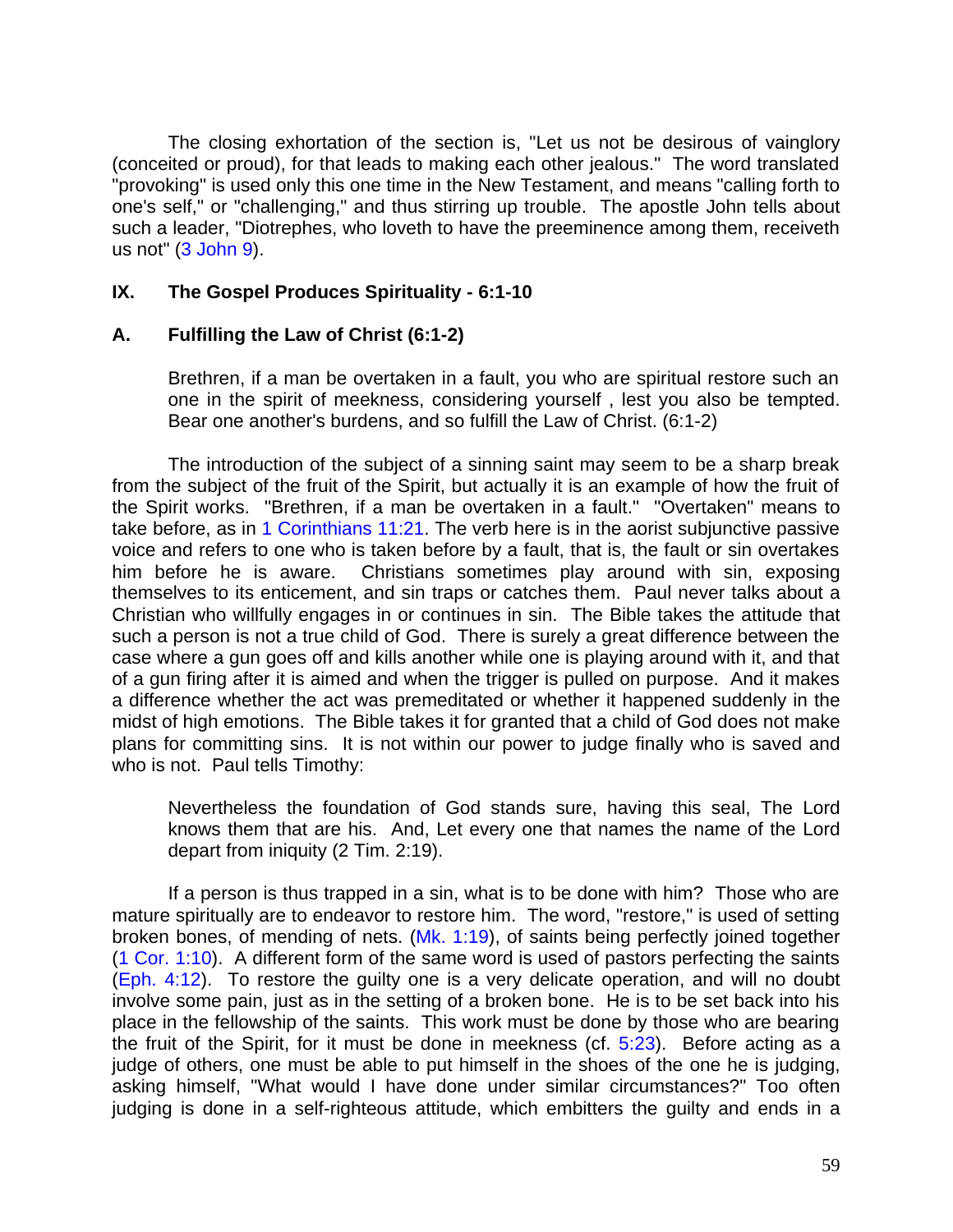contest of comparing one against the other (cf. 2 Cor. 10:12).

People often have very heavy burdens or problems and troubles which are too heavy to bear alone. Some times they have brought the trouble upon themselves, and sometimes it is no fault of their own. No doubt the case of restoring one overtaken in a fault comes under this heading. Bearing burdens of others means fulfilling the law of Christ, for the law of Christ is "loving one another" (John 15:12; cf. I Cor. 9:21).

The word "fulfill" used here is a compound with the meaning "to fill up to full that which is lacking in a partly filled vessel," not the filling of an empty one. The same use of this word is seen in 1 Corinthians 16:17; Philippians 2:30; and 1 Thessalonians 2:16.

Since the Mosaic Law commanded, "Thou shalt love thy neighbor as thyself," it may seem strange that Jesus called His commandment to love one another a new commandment (John 13:34). The Greek language has two words for new; *neon,* new in time, and *kainon,* new in quality. For example, in the parable of Luke 6:36, "No man puts a piece of a *kainon* garment upon an old." The new garment could have been manufactured before the old one was in time and still be new in quality. The question here is not when the garments were made, but the condition or quality of the garments. The old was worn and threadbare, the new fresh, full, and beautiful So also with the "new" commandment which Jesus gave. it was a *kainon* commandment. Both Moses and Jesus gave the same commandment to love one another, but that of Jesus was new in that it was to be produced by the power of the Holy Spirit, whereas Moses' commandment depended upon the flesh for fulfillment.

## **B. Proper Self-Estimation (6:3-5)**

For if a man think himself to be something, when he is nothing, he deceives himself. But let every man prove his own work, and then he shall have rejoicing in himself alone, and not in another. For every man shall bear his own burden. (5:3-5)

Humility is a great Christian virtue. The problem is, many Christians don't know the meaning of humility. On the one hand, some become proud of their humility, and on the other, some take such a low estimate of themselves that they never feel they have the ability to do anything. The same Paul that said "I know that in me, that is in my flesh, dwells no good thing" (Rom. 7:18), could also say, "I am sufficient for all things through Christ which strengthens me" (Phil. 4:13). When we succeed or are put in a place of prominence, we may take the credit to ourselves and think we are "something," as Paul says, when in fact we are "nothing." This, of course, is pride and self-deception.

The fact that God works in us "both to will and to do of his good pleasure" (Phil. 2:13) does not mean God does not recognize and honor those who are obedient to his Word. We are to give honor where honor is due (Rom. 13:7). Paul's advice is for every man to "prove" his own work. The word, prove" *(dokimazo)* means to test, examine, scrutinize, prove in order to see if a thing is genuine or not. It was used of the assaying of metals and for testing money. At the judgment seat of Christ our works will be tested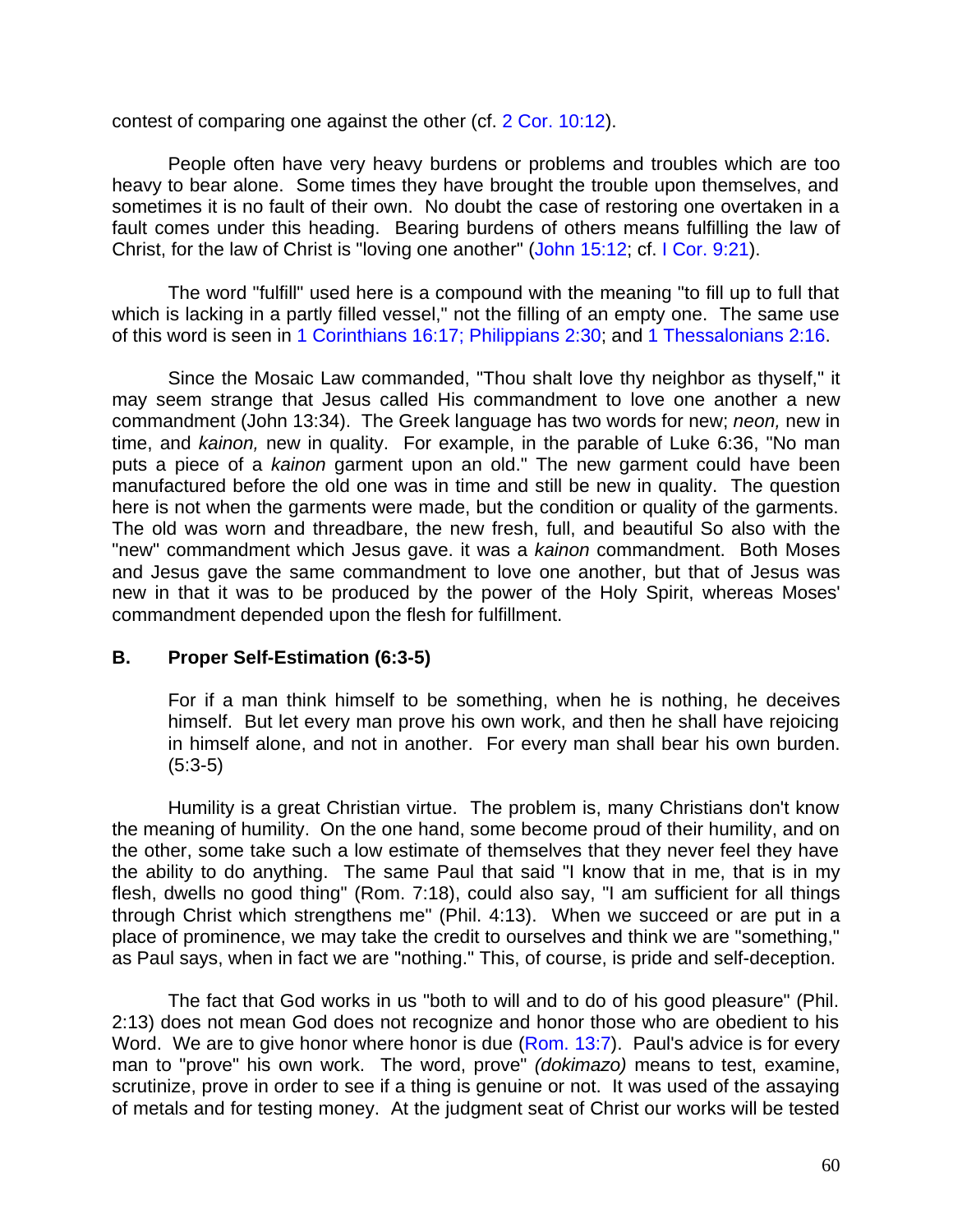by fire (1 Cor. 3:13) to see how much is genuine. We don't, or we should not, test our works by comparing them with the works of another man. We must stand back and look at ourselves in the light of God's Word. If, after that burning light has consumed all of the dross, we find there is some gold, or silver, or precious stones which have stood the test, then we can take pride or glory with regard to ourselves and not in regard to others. The context in which this word *kauchema* (rejoice, boast, glory) is used is very important. In regard to salvation Paul said, "God forbid that I should glory, save in the cross of our Lord Jesus Christ" (Gal. 2:20), but in regard to his ministry he wrote, "for it were better for me to die, than that any man should make my glorying void" (1 Cor. 9:15). There are both good and bad kinds of boasting and pride.

"Every man shall bear his own burden." How does Paul draw this conclusion from verse four? Vincent says:

Paul means, no one will have occasion to claim moral superiority to his neighbor, for (gar) each man's self-examination will reveal infirmities enough of his own, even though they may not be the same as those of his neighbor. His own burdens will absorb his whole attention, and will leave him no time to compare himself with others (Ibid. Vol IV, p. 173).

Verses two and five contain a paradox: "bear one another's burdens ... every man shall bear his own burden." The burden "borne" in verse two means a very heavy, depressing, troublesome burden, and in this context refers primarily to the moral faults of another. The burden in verse five *(phortion)* is used of the lading of a ship (Acts 27:10), and of the pack a soldier had to carry. That burden could be heavy or light, but it was an individual burden which no one else could bear. Christ used this word in describing the burden He placed upon His followers: *to phortion mou elaphron estin*, "my burden is light" (Matt. 11:30). The word "light in weight" is also used of "our light affliction, which is but for a moment" (2 Cor. 4:17).

## **C. Sowing and Reaping (6:6-10)**

Let him that is taught in the word share with him that teaches in all good things. Be not deceived, God is not mocked, for whatever a man sows , that shall he also reap. For he that sows to his flesh shall of the flesh reap corruption; but he that sows to the Spirit shall of the Spirit reap life everlasting. And let us not be weary in well doing; for in due season we shall reap, if we faint not. As we have, therefore, opportunity, let us do good unto all men, especially unto them who are of the household of faith. (6:6-10)

God has ordained that His ministers who preach and teach the Word be financially supported by those who are ministered unto. The KJV uses the word "communicate" to express this financial sharing, both here and in Philippians 4:14,15; 1 Timothy 6:18; and Hebrews 13:16.

Paul says,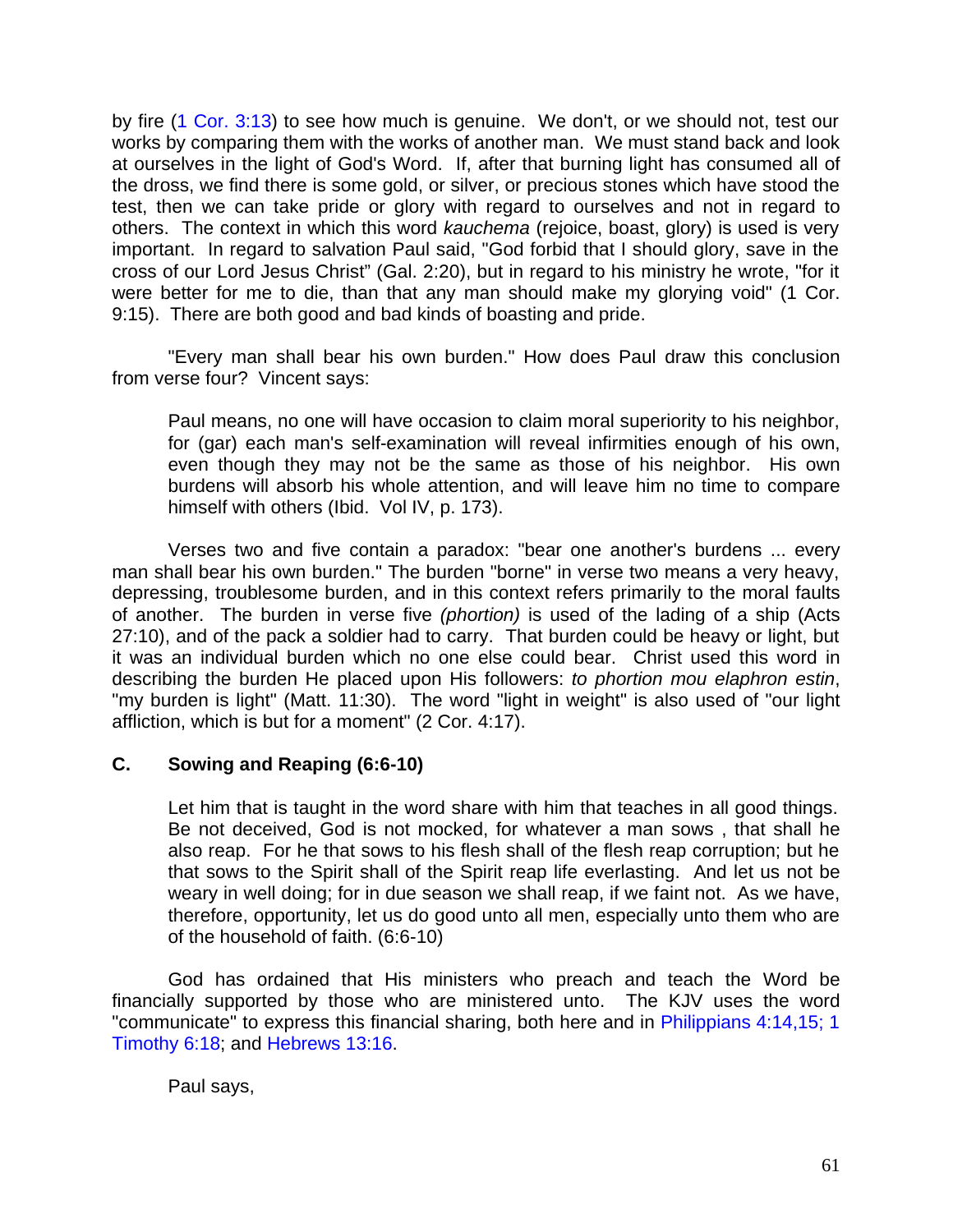Do you not know that they which minister about holy things live of the things of the temple? and they which wait at the altar are partakers of the altar? Even so has the Lord ordained that they which preach the gospel should live of the gospel (I Cor. 9:13,14).

But Paul chose to preach without charge, so that none could charge him with enriching himself, lest the gospel be hindered.

The Mosaic law required giving the tithe, one-tenth of one's increase in worth. The people could, if they wanted to, give free-will offerings over and above the tithe. (Deut. 14:22; Lev. 22:18-22). The word "tithe" is never mentioned in Paul's epistles. It is mentioned in Hebrews 6, if Paul wrote Hebrews, but there it is a reference to Abraham. While the ministry is to be financially supported by the congregation, no set amount is specified. Paul's instruction is, "Every man according as he purposes in his heart, so let him give; not grudgingly, or of necessity, for God loves a cheerful giver" (2 Cor. 9:7). And both in that chapter and in our present text, is the maxim: "Whatever a man sows, that shall he also reap." In both places he is referring to financial support of God's work, although there are surely other ways of investing in the ministry of the Word. If we spend our money on worldly pleasures to the satisfaction of the flesh, we shall reap corruption. We brought nothing when we came into the world, and it is certain we can take no worldly thing with us when we depart. Every material thing in this world will wear out, decay, and change. And it is just as certain that God cannot be mocked. The word "mocked" *(mukterizetai)* is from the word *mukter,* the nose. It means to turn up the nose, sneer. One who turns up his nose at God has surely been deceived. No one can do that and get away with it.

What does Paul mean when he says, "He that sows to the Spirit shall of the Spirit reap everlasting life?" Don't we already have everlasting life as the free gift of God (Rom. 3:23; 1 John 5:13)? Paul's charge to Pastor Timothy is appropriate at this point:

Charge them that are rich in this world, that they be not highminded, nor trust in uncertain riches, but in the living God, who gives us richly all things to enjoy; that they do good, that they may be rich in good works, ready to distribute, willing to communicate; laying up in store for themselves a good foundation against the time to come, that they may lay hold on eternal life (1 Tim. 6:17-19).

Paul does not say here or in Timothy that eternal life is attained by what we sow, but that when we sow to the Spirit we will reap that which will endure eternally. Then there is the idea of "laying hold" on eternal life.

Verse nine gives a word of encouragement to those who sow and get weary, waiting for results. There is a season for sowing and a season for reaping. Some reaping may come in this life, but surely most of it will come in the life to come. We are assured that the harvest will come in God's appointed time "if we faint not." To faint is to fail to carry through with the work we started. If the farmer gets weary and discouraged and leaves his seed in the bag after he has plowed the field, and never plants it, or if he fails to water and cultivate, he cannot expect to reap much but weeds.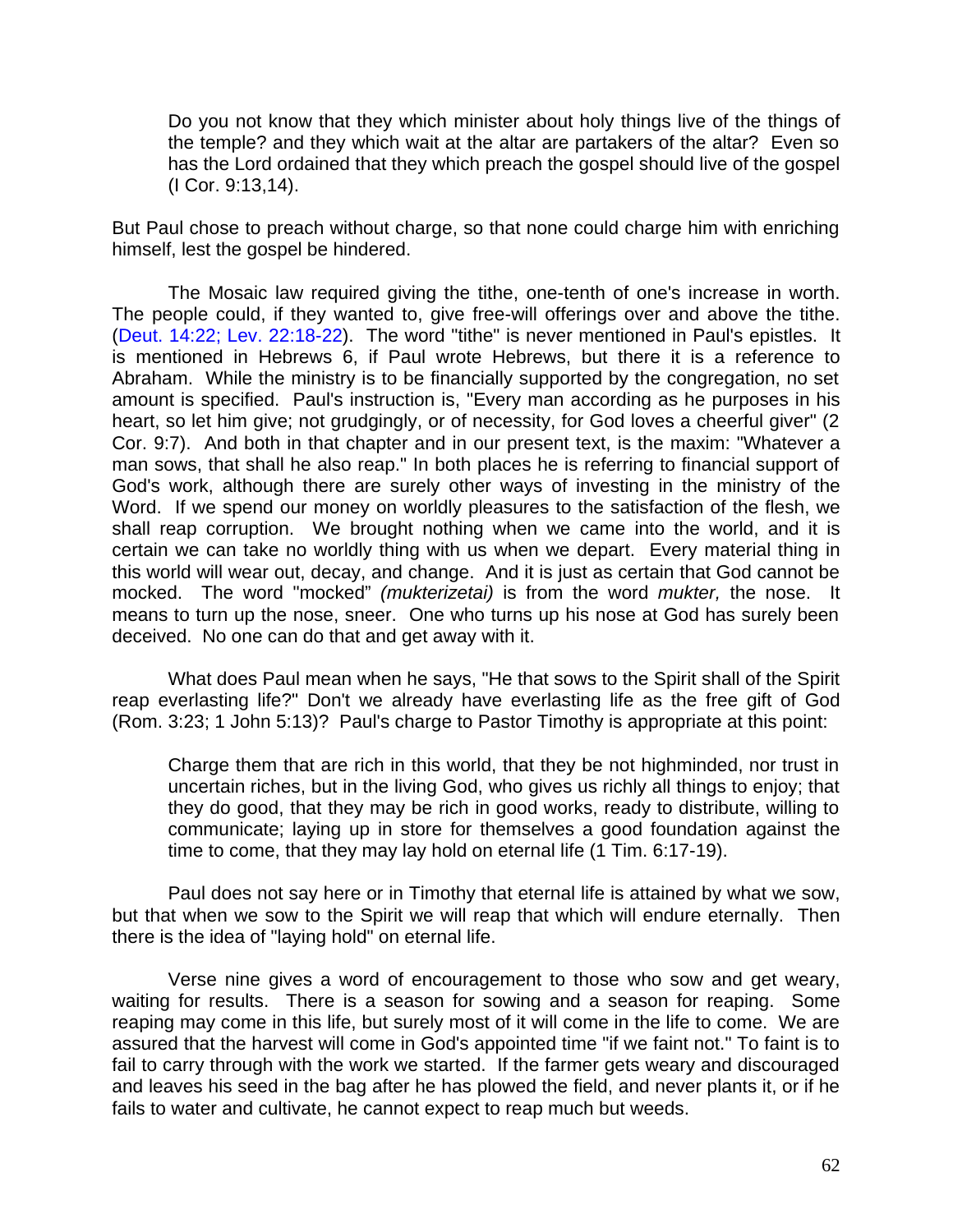"As we have opportunity [as opportunity presents itself] let us do good unto all men, especially unto them who are of the household of faith." God causes the rain to fall upon both the just and the unjust. Christians tend to avoid responsibility to the needs of society in general. Let us recognize we can go overboard either way.

## **X. The Gospel Benediction - 6:11-18**

## **A. Glorying in the Flesh (6:11-13)**

You see how large a letter I have written unto you with my own hand. As many as desire to make a fair show in the flesh, they constrain you to be circumcised; only lest they should suffer persecution for the cross of Christ. For neither they themselves who are circumcised keep the Law, but desire to have you circumcised, that they may glory in your flesh. (6:11-13)

In coming to the close of his letter, Paul emphasizes the importance and significance of this letter, for he is writing it with his own hand. He usually dictated his letters and then signed them. Apparently he wrote this whole epistle in his own handwriting. The AV misses the point here. He is not saying he had written them a large letter, but that he had written with such large letters. Some think Paul had eye trouble, which made it difficult to write. Others think he wrote with large letters to place emphasis upon the importance of his warnings about Judaizers, for he goes on to talk further about them in the next two verses.

Those who wanted to have the Galatians circumcised "desire to make a fair showing in the flesh." This is the seventeenth time Paul has mentioned the flesh. The verb, "fair show" means literally, "a good face." They were interested only in the externals; things they could do and see and show off to others. The reason they practice this rite is to avoid persecution for the Cross of Christ (refer back to notes of 5:11.) The Judaizers who are circumcised don't keep the Law themselves, but they want to have the Gentiles circumcised so they might boast in their flesh. The boasting character of the legalist can be seen from the Pharisee who went to the temple to pray: "I thank thee that I am not like other men, or like that sinful Publican over there. I do this and that to show how much better I am than others. Just look at me, God, and see if you can find any flaws" (Lk. 18:10,11).

## **B. Glorying in the Cross (6:14,15)**

But God forbid that I should glory, except in the cross of our Lord Jesus Christ, by whom the world is crucified unto me, and I unto the world. For in Christ Jesus neither circumcision avails anything, nor uncircumcision, but a new creature. (6:14-15)

The AV quotes Paul some fourteen times, saying, "God forbid." But Paul never once used the name of God in this way. What he said was, *me egenoito,* literally, "may it not have come to pass." It is an expression of strong aversion, like "away with such a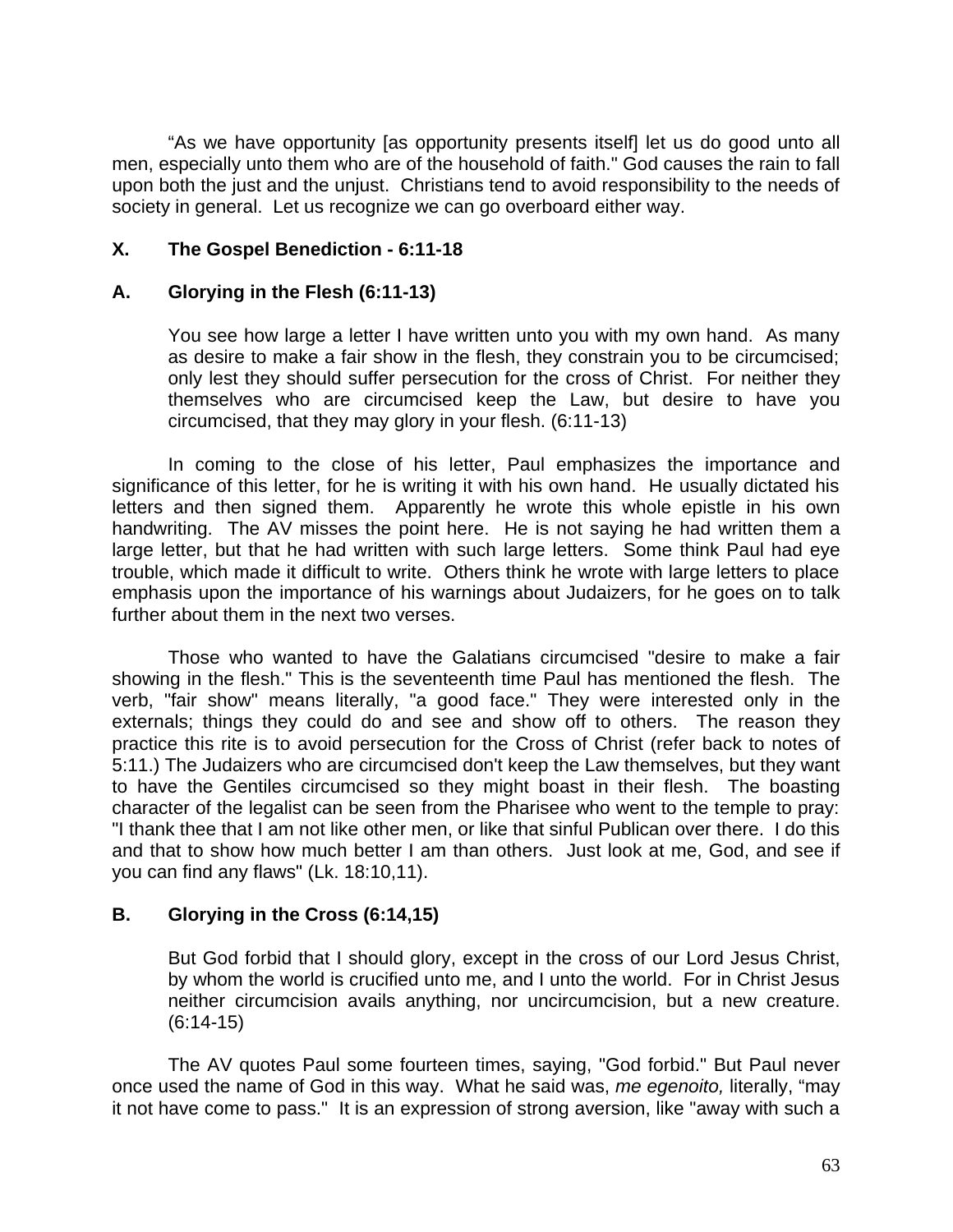thought!" They boasted in the flesh, but Paul says, "May it not come to pass that I should boast, except in the cross of Christ." They avoided the Cross. They stumbled over it. They were ashamed of it. Paul gloried in it.

There is a double action in the Cross. "The world *(kosmos)* has been crucified unto me [the world of fleshly things has been cut off], and I have been crucified unto the world." Paul often identified the flesh as having been crucified with Christ, but this is a new view of the Cross - the world hanging on a cross. But really, that is what we ought to see when we judge ourselves to have died to sin.

If we are cut off from the world of flesh, then it doesn't matter whether we are circumcised or not. In Christ there is a circumcision, made without human hands (Col. 2:11), through the circumcision (death) of Christ. There is only one thing that matters or is of value, and that is the new creation *(kaine ktisis).* (Refer back to comments on verses 1 and 2 for the meaning of *"kainon."*)On the new creation, see also 2 Corinthians 5:17; Ephesians 2:15. The new creation is the world of the regenerated life and could apply to the saints in the Kingdom age. The "one new man" is definitely the Church, the Body of Christ. The "putting on of the new man" (Eph. 4:24; Co. 3:10) refers to the new spiritual life received in salvation.

# **C. The Final Benediction (6:16-18)**

And as many as walk according to this rule, peace be on them, and mercy, and upon the Israel of God. Henceforth let no man trouble me; for I bear in my body the marks of the Lord Jesus. Brethren, the grace of our Lord Jesus Christ be with your spirit. Amen (6:16-18)

"And as many as walk according to this rule." The word used for "rule" is *kanon,*  which means "a definitely bounded space within the limits of which one's power or influence is confined." It is the word from which we get "canon," as when we speak of the "canon of Scripture," meaning all of the writings which are within the bounds of inspiration. The word also means a measuring stick. The rule Paul is here talking about is the walk in the Holy Spirit. To all such Paul calls for God's peace and mercy, and upon the Israel of God. The Israel of God has been variously interpreted. Most translations make the "and" before the Israel of God to be an expletive, which makes the Israel of God to be the same as those in the preceding phrase. Thus: "upon all who thus walk, even upon the Israel of God." This interpretation makes good argument for covenant theology. However, nowhere else does Paul refer to members of the Body of Christ as the Israel of God. Paul in Romans speaks of the believing remnant of Israel, of which there are some today, and there will be some in the future who will go through the Tribulation and will need a great deal of peace and mercy. Paul was an Israelite and identified himself as a part of the remnant (Rom. 9:27; 11:5; 2 Cor. 11:22). I believe the Israel of God here consists of the remnant of believing Jews. The unbelieving Jews (Judaizers) were trying to make legalistic Jews out of the believers. Paul speaks of the natural Israelites who were not spiritual Israelites (Rom. 9:6).

Finally, Paul says, "From now on don't let any one trouble me," cause him trouble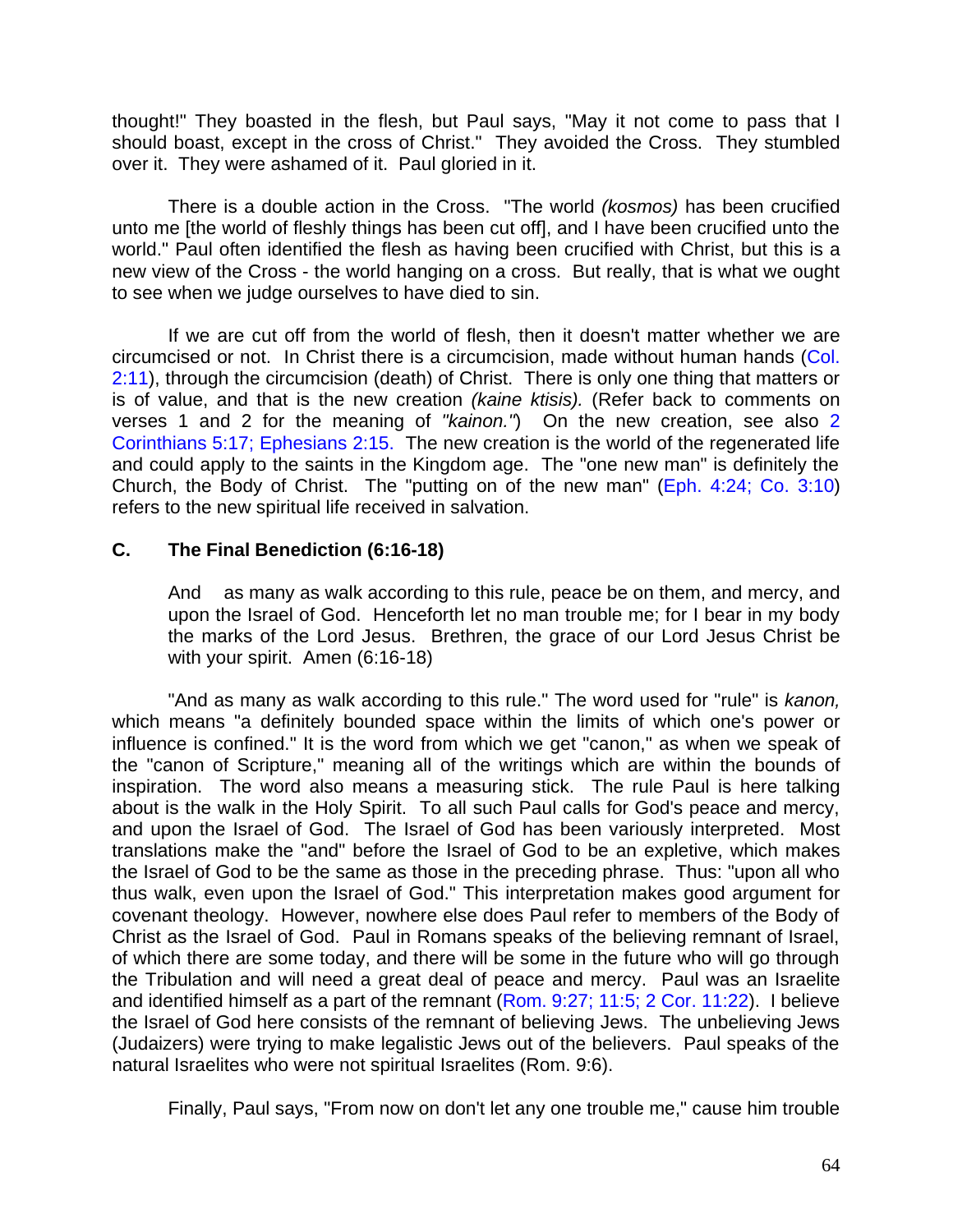in defending his apostleship. His proof was the brands (stigmata) which he bore in his body. It was the custom in ancient times for slaves to be branded, even as ranchers today brand their cattle to show ownership. Read of the stigmata which he bore in his physical body as the slave of Christ as recorded in 2 Corinthians 11:17-28 – "Of the Jews five times received I forty stripes, save one.Thrice was I beaten with rods, once I was stoned."

Paul's last word is very brief. It is simply, "Brethren, the grace of the Lord Jesus Christ be with your spirit. Amen."

#### **ADDENDUM 1**

#### **GALATIANS 2:7-9**

The gospel (variously translated) of, for, to the circumcision had been committed to Peter, as the gospel of, for, to the uncircumcision had been given to Paul. The former concerned Israel's kingdom dispensation; the latter concerned the dispensation of grace for the Church. Since there were differences in these two programs, it was decided in conference that Peter and his fellow apostles should go to the circumcision, and not to all nations as they had been commissioned originally. Paul was recognized as the apostle to the Gentiles in this new dispensation. The question arises, who are the circumcision to whom Peter was to go, and who are the Gentiles to whom Paul was to go?

It is universally agreed that the *circumcision* is the nation of Israel, and the *uncircumcision* refers to all other nationalities, so that the term is synonymous with the Gentiles. On the surface this says that Peter was to go to the Jews and Paul was to go to the non-Jews. But if this is the meaning, Paul violated this agreement, for he always went to the Jews first (Acts 17:2; Rom 1:16).

We believe that in this context, *the circumcision* does not mean all Jews everywhere, but those Jews who were living in the nation of Israel and were therefore governed by the law of Israel, that is, the law of Moses. That is why the Jerusalem church is obedient to the law. One of the last commands of Jesus was to obey those who sat in Moses's seat (Matt. 23:2,3). Whenever Paul went to Jerusalem he submitted to the law. Undispensational commentators criticize Paul and the other apostles for keeping the law of the land, when, in fact, they should be commended.

There were many circumcised Jews scattered among the other nations, but these are not the ones to whom Peter was to specifically minister. These scattered Jews had been assimilated into other nations and were a part of the Gentile world. Spiritually speaking, it should be remembered Israel, through breaking the law, had become uncircumcision (Rom. 2:25), and that in this dispensation "there is no difference between the Jew and the Greek" (Rom. 10:12; Gal. 3:28).

It is significant that when Paul says Peter is to go to the circumcision, he does not say that he is to go to the uncircumcision, but to "the *ethne,"* to the nations. The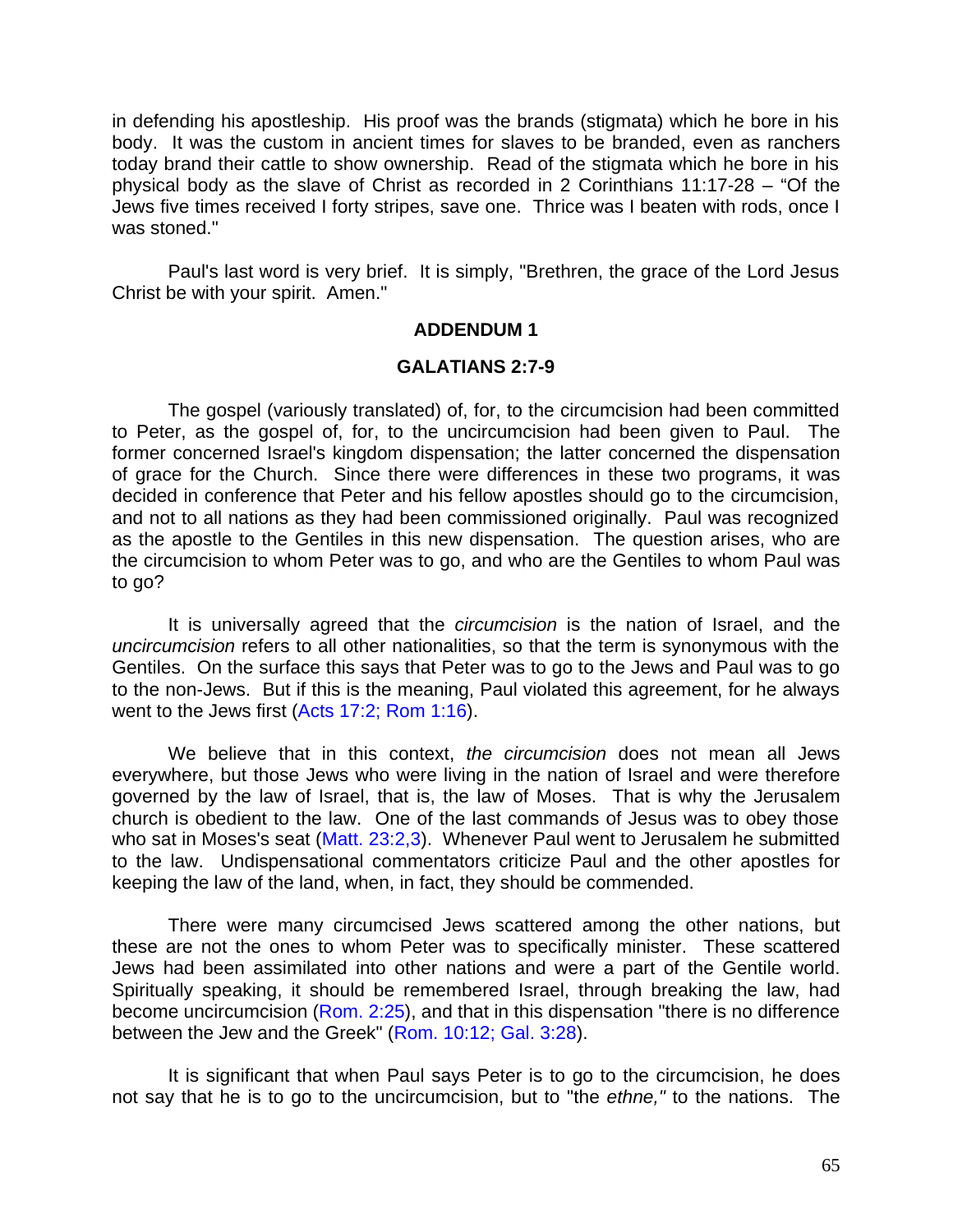<span id="page-66-0"></span>A.V. translates this as "Gentiles" in verse 8 and "heathen" in verse 9. Paul was the apostle of the nations. After the destruction of Jerusalem and temple in A.D. 70, there was no circumcision group as there was during the Acts period. There was no place for preaching anything but Paul's message of the gospel of the grace of God and the dispensation of the mystery.

#### **ADDENDUM 2**

#### **GALATIANS 4:26,27**

As dispensationalists, we believe that the Church, the body of Christ, is a completely separate and distinct entity from Israel and her earthly Messianic kingdom. However, it may be argued that Paul in his allegory of Hagar and Sarah reads the body of Christ back into Isaiah 54:1 and identifies the Church with the New Jerusalem which has the names of the Twelve Apostles on its foundations (Rev. 21:12-14).

As for the quotation from Isaiah, Paul does not say that this prophecy is being fulfilled in this dispensation. He is simply making an application from this passage to illustrate his allegory. It is evident that Isaiah 54:1 has not yet been fulfilled, and that it cannot be fulfilled until the return of Christ to establish the Kingdom to Israel. Paul, in his application, makes the barren woman to be Sarah, whereas Isaiah's desolate and barren woman is Jerusalem and the nation which has been devastated by the Babylonian captivity. Even though the captivity hadn't taken place, Isaiah foresees it (ch. 39:6,7). Israel was the wife of Jehovah, but she had played the harlot and God had divorced her (Isa. 50:1; Jer. 3:8; Hos. 2:2). Isaiah 54:1-17 forsees the restoration of Israel as the wife of Jehovah, and the ensuing prosperity and fruitfulness of Israel. Thus, Paul's use of Isaiah as an illustration has no relation to the historical fulfillment of this prophecy.

Now as for Paul's "Jerusalem which is above, which is the mother of us all" being identical with holy Jerusalem, the Lamb's wife (Rev. 21:9.10), well, we seriously doubt that Paul ever read the Book of Revelation, since he apparently died some twenty years before the book was written. Paul in his allegory had to have a city to contrast with the earthly Jerusalem, and the opposite of earthly is heavenly, or that which is above. All spiritual blessings come from above. Christ said that He was from above (John 8:23). Paul said, "Seek those things which are above," and "Set your affections on things above" (Col. 3:1,2). In his last letter he was looking forward to being preserved to the Lord's heavenly kingdom (2 Tim. 4:18).

The entire third chapter of Galatians is devoted to Abraham being our father; his name is mentioned eight times. And in Paul's allegory, Abraham's wife, Sarah, as representing the Jerusalem above, is said to be our mother. This all has to do with the gospel of salvation promised in the Old Testament. This is a separate and distinct truth from the Mystery. Abraham is the father of both the circumcision and the uncircumcision (Rom. 4:11,12), as far as justification by faith is concerned.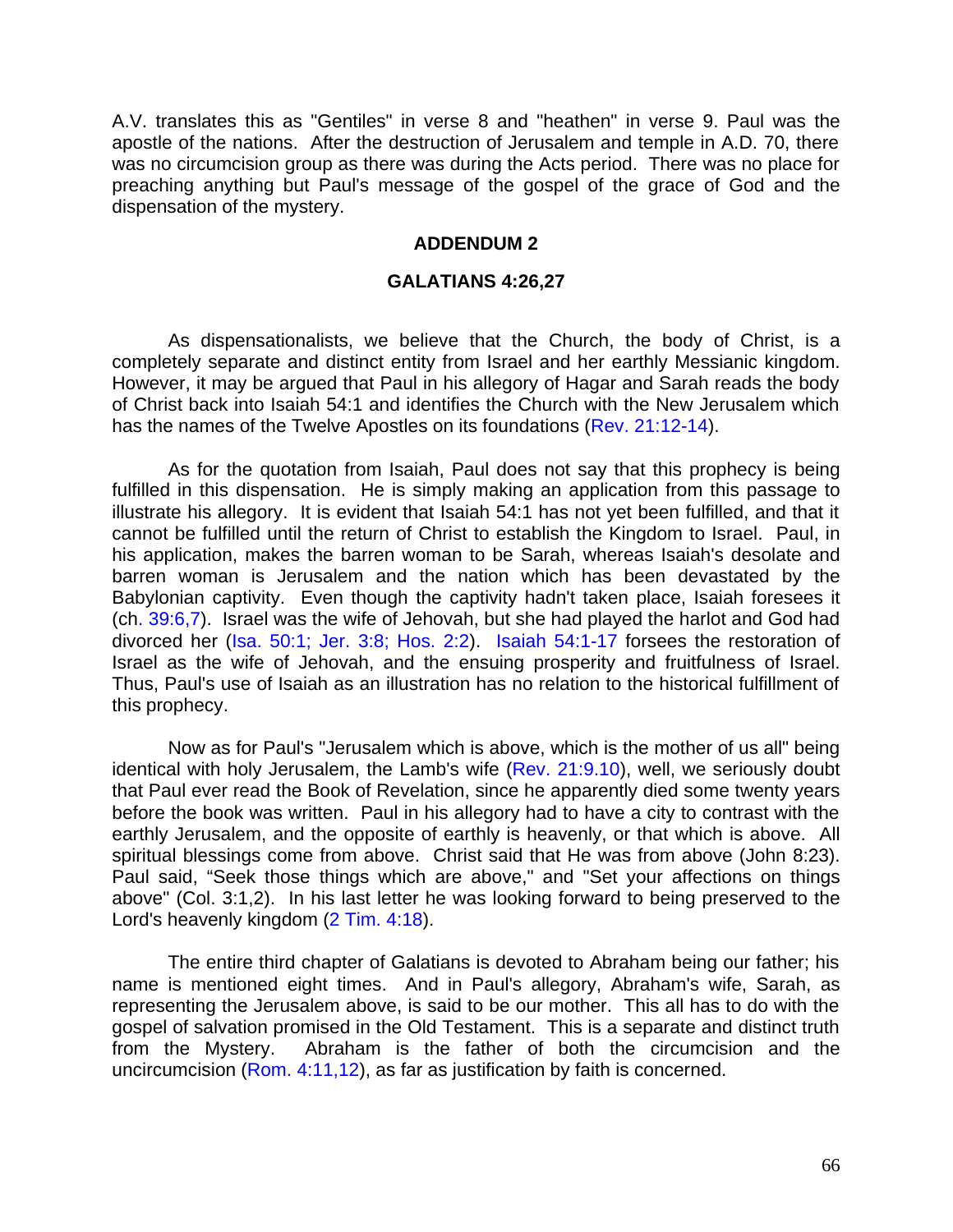#### **UNDERSTANDING PAUL AND THE LAW**

#### **Charles F. Baker**

## **TABLE OF CONTENTS**

| 1.      | <b>INTRODUCTION</b>                         | 70  |
|---------|---------------------------------------------|-----|
| $2_{-}$ | THE LAW AS A COVENANT                       | 72  |
| 3.      | <b>BEFORE THE LAW</b>                       | 74  |
| 4.      | <b>THE LAW ADDED</b>                        | 76  |
| 5.      | <b>PURPOSE OF THE LAW</b>                   | 78  |
| 6.      | <b>THE CEREMONIAL LAW</b>                   | 79  |
| 7.      | THE WORKS OF THE LAW                        | 81  |
| 8.      | THE LAW A TEMPORARY DISPENSATION            | 83  |
| 9.      | THE CURSE OF THE LAW                        | 85  |
|         | <b>10. THE LAW IS NOT OF FAITH</b>          | 86  |
|         | <b>11. THE LAW AND PROMISE</b>              | 87  |
|         | <b>12. THE RIGHTEOUSNESS OF THE LAW</b>     | 89  |
|         | <b>13. HEARING THE LAW</b>                  | 93  |
|         | <b>14. CONTRASTING LAWS OF ROMANS SEVEN</b> | 94  |
|         | <b>15. PAUL'S PRACTICE OF LAW</b>           | 100 |
|         | <b>16. ISOLATED REFERENCES TO LAW</b>       | 102 |
|         | <b>17. END AND ESTABLISHMENT OF LAW</b>     | 104 |
|         | <b>18. THE LAW OF CHRIST</b>                | 107 |
|         | <b>19. SUMMATION</b>                        | 108 |
|         |                                             |     |

#### **CHAPTER REFERENCES TO LAW IN THE NEW TESTAMENT**

270 occurrences in KJV of law, lawfully, lawgiver, lawless, laws, lawyer, lawyers

MATTHEW, chapters 5, 7, 10, 11, 12, 14, 19, 20, 23, 27

MARK, chapters 2, 3, 6, 10, 12

LUKE, chapters 2, 5, 6, 10, 12, 14, 16, 20, 24; (7, 11, 14)

JOHN, chapters 1, 5, 7, 8, 10, 12, 15, 17, 19

ACTS, chapters 5, 6, 7, 10, 13, 15, 16, 18, 19, 21-25, 28

ROMANS, chapter 2-10, 13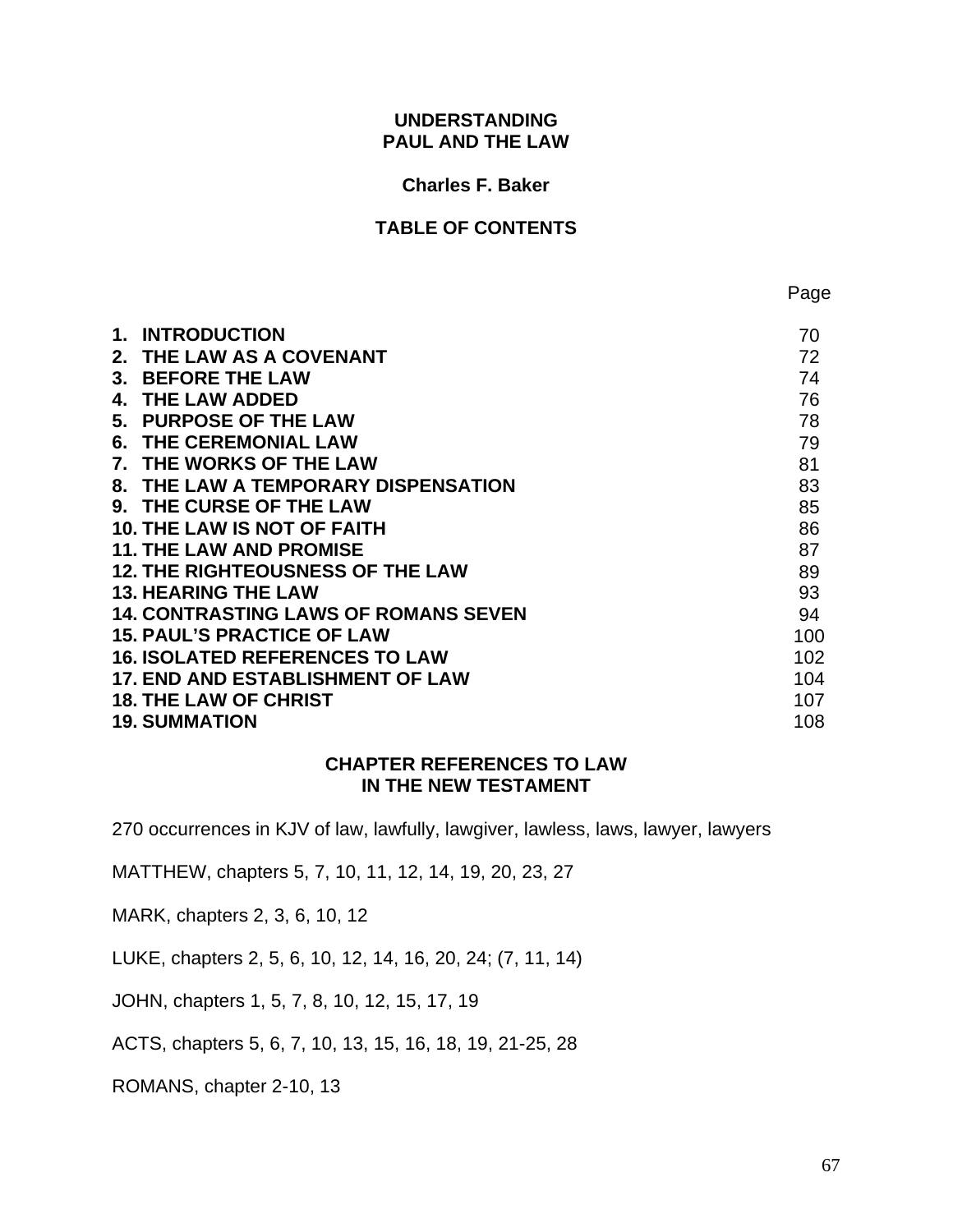1 CORINTHIANS, chapters 6, 7, 9, 10, 14, 15

2 CORINTHIANS, 12

GALATIANS, chapters 2-6

EPHESIANS, 2

PHILIPPIANS, 3

1 TIMOTHY, 1

2 TIMOTHY, 2

TITUS, 3

HEBREWS, chapters 7-10

JAMES, chapters 1, 2, 4

2 PETER, 2

1 JOHN, 3

## **SCRIPTURE INDEX**

Genesis 3:16; 15; 17:10-14

Exodus 19-31; 34:30-35

Leviticus 18:5

Numbers 14:11, 22, 23

Deuteronomy 21:22, 23; 25:4; 27:26; 28; 30:1-6, 11-14

I Samuel 16:7

Psalms 51; 110:4

Isaiah 1:11-18; 29:13

Jeremiah 31:31-34

Ezekiel 33:31

Micah 5:2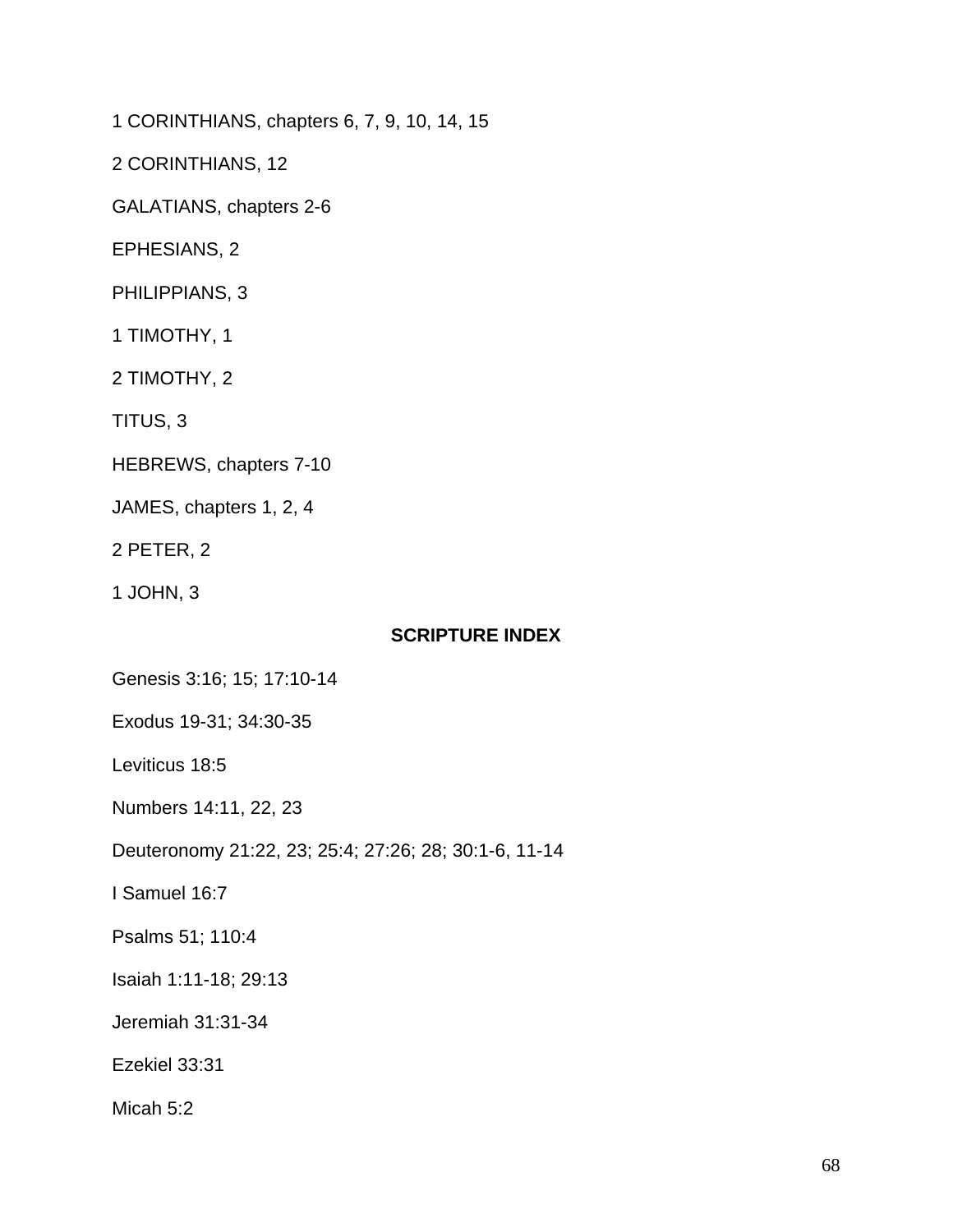Matthew 5:17; 15:8; 22:37-40; 23:2, 3, 12-36

Mark 2:27-28; 12:32-34

Luke 1:74, 2:21-32; 11:39, 30; 12:47, 48; 18:31-34

John 1:14-17; 3:6; 5:23; 6:28, 29; 7:19, 10:4-6; 13:34-35; 17:9; 18:13

Acts 2:46; 3:19-21, 26; 4:12; 11:39; 15:1.10.11.22-27; 16:1-3; 18:18; 21:20-24; 22:3

Romans 1-4, 5:1-21; 6:1-15; 7; 8:1-4, 7, 8:1-4, 7, 8, 34, 36; 9:8, 30-33; 10:1-6; 11:6, 16; 13:8-10; 14:1-23; 15:27; 16:25, 26

1 Corinthians 1:22; 3:1-4; 5:7; 7:39; 8:1-13; 9:7-10, 20-23; 11:3, 5, 8-12; 13:10, 11; 14:21, 22, 34; 15:1-4, 22, 30, 31, 45, 47, 56, 57

2 Corinthians 3:6-15; 4:16

Galatians 1:11-14; 2:2-5, 10-12, 14, 16-25; 3:1-5, 10, 17-24, 29; 4:1-7, 21-31; 5:1-4, 14, 16-25; 6:2, 13

Ephesians 1:13; 2:3, 8, 9, 12, 15; 3:1-9, 16; 4:24; 5:22, 25

Philippians 3:3-9

Colossians 1:24-27; 2:14, 16, 17, 20, 23; 3:3, 16

I Thessalonians 1:3

2 Thessalonians 1:11

I Timothy 1:3-11; 4:1-5, 8

Titus 3:5

Hebrews 4:4, 5; 7:1-19, 25, 28; 8:7-13; 9:9; 11:5-7, 13, 39

James 2:10, 21

2 Peter 2:18

I John 1:9, 2:16; 3:16; 5:13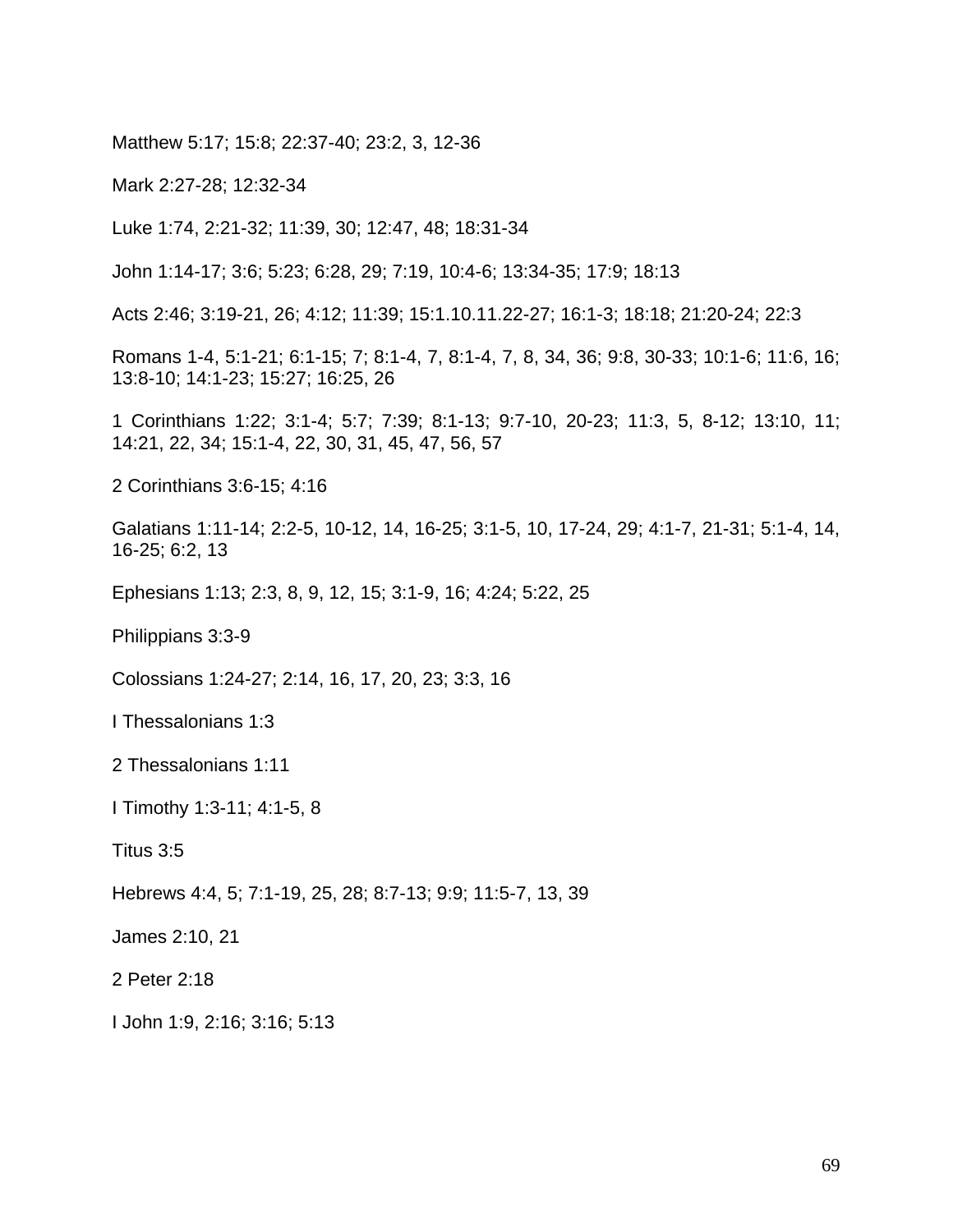#### **INTRODUCTION**

If there was one thing that made Paul such a controversial figure, it was his teaching that both Jews and Gentiles could be saved entirely apart from circumcision and the keeping Of the Law of Moses. How could Paul, who had been trained as a rabbi, teach such things, when Moses, the man who had spoken face to face with God, had given Israel the Law direct from the hand of God, who said: "Ye shall therefore keep my statutes, and my judgments, which if a man do, he shall live in them: I am the Lord" (Lev. 18:5)? How could Paul say circumcision was not only not necessary, but "if you become circumcised Christ shall profit you nothing" (Gal. 5:2), when God had commanded: "Every man child among you shall be circumcised ... and the uncircumcised man child whose flesh of his foreskin is not circumcised, that soul shall be cut off from his people: he hath broken my covenant" (Gen. 17:10,14)? If Jesus had to be circumcised according to the requirements of the Law (Lk. 2:21-24), how could Paul claim Jesus would be of no profit to one who was circumcised? Was not Paul diametrically opposing the teaching of Jesus, who told His disciples just two days before His crucifixion: "The scribes and the Pharisees sit in Moses' seat: all therefore whatsoever they bid you observe, that observe and do; but do not ye after their works: for they say, and do not" (Matt. 23:2,3)? Paul seemed to be sweeping aside that which had been most sacred and holy to the Jews for fifteen centuries. No wonder Paul's view of the Law stirred up such great controversy.

The answer to the above questions is found in the fact that Paul received his message and ministry by direct revelation from Jesus Christ (Gal. 1:11,12). God was introducing a new dispensation which he had kept hidden from all his former prophets before he revealed it to Paul. The new dispensation of the Grace of God suspended his prophesied Messianic earthly kingdom program, which will be completed after he finishes this present heavenly outcalling of the Body of Christ. (Rom. 16:25,26; Eph. 3:1-9; Col. 1:24-27).

The Law of Moses governed every aspect of the life of Israel: civil, religious, moral. In this new dispensation members of the Body are scattered throughout all nations which have their own laws and institutions, making it impossible for believers to live under the Mosaic Covenant. Besides, the Law Covenant was not made with any Gentile nation.

The problem with the Law originated through the fact that the first preaching concerning Jesus Christ began within the Jewish nation, when God promised that nation He would send Jesus back to establish the Kingdom on earth if the nation would repent (Acts 3:19-21). All of the first believers in Jesus had already been circumcised and were all under the Law of Moses. There is no record in the earthly teachings of Jesus or in the early chapters of the Acts that these Jewish believers were to cease circumcising or observing the Law. They continued with the temple worship (Acts 2:46), and as late as Acts 21:20 the thousands of Jewish believers in Jerusalem were all zealous of the Law. Even Paul, when he went back to Jerusalem at that time submitted to the Mosaic laws of Israel. He went so far as to enter the temple and to pay for the animal sacrifices needed in the purification ceremony of four Jewish believers who had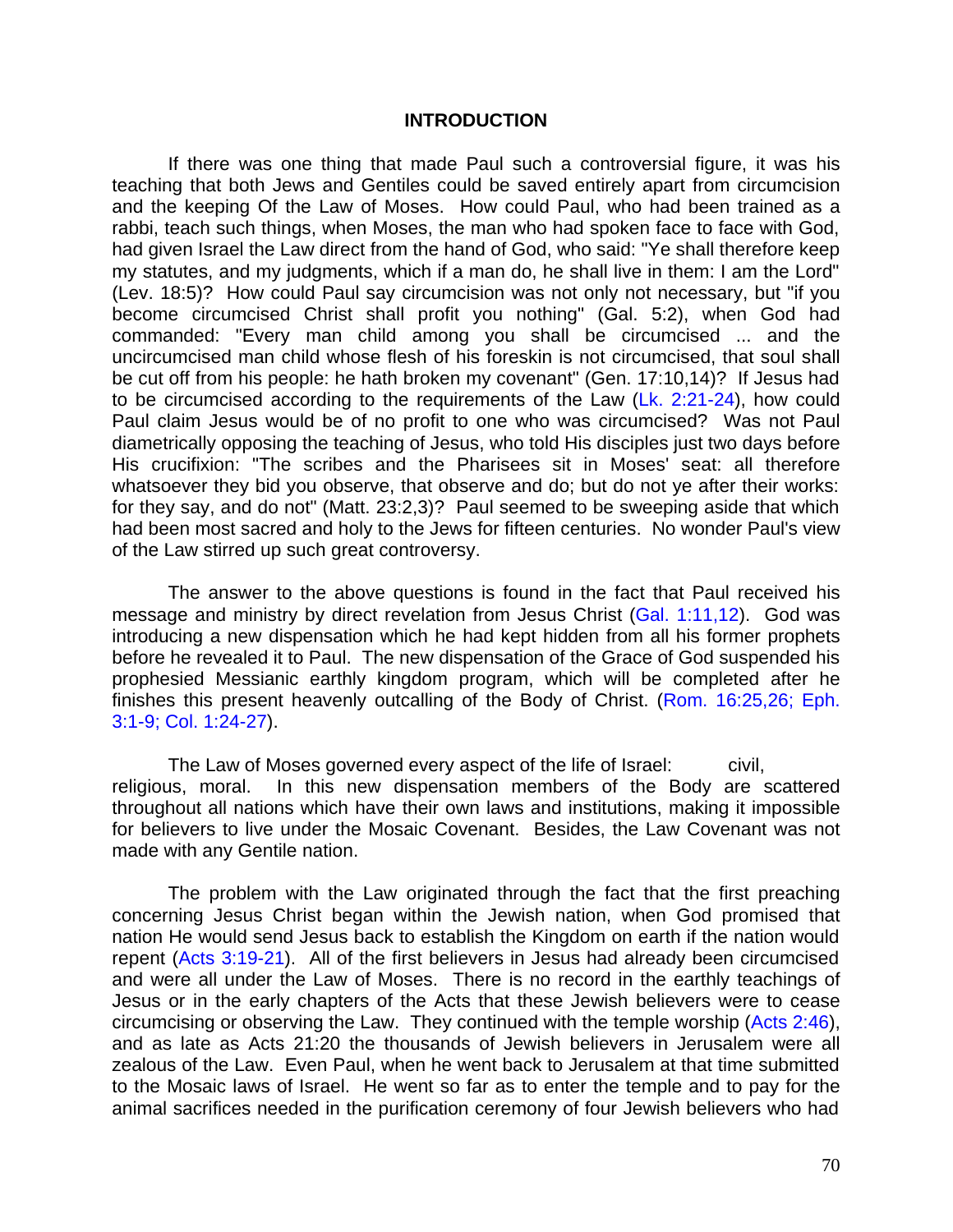bound themselves with a Nazarite vow (Acts 21:24). But Paul forbad his Gentile converts to be circumcised or observe Moses' Law (Gal. 5:1-4). To be circumcised meant they were seeking to be justified by works Of the Law. The Jewish apostles who were circumcised before they became believers were apparently not trusting in circumcision for justification, but in the name of Jesus (Acts 4:12). But there was a circumcision party among the Jewish believers who caused Paul a great deal of trouble and persecution.

Soon after Paul began establishing churches among the Gentiles, these Judaizers visited the churches, attacking Paul's preaching of justification by faith apart from the Law, saying: "Except ye be circumcised after the manner of Moses, ye cannot be saved" (Acts 15:1). Paul wrote the Epistle to the Galatians to correct this error of mixing the Law and the gospel. Also the church at Jerusalem sent a letter to Paul's churches endorsing Paul's message and ministry and denying having sent out these "mixers" (Acts 15:22-27).

In time, circumcision ceased to be a problem among the Gentiles, but not so the Law covenant itself. In modem times Covenant theologians made the Mosaic covenant a part of their covenant of grace and taught that water baptism had taken the place of circumcision, thus making water baptism necessary for salvation. Today there are millions who are classified as Christians who believe baptism is essential for salvation, and millions more who believe baptism is a means of grace or a necessary act of obedience to Christ.

Most Fundamentalists reject the idea that baptism has taken the place of circumcision and therefore reject infant baptism. They believe only saved people are candidates for baptism, which they say is a testimony to the world of the burial of their old sinful nature. They usually require baptism for church membership and fellowship with other Christians.

Paul wrote his letter to the Galatian churches to correct the error of imposing any kind of humanly performed ceremony upon believers as a means either of salvation or sanctification. In Paul's day the problem concerned mainly the Law of Moses and circumcision. Today there are large denominations and many splinter groups which need to understand Paul's teaching about Law and grace.

I was personally challenged to make this study on all of the references to law in the New Testament after reading a recent book written by a seminary professor at one of our large evangelical institutions. His premise was that evangelicals have been mistaken in making Law and the gospel antithetical. Instead, he places the gospel on a continuum with the Law, thus denying that the Bible contains any unconditional promises. With such teachings abroad I felt there was still a need for a study of this type. I trust the briefly quoted listing of all references to law in the New Testament, along with my commentary, will help the reader to better understand the purpose of the Law and enable the reader to enjoy more deeply the riches of God's grace.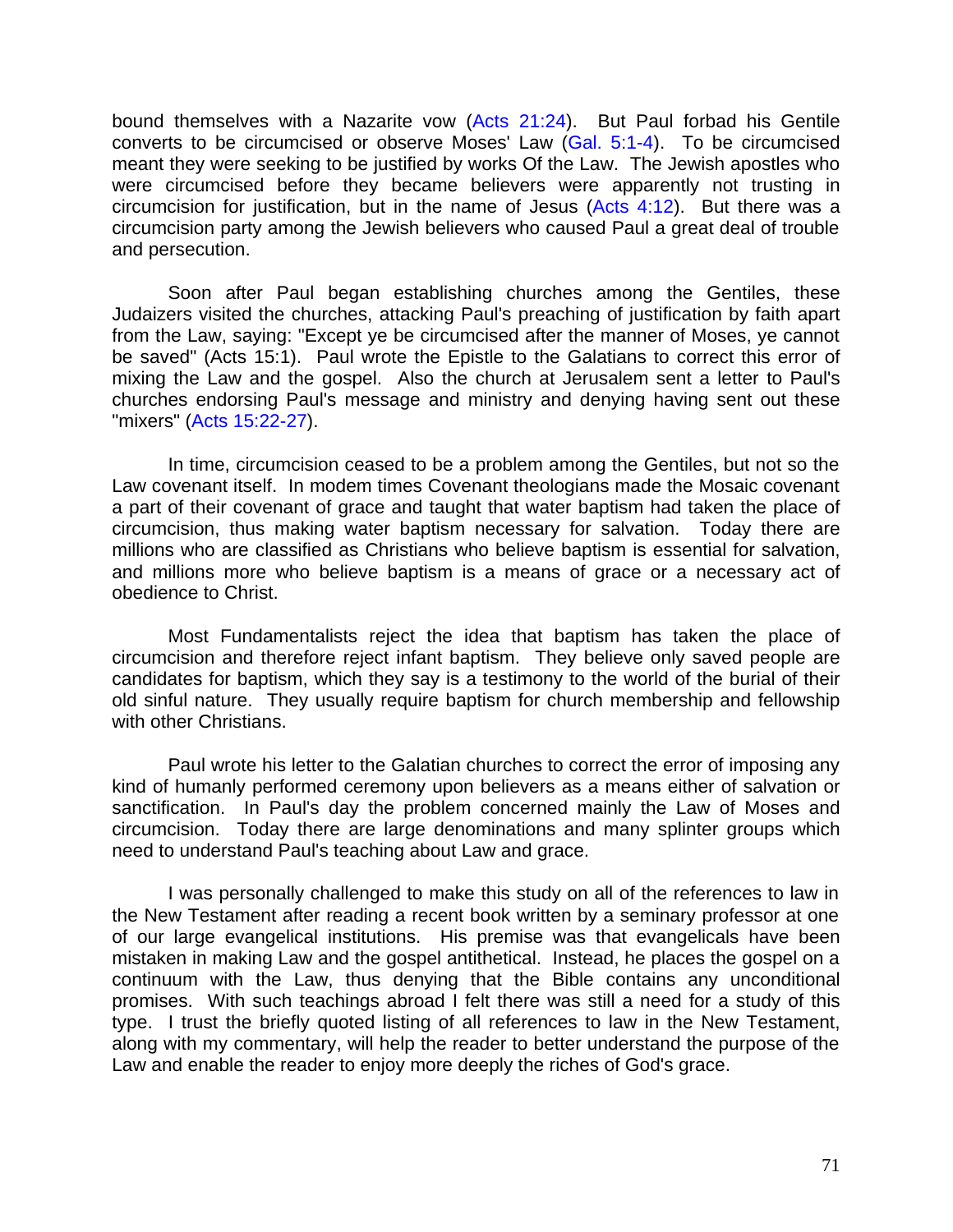## **THE LAW AS A COVENANT**

The Law of Moses, the subject matter of this study, is a covenant. It is a contract into which God entered with the nation of Israel. It was a binding agreement in which the Israelites agreed to perform certain works or else suffer a curse. The Israelites ratified the contract by saying, "All that the Lord hath spoken we will do" (Ex. 19:8). The consequences of not doing all that God commanded are enumerated in Deuteronomy 11 and 27, ending with verse 26: "Cursed be he that confirmeth not all the words of this law to do them." Since Paul had proven that no one, with the exception of Jesus Christ, had fulfilled all of this legal agreement, he states: "For as many as are of the works of the law are under the curse: for it is written, Cursed is every one that continueth not in all things which are written in the book of the law [the complete covenant] to do them" (Gal. 3:10).

The Law Covenant consisted of three divisions:

- The Ten Commandments
- The Judgments
- The Ordinances

The Ten Commandments contain the moral law, which is a reflection of the holiness and righteousness of God.

These moral principles hold true for all dispensations and ages. Paul takes nine of these gold coins and, as it were, remints them in his gospel of grace. But why only nine of them? Paul never told his believers to keep the Sabbath day. In fact, he warns against observing holy days and Sabbath days, which were only a shadow of the reality now found in Christ (Col. 2:16,17). The Sabbath command was not a moral law, as were the other nine. The Sabbath was a sign of the Law covenant - "Wherefore the children of Israel shall keep the Sabbath throughout their generations, for a perpetual covenant. It is a sign between me and the children of Israel for ever" (Ex. 31:16,17).

The Commandments are given in Exodus 20:1-26. The judgments or civil laws are related in the following three chapters of Exodus. Israel was a nation, and like any other nation needed civil laws. The Church of the present dispensation is not a nation, and God has never commissioned it to enforce civil laws, although at different times and by various denominations Christians have tried to take charge of the civil law. 'Me Puritans came to America to establish a Theocratic government with the expectation it would become the kingdom of God on earth. Roman Catholicism dictated the civil law in many colonies of the New World founded by its missionaries. Numerous offshoot Christian groups have tried establishing communes in which all property is held in common and over which a religious hierarchy controls the enforcement of civil law. On the other hand, Paul instructed his converts to be in subjection to the higher powers in whatever nation they live or visit.

The ordinances or religious laws are set forth in Exodus 24-31. The religious life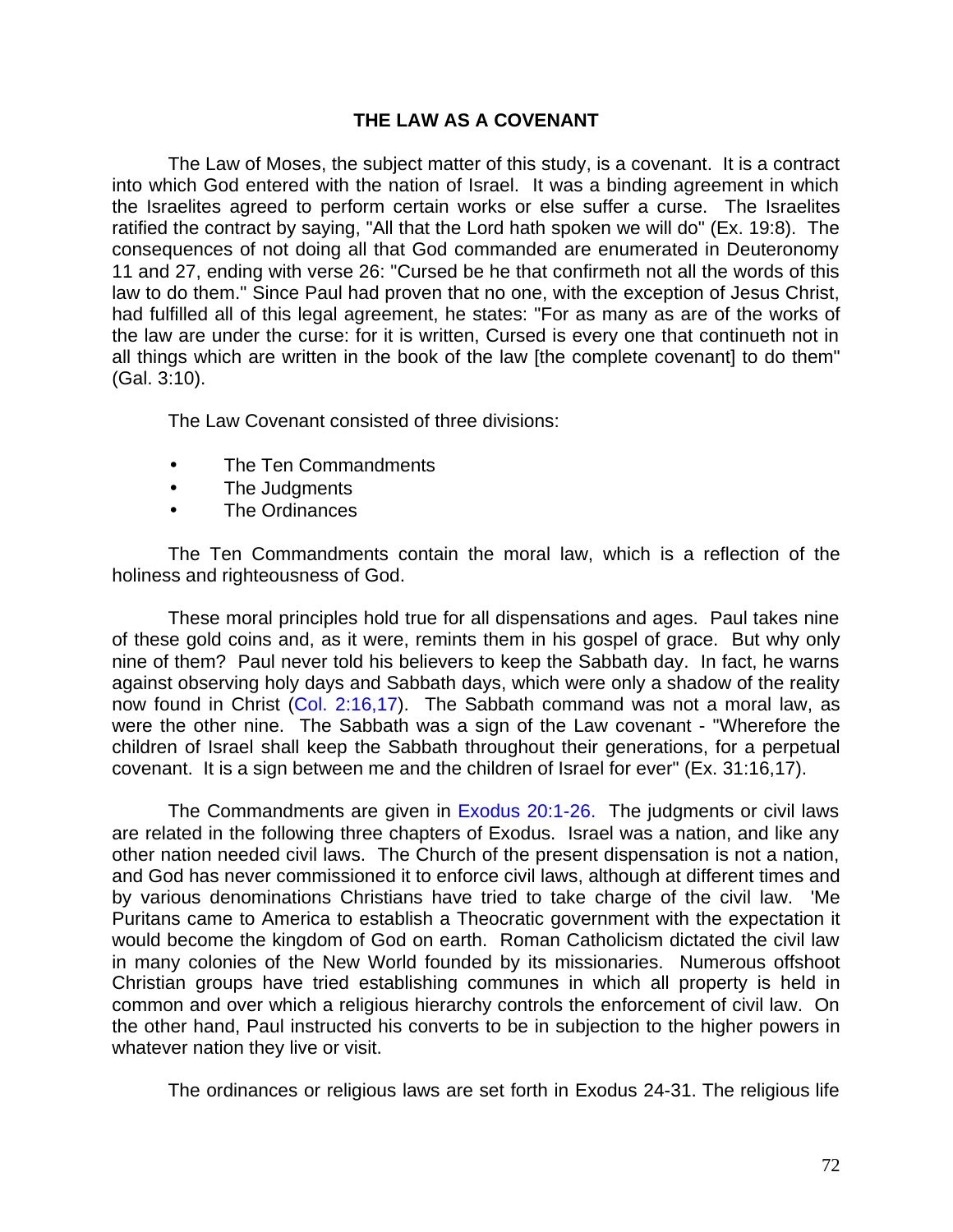of Israel was centered around the Tabernacle. All of the sacrifices, ceremonies, priesthood, furniture, altars, table of shewbread, candlestick, veils, mercy seat - all "was a figure [type] for the time then present" (Heb. 9:9) of the salvation which was accomplished by the Lord Jesus Christ through His death, burial, resurrection, and ascension into the heavenly sanctuary.

The Book of Hebrews makes a number of contrasts between the Promise by faith and the Law by works. Note the contrasts between the priesthood of the Law and that of the Promise in speaking of Melchizedek:

Just think how great he was: Even the patriarch Abraham gave him a tenth of the plunder! Now the law requires the descendants of Levi who become priests to collect a tenth from the people that is, their brothers – even though their brothers are descended from Abraham. This man, however, did not trace his descent from Levi, yet he collected a tenth from Abraham and blessed him who had the promises. And without doubt the lesser is blessed by the greater. In the one case, the tenth is collected by men who die; but in the other case, by him who is declared to be living. One might even say that Levi, who collects the tenth, paid the tenth through Abraham, because when Melchizedek met Abraham, Levi was still in the body of his ancestor.

If perfection could have been attained through the Levitical priesthood (for on that basis the Law was given to the people), why was there still need for another priest to come - one in the order of Melchizedek, not in the order of Aaron? For when there is a change of the priesthood, there must also be a change of the Law. He of whom these things are said belonged to a different tribe, and no one from that tribe has ever served at the altar. For it is clear that our Lord descended from Judah, and in regard to that tribe Moses said nothing about priests. And what we have said is even more clear if another priest like Melchizedek appears, one who has become a priest not on the basis of a regulation as to his ancestry but on the basis of the power of an indestructible life. For it is declared:

You are a priest forever, in the order of Melchizedek. The former regulation is set aside because it was weak and useless (for the Law made nothing perfect), and a better hope is introduced, by which we draw near to God" (Heb. 7:4-18 - NIV).

Many people and religious groups, such as Seventh Day Adventists, make the mistake of supposing that only the animal sacrifices of the Law have been done away in the gospel, so that we are still under the remainder of the Law of Moses. But the Bible declares that the entire old Mosaic Covenant was to be replaced by an entirely New Covenant for Israel, based upon an entirely different principle (Jer. 31:31, 34; Heb. 8:7- 13). And Paul states that the Law which was engraved on tables of stone was "done away" and "abolished" (2 Cor. 3:7,11,13) along with its ordinances (Eph. 2:15; Col. 2:14). The Law was a covenant. The Old Covenant has been annulled through the death of Christ. The New Covenant, made in Christ's blood, was made with the house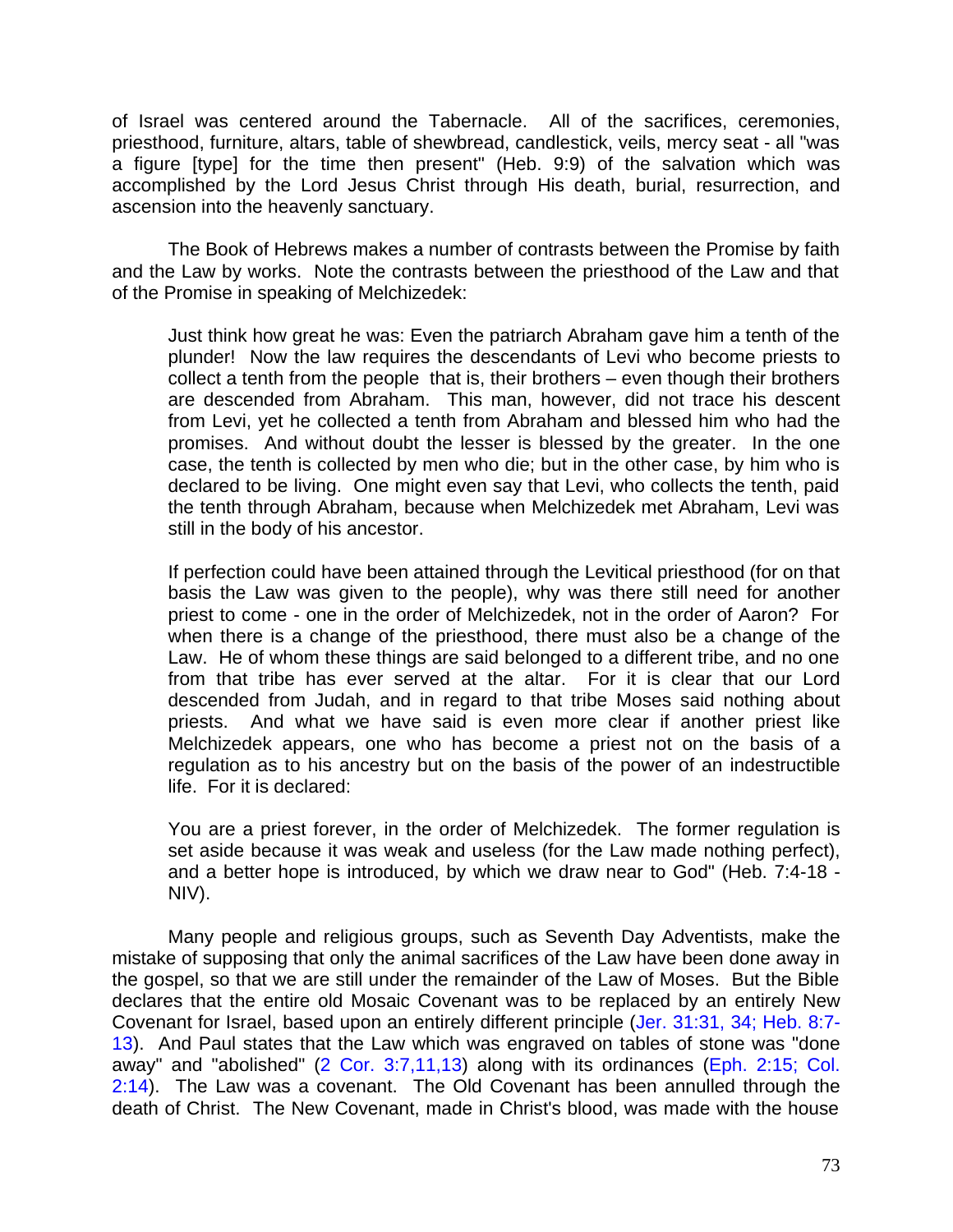of Israel and the house of Judah (Heb. 8:8), not with the Gentiles in the Body of Christ.

## **BEFORE THE LAW**

There was a time before the Law was given. Paul speaks of that time in Romans 5:13,14:

For until the law sin was in the world, but sin is not imputed where there is no Law. Nevertheless death reigned from Adam to Moses, even over them that had not sinned after the similitude of Adam's transgression, who is the figure of him that was to come.

Paul also says, "For where no law is, there is no transgression" (Rom. 4:15). If there was no transgression before the Law was given, why does Paul call Adam's sin a transgression? Adam's sin was a transgression because God had positively commanded Adam not to eat of the tree of the knowledge of good and evil. But that command or law applied only to Adam and could not have applied to any of his posterity. Nevertheless, the penalty of the Law, which is death, reigned over all of his posterity, even though they had not sinned by breaking a commandment as Adam did.

How do we explain this fact that even infants who had never committed any personal sins died along with those who had done wrong but had not transgressed a law given by God? The only satisfactory answer to this question is found in the fact that by one man, Adam, sin entered into the world, and death by sin, and death spread to the whole human race because all sinned. The rendering, "all have sinned," as in the A.V., is incorrect, both factually and grammatically. Millions who died in infancy never committed acts of sin, and grammatically the verb sinned is in the aorist tense, which speaks of a finished past act. The whole human race was potentially in Adam. Every human being who has ever lived could trace his genealogy directly back to Adam if he possessed the historical records. The Scripture teaches that Adam committed a racial sin-all sinned in Adam's sin. That is the reason for universal death.

But what does Paul mean by saying "sin is not imputed where there is no law?" Since there was no law between Adam and Moses, a period of at least 2500 years, does he mean sin was not put to the account of any who lived during those centuries? Surely he could not mean that, for during that time God sent a flood which destroyed all mankind, save one family, as a punishment for their sins. Some expositors think Paul was speaking in a relative manner: sin was not imputed to them as much as it was to those who sinned after the Law was given. Jesus did recognize such a principle in the justice of God when He said:

But that servant which knew his Lord's will, and prepared not himself, neither did according to his will, shall be beaten with many stripes. But he that knew not, and did commit things worthy of stripes, shall be beaten with few stripes. For unto whomsoever much is given, of him shall be much required; and to whom men have committed much, of him they will ask the more (Lk. 12:47, 4 8).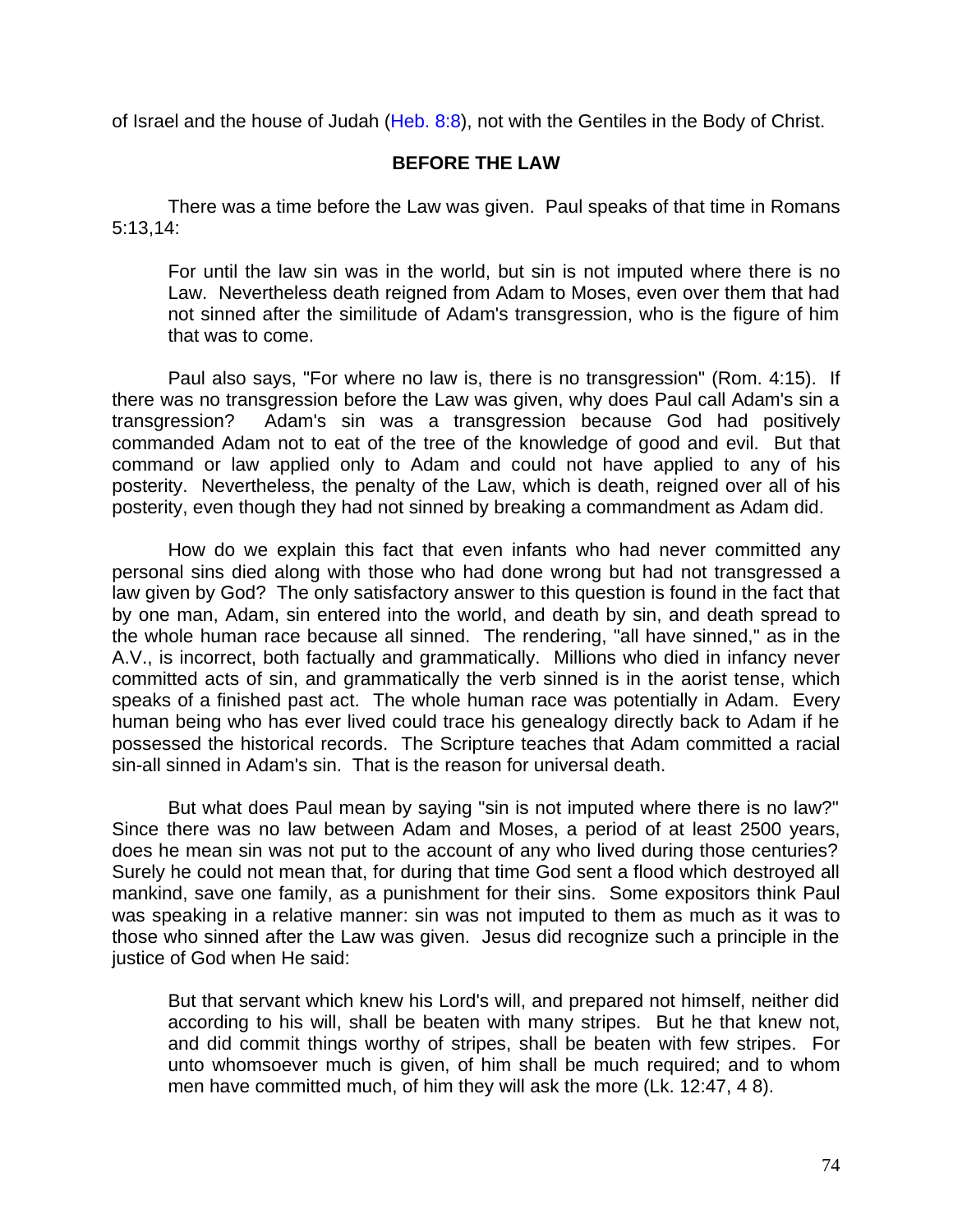But Paul does not indicate he is making a comparative or qualified statement about their sin not being imputed or reckoned to their account. It seems rather that Paul is saying this to prove men died from Adam to Moses because they had transgressed a law, otherwise they would not have died. Some expositors suppose Paul meant they had transgressed the unwritten law, which Paul mentioned previously (Rom. 2:14), but this idea must be ruled out, for Paul is showing that the death of all of those before the Law was due to the one act of transgression on the part of only one man. Had he been talking about the unwritten law, he would have been dealing with millions of sins of millions of people. God in His justice would not have imputed sin to these people had they not transgressed a law. Therefore they must have transgressed the Edenic statute in Adam. Their sin was not similar to Adam's sin - it was identical. They did not sin like Adam, but in him.

Adam is said to be a figure (type) of Christ, in that he was head of the natural human race, even as Christ has become the Head of the supernatural redeemed human race. All men are either in Adam or in Christ (1 Cor. 15:22). There are just two representative men, namely, the first Adam and the last Adam; the first man of the earth and the second Man, the Lord from heaven (1 Cor. 15: 45,47).

If salvation depends in any degree upon keeping the Law, could any one have been saved during the centuries before the Law was given? This is the question Paul addressed in the fourth chapter of Romans. He singled out the case of the one man the Jews looked up to as their father, Abraham. Paul asked:

What shall we say then that Abraham our father, as pertaining to the flesh, hath found? For if Abraham were justified by works, he hath whereof to glory; but not before God. For what saith the scripture? Abraham believed God, and it was counted unto him for righteousness (vv. 1-3).

Paul had concluded, just before asking this question, "that a man is justified by faith without the works of the law." What did Abraham find out in his experience? Did he find anything that justified him according to the flesh? If he did he couldn't boast about it before God. But what did he find? He found, according to Genesis 15:6, that God counted his faith for righteousness. To be accredited with righteousness is the meaning of justification.

Now to him that worketh is the reward not reckoned of grace, but of debt. But to him that worketh not, but believeth on him that justifieth the ungodly, his faith is counted for righteousness (vv. 4,5).

A worker would never regard his paycheck as a free gift. If anything, he would say he had been underpaid. So if we approach God on the basis of our works we are making God our debtor. If it is by works it cannot be of grace, and if it is by grace, then it is no more of works, otherwise grace is no more grace (Rom. 11:6).

Abraham was justified four hundred and thirty years before the Law was given, so it is evident that the Law had nothing to do with his salvation. But what about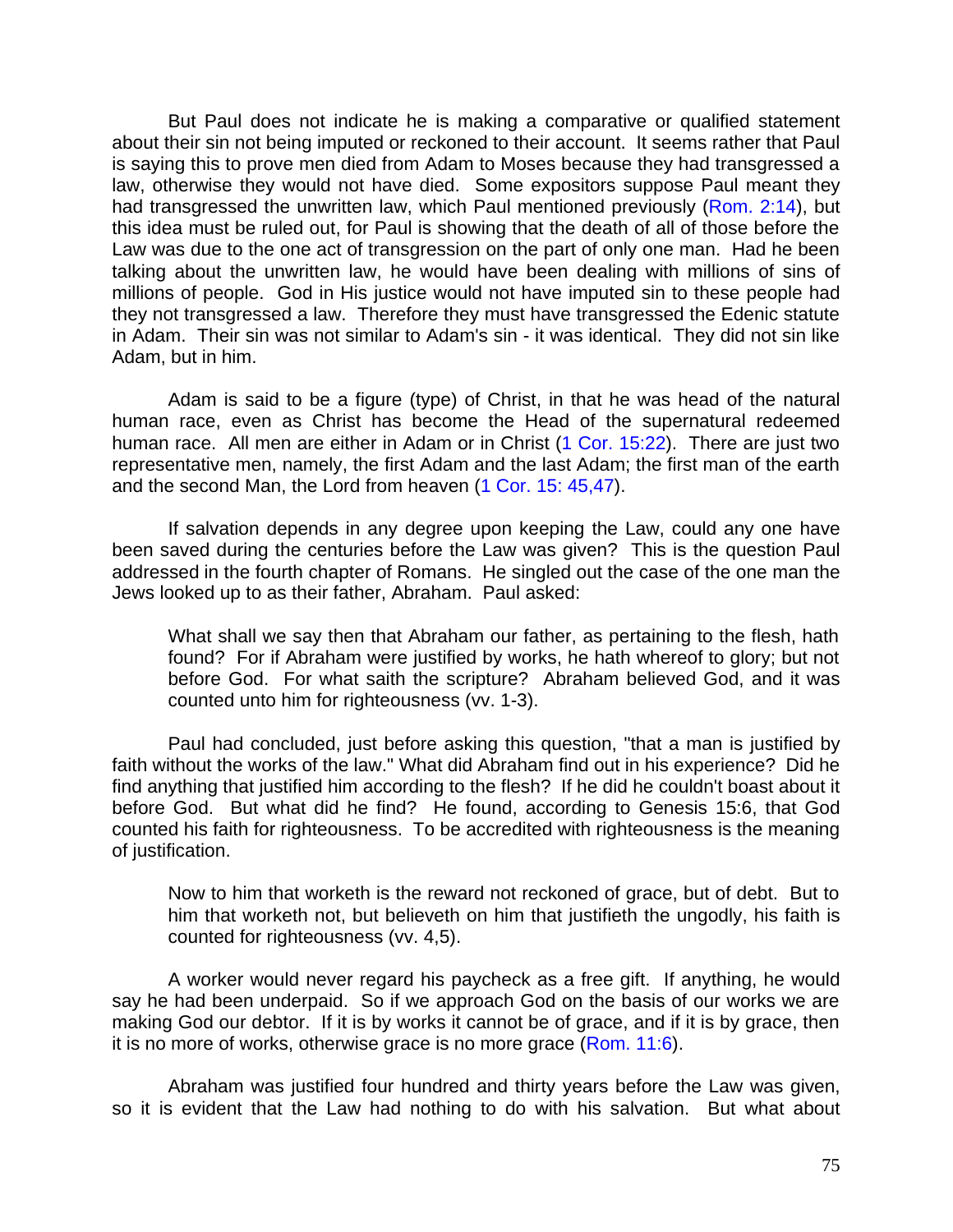circumcision? The Judaizers of Paul's day said, "Except ye be circumcised after the manner of Moses, ye cannot be saved" (Acts 15:1).Was not Abraham circumcised? Yes, but Abraham was justified by faith in Genesis 15 while his name was Abram, at least fifteen years before circumcision was introduced in chapter 17. He was therefore justified wholly apart from both circumcision and the Law.

How were people justified all during the Law Dispensation from Moses to Christ? Paul uses David's experience to answer this question (Rom. 4:6,7). He was justified in the same way Abraham was. God imputed righteousness to him apart from works. No one was ever justified before God by his works with the exception of Jesus Christ. Paul says "the doers of the Law shall be justified (Rom. 2:13), but only Jesus has "done" the Law perfectly.

But what about the statement of James, "Was not Abraham our father justified by works, when he had offered Isaac his son upon the altar?" (Jas. 2:21). Does James contradict Paul or is he wrong in making such a statement? James and Paul are talking about two different events. James says Abraham was justified by works when he offered up Isaac. Paul says Abraham was justified by faith when he did nothing but believe the promise God made to him some twenty years or more before Isaac was born. Did Abraham have a righteous standing before God during all those years before he offered Isaac? If he did have, then his works had nothing to do with his salvation. James also quotes Genesis 15:6 and says his faith was perfected by his works. James is saying that genuine faith produces works, but that does not mean every believer will offer up his son as a sacrifice. Paul likewise speaks of the work of faith (1 Thess. 1:3; 2 Thess. 1:11).

### **THE LAW ADDED**

The Law was added (Gal. 3:19). To what was it added? It was added to the Promise made to Abraham 430 years earlier. The Promise had no human conditions attached for its fulfillment. God did not tell Abraham that He wanted to make a deal with him in which God would bless him if he fulfilled his half of the bargain. God simply announced to Abraham what He was going to do with Abraham and his seed, and Abraham believed God. Notice what a contrast Paul makes between the Promise and the Law: "For if the inheritance be of the law, it is no more of promise; but God gave it to Abraham by promise (v. 18). The Law here must be the Law of Moses, for he has just referred to the Law given 430 years after the Promise and that has to be the Law of Moses, not some false concept of law which the Jews developed 1,500 years later. The time element is always important when dealing with promises and contracts.

How was the Law added to the Promise? The answer to this question is of utmost importance. It was not added as a codicil may be added to a will. In the context Paul uses two different Greek words which are translated "add." No man can add *(epidiatassetai)* to a confirmed covenant. The word used in verse 19 for adding *(prosetethe)* has the idea of placing something alongside of another thing. To illustrate, I may give you a large, sweet, juicy orange, but before you peel it I add a very sour lemon, and tell you to suck the juice of the lemon before eating the orange. In this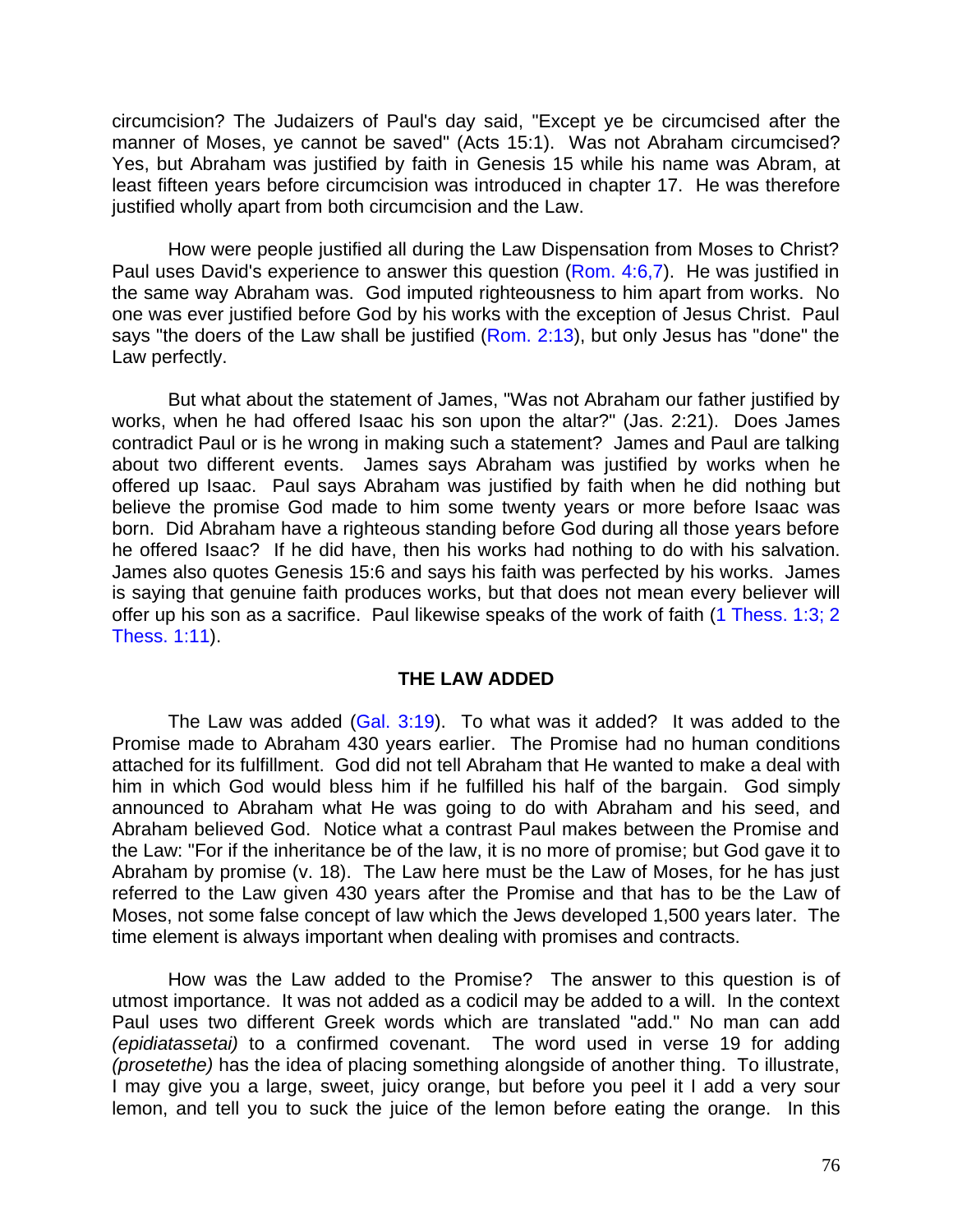example the lemon, representing the Law, is in no way mixed with or changes the nature of the orange, representing the Promise. The purpose in this illustration is to have you find out from experience what sourness really is so that you will appreciate to the fullest the sweetness of the orange. The Judaizers of Paul's day were squeezing and mixing the juices of the lemon and the orange thus taking the bite out of the Law and adding works to the promise.

Galatians 3:19 also shows the contrast between Law and Promise in the fact that there was a mediator in the Law covenant, but there was no mediator in the giving of the Promise.

What was the purpose of the law, then? It was added in order to show what wrongdoing is, and was meant to last until the coming of Abraham's descendant, to whom the promise was made. The Law was handed down by angels, with a man acting as a go-between. But a go-between is not needed when there is only one person, and God is one (3:19,20 - TEB).

Mediators always stand between two parties who have their own interests to protect, such as between labor and management. Moses was the mediator of the Law covenant. But if a man gives his fortune as a gift to society there is no need for a mediator, for there is nothing to negotiate. The Promise was God's free gift and therefore no mediator was required which shows how different Promise is from Law.

A further contrast of Law and Promise is found in verse 21: "Is the law then against the promises of God? God forbid: for if there had been a law given which could have given life, verily righteousness should have been by the law." The fact that the Law demanded righteousness but could not produce it is evidence that Law and gospel (Promise) are not of the same nature on a continuum.

Verses 22 and 23 tell us something very important about faith. Abraham had faith 430 years before the Law was given. Enoch and Noah are listed as men of faith before Abraham (Heb. 11:5-7). The Jews under the Law were also supposed to have faith in God. But this general faith is contrasted with C, the faith of Jesus Christ." "But the Scripture as a jailer has Shut up all under sin, that the promise by faith of Jesus Christ might be given to them that (simply) believe." The Faith did not exist in Old Testament times. It came with the gospel. "But before the faith came we were kept in ward under the law, shut up unto the faith, which should afterwards be revealed." It is not said that Abraham believed in Jesus Christ. He believed the promise that God would give him a son and that in his seed all nations would be blessed. Abraham's seed is Christ (Gal. 3:16), but it is evident from Hebrews 11:13 that the heroes of faith "all died in faith, not having received the promises, but having seen them afar off, and were persuaded of them, and embraced them, and confessed that they were strangers and pilgrims on the earth." The faith of Jesus Christ was not present with them. It was far off in the future.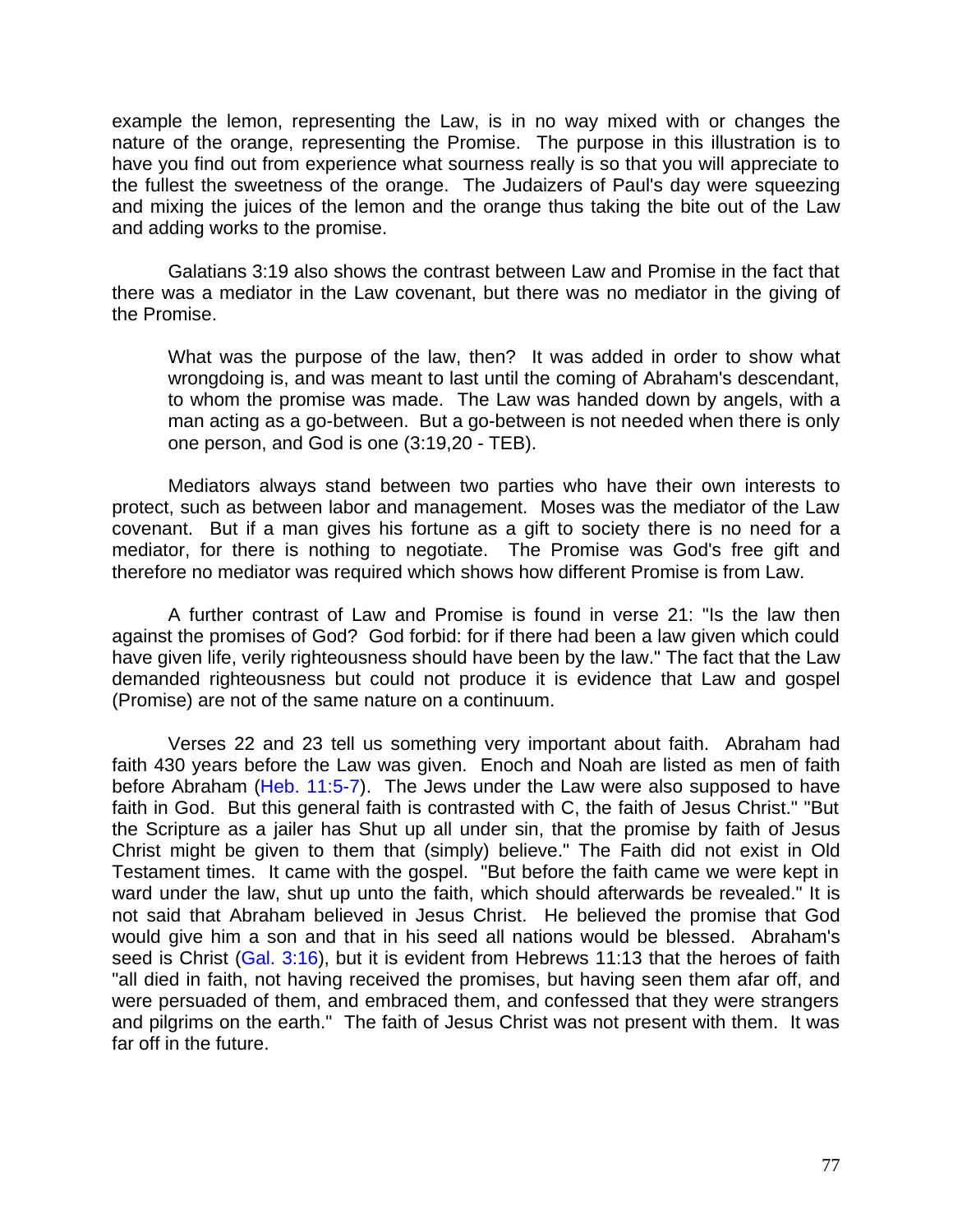#### **PURPOSE OF THE LAW**

One purpose of the Law was to act as a pedagogue.

Wherefore the law was our schoolmaster to bring us unto Christ, that we might be justified by faith. But after that faith is come we are no longer under a schoolmaster (Gal. 3:24,25).

It is evident that the law here is the Law of Moses. The word translated schoolmaster *(paidagos)* means an overseer or guardian of children. Israel under the Law is represented as a child who has been placed under tutors and guardians for the purpose of enforcing discipline. In 4:1,2 we learn that an heir of the Promise, "as long as he is a child, differeth nothing from a slave, though he be lord of all; but is under tutors and governors until the time appointed by the father."

To turn over the entire estate to a six year old child would be ridiculous and dangerous. The child needs to be educated and disciplined, and apparently in ancient times children were severely disciplined. And when we read of the many judgments, punishments, captivities, and sufferings which came upon Israel in the Old Testament Law Dispensation we can appreciate how severe was God's discipline and how much Israel needed it. God could not have turned over His spiritual kingdom to that fleshly, immature people at Mt. Sinai.

Paul goes on in verse 3 to show that every one, whether Jew or Gentile, was formerly in bondage to the elements of the world, whether to the Law of Moses or to heathen religions. Paul refers again to these elementary principles in verse 9 as "weak and beggarly elements" and in Colossians 2:20 as "the rudiments of the world."

Childhood is a temporary stage of life. When we become mature we put away childish things (1 Cor. 13:11). So likewise the Law was a temporary dispensation which God has done away with. The childhood stage was terminated by a ceremony of adoption, when the child was given the full rights of sonship. Likewise, "when the fullness of time was come, God sent forth his Son, made of a woman, made under the law, to redeem them that were under the law, that we might receive the adoption of sons" (Gal. 4:4,5). To prove we are sons, God has sent into our hearts the Spirit of His Son, crying "Abba! Father!"

It should be noticed that the words "to bring us" in Galatians 3:24 are in italics (KJV) and therefore not in the Greek, which literally reads: "The law was our guardian unto, or until, Christ." The Law is not represented here as a teacher leading us to Christ, but as a guardian to enforce discipline.

Another purpose was to make sin a transgression. "For by the law is the knowledge of sin" (Rom. 3:20); "Because the law worketh wrath; for where no law is, there is no transgression" (Rom. 4:15); "Moreover the law entered that the offense might abound" (Rom. 5:20); "For I had not known sin [as a transgression], but by the law" (Rom. 7:7); "It [the Law] was added because of transgressions" (Gal. 3:19).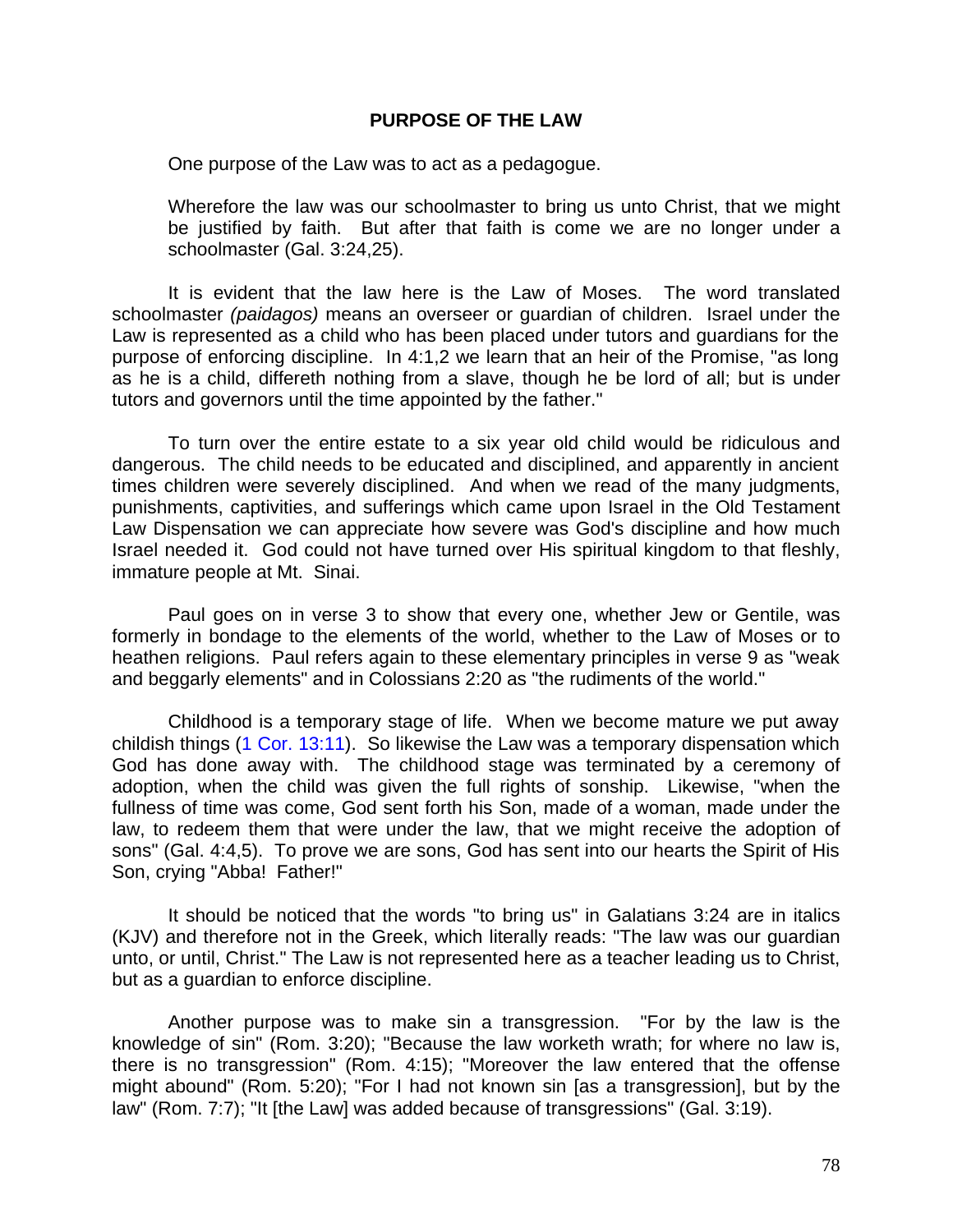A further purpose of the Law was to render the world guilty before God. "Now we know that what things soever the law saith, it saith to them who are under the law; that every mouth may be stopped, and all the world may become guilty before God" (Rom. 3:19). Since the law was given exclusively to Israel, how can it make the whole world guilty? When a doctor makes a blood test it is not necessary to test every drop of blood in the body; just a few drops will reveal the condition of the remainder of the blood. God performed His test with humanity by examining just one nation. And He placed that nation under the most favorable circumstances imaginable. He performed miracles in delivering them from their enemies. He clearly revealed His Word unto them. If such a nation ended up completely condemned before God, how could we expect to find an acceptable people among the other nations of the world which God had given up to practice all kinds of unrighteousness (Rom. 1:24-32)?

Still another purpose of the Law was to protect the innocent and punish the guilty. The spirit of the commandments, along with the civil laws, provided the basis for a righteous and just government. "Wherefore the law is holy, and the commandment holy and just and good" (Rom. 7:12). Laws and regulations are essential to any organization, society, or nation.

## **THE CEREMONIAL LAW**

It is most important to understand the typology of the Levitical sacrificial system in order to understand the purpose of the whole Law system. The book of Hebrews is the inspired commentary on the subject. There we read:

For the law having a shadow of good things to come, and not the very image of the things, can never with those sacrifices which they offered year by year continually make the comers thereunto perfect. For then would they not have ceased to be offered? because that the worshippers once purged should have had no more conscience of sins. But in those sacrifices there is a remembrance again made of sins every year (Heb. 10:1-3).

If therefore perfection were by the Levitical priesthood (for under it the people received the law,) what further need was there that another priest should rise after the order of Melchisedec, and not be called after the order of Aaron? For the priesthood being changed, there is made of necessity a change also of the law ... Who is made, not after the law of a carnal commandment, but after the power of an endless life. For he testifieth, Thou art a priest for ever after the order of Melchisedec. For there is verily a disannulling of the commandment going before for the weakness and unprofitableness thereof. For the law made nothing perfect, but the bringing in of a better hope did; by which we draw nigh unto God ... For the law maketh men high priests which have infirmity; but the word of the oath, which was since the law, maketh the Son, who is consecrated for evermore (Heb. 7:11,12,16-19,28).

These quotations make it abundantly clear that the Levitical priesthood and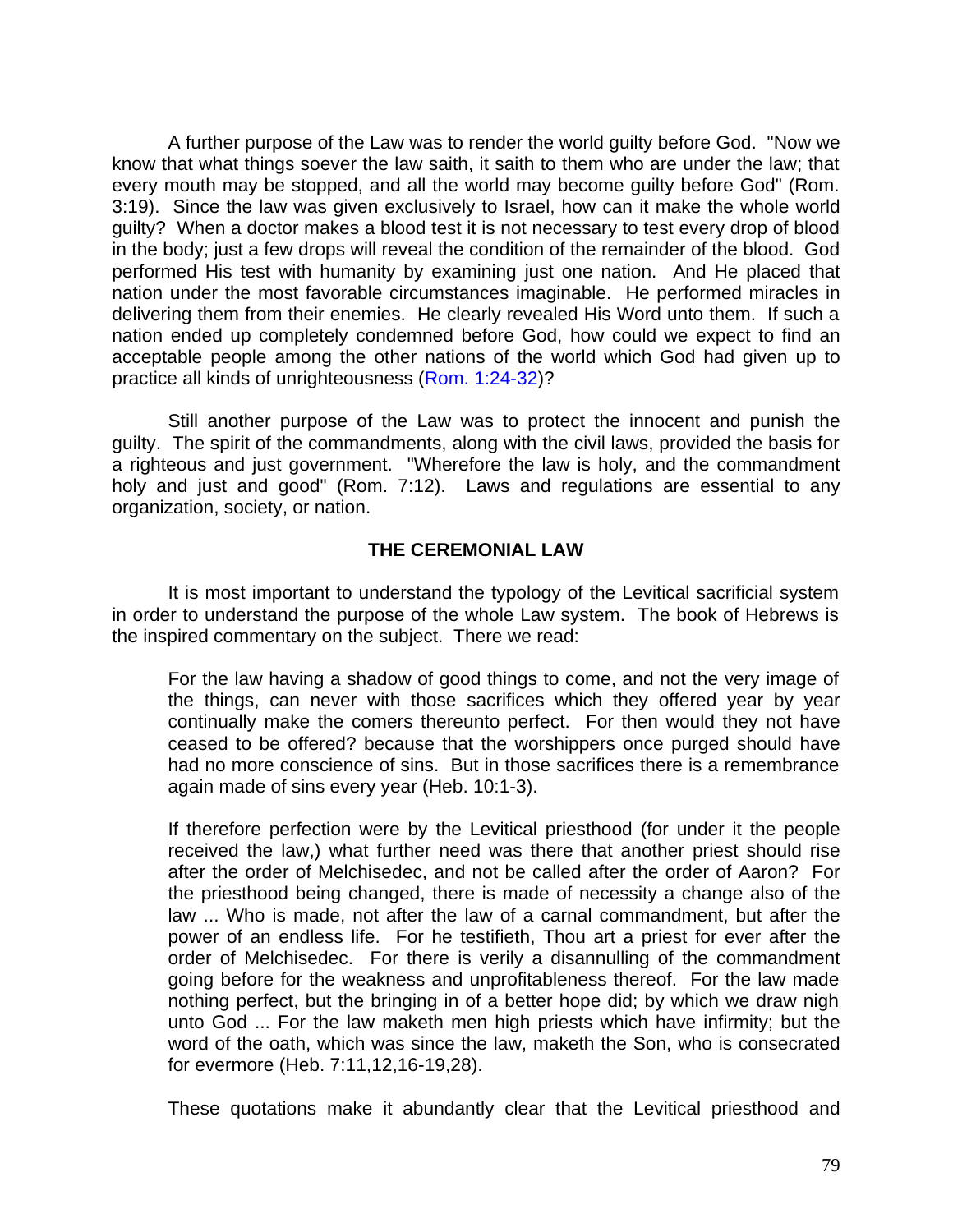sacrifices typified the office and work of Christ and that the former was temporary and has now been done away with. Sir Robert Anderson points out a most important fact concerning the standing of the people to whom these words were addressed.

And yet we must not overlook the special setting in which this wonderful truth is here revealed. The apostle Paul was divinely commissioned to unfold the great characteristic truths of Christianity – "grace, salvation – bringing to all men," and Christ "a ransom for all." But they must have a strange conception of what inspiration means, who can cavil because these truths have no place in Hebrews. For here we have to do, not with the children of Adam, but with "the children of Abraham," who is the father of all believers. Nor are we told how lost sinners can be saved, but how saved sinners on their way to rest can be "made perfect in every good work to do His will" *(Types in Hebrews,* Kregel Publications, Grand Rapids, reprint, 1981, pp. 23,24).

Israel had been in bondage in Egypt and under the doom of death. But God redeemed them in Egypt by the blood of the Passover, and delivered them with a mighty hand and with an outstretched arm. He then brought them to Mt. Sinai where He entered into the Law covenant with them. (Ex. 19-23). Although Israel as a people had been redeemed, God warned the people not to come near or touch the mount when He came down and there displayed His glory, "And all the people saw the thunderings, and the lightnings, and the noise of the trumpet, and the mountain smoking: and when the people saw it, they removed, and stood afar off '(Ex. 20:18). Only Moses was permitted to go up into the presence of God. Up to this point no priesthood had been established. Even Aaron, Nadab, and Abihu, along with the seventy elders of Israel, had to worship afar off (Ex. 24:1).

This is the point at which the Hebrews letter begins. There is not a word about the Passover in Hebrews. The redemptive history in Hebrews begins with the covenant sacrifices and the sprinkling of the blood on the book of the covenant and upon the people (Heb. 9:19-22 cf. Ex. 24:4-8). Immediately after this those who formerly had to worship afar off now went up with Moses. "And upon the nobles of the children of Israel He laid not his hand: also they saw God, and did eat and drink." Up to this point Israel as a nation had been redeemed by the blood of the Passover, and had been sanctified by the sprinkling of the blood of the Covenant. The people were sinful and still "in the flesh." God wanted to dwell in their midst, but He could not dwell in the midst of sin. Therefore He tells Moses, "And let them make me a sanctuary: that I may dwell among them" (Ex. 25:8). This is where the Tabernacle, the Levitical sacrifices and the book of Hebrews begin.

The one sacrifice of Christ fulfilled all of the types of the Passover (1 Cor. 5:7), the covenant sacrifice, and all of the Levitical sacrifices. Christ was not a priest while He was on earth as a man under the Law (Heb. 7:13,14). He became a great High Priest when He ascended into heaven and entered the heavenly sanctuary, of which the earthly tabernacle was but a shadow (Heb. 4:4,5; 9:24).

With the change of priesthood there was also a change of law (Heb. 7:1-12).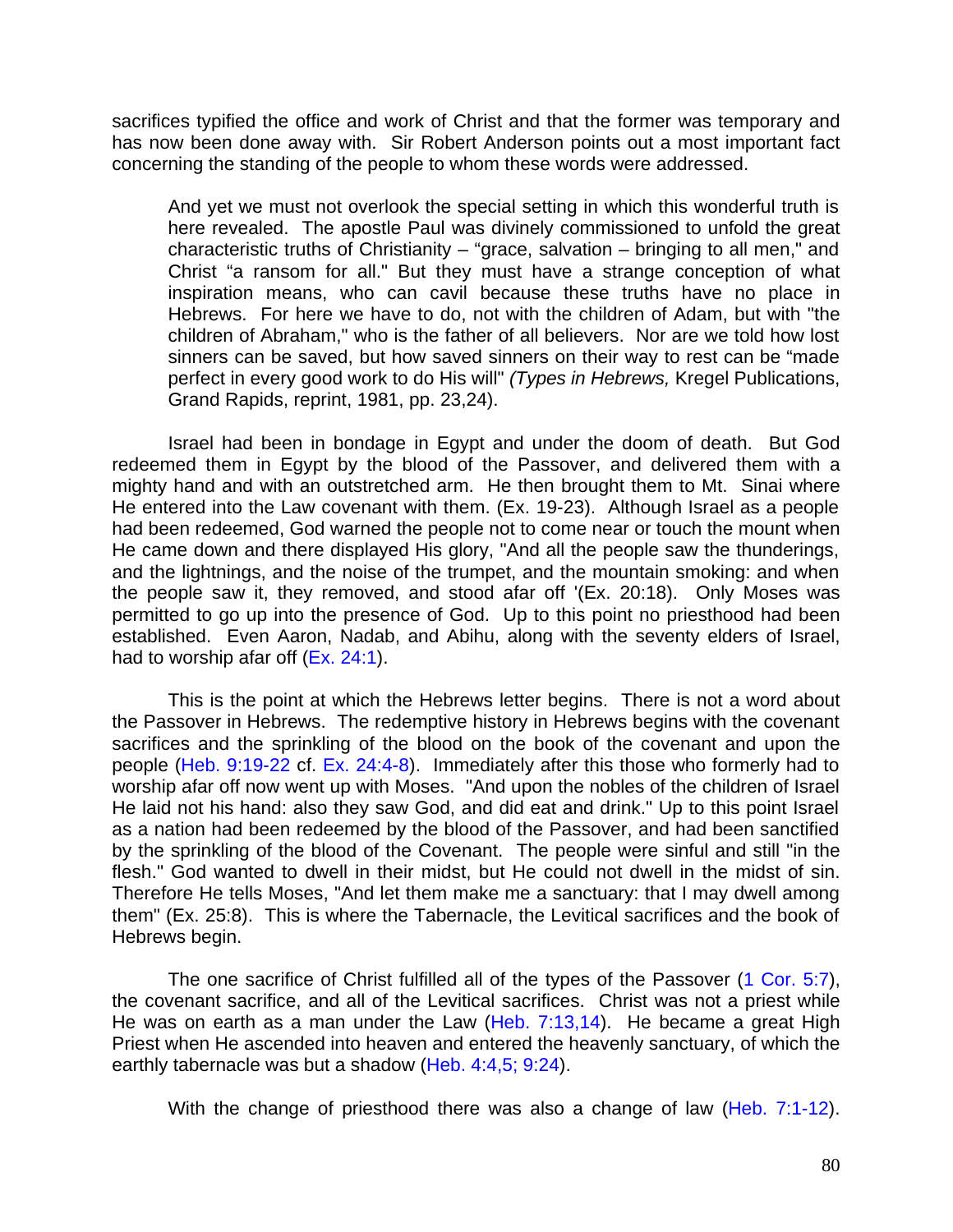Christ's High Priestly ministry has nothing to do with the unsaved of the world. He makes intercession for the saints, "Wherefore he is able also to save them to the uttermost that come unto God by Him, seeing He ever liveth to make intercession for them" (Heb. 7:25). As priest He prays not for the world (John 17:9).

A misunderstanding of the ministry of priesthood has led many people to suppose they will be saved if they confess their sins. Doesn't John tell us "if we confess our sins, he is faithful and just to forgive us our sins, and to cleanse us from all unrighteousness?" (1 John 1:9). Yes, but to whom is John speaking? "These things have I written unto you who believe on the name of the Son of God; that ye may know that ye have eternal life..." (I John 5:13). We get saved by believing the gospel that Christ died for our sins, was buried, and rose again the third day (1 Cor. 15:1-4). After we are saved, we need to keep our lives pure and clean by confessing our sins and availing ourselves of the high priestly work of Christ (Rom. 8:34). Even Israel was to do this through the Levitical service, so that God could dwell in their midst. Positionally, in Christ, we have been forgiven and cleansed from all of our sins, past, present, and future. But in our present state, to maintain our fellowship we need to recognize sin in our lives and deal with it by calling it what God calls it.

# **THE WORKS OF THE LAW**

"Works of the Law" appears in the following verses:

But Israel, which followed after the Law of righteousness, hath not attained unto the Law of righteousness. Wherefore? Because they sought it not by faith, but as it were by the works of the Law. For they stumbled at their stumblingstone; as it is written, Behold, I lay in Zion a stumblingstone and rock of offense: and whosoever believeth on him shall not be ashamed (Rom. 9:31-33).

Knowing that a man is not justified by the works of the Law, but by the faith of Jesus Christ, even we have believed in Jesus Christ, that we might be justified by the faith of Christ, and not by the works of the Law: for by the works of the Law shall no flesh be justified (Gal. 2:16).

This only would I learn of you, Received ye the Spirit by the works of the Law, or by the hearing of faith? Are ye so foolish? having begun in the Spirit, are ye now made perfect by the flesh? Have ye suffered so many things in vain? if it be yet in vain. He therefore that ministereth to you the Spirit, doeth he it by the works of the Law, or by the hearing of faith (Gal. 3:2-5)?

For as many as are of the works of the Law are under the curse: for it is written, Cursed is every one that continueth not in all things which are written in the book of the Law to do them (Gal. 3:10).

There are two other references where the A.V. translates "deeds of the Law," but the same Greek word is used as in the above references.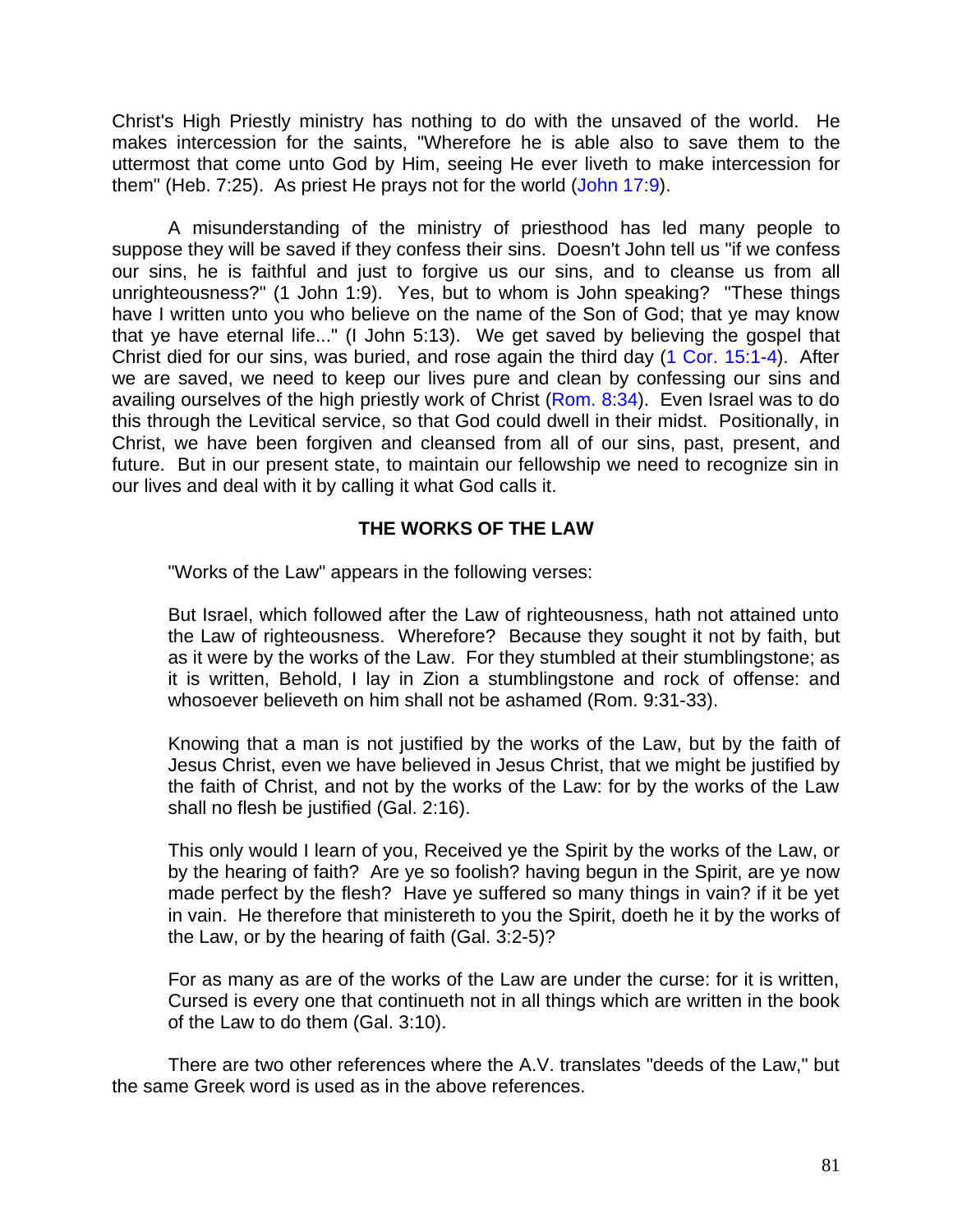Therefore by the deeds of the Law there shall no flesh be justified in his sight: for by the Law is the knowledge of sin (Rom. 3:20).

Therefore we conclude that a man is justified by faith apart from the deeds of the Law (Rom. 3:28).

Once the expression occurs in the singular:

Which show the work of the Law written in their hearts, their conscience also bearing witness, and their thoughts the mean while accusing or else excusing one another (Rom. 2:15).

Alford says this about the subject:

"The works of the law," just as "the faith of Christ," the genitives in both cases being objectives - the works which have the law (ceremonial and moral) for their object - which are wrought to fulfill the law. *(The Greek Testament,* London, Deighton, Bell and Co., 1871, Vol. 111, p. 20).

Shedd remarks on this expression:

The "works of the law" are those which are commanded by the law of God. This law is "spiritual," vii. 14. It requires a "work," or obedience, that is actuated by the Holy Spirit, issues from the inmost depths of the human spirit, is completely conformed to the law which is spiritual, and is performed without intermission from first to last. The "works of the law," then, are sinless obedience, and not human morality. It must furthermore be noticed, that, according to this explanation, the spiritual but imperfect obedience of the regenerate man would not come up to the meaning of *ta erga nomou.* The obedience of faith is very different from human morality, and far nearer to what the law requires. But it is not an absolutely perfect obedience of the law, and, therefore, upon the principle that "whosoever shall keep the whole law, and yet offend in one point is guilty of all" (James ii. 10), the believer can no more be justified by his "works," or obedience, than the moralist can by his. Both are failures when tested by the ideal of the law. The law calls nothing obedience but perfect obedience. (Wm. G.T. Shedd, A *Critical and Doctrinal Commentary on the Epistle of St. Paul to the Romans* (Grand Rapids, Zondervan Publishing House, 1967, p. 73).

We understand the deeds or works of the Law to mean doing what the Law commanded. In fact, Paul uses this expression, "doers of the Law," in Romans 2:12,13. "For as many as have sinned without Law shall also perish without Law; and as many as have sinned in the Law shall be judged by the Law: (for not the hearers of the Law are just before God, but the doers of the Law shall be justified)." Doing the Law means doing the works required by the Law. The statement that doers of the Law shall be justified, on the surface, sounds like a contradiction of Romans 3:20: "by the deeds or doing of the Law shall no flesh be justified." But between these two statements Paul has proved all flesh has sinned, and that there is none that doeth good, no, not one. The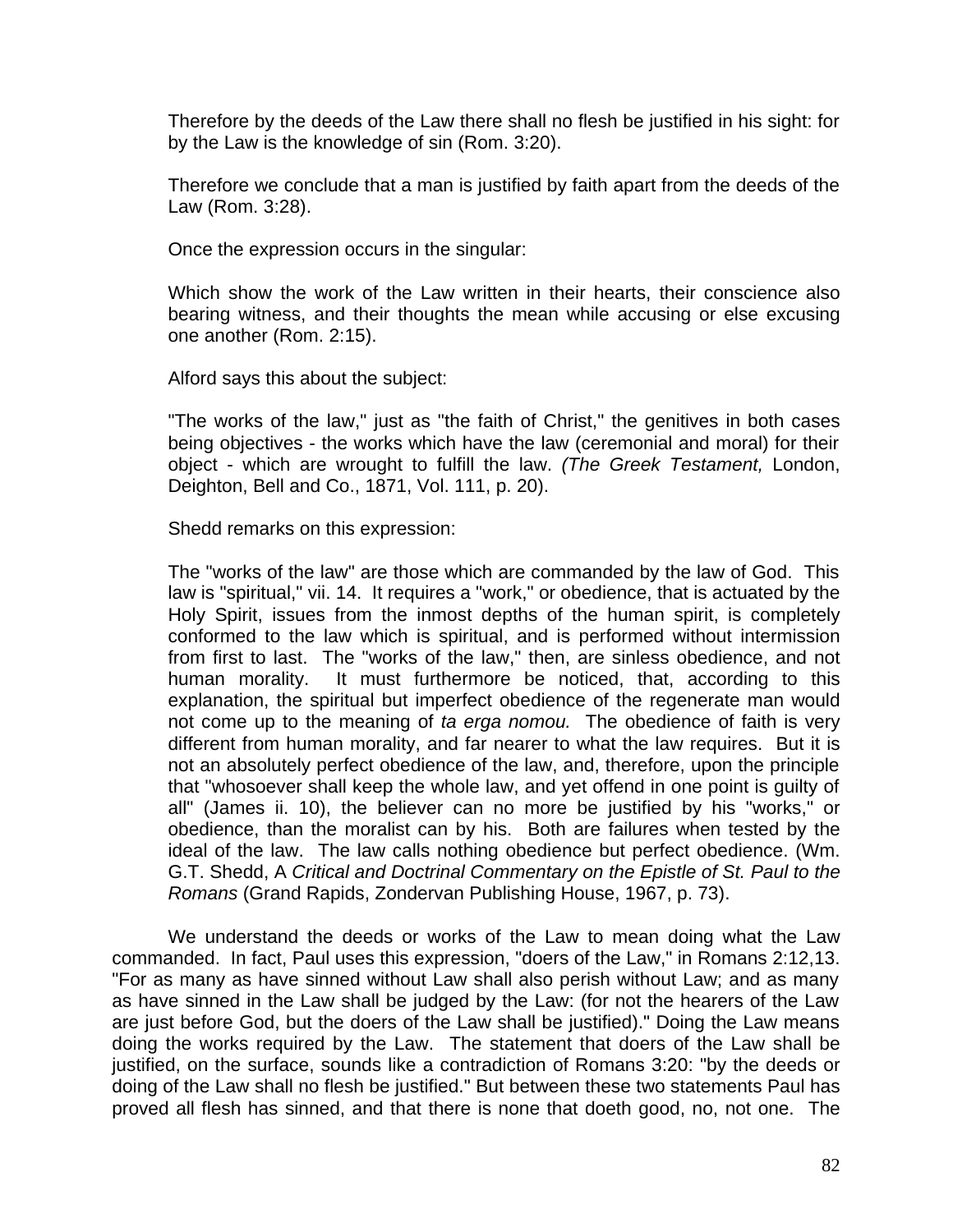Law was ordained to life. The man who did the Law would live by it. But no one did the Law, therefore no one got life through the Law. Instead, Paul found that the commandment which was ordained to life resulted in his death. No flesh can be justified by the Law because the flesh is enmity against God and it is impossible for it to be subject to the Law of God (Rom. 8:7).

It is clear from Hebrews 11:6 that the first requirement of any Israelite who lived under the Mosaic Law was to believe God. But the great majority of Jews in that day were just like the majority of Gentiles today, they did not believe God. God remonstrated with them:

How long will this people provoke me? and how long will it be ere they believe me, for all the signs which I have showed among them? ... Because all those men which have seen my glory, and my miracles, which I did in Egypt, and in the wilderness, and have tempted me now these ten times, and have not hearkened to my voice; surely they shall not see the land which l swear unto their fathers, neither shall any of them that provoked me see it (Num. 14:11,22,23).

There were many professors in Israel, but few possessors, just as there are in the Church today.

Paul quotes David as an example of a man who lived under the Law and who was righteous before God:

Even as David also describeth the blessedness of the man, unto whom God imputeth righteousness without works, saying, Blessed are they whose iniquities are forgiven, and whose sins are covered. Blessed is the man to whom the Lord will not impute sin (Rom. 4:6-8).

David had broken the Law by taking another man's wife and committing adultery with her. He had committed murder by having the woman's husband killed in battle. But David was a man after God's own heart, not because of these sins, but because of his great trust in and love for God, which was evident from his repentance, as seen in Psalm 51. Who can read that psalm with dry eyes, without seeing a man prostrated before God, having no goodness in himself, confessing his sin and folly, crying out for mercy and cleansing? Yes, David kept all of the ceremonies of the Law, nevertheless he was not trusting in the Law to save him but in the Promise which God had made unto him. There were many Jews in David's day who also carefully observed the Law, but their hearts were far from God and they rendered only lip service to God. These knew nothing of the blessedness which David described.

### **THE LAW A TEMPORARY DISPENSATION**

The Jews made the mistake of supposing the Law system was an end in itself. Since the Law was given long after Abraham and with such great displays of power and glory at the blazing Mt. Sinai, they took it to be a permanent institution which superseded everything that went before. But God had plainly told them He would make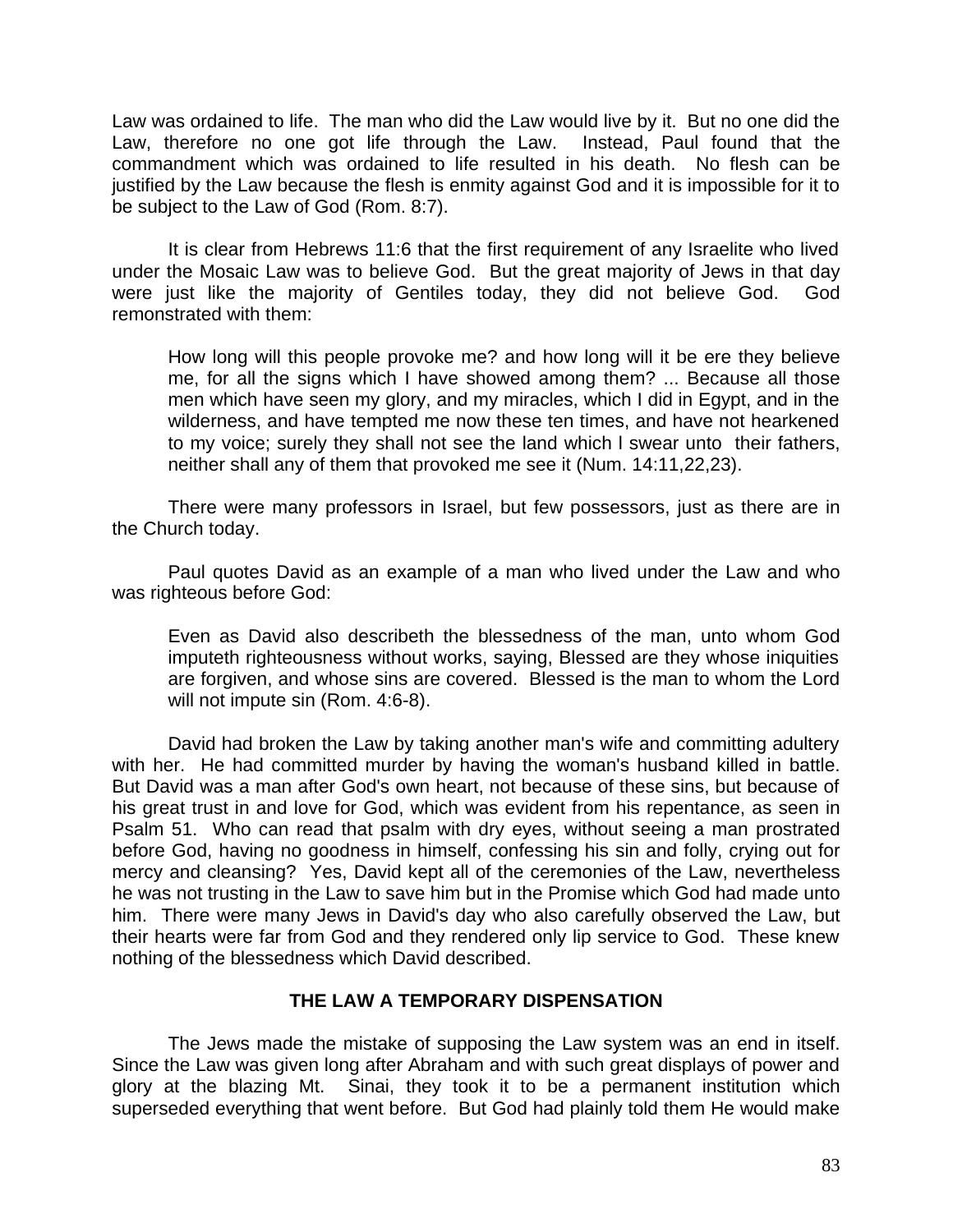a new covenant with them in the future, different from the Law Covenant (Jer. 31:31- 34). Also according to Psalm 110:4 their Messiah was to be a priest after the order of Melchizedek and not after the Mosaic order of Aaron. This change of priesthood necessitated likewise a change of the Law (Heb. 7:12).

Moses apparently knew that the Law dispensation was a temporary order which was to pass away. Many Christians fail to see the significance of the veil on Moses' face. When Moses went in to talk with God face to face and then came out to speak to the people, his face gleamed with divine radiance, so much so that the people were afraid to come near him. Most people think Moses put the veil on his face to hide the glory so that the people would lose their fear and come near and listen to him. But just the opposite is the truth. Paul makes this very plain in 2 Corinthians 3:6-15, where he compares and contrasts the old Mosaic covenant of the Law with the New Covenant of the Spirit. Just look at the contrasts: The letter (Law) kills: the Spirit gives life; the Law, a ministration of condemnation and death was glorious, so that the children of Israel could not steadfastly behold the face of Moses for the glory of his countenance, but the ministration of the Spirit and of righteousness so exceeds in glory that the Law had no glory at all compared with the glory that excelleth; if that which is done away is glorious, much more that which remaineth is glorious. What Paul is leading up to is to explain why Moses put the veil on his face. Paul says, "Seeing then that we have such hope, we use great plainness of speech; and not as Moses did, for he put a veil over his face in order that the children of Israel could not steadfastly look to the end of that which is abolished." It is plain from Exodus 34:30-35 (ASV) that Moses took off the veil when he went in to speak with the Lord and came out with his shining, unveiled face and spoke the commandments to the people, and then put the veil on his face and Paul says he did so to the end that the people would not see the glory fade from his face. The fading glory represented the transitory character of the Law dispensation. Because of the unbelief of the people, God blinded them to this truth so they could not see the glory depart. And Paul said that that same veil remains untaken away in the Jew's reading of the Old Testament. The veil on Moses face became a veil on their own hearts, which blinded them to the truth. Nevertheless, Paul says, when their heart turns to the Lord the veil of blindness shall be taken away.

The Jews had great zeal but it was not according to knowledge. They were ignorant of God's way of righteousness and, in an effort to establish their own righteousness, had failed to submit themselves to the righteousness of God (Rom. 10:1- 3).

Paul shows, in Romans 2:17-29, how the Jews boasted in the Law:

Behold, thou art called a Jew, and restest in the Law, and makest thy boast of God, and knowest his will, and approveth the things that are more excellent, being instructed out of the Law; which are confident that thou thyself art a guide of the blind, a light to them that walk in darkness, an instructor of the foolish, a teacher of babes, which hast the form of knowledge, and of the truth of the Law. Thou therefore which teachest another, teachest thou not thyself? thou that preachest a man should not steal, dost thou steal? Thou that sayest a man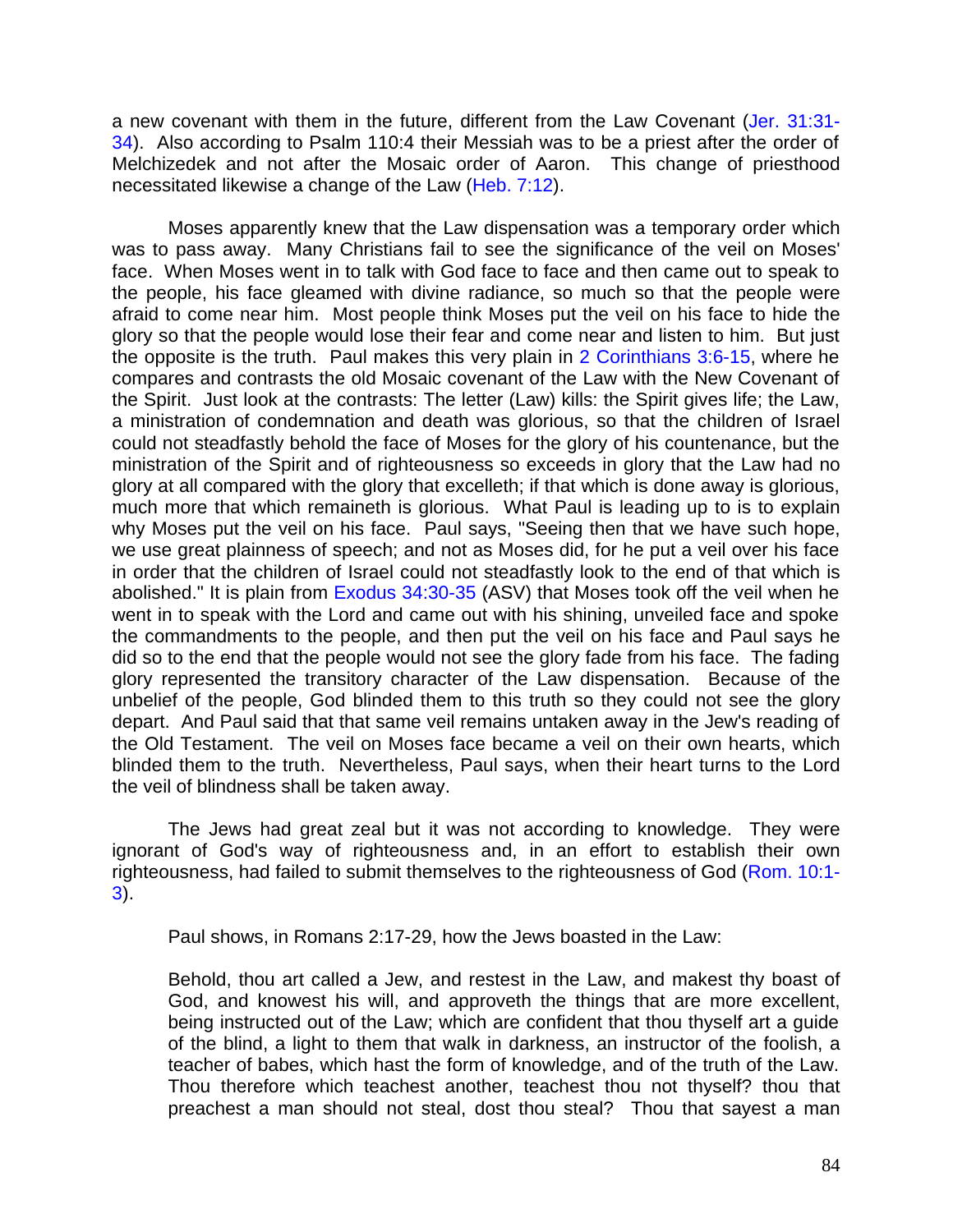should not commit adultery, dost thou commit adultery? thou that abhorest idols, dost thou commit sacrilege? Thou that makes thy boast of the Law, through breaking the Law dishonorest thou God? For the name of God is blasphemed among the Gentiles through you, as it is written. For circumcision verily profiteth, if thou keep the Law: but if thou be a breaker of the Law, thy circumcision is made uncircumcision. Therefore, if the uncircumcision keep the righteousness of the Law, shall not his uncircumcision be counted for circumcision? And shall not uncircumcision which is by nature, if it fulfill the Law, judge thee, who by the letter and circumcision dost transgress the Law? For he is not a Jew which is one outwardly; neither is that circumcision, which is outward in the flesh: But he is a Jew, which is one inwardly; and the circumcision is that of the heart, in the spirit, and not in the letter; whose praise is not of men, but of God.

The Jews were resting upon the Law, as though they had reached the apex of religious perfection. They taught that they had God shut up in a box where He had to confine His blessings solely to Israel. They prided themselves in their knowledge of the Bible and could argue all of the fine points of doctrine. They had great self-confidence in their superiority as teachers and instructors of others. But Paul charges the Jews with committing every vice they preached against. They even caused the name of Jehovah to be blasphemed among the Gentiles. Jesus had made the same charge against the Jews. He said, "Did not Moses give you the Law, and yet none of you keepeth the Law" (John 7:19)? One should read Matthew 23:12-36 to see how the Lord Himself accused the scribes and Pharisees in much more detail of the same boasting pride in the Law which they preached to others but did not themselves keep (cf. Gal. 6:13).

## **THE CURSE OF THE LAW**

For as many as are of the works of the Law are under the curse: for it is written, Cursed is every one that continueth not in all things which are written in the book of the Law to do them (Gal. 3:10).

This is a quotation from Deuteronomy 27:26. It was the last of twelve curses pronounced from Mt. Ebal upon those who failed to keep the Law. This last curse was a summary of the other eleven, for it pronounced a curse of EVERY ONE who did not continue in ALL THINGS that are written in the book of the Law to DO them. James says the same thing but in different words, "For whosoever shall keep the whole Law, and yet offend in ONE point, he is guilty of ALL" (Jas. 2:10). Every one who is circumcised is "a debtor to do the whole Law" (Gal. 5:3). Paul and James above were not those who flagrantly renounced the Law. Paul said, "Cursed is every one that continues not in ALL things that are written in the book of the Law to do them" (Gal. 3:10). James said that if you keep nine of the commandments and break just one you are guilty of all. But the Law system provided forgiveness and cleansing through the animal sacrifices: otherwise all Israelites would have died under the curse. However, God has always looked upon the heart and not merely upon the outward act. We do not believe a person was cleansed or forgiven merely because he went through the perfunctory act of offering a sacrifice. David, in his psalm of penitence, cries: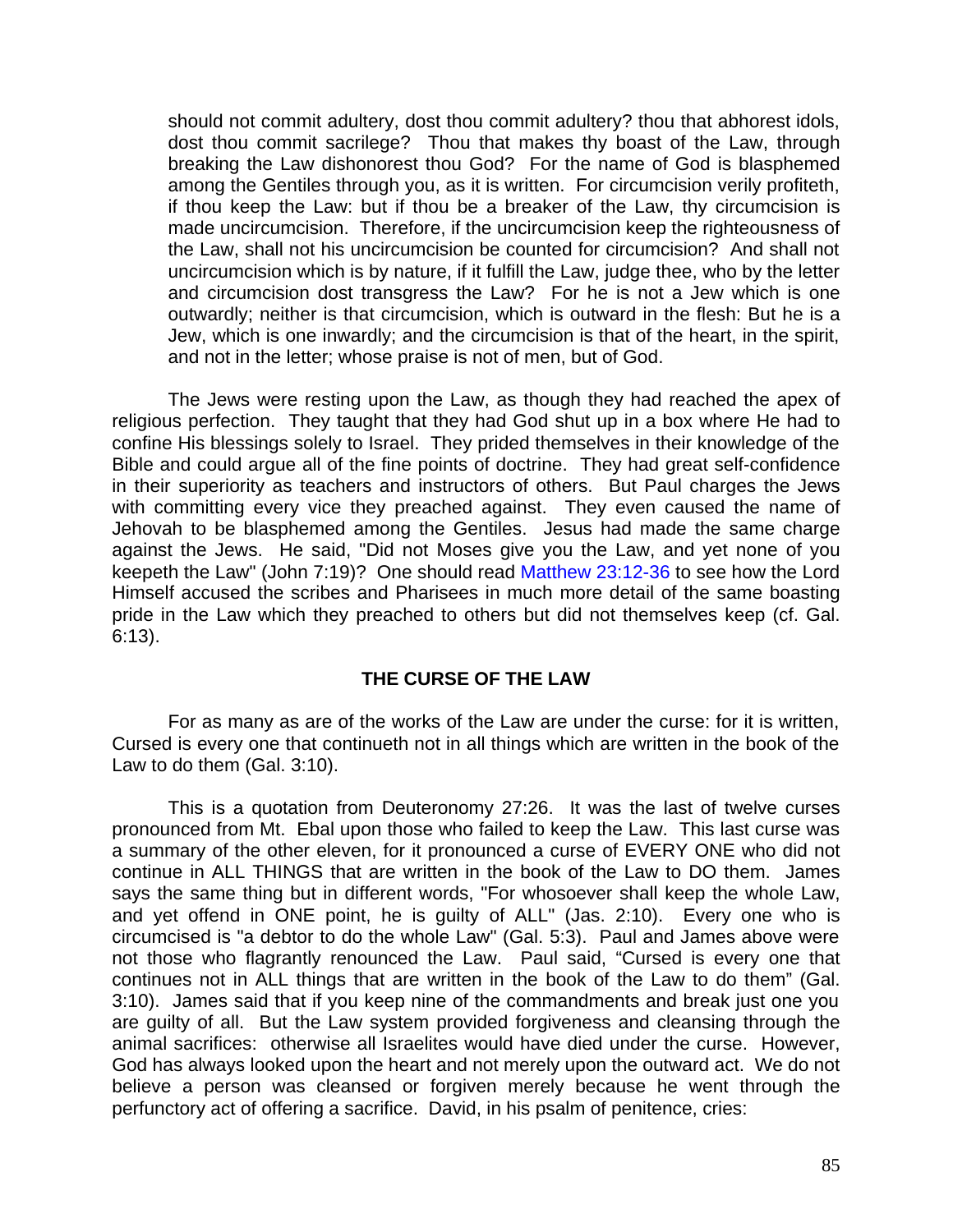For thou desirest not sacrifice: else would I give it: thou delightest not in burntoffering. The sacrifices of God are a broken spirit: a broken and a contrite heart, O God, thou wilt not despise. (Ps. 51:16, 17; see also Isa. 1:11-18; Mk. 12:32- 34).

We are in danger of two extremes. One is to say that the sacrifices were efficacious in themselves, and the other is to say the sacrifices were unnecessary if the heart attitude to God was right. God commanded the sacrifices and true faith would bring them. But apart from faith the sacrifice became a dead work, even an abomination to the Lord.

The curse of the Law brings death. "The sting of death is sin; and the strength of sin is the Law. But thanks be to God, which giveth us the victory through our Lord Jesus Christ" (1 Cor. 15:56,57). The Law is the ministration of condemnation and death (2 Cor. 3:7,9), in contrast to the ministration of the Spirit. The reason Christ was put to death on a wooden cross is that He was being made a curse in our stead, "for it is written, Cursed is every one that hangeth upon a tree" (Gal. 3:13 cf. Deut. 21:22,23).

It should be pointed out that the Mosaic Law was both religious and civil, and that its civil consequences were not necessarily spiritual in nature. A manslayer, for example, who was not guilty of premeditated murder, could be put to death by the avenger if he was caught before he could escape to a city of refuge, but this does not mean he was spiritually put to death. The same is true today where capital punishment is practiced. A person may be saved spiritually, either before or after committing a crime, but all the Law can do is to put him to death physically. The ultimate curse of the Law was physical death. Paul says the Law has dominion over a man as long as he lives (Rom. 7:1). Death brings an end to the dominion of the Law. But physical death is not the end. "It is appointed unto men once to die, but after this the judgment" (Heb. 9:27).

## **THE LAW IS NOT OF FAITH**

The law is not of faith: but, the man that doeth them shall live in them (Gal. 3:12).

This is one of the clearest statements showing that the Law does not operate on the faith principle. Law operates entirely upon the basis of human works. Faith is just the opposite of works. Notice how often Paul contrasts faith and works.

Salvation is not of works; it is the gift of God which is received through faith (Eph. 2:8,9). Israel did not attain to the Law of righteousness. Why? "Because they sought it not by faith, but as it were by the works of the Law" (Rom. 9:32). "Knowing that a man is not justified by the works of the law, but by the faith of Jesus Christ, even we have believed in Jesus Christ, that we might be justified by the faith of Christ, and not by the works of the law: for by the works of the law shall no flesh be justified" (Gal. 2:16). "This only would I learn of you, Received ye the Spirit by the works of the law, or by the hearing of faith?" (Gal. 3:2). "For as many as are of the works of the law are under the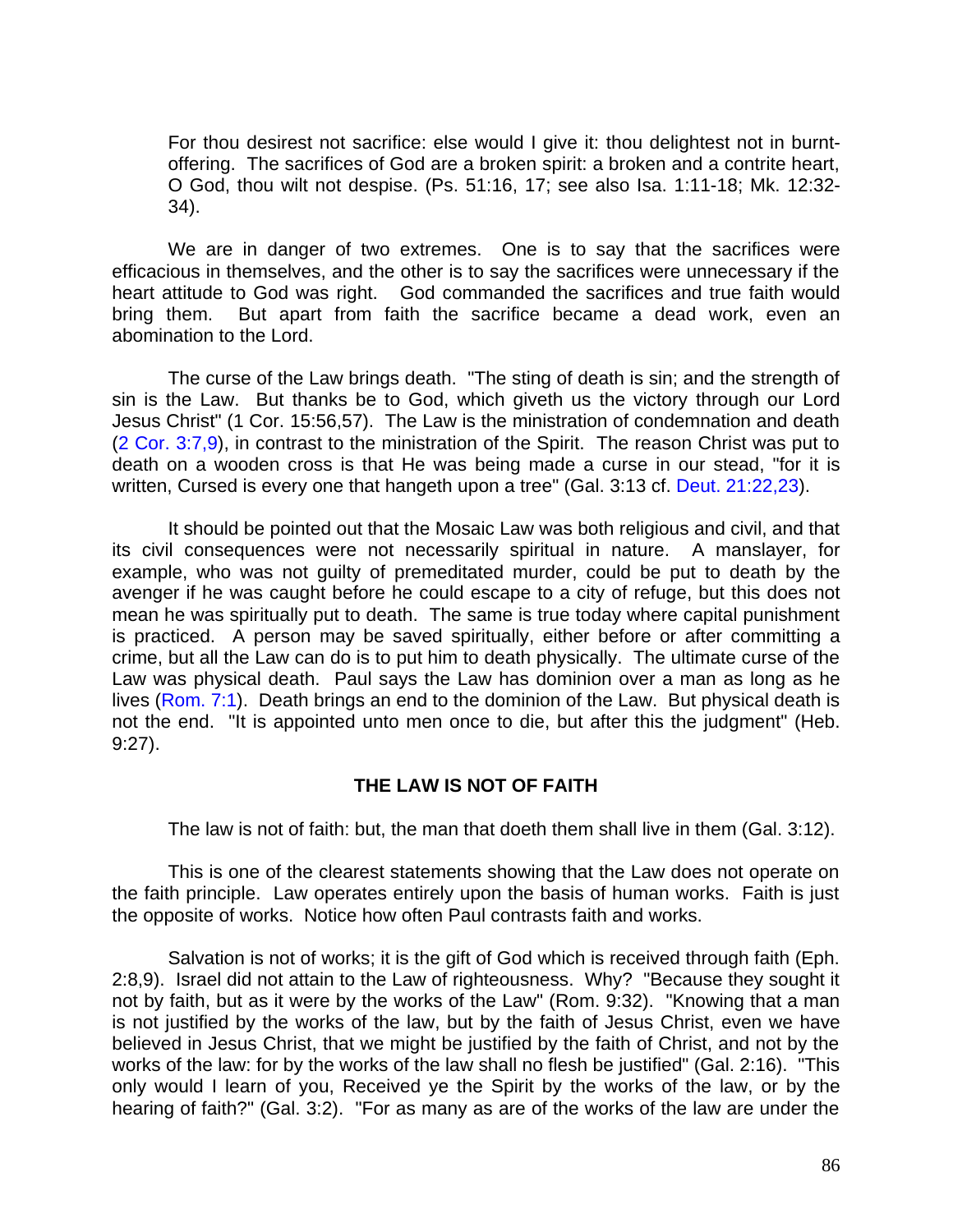curse ... But that no man is justified by the law in the sight of God, it is evident: for, The just shall live by faith" (Gal. 3:10,11).

Works and faith are always opposites. It is interesting to see that the Jewish people under the Law were saturated with the idea of works, works, works. They asked Jesus, "What shall we do that we might work the works of God?" They were no doubt expecting a reply such as, keep the sabbath, or fulfill all of your vows. But Jesus answered them, "This is the work of God, that ye believe on him whom he hath sent" (John 6:28,29). Believing, or faith, is not a work, but in this case Jesus used their terminology to show that what they called the work of God was not doing but believing.

Many people have the idea that if one is sincere and does the best he can to keep God's Law, God will accept his imperfect works and receive him into heaven. They argue, how can God expect us to do more than the best we can? We might ask in reply, how many people have done the best they could one hundred percent of the time since they started trying, and what about what they did all of the time before they began their attempt to be good? Not only that, but the Scripture states, "Without faith it is impossible to please God" (Heb. 11:6). To disbelieve God and to try to approach Him on the basis of works is to make God a liar.

God's standard is perfection. He doesn't say, cursed is every one that does not do any good. He says, cursed is every one that continueth not in ALL things that are written in the book of the law to do them (Gal. 3:10). And James reminds us, "For whosoever shall keep the whole law, and yet offend in one point, is guilty of ALL" (Jas. 2:10). What God demands He gives through faith in Christ without the law.

But now the righteousness of God is manifested, being witnessed by the law and the prophets; even the righteousness of God which is by faith of Jesus Christ unto all and upon all them that believe: for there is no difference: for all have sinned, and come short of the glory of God (Rom. 3:21-23).

## **THE LAW AND PROMISE**

There are many promises in the Bible, but in Paul's epistles the emphasis is upon the promise made to Abraham. The word is mentioned in Romans 1:2; 4:13,14,16,20; 9:8; Galatians 3:14,16,17,18,19,21,22,29; 4:21,23,28; Ephesians 1:13; 2:12; 3:6; 6:2; 1 Timothy 4:8; 2 Timothy 1:1; Titus 1:2. Some think Paul wrote Hebrews and it is found there in 4:1; 6:13,15,17; 9:15; 10:36; 11:9,39.

After showing that Abraham was accounted righteous by faith before he received the covenant of circumcision, so that he might become the father not only of the circumcision (Jews) but also of the uncircumcision (Gentiles), Paul goes on to say:

For the promise, that he should be the heir of the world, was not to Abraham, or to his seed, through the law, but through the righteousness of faith. For if they which are of the law be heirs, faith is made void, and the promise made of none effect: Because the law worketh wrath: for where no law is, there is no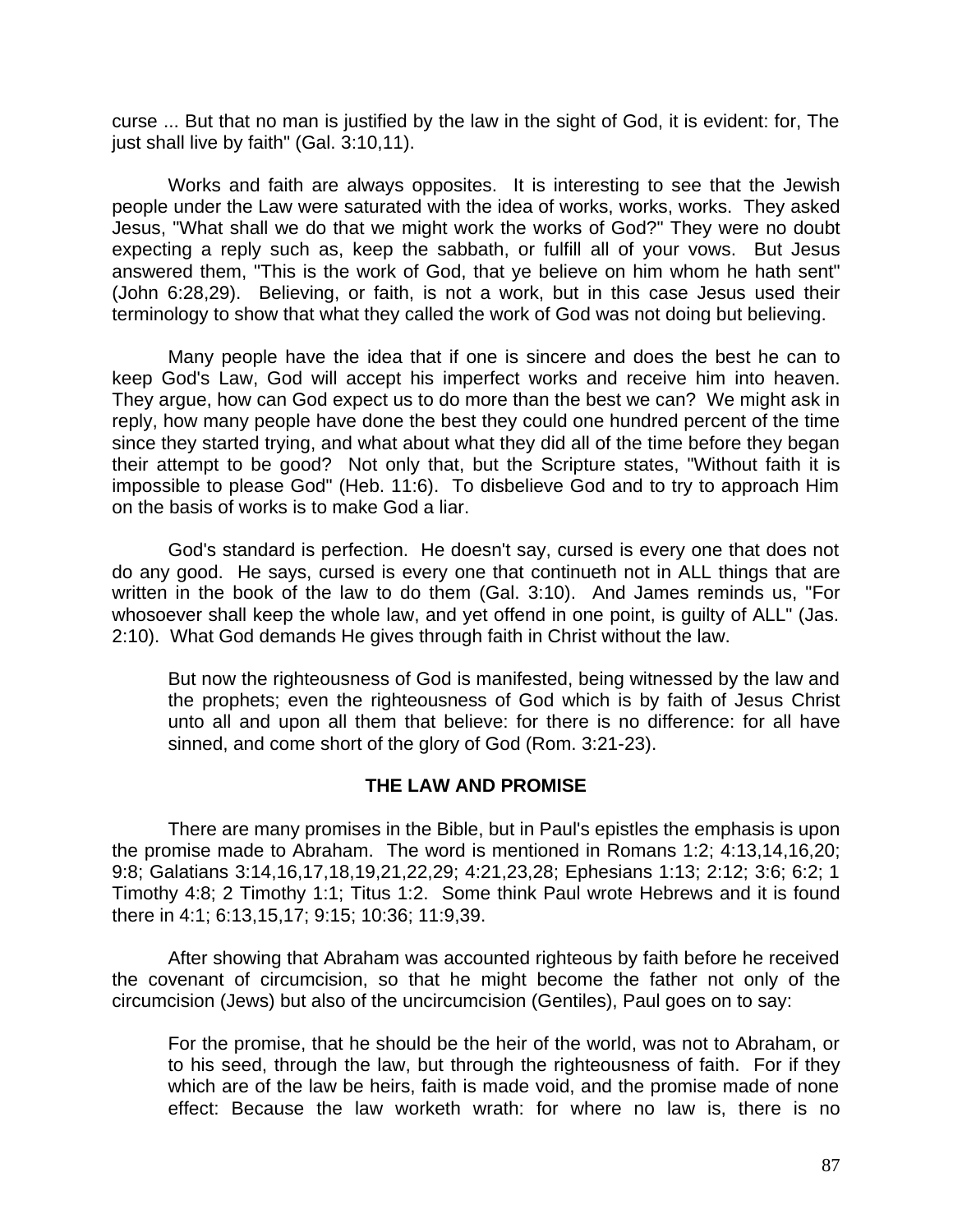transgression. Therefore it is of faith, that it might be by grace; to the end the promise might be sure to all the seed; not to that only which is of the law, but to that also which is of the faith of Abraham; who is the father of us all: (As it is written, I have made thee a father of many nations,) before him whom he believed, even God, who quickeneth the dead, and calleth those things which be not as though they were. Who against hope believed in hope, that he might become the father of many nations; according to that which was spoken, So shall thy seed be (Rom. 4:13-18).

The promise which Abraham believed and received by faith apart from circumcision and the Law was that he would become the father of many nations: that he should be the heir of the world. That in itself would be a hard thing for one to believe, but in Abraham's case it presented a compound difficulty, for his wife was barren and he was an old man. Nonetheless, he simply overlooked these physical facts and became fully persuaded God was able to do what He had promised, and therefore his faith was imputed to him for righteousness. Paul goes on to say this was written down, not simply for Abraham's sake, but for ours also. There is here a similarity and a difference. God says we will be justified by faith alone, just as Abraham was. But the difference is that Abraham was asked to believe he would become the Father of many nations, whereas we are asked to believe on God who raised up Jesus our Lord from the dead. There is no record in the Bible where God asked Abraham to believe in the resurrection of Jesus Christ.

Paul is very emphatic that the Law has nothing to do with our becoming heirs. When he says if they which are of the Law be heirs, faith is made void and the promise of none effect, he is not saying that none of those who were of the Law would be heirs, for he goes on to say that the promise is made sure to all the seed - not only to that which is of the Law, but to that also which is of the faith of Abraham. If only those who were of the Law were heirs, then faith would be made void. Here, as in so many places, Paul makes a sharp contrast between Law and faith.

Another contrast is seen in the statement that the Law works wrath. Does faith work wrath? How then could they be the same? There can be no sin where there is no Law, but there must be a Law for there to be transgression.

The Law also had promises, but these were all conditional, in contrast to the Abrahamic promise which was unconditional. The only condition of the promise was that Abraham had to believe God. Actually, the promise was a statement of God's sovereign purpose and plan which in no way depended upon man for its completion. Paul reminds us of one of the promises of the Law: "Honor thy father and mother, which is the first commandment with promise" (Eph. 6:2). There were also many promised blessings for obedience, and many promised curses for disobedience under the Law (cf. Deut. 28).

Since dispensationalists make a sharp distinction between Israel and the Church which is the Body of Christ, and since they believe the Body of Christ was an unrevealed secret before the revelation of this truth to the apostle Paul, some may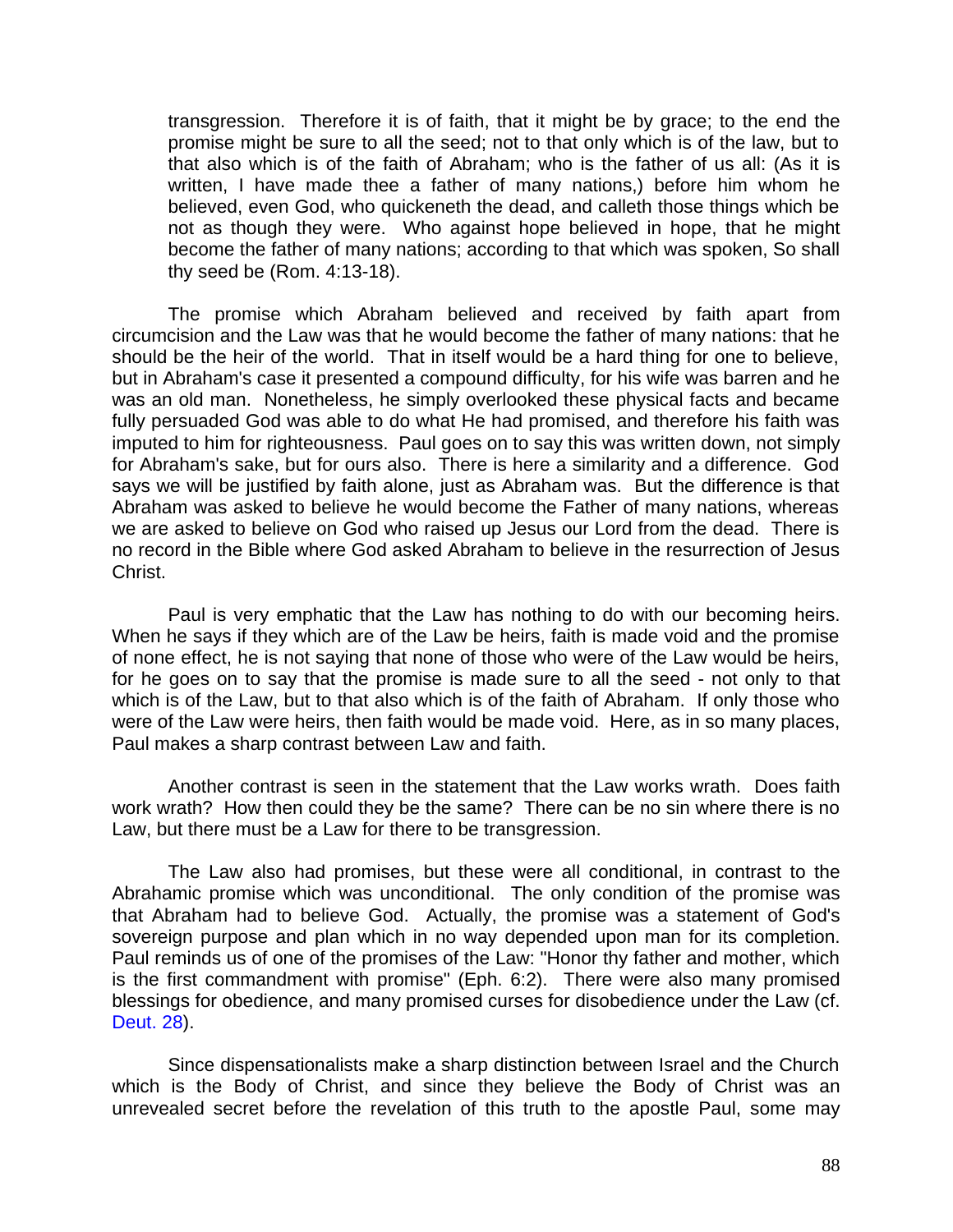question how members of the Body of Christ could be partakers of the promise made to Abraham. Since the Body began some two thousand years after the time of Abraham, Abraham could not be a member of the Body. But how could "the father of us all" be excluded from the Body? And how could Paul call members of this secret body "Abraham's seed?" (Gal. 3:29).

There are several answers to this question. In Galatians 3:16 Christ is called the singular Seed of Abraham, and in 3:29 Paul states, "And if ye be Christ's, then are ye Abraham's seed, and heirs according to the promise." The fact of our being apart of the Body of Christ (Abraham's Seed), of which Christ is Head, makes us also Abraham's seed. Also, Paul states in Romans 15:27 that the Gentiles have been made partakers of Israel's spiritual things. Although God promised these spiritual blessings to Israel, He has the sovereign right to share these blessings with the Gentiles, especially since Israel nationally had refused to partake of these blessings. Christ, who is Abraham's Seed, is the one and only source of salvation in any and every dispensation of God. Therefore every saved individual in every dispensation is ultimately related to Abraham's Seed.

The fact that Abraham is not a member of the Body of Christ should pose no problem. Paul himself speaks of the two-fold fatherhood of Abraham in Romans 4:11,12. He is also called the father of many nations, but that doesn't mean he is a member of each of those nations. There are many nations in the world today which sprang from Abraham's physical seed who also call Abraham their religious father, even though they reject the claims of Jesus Christ. There are no nations which are spiritually Abraham's seed, although there may be many individuals in many nations who are his seed. Remarkably, Abraham has the exalted position of being "heir of the world" (Rom. 4:13).

# **THE RIGHTEOUSNESS OF THE LAW**

The righteousness of the Law is contrasted with the righteousness of faith in Romans 10:5,6:

For Moses describeth the righteousness which is of the law, That the man which doeth those things shall live by them. But the righteousness which is of faith speaketh on this wise, Say not in thine heart, Who shall ascend into heaven? (that is, to bring Christ down from above:) or, Who shall descend into the deep? (that is, to bring up Christ again from the dead.) But what saith it? The word is nigh thee, even in thy mouth, and in thy heart: that is, the word of faith, which we preach.

In verse 5 above Paul quotes from Leviticus 18:5 to describe the righteousness of the Law, and in verse 6 he seems to quote again from Moses in Deuteronomy 30:11- 14 to describe the righteousness of faith. Some commentators have tried to argue from this that Paul is not contrasting these two righteousnesses and that the "but" of verse 6 should be "and." However, it should be noted that Paul does not actually quote the Deuteronomy passage but simply uses phraseology similar to that of Moses. Just as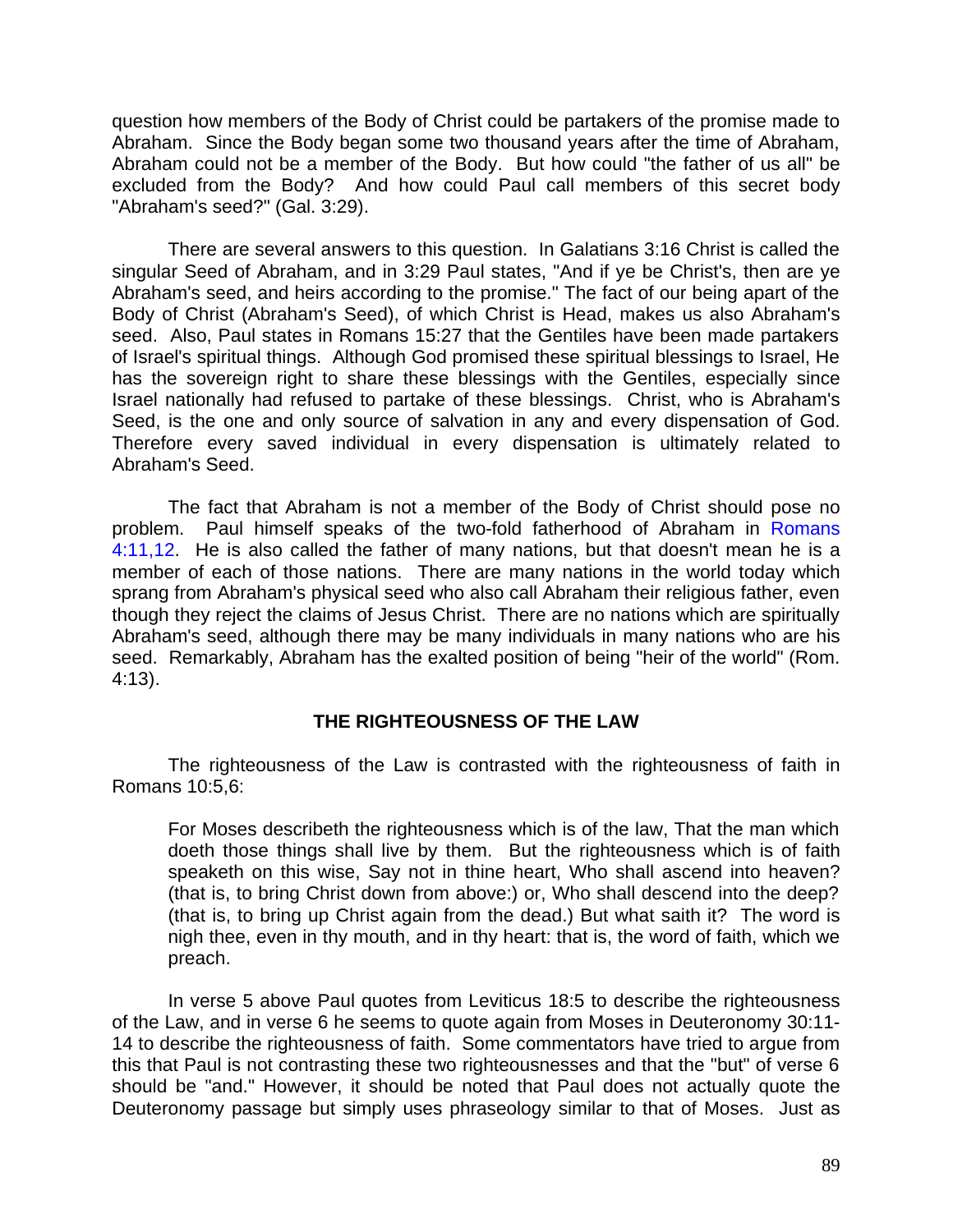the Law was near to Israel, so that they didn't have to go beyond the sea to find it, just so the word of faith is near to us. Actually, Paul says the word of the faith, and Galatians 3:23 says that while Israel was under the Law the faith had not yet come.

Paul describes his own righteousness of the Law which he had before his conversion in Philippians 3:4-8. This expression is found also in Romans 2:26; 8:4; and 10:5.

For we are the circumcision, which worship God in the spirit, and rejoice in Christ Jesus, and have no confidence in the flesh. Though I might also have confidence in the flesh. If any other man thinketh that he hath whereof he might trust in the flesh, I more: Circumcised the eighth day, of the stock of Israel, of the tribe of Benjamin, an Hebrew of the Hebrews, as touching the Law a Pharisee; Concerning zeal, persecuting the church; touching the righteousness which is in the Law, blameless. But what things were gain to me, those I counted loss for Christ. Yea doubtless, and I count all things but loss for the excellency of the knowledge of Christ Jesus my Lord: for whom I have suffered the loss of all things, and do count them but dung, that I may win Christ, And be found in him, not having mine own righteousness, which is of the Law, but that which is through the faith of Christ, the righteousness which is of God by faith (Phil. 3:3- 9).

Apparently one of the most law-abiding men who ever lived was Saul of Tarsus. Even after he was saved he could truthfully challenge any man to come up to his standard of law keeping. From his youth he was devoted to the Law of God. He was trained to be a rabbi at the feet of Gamaliel, the eminent rabbinical teacher of his day. (Acts 22:3). He could say, "I advanced in the Jews' religion beyond many of mine own age among my countrymen, being more exceedingly zealous for the traditions of my fathers" (Gal. 1:14 ASV). In fact, he could say, "as touching the righteousness which is in the law, blameless."

It was possible to keep the Mosaic Law outwardly. As far as man could see, Saul had kept it perfectly. He challenged any one to find a flaw in his observance of it. To be sure, it required much perseverance to fulfill all the ceremonial regulations of the Law, to say nothing of those involved in the traditions of the fathers, but Saul had succeeded. The outward compliance with the Law was what Paul called "the letter" of the Law. But there was also the inward compliance, which Paul called "the spirit" of the Law.

And shall not uncircumcision which is by nature, if it fulfill the Law, judge thee, who by the letter and circumcision dost transgress the Law? (Rom. 2:27).

But he is a Jew which is one inwardly; and circumcision is that of the heart, in the spirit, and not in the letter; whose praise is not of men, but of God (Rom 2:29).

But now we are delivered from the Law, that being dead wherein we were held; that we should serve in newness of spirit, and not in the oldness of the letter"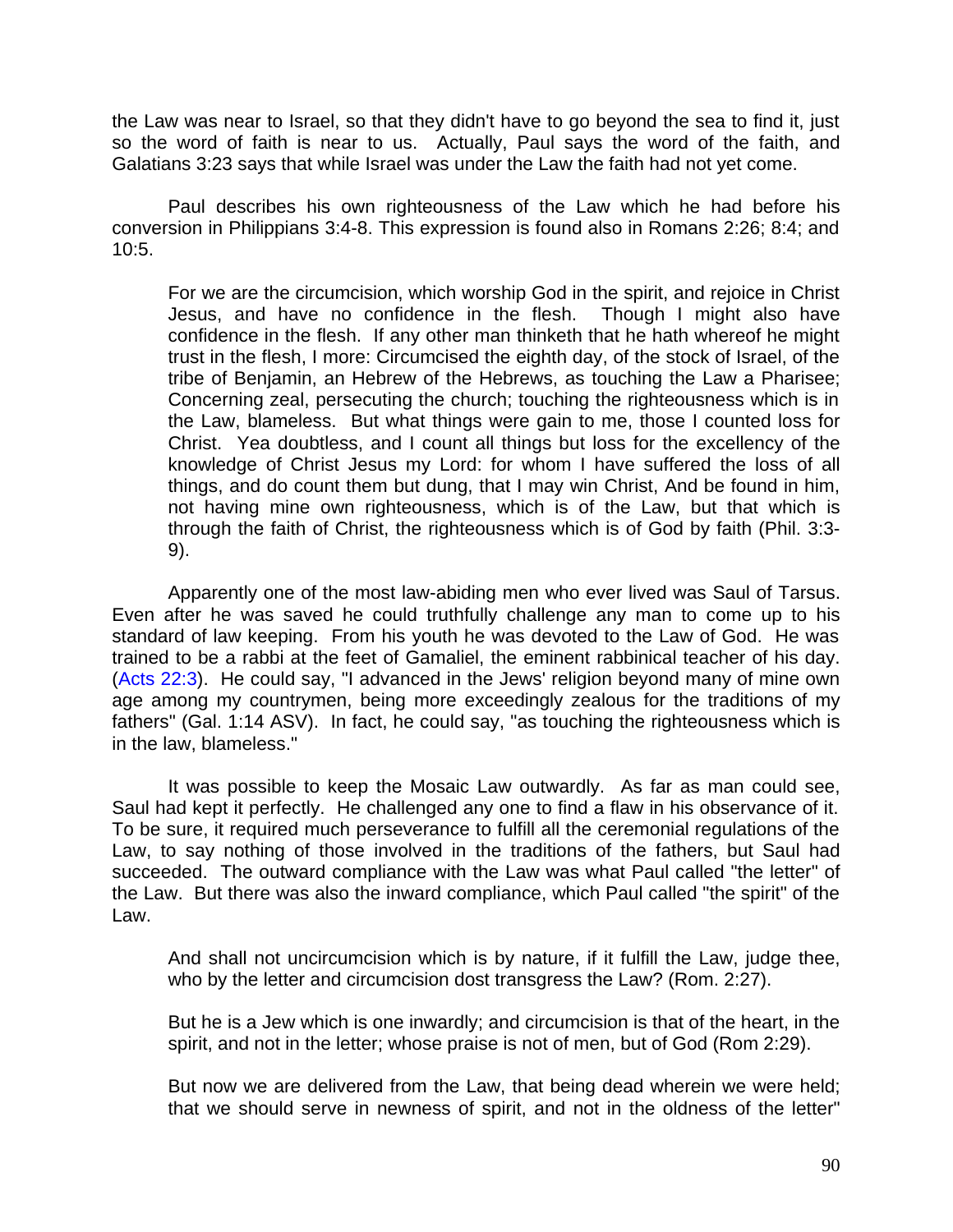(Rom. 7:6). "Who also hath made us able ministers of the new testament; not of the letter, but of the spirit: for the letter killeth, but the spirit giveth life (2 Cor. 3:6).

There was nothing wrong in Saul's having perfectly observed the letter of the Law; in fact, it was what God had commanded the Jews to do. But as Paul states, all of these works of the Law were works of the flesh.; All of the righteousness he produced in his outward keeping of the Law was his own self-righteousness. He could boast about it before men, but not before God (Rom. 4:2). Why? Simply because he was "in the flesh" and "they that are in the flesh cannot please God" (Rom. 8:8), and his motivation was to establish his own righteousness instead of submitting to the righteousness of God (Rom. 10:3). Paul says nothing about having had faith in God before he met Christ. There were doubtless some Jews who, though they may not have been as punctilious in outward observance of the Law as Paul, had what we might call saving faith in God. There was Simeon (Lk. 2:25-32), who is said to have been a devout and a just man. He observed the Law outwardly and also inwardly. He was no doubt a saved man before he saw the child Jesus, but when he did see Him he acknowledged Him as the Lord's salvation. There were others, like Caiaphas, the high priest (John 18:13), who was also an outward keeper of the Law, but inwardly was unsaved both before he had heard of Jesus and after he had met Him personally. Then there were those like Paul, who kept the Law outwardly but were unsaved until they came to trust in Jesus Christ.

It may appear contradictory for Paul to state on the one hand that "the uncircumcision keep the righteousness of the Law" (Rom. 2:26), "Moses describeth the righteousness which is of the Law" (Rom. 10:5), and "The righteousness of the Law might be fulfilled in us" (Rom. 8:4), and on the other hand to declare, "For if righteousness come by the Law, then Christ died in vain" (Gal. 2:21). If righteousness is impossible by the Law, how can Paul say he was blameless as touching the righteousness which is in the Law? It would seem that the only way to reconcile these seemingly contradictory statements is to recognize that there are two kinds of righteousness of the Law: one outward of the flesh, and another inward of the spirit. Saul had the former' He was not a bad or lawless man. In fact, he was acting lawfully under the Mosaic Law in persecuting the early believers whom he thought were advocating the worship of a man (Jesus) instead of God. Saul was blameless in this outward, fleshly aspect of the righteousness of the Law, but as Paul declares, "Not by works of righteousness which we have done, but according to his mercy he saved us" (Titus 3:5). While outwardly righteous he was inwardly ignorant of God's righteousness and was concerned only with establishing his own righteousness. These outwardinward aspects of obedience are recognized throughout Scripture.

For the Lord seeth not as man seeth; for man looketh upon the outward appearance, but the Lord looketh upon the heart (1 Sam. 16:7).

This people draw near me with their mouth, and honoreth me with their lips; but their heart is far from me (Isa. 29:13; Ezek. 33:31; Man. 15:8).

When the Law had done its spiritual work in Paul's heart, he discovered he was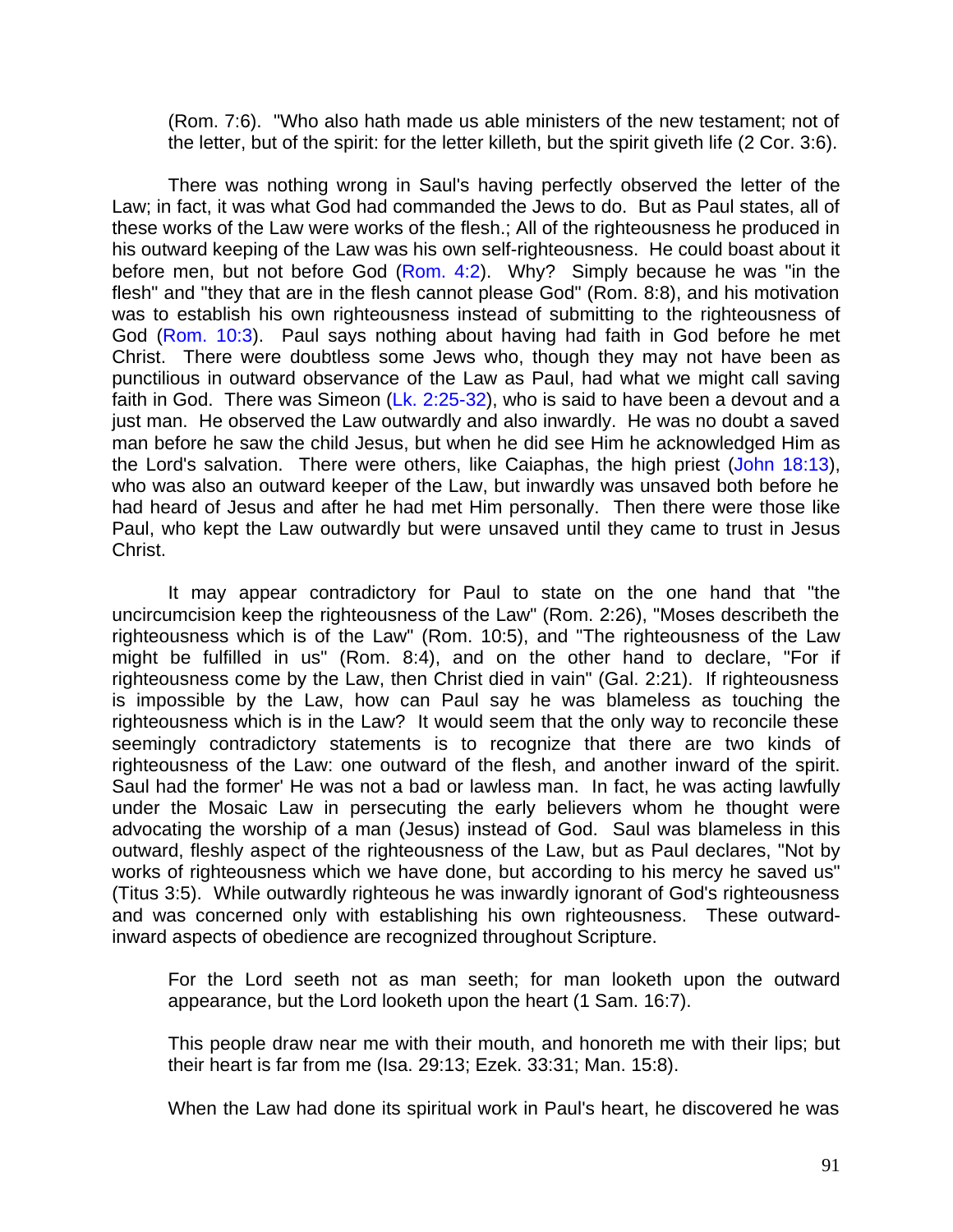guilty of covetousness and condemned to death (Rom. 7:7-10).

Very little notice has been given to the spiritual state of those who lived through the dispensational transition from Law to Grace. Exactly what did people have to believe as the basis of salvation before Jesus was manifested? We know, of course, that they had to believe God is and that He is a rewarder of them that diligently seek Him (Heb. 11:6). And that same eleventh chapter of Hebrews lists a number of outstanding men of faith. Each one seems to have had some special way in which he manifested his faith. By faith Abel offered a more excellent sacrifice; Enoch pleased God and was translated; Noah prepared an ark; Abraham went out and sojourned in the land of promise; Sarah received strength to conceive seed; Isaac blessed Jacob and Esau; Jacob blessed the two sons of Joseph; Joseph made mention of the departing of the children of Israel from Egypt and gave commandment concerning his bones; Moses' parents hid him, not fearing the king's commandment; Moses refused to be called the son of Pharaoh's daughter and by faith did many other things in connection with the Exodus.

It seems significant that there is no mention of any heroes of faith who by faith looked forward to the coming of a Savior who would die for their sins. Covenant theologians especially place great emphasis upon their belief that Old Testament saints all believed exactly the same gospel message as we must believe today, but as we have often pointed out, if the apostles didn't know and believe that Christ was going to die for their sins after being under the teaching of Christ for three and a half years (Lk. 18:31-34), it is very unlikely that those who lived centuries earlier understood these things. We have seen that Simeon was waiting for "the Consolation of Israel," which is another way of referring to the Messiah, or "Anointed One." There is no doubt all of the Jews, saved and unsaved alike, were looking for a Messiah to come, for when the wise men came seeking Jesus at His birth they came to Herod and Herod asked the chief priests and scribes where the Christ would be born, and they answered by quoting Micah 5:2. The rulers knew and believed a Messiah would come, but they rejected Him when He came. They were looking, apparently, only for a political deliverer. They felt no need of spiritual help. Godly men, like the father of John the Baptist were also looking for a Messiah who would deliver Israel from their enemies  $(Lk. 1:74)$ , but it was for the purpose of serving God in holiness and righteousness through the knowledge of salvation and remission of sins. Therefore belief in a Messiah who was to come may or may not have been a basis of saving faith, depending upon the heart attitude toward God. After Jesus had come into the world, it was not sufficient merely to have faith in God, for now Jesus said, "That all men should honor the Son, even as they honor the Father. He that honoreth not the Son, honoreth not the Father which hath sent Him" (John 5:23). The object of faith no longer involved just the Father, but now included the Son and the Father.

It is our personal belief that those Jews who lived immediately before the ministry of Christ who were in a saving relationship with God, would aid did believe on Him as soon as they heard the good news about His death and resurrection. Think for a moment of the mother and grandmother of Timothy (2 Tim. 1:5 cf. Acts 16:1). They lived in Asia Minor and probably did not hear the gospel until Paul went on his first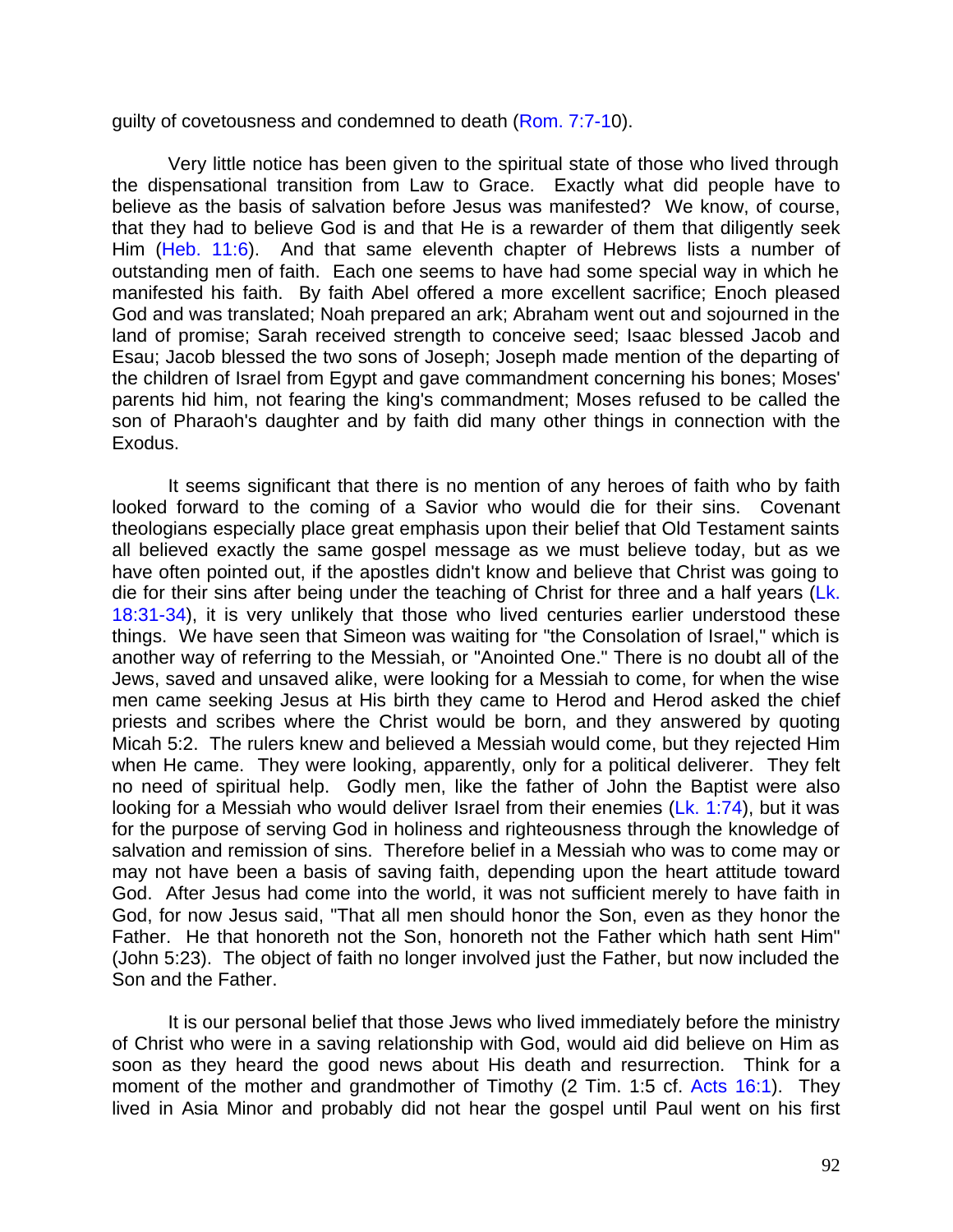missionary journey, some years after the death of Christ. Paul speaks of the unfeigned faith which dwelt first in his grandmother Lois, and later in his mother Eunice, and still later in Timothy. Lois and Eunice must have exercised this unfeigned faith before they heard the gospel of Christ and therefore must have been saved. Upon hearing the good news about Christ, they accepted it and were confirmed in their faith. It was not as though the believing remnant in Israel, who lived at the time Jesus came into the world, suddenly lost their saved standing, and then had to get saved all over again by believing in Jesus. No, they simply continued in a saving relationship by acknowledging Jesus as Savior. This truth is the subject of the parable of the sheepfold:

And when he putteth forth his own sheep, he goeth before them, and the sheep follow him: for they know his voice. And a stranger will they not follow, but will flee from him: for they know not the voice of strangers. This parable spake Jesus unto them: but they understood not what things they were which he spake unto them (John 10:4-6).

God had some sheep before the Shepherd came into the world. When He came they recognized His voice and followed him.

# **HEARING THE LAW**

When Paul learned the Galatian churches were reverting to the works of the Law he expressed doubts about their salvation and held great concern for their spiritual welfare. His tone of voice indicates the gravity of the error of turning back to the Law after having received the grace of Christ. Galatianism was not legalism - the belief that salvation can be attained by the works of the flesh. Galatianism was a mixture of grace and works. They had begun in the Spirit by the hearing of faith, and then were trying to advance in their spiritual life by subjecting themselves to the fleshly works of the Law (Gal. 3:1-5). They had been justified by the hearing of faith, and now Paul asks them to hear the Law:

Tell me, ye that desire to be under the law, do ye not hear the law? For it is written, that Abraham had two sons, the one by a bondmaid, the other by a freewoman. But he who was of the bondwoman was born after the flesh; but he of the freewoman was by promise. Which things are an allegory: for these are the two covenants; the one from mount Sinai, which gendereth (bears children) to bondage, which is Hagar. For this Hagar is mount Sinai in Arabia, and answereth to Jerusalem which now is, and is in bondage with her children. But Jerusalem which is above is free, which is the mother of us all ... Now we, brethren, as Isaac was, are the children of promise. But as then he that was born after the flesh persecuted him that was born after the Spirit, even so it is now. Nevertheless what saith the scripture? Cast out the bondwoman and her son: for the son of the bondwoman shall not be heir with the son of the freewoman. So then, brethren, we are not children of the bondwoman, but of the free (Gal. 4:21-31).

It may seem strange that Paul asks his readers to listen to the Law and yet he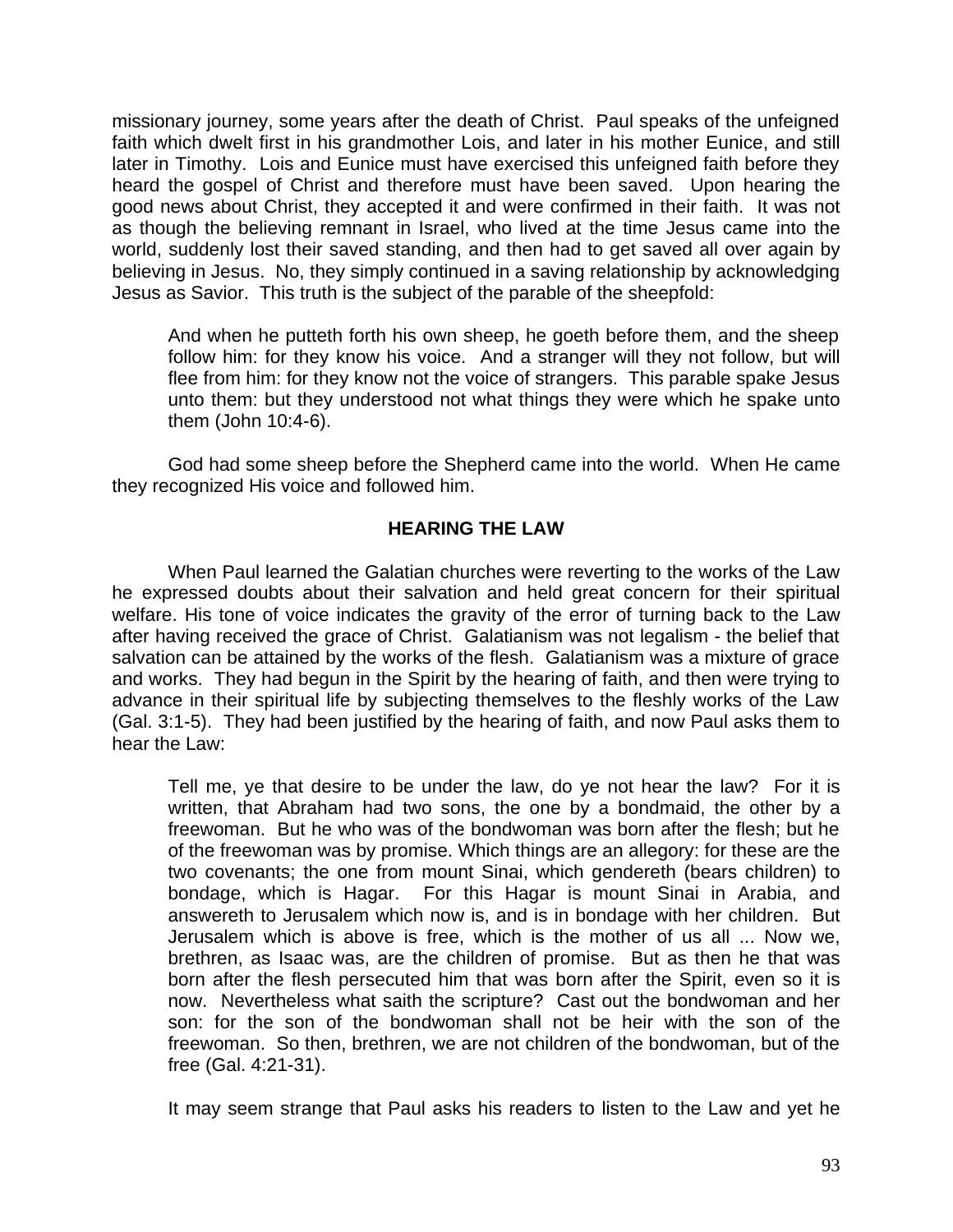never mentions Law in the passage. Instead he uses the two sons of Abraham as figures of the two covenants. Ishmael was conceived and born as the result of a purely natural, fleshly plan and action. There was nothing spiritual about it. "That which is born of the flesh is flesh" (John 3:6). The Law is always over the flesh in Paul's theology. "Because the fleshly mind is enmity against God: for it is not subject to the law of God, neither indeed can be. So then they that are in the flesh cannot please God" (Rom. 8:7,8). The Law needs to be studied in relation to the flesh. Paul speaks of the flesh twenty-nine times in Romans and eighteen times in Galatians, mostly as describing the Adamic, sinful nature of man over which the Law was placed.

Isaac, on the other hand, although conceived in Sarah's womb of Abraham's seed, was the product of the working of the Spirit of God in the body of Sarah. He was a child of promise.

If we put the Ishmael and the Isaac of Paul's allegory on a continuum, we have Ishmael being a co-heir with Isaac. But God says this shall never happen. Therefore, "cast out the bondwoman and her son [the Law]; for the son of the bondwoman shall not be heir with the son of the freewoman."

For the promise, that he should be the heir of the world, was not to Abraham, or to his seed, through the law, but through the righteousness of faith. For if they which are of the law be heirs, faith is made void, and the promise made of none effect ... Therefore it is of faith, that it might be by grace; to the end the promise might be sure to all the seed; not to that only which is of the law, but to that also which is of the faith of Abraham; who is the father of us all (Rom. 4:13,14,16).

## **CONTRASTING LAWS OF ROMANS SEVEN**

Without doubt this is the most Law-saturated chapter in the New Testament. Between the first verse of this chapter and the fourth verse of chapter eight the word Law appears twenty-six times and commandment three times, an average of once for each verse in this section. Several different laws occur: the law of marriage or the law of the husband, the Law of Moses, the law of God, the law of the mind, the law of sin, the law of sin and death, another law, and the law of the Spirit.

In order to understand the meaning and purpose of this chapter one must go back to the previous chapter where the subject is introduced, or better yet, back to the beginning of the book. After a brief salutation and introduction (1:1-17), Paul gives proof that both the Jews, who have God's revealed Law, and the Gentiles, who have not the revealed Law but have a work of law written in their hearts, are all guilty sinners, and God's Law brings in the whole world guilty before Him (1:18-3:20). Next, Paul expounds the gospel of salvation, which is bestowed through faith in the blood of Christ. This salvation declares the believing sinner judicially righteous before God entirely apart from the Jewish Law, and is therefore equally available to both Jew and Gentile (3:21-- 5:11). Next, Paul introduces the fact that man has a sin nature which can produce nothing but sinful acts. He goes back to the creation of the human race to show how we all shared in Adam's first sin, and how that Christ, the counterpart of Adam, by his one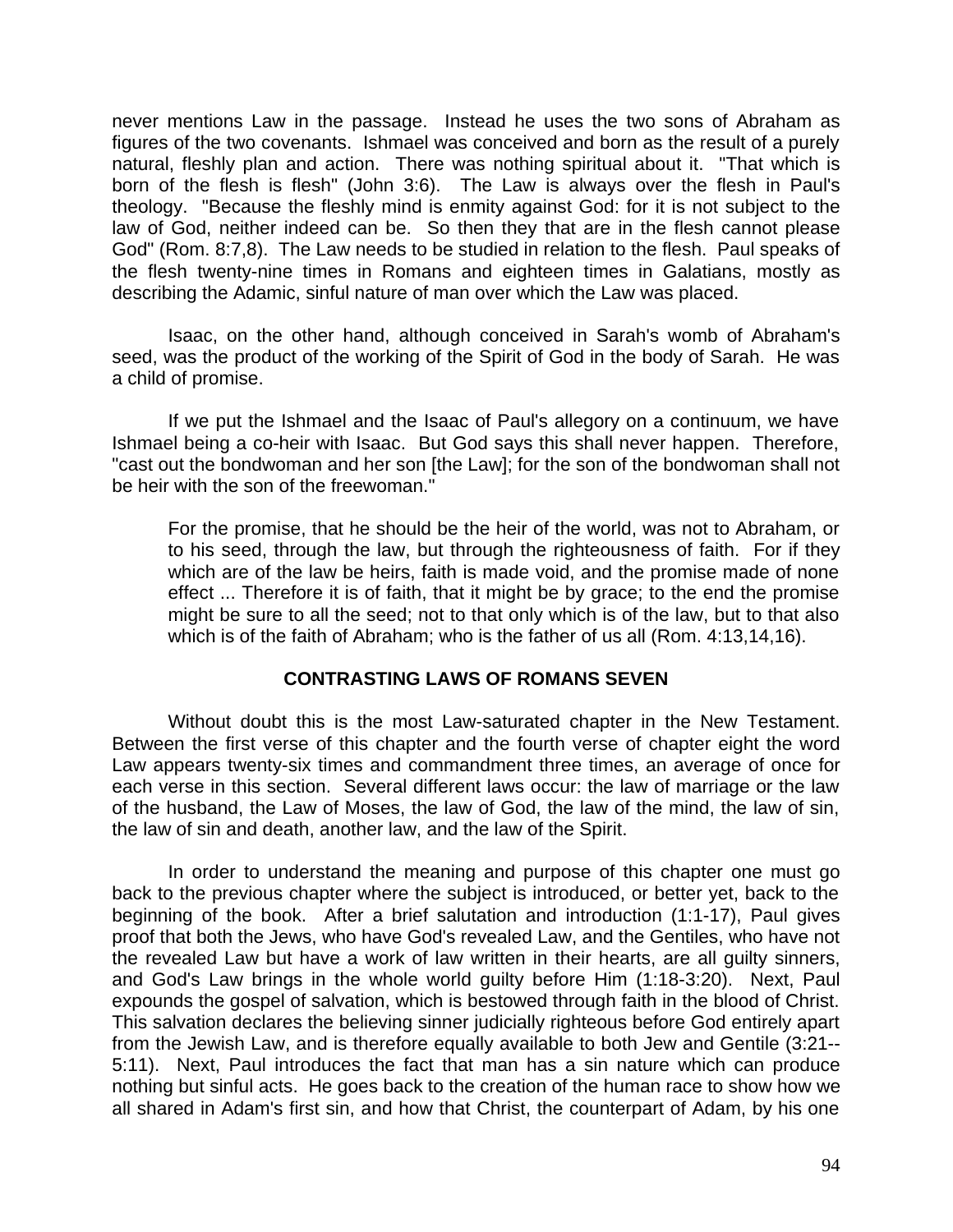act of righteousness in His death brought justification of life to all who believe (5:12-21). Having shown how man is justified by faith apart from the works of the Law, he now proceeds to show how the justified man is sanctified or made holy in his manner of life, namely, by faith apart from the works of the Law.

In order to gain this victory over sin, we must first understand that the Holy Spirit in His saving work has baptized us into Christ, so that His death, burial, and resurrection have, in God's sight, become ours (6:1-10). Next, we must accept this truth by faith and reckon ourselves to have died unto sin and yield our new life unto God (6:11-13). It is only at this point that we come to the subject matter of chapter seven. It is introduced in 6:14, where Paul states, "For sin shall not have dominion over you; for ye are not under the Law but under grace." In this section Paul shows not only the inability of the Law to produce a holy life, but the very opposite - the Law stirs up the sinful passions which cause man to rebel against the Law. The moralist would argue that to take one's self from under Law and to place one's self under free grace could lead only to a life of sin, but Paul proves that the reverse is true.

## A. Man Is Under Law Until Death: 7:1-3.

Know ye not, brethren, (for I speak to them that know the Law,) how that the Law hath dominion over a man as long as he liveth? For the woman which hath an husband is bound by the Law to her husband so long as he liveth; but if the husband be dead, she is loosed from the Law of her husband. So then if, while her husband liveth, she be married to another man, she shall be called an adulteress: but if her husband be dead, she is free from that Law; so that she is no adulteress, though she be married to another man (Rom. 7:1-3).

Paul is not dealing here with the problem of marriage and divorce as a practical matter, but rather is using this law to illustrate his doctrinal teaching about the Christian's relationship to the Law of Moses. (Paul does refer to the Law of marriage in a practical way in 1 Corinthians 7:39, showing that a widow is at liberty to remarry whom she will, but only a man who is a believer.) An interesting sidelight on the scriptural relationship of the headship of the husband over the wife appears in the Greek word in verse 2, which is translated the woman which hath an husband." The Greek says, "For the under-man woman is bound by law." This is the only occurrence of this Greek word in the New Testament. The word is *hupandros - hupo* (under) and *andros* (man). It shows that a married woman is considered to be under the headship or authority of her husband. Paul probably used this word instead of the usual word for marriage, *gameo*, because in his illustration he wanted to emphasize the dominion which the Law held over the Jews.

B. The Believer Becomes Dead to the Law: 7:4-6.

Wherefore,, my brethren, ye also are become dead to the Law by the Body of Christ; that ye should be married to another, even to him who is raised from the dead, that we should bring forth fruit unto God. For when we were in the flesh, the motions of sins (passions of sins), which were by the Law, did work in our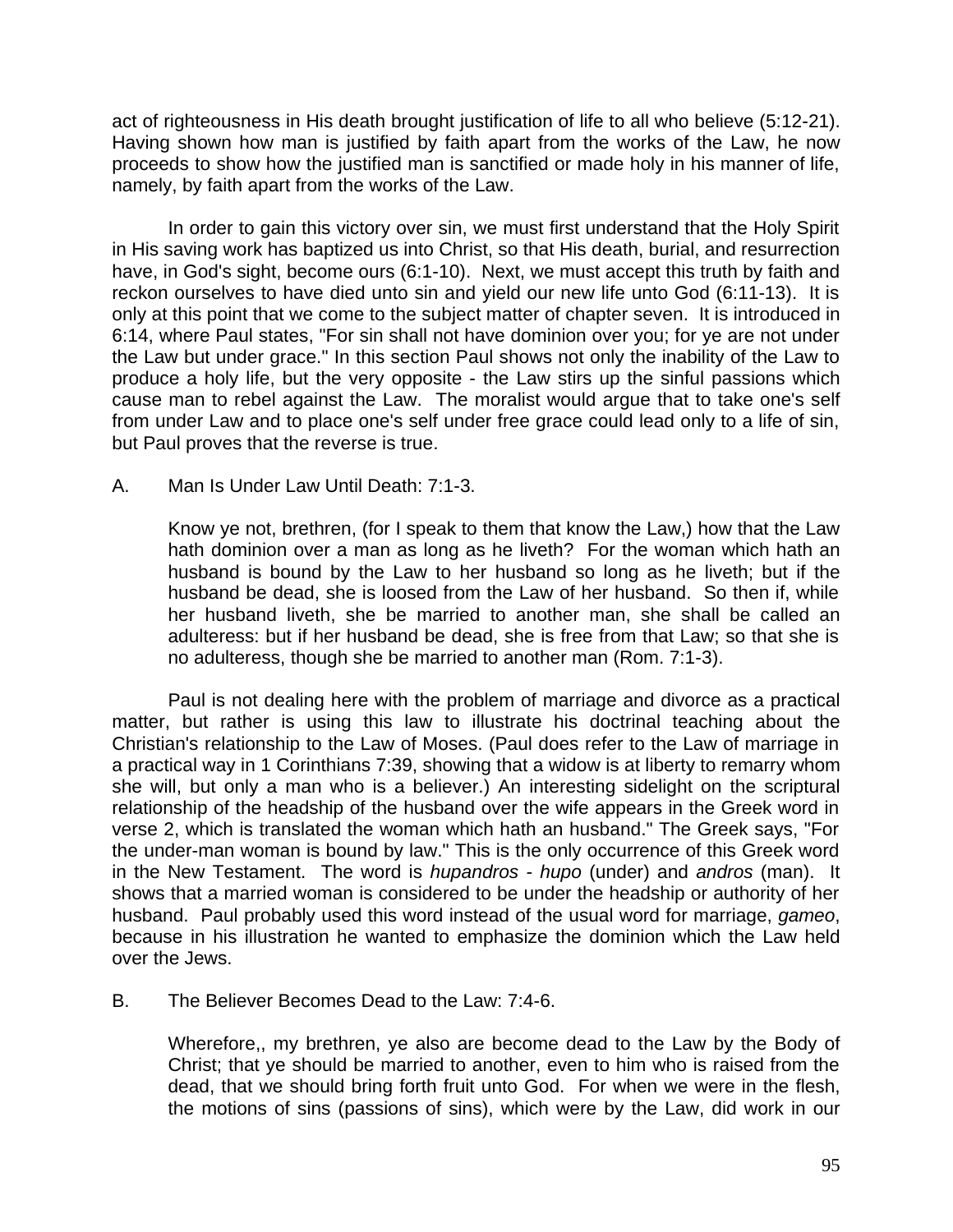members to bring forth fruit unto death. But now we are delivered from the Law, that being dead wherein we were held; that we should serve in newness of spirit, and not in the oldness of the letter.

Vincent explains how this marriage illustration applies to the believer:

The law, in vv. 1,2, is represented by the husband who rules (hath dominion). On the death of the husband the woman is released. In verse 4, the wife (figuratively) dies. "Ye are become dead to the law that ye should be married to another." But as the law is previously represented by the husband, and the woman is released by the husband's death, so, to make the figure consistent, the law should be represented as dying in order to effect the believer's release. The awkwardness is relieved by taking as the middle term of comparison the idea of dead in a marriage relation. When the husband dies the wife dies (is brought to naught) so far as the marriage relation is concerned. The husband is represented as the party who dies because the figure of a second marriage is introduced with its application to believers (ver. 4). Believers are made dead to the law as the wife is maritally dead-killed in respect to the marriage relation by her husband's death. *(Word Studies in the New Testament,* Vol. III, p. 73,74, Charles Scribner's Sons, N.Y. 1914).

The "motions of sins" *(pathemata)* means "the sinful passions." Old English used "motion" for emotion or impulse. When we were in the flesh before we were saved these sinful passions which were stirred up by the Law worked in the members of our body to bring forth fruit for death. But in the new life in Christ we bring forth fruit for God. A passage in Romans speaks of these motions or passions and is one of the strongest condemnations of homosexuality in the Bible.

Because they do this, God has given them over to shameful passions, even the women pervert the natural use of their sex by unnatural acts. In the same way men give up natural sex relations with women and bum with passion for each other. Men do shameful things with each other, and as a result they are punished as they deserve for their wrongdoing (Rom. 1:26,27 TEB).

These terrible sinful passions were stirred up or aroused by the Law. Such is the nature of the fleshly human nature that the commandment stirs up rebellion. We have all heard of the mother who warned her little boy while preparing dinner never to put beans up his nose. Although Johnny had never thought of doing such a thing, we all know what he did after he was commanded not to. We recall the scene in Bunyan's *Pilgrim's Progress* when Christian was in the house of Interpreter (the Holy Spirit). He was taken into a room which had been closed up for a long time. A maid came in and began sweeping. Clouds of dust were stirred up, choking every one in the room. This was Bunyan's way of illustrating the effect of the Law on human nature. Of course, he went on with his illustration and had another maid, Grace by name, who came with a bowl of water and sprinkled the floor, settling the dust, and then cleaned away the dirt. Now the question arises, Isn't the Law evil if it stirs up desires and passions to do evil? The answer follows: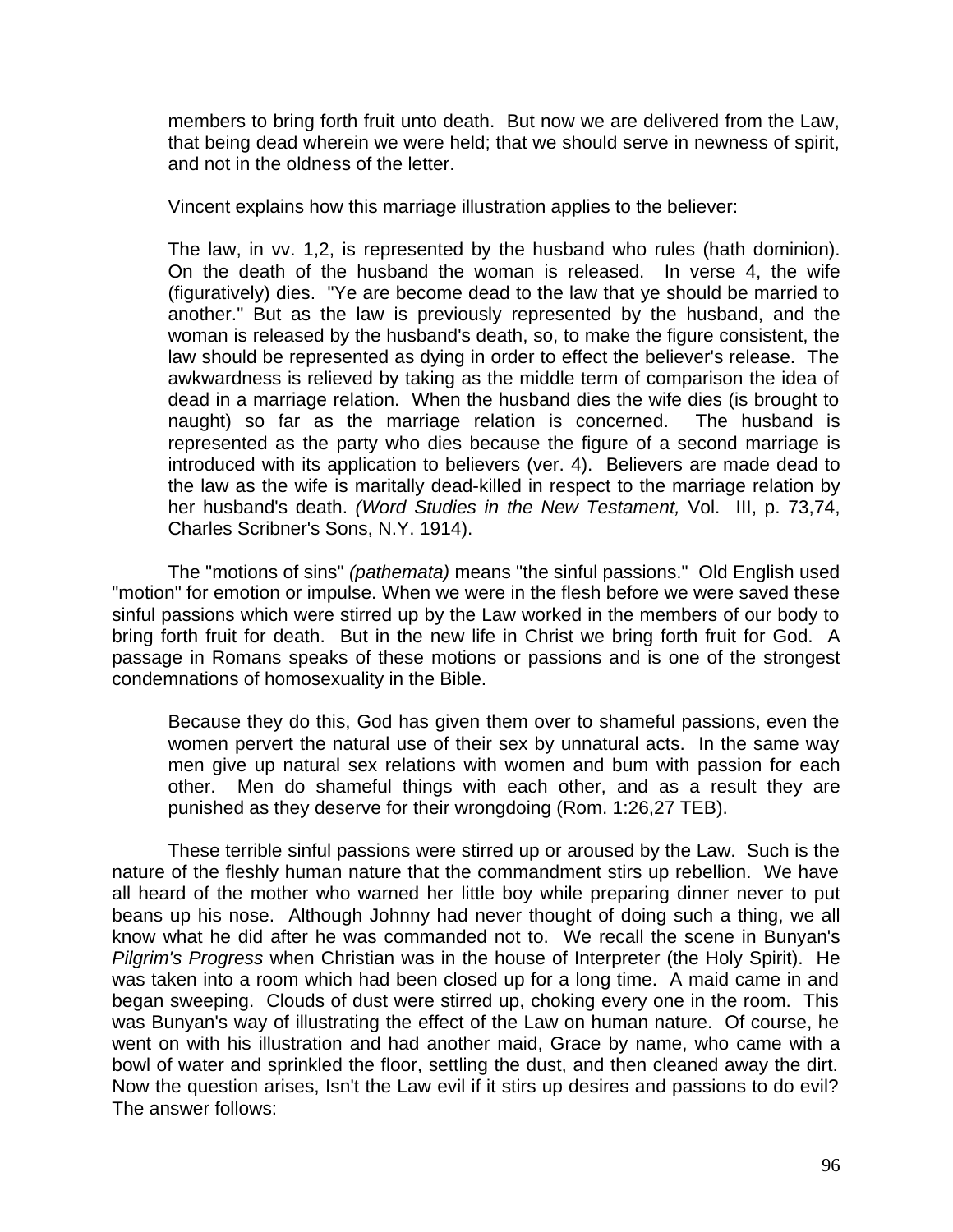### C. The Law Ordained to Life, Brings Death: 7:7-14.

What shall we say then? Is the Law sin? God forbid. Nay, I had not known sin, but by the law: for I had not known lust, except the law had said, Thou shalt not covet. But sin, taking occasion by the commandment, wrought in me all manner of concupiscence. For without the law sin was dead [inactive]. For I was alive without the law once: but when the commandment came, sin revived, and I died. [Paul may have been referring to his youth before he became morally accountable when he was alive without the law. It would seem Paul did not realize the Law had pronounced his death sentence until his conversion, since he claimed to have been blameless as touching the righteousness which is in the Law in Philippians 3:6.] "And the commandment which was ordained to life, I found to be unto death. For sin, taking occasion by the commandment, deceived me, and by it slew me. Wherefore the law is holy, and the commandment holy, and just, and good. Was then that which is good made death unto me? God forbid. But sin, that it might appear sin, working death in me by that which is good; that sin by the commandment might become exceeding sinful. For we know that the law is spiritual: but I am carnal, sold under sin" (Rom. 7:7-14 cf. Gal. 2:19).

It sounds strange indeed to hear Paul saying of himself, using the present tense, "I am carnal," after having written to the Corinthians condemning them for being carnal (I Cor. 3:1-4). However, the Revised Greek text in the Romans passage reads *sarkinos,* made of flesh, and not *sarkikos,* fleshly. Paul is contrasting the Law which is spiritual in nature with himself who is not spiritual by nature, but made of flesh. At the time Paul wrote these words he was not a carnal, unspiritual Christian. But being made of flesh he did have a fleshly nature. The word "sold" is a perfect passive participle, "having been sold under the sin." Some versions translate: "sold as a slave to sin." This was his condition as an unsaved man, as is true of all mankind.

D. Paul's Inner Conflict: 7:15-24.

In the section which concludes the chapter, this indwelling sin as master continues to exert its power to control the life of the believer. The ensuing conflict is between the former master, indwelling sin, and Paul's inner man or his renewed mind. There has been a great deal of controversy over this passage concerning the spiritual state of the man described in it. Is Paul describing his experience before he was saved or after he was saved? Or is he speaking of man generically without distinction between the regenerate and the unregenerate? For example, J. Sidlow Baxter states:

The fact is that our wretched man in Romans 7 is not meant to represent either the believer or the unbeliever in distinction from each other: he is simply the representative human being, exhibiting one of the fundamental needs of our fallen human nature *(Explore the Book;* Grand Rapids, Zondervan Publishing House, 1972, Vol. VI, p. 64).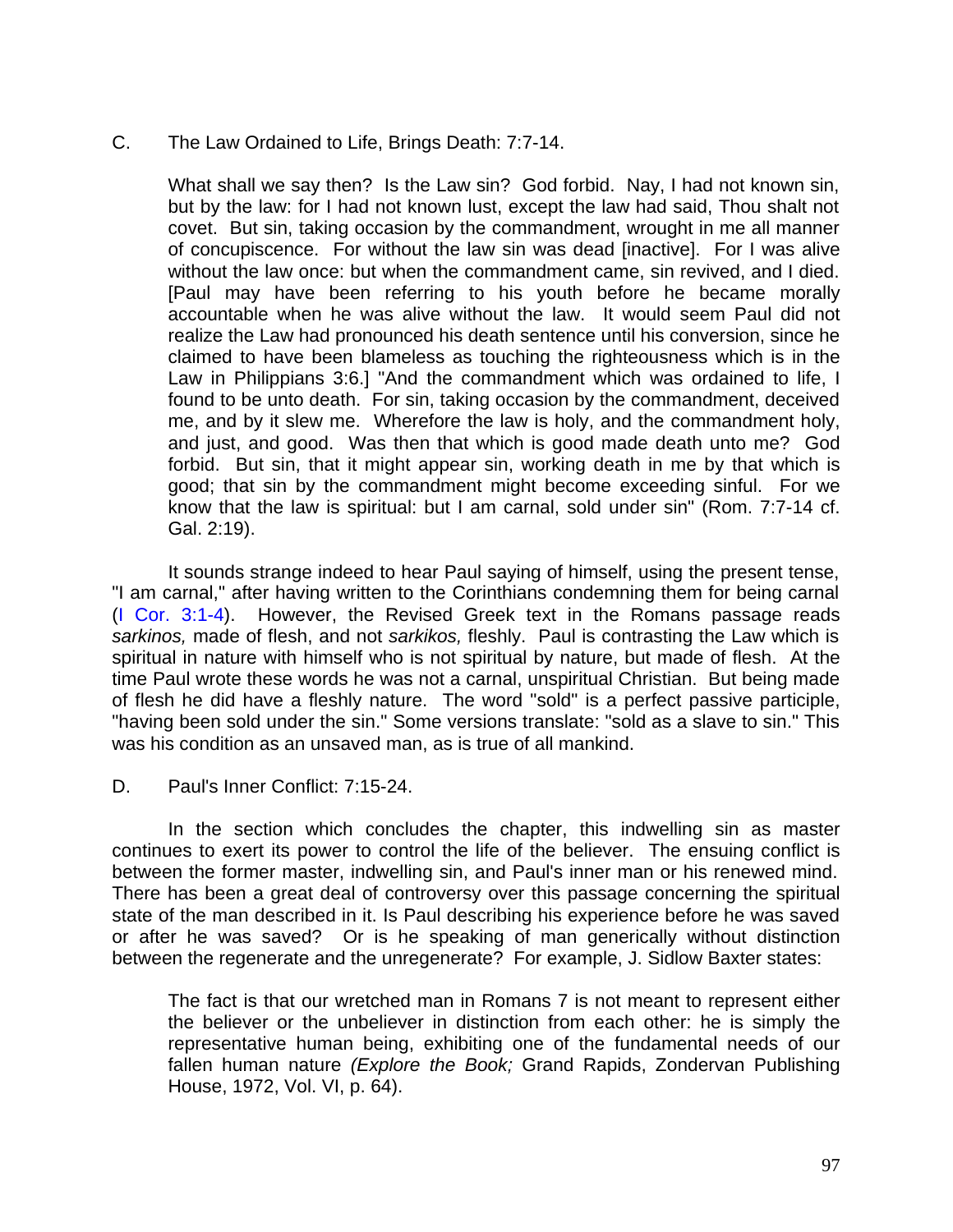George Williams adopts a similar view:

The "I" of this passage is the "I" of generic argument. The apostle imagines himself as having lived prior to, and subsequent to, Moses, and as being the contemporary of the philosophers of all ages who applauded virtue but practiced vice. For though the law of conscience, in which they delighted, summoned them to a life of virtue, yet a different law in their nature compelled them to a life of vice (vv. 22 and 23).

The controversy therefore whether the apostle Paul speaks in these verses of himself as a regenerate or an unregenerate man does not arise, for the fact here stated is true of all men whether Christian or non-Christian. All possess a conscience and all possess a carnal nature. The difference is that the Christian (v. 25) enjoys a new life (8:2) which liberates him from the power of his sinful nature. (George Williams, *The Student's Commentary on the Holy Scriptures;* Grand Rapids, Kregel Publications, 1949, p. 852).

This is how Paul describes the inner strife which caused him to cry out: "O wretched man that I am."

For that which I do I allow not [do not know or understand]: for what I would, that do I not; but what I hate, that do I. If then I do that which I would not, I consent unto the law that it is good. Now then it is no more I that do it, but sin that dwelleth in me. For I know that in me (that is, in my flesh.) dwelleth no good thing: for to will is present with me; but how to perform that which is good I find not. For the good that I would, I do not: but the evil which I would not, that I do. Now if I do that I would not, it is no more I that do it, but sin [personified] that dwelleth in me. I find then a law [a principle], that, when I would do good, evil is present with me. For I delight in the law of God after the inward man: But I see another law in my members, warring against the law of my mind, and bringing me into captivity to the law of sin which is in my members. O wretched man that I am! who shall deliver me from the body of this death? I thank God through Jesus Christ our Lord. So then with the mind I myself serve the law of God; but with the flesh the law of sin (7:15-25).

Our interpretation of this passage will depend largely upon the meaning we give to the expression, "the inward man." If we make the inner man to be the same as the new man (Eph. 4:24), which is the regenerated new nature, there can be no doubt but that Paul is thinking about himself as a saved person crying out for deliverance. The same would hold for the inward man as used in Ephesians 3:16 and 2 Corinthians 4:16. However, in the latter passage Paul is contrasting the immaterial pan of man with the material pan. The same is true in Luke 11:39,40. Some scholars, as we have already quoted, take the inward man of Romans 7:22 to be man's moral nature which is ruled by the conscience, and if that be the case, the wretched man could be an unregenerate man. Of course, there is the question of whether the natural man delights in the Law of God. Only the Jew had the Law of God. All men have a conscience, but conscience is not the Law of God, although it is called a work of the Law (Rom. 2:15).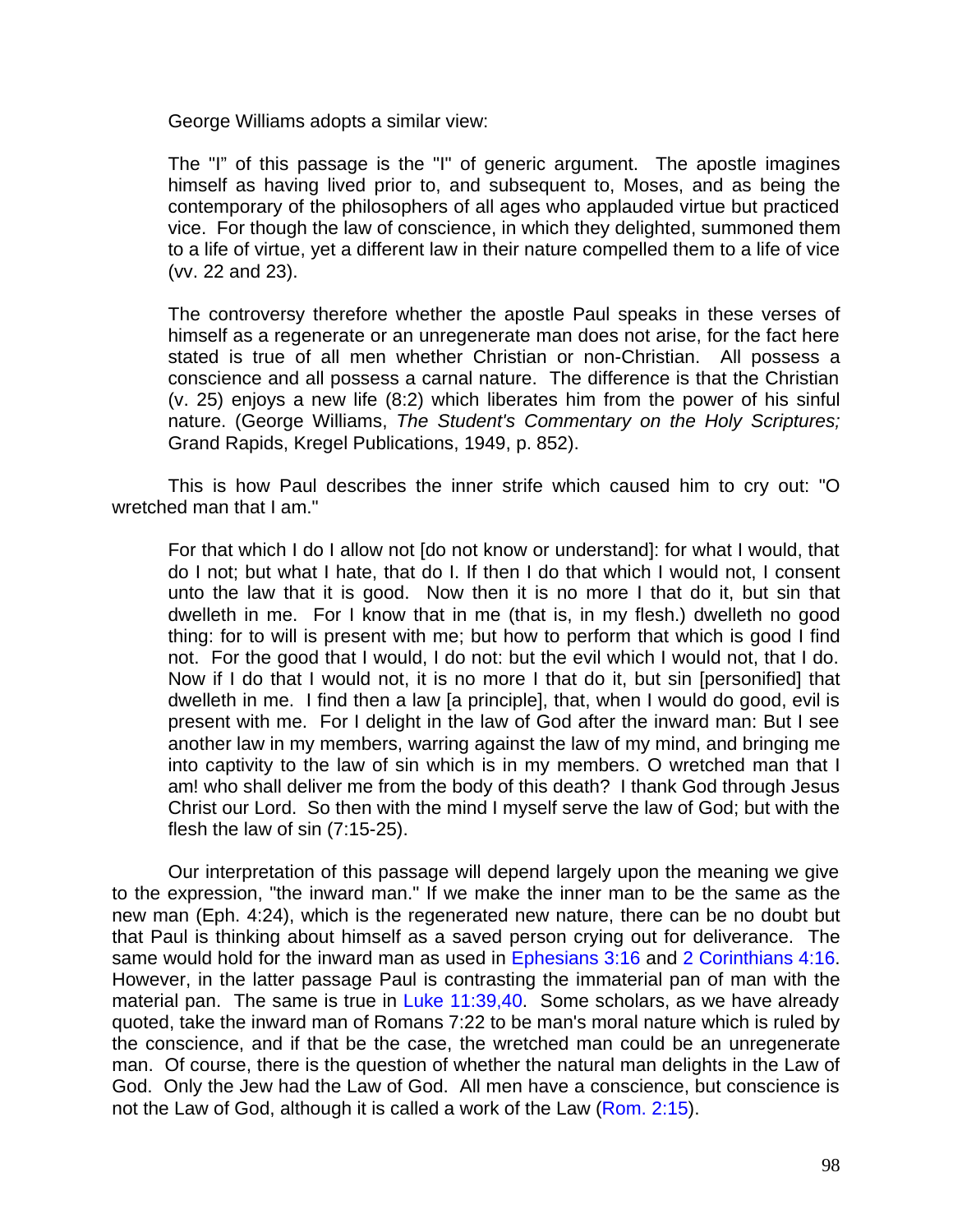The word wretched in English means to be distressed in body or mind. The Greek word *(talaiporos)* seems to have the meaning of enduring toils and troubles. The etymological meaning is: to bear calluses, wrought through the exhaustion of hard labor. The expression does not imply wrong doing *per se,* although it might describe the consequence of wrong doing.

Paul deals with this inner conflict of the believer again in Galatians 5:16-24:

This I say then, Walk in the Spirit, and ye shall not fulfil the lust of the flesh. For the flesh lusteth against the spirit, and the Spirit against the flesh: and these are contrary the one to the other: so that ye cannot do the things that ye would. But if ye be led of the Spirit, ye are not under the LAW.

After listing the "works of the flesh," he continues:

But the fruit of the Spirit is love, joy, peace, longsuffering, gentleness, goodness, faith, meekness, temperance: against such there is no law.

"Walk in the Spirit." There is no preposition before Spirit. Spirit is in the dative case. The same construction occurs twice in verse 25. The word walk *(peripateite)* is often used by Paul in a metaphoric sense for manner of life, but never in a literal sense. The phrase, "lust of the flesh," occurs also in Ephesians 2:3; 2 Peter 2:18, and I John 2:16.

The statement, "so that ye cannot do the things that ye would," should be rendered, "in order that ye may not do the things that ye would." "Cannot" seems to imply impossibility. This statement is sometimes interpreted in an antinomian way to excuse sin by saying we cannot stop sinning because we cannot do the good things which we ought to do. While it is true that the flesh sometimes gets the victory, Paul makes it plain that if we walk spiritually we will NOT fulfill the cravings of the flesh. If we ask God, "May I sin?" His answer will always be, "You may not."

When the believer is bearing the nine-fold fruit of the Spirit, he is doing nothing against the Law; therefore he is not under the Law.

Paul concludes this section with the admonition: "If we live in the Spirit, let us walk in the Spirit." Spirit is in the instrumental dative case and should be rendered, "by the Spirit." A different word for walk from that in verse 16 is used here*. Stoichomen* is a military term meaning "to walk or march in line, to hold ranks." Since the Spirit is our sphere of life, we should keep in step with the Spirit. When we do that through faith we are not under the Law.

The believer is thus set free from the law of sin (the believer's sin nature) by the law of the Spirit of life (the indwelling Holy Spirit). The two laws in Romans 8:2 are principles, not codified laws.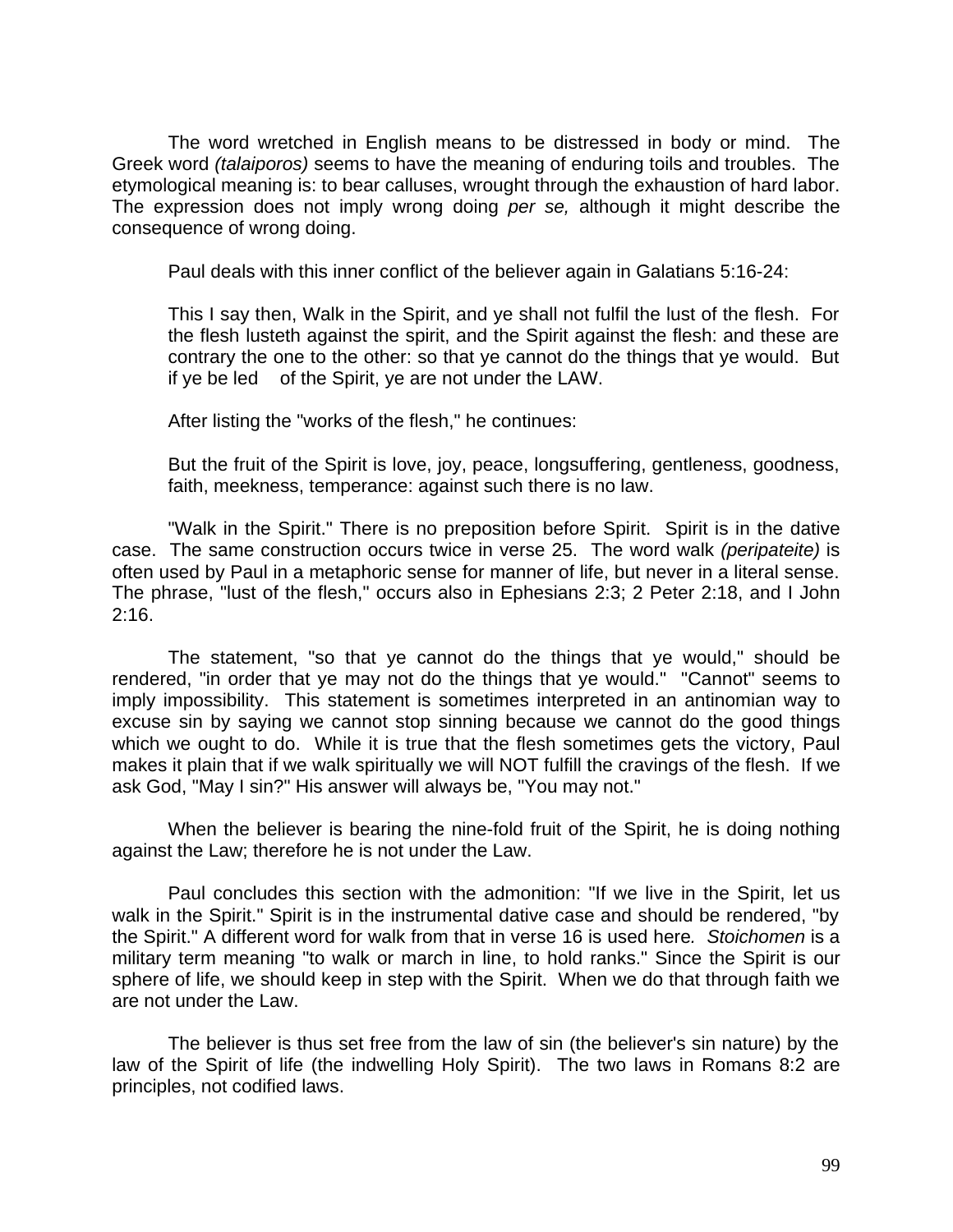For what the law (of Moses] could not do, in that it was weak through the flesh, God sending his own Son in the likeness of sinful flesh, and for sin, condemned sin in the flesh: that the righteousness [righteous requirements] of the law [of God] might be fulfilled in us, who walk not after the flesh, but after the Spirit (Rom. 8:3,4).

Because the carnal [fleshly] mind [which we have by nature] is enmity against God: for it is not subject to the law of God, neither indeed can be. So then they that are in the flesh cannot please God (Rom. 8:7,8).

The believer is no longer considered to be in the flesh, since faith declares that the flesh was crucified with Christ. Victory over sin comes only by the power of the Holy Spirit. This fact is emphasized by the mention of the Holy Spirit eighteen times in this chapter. Paul places great emphasis upon the ministry of the Holy Spirit whom he mentions eighty-four times in his epistles. Law as a rule of life over the flesh is always contrasted with the law of the Spirit of life in Christ Jesus. It is a mistake to place the Law of Moses on a continuum with the law of the Spirit. The Law of Moses was weak through the flesh, but the law of the Spirit sets us free from the law of sin and death.

# **PAUL'S PRACTICE OF LAW**

The book of Acts records that on several occasions Paul entered into the ceremonial practices of the Law. For example, he had Timothy circumcised when he joined Paul in his missionary work (Acts 16:3). It is stated he did this because of the Jews who were in that vicinity who knew Timothy's father was a Greek. In Acts 18:18 while in Cenchrea he took a vow and had his hair cut off. In Acts 18:18 he cut short his visit in Ephesus because he said, "I must by all means keep this feast that cometh in Jerusalem." And in Acts 21:21-24, in order to prove he had not taught the Jews of the dispersion to forsake Moses and the customs, he went into the temple at Jerusalem and shared the expenses for the animal sacrifices for four Jews who were under a Nazarite vow, thus showing that he was living in obedience to the Law.

Having read all that Paul has said in his epistles about the believer not being under the Law, and even saying that Christ would be of no profit to one who is circumcised, one naturally asks how Paul could have himself entered into these practices of the Law just mentioned.

Some students of the Word believe Paul was inconsistent, that he compromised himself in hopes of avoiding trouble or of winning over the Jews at Jerusalem. It is our belief that Paul was consistent in his actions and that his practice of these rituals of the Law can be explained only by a dispensational understanding of the Scripture. (See chapter VI of the author's *book, Understanding the Book of Acts,* Grace Publications, for a complete exposition of this problem.)

One has no problem with Paul at this point if he understands what was going on in God's program at the time these things occurred. The Twelve apostles had never been given a command, either while Christ was on earth or later during the period of the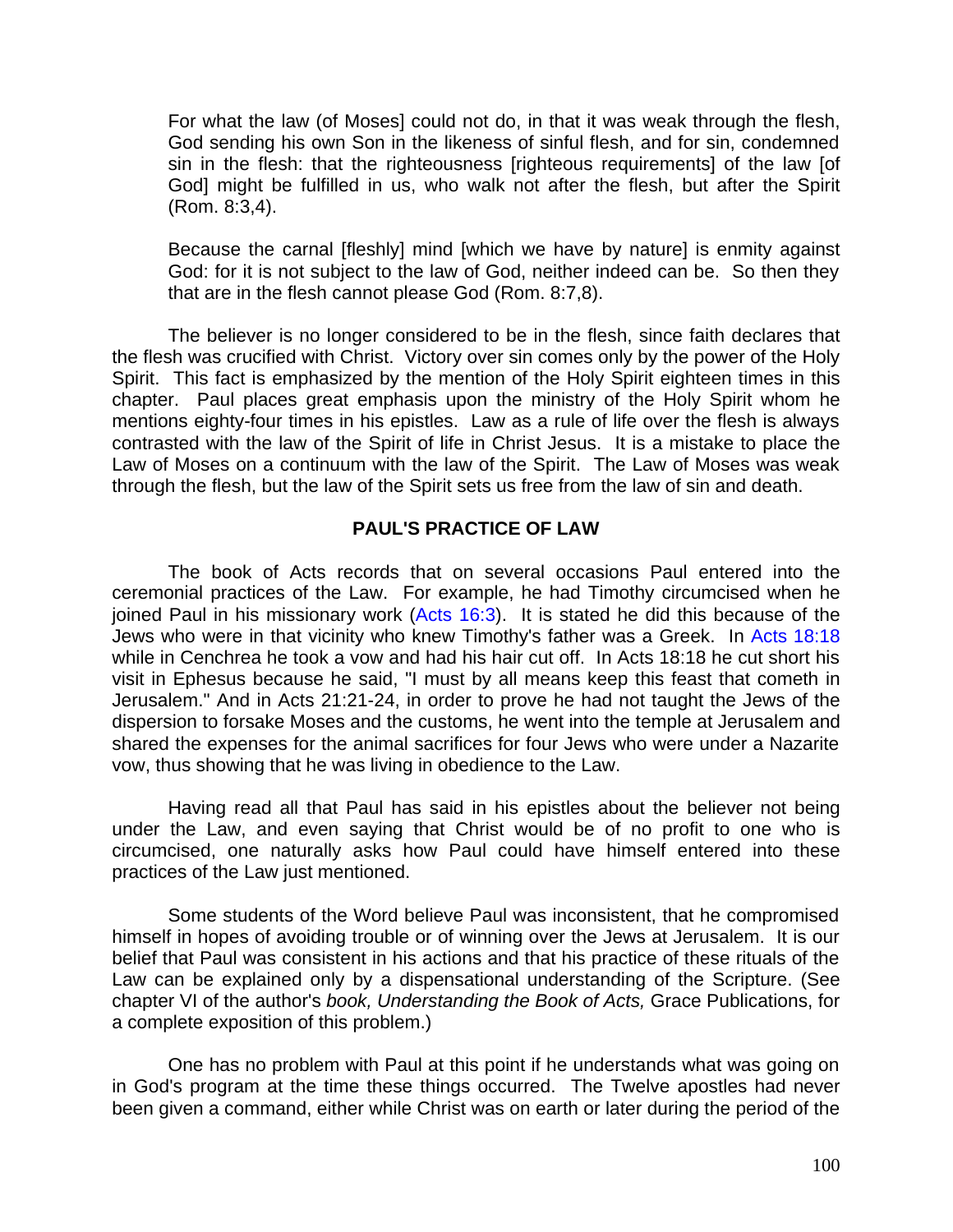book of Acts, to cease circumcision or temple worship. It was during the passion week, just a couple of days before His crucifixion, that Christ spoke some of His last instructions to His apostles "saying, the scribes and the Pharisees sit in Moses' seat: all therefore whatsoever they bid you observe, that observe and do; but do not ye after their works: for they say, and do not" (Matt. 23:2,3). The book of Acts opens with them "continuing daily with one accord in the temple" (Acts 2:46), and the last record we have of Jerusalem in Acts 21 is what we have just recorded above: Jewish believers in the temple under a Nazarite vow offering animal sacrifices, and even Paul taking part with them. These actions become inconsistent only when we suppose that Israel nationally was cast aside at the Cross and that God began a completely new dispensation of the Church (the Body of Christ) on the following day of Pentecost. Is it not strange that so many Protestants still follow this Roman Catholic tradition, when there is not a line of Scripture to substantiate it? Acts 3:26 is proof that God had not cast Israel aside, for Peter makes it clear in addressing "Ye men of Israel ... Unto you FIRST God having raised up his Son Jesus, sent Him to bless you, in turning away every one of you from his iniquities." And just before he spoke these words, God had offered to send Jesus Christ back to earth to bring about the restoration of the Kingdom to Israel if they would only repent and be converted.

It is not until Saul is converted and begins his missionary travels to the Gentiles and begins writing epistles to his converts that we hear anything at all about God doing something different, entirely apart from Israel and the Law of Moses. And that change of program, outwardly, did not take place suddenly. There was a period of transition, a sort of gray area, during which there was a mixture of practices. Paul insisted that circumcision and Law-keeping had nothing to do with justification before God, and he therefore forbade the Gentiles to practice these things. The Jews, however, were already circumcised. Furthermore, the temple was still standing in Jerusalem and to this point God had issued no orders to the Jewish believers to forsake the temple and Moses. It must be remembered that the Mosaic Law was a combination of moral, civil, and religious laws. Jews who did not pay their religious tithe or tax to the temple and did not observe the other requirements of the Law were guilty of breaking the Law. That is one reason why Paul obeyed these rules when in Jerusalem, and why he had the right to adopt the practice at that time expressed in 1 Corinthians 9:20-23:

To the Jews I became like a Jew, to win the Jews, To those under the Law I became like one under the Law (though I myself am not under the law), so as to win those under the law. To those not having the law I became like one not having the law (though I am not free from God's law but am under Christ's law), so as to win those not having the law. To the weak I became as weak, to win the weak. I have become all things to all men so that by all possible means I might save some (NIV).

Paul would allow Timothy, who had a Jewish mother, to be circumcised, but not for a moment would he consider having Titus, a gentile, circumcised (Gal. 2:3-5). Paul did not oppose circumcision *per se.* When he said, "If ye be circumcised, Christ shall profit you nothing," he surely did not mean that no circumcised person could receive benefit from Christ, for he himself was circumcised. He plainly meant, "If ye be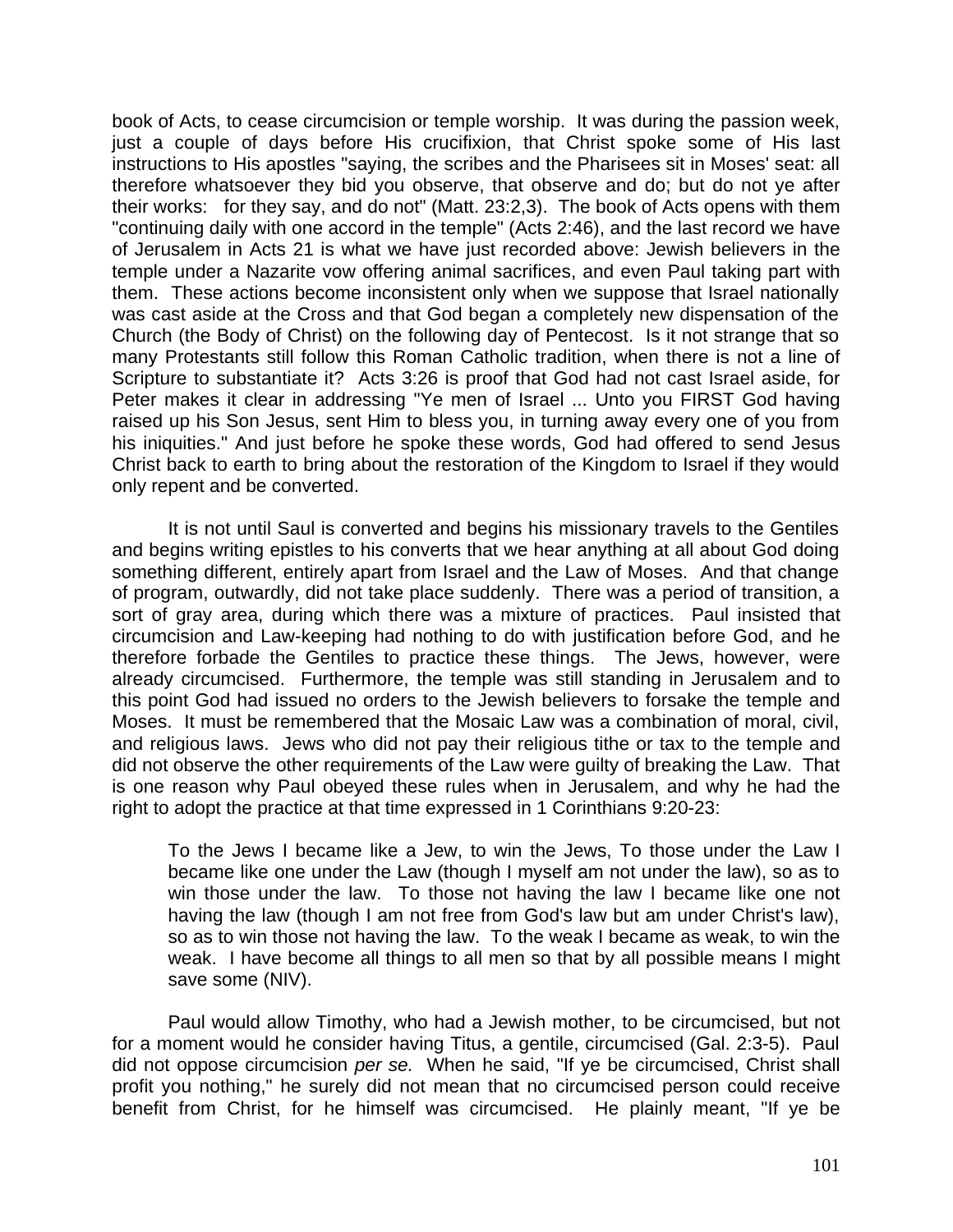circumcised as a means of being justified before God, Christ shall profit you nothing." This fact is made plain in Galatians 5:4, "Christ is become of no effect unto you, whosoever of you are justified (are trying to be justified) by the Law; ye are fallen from grace." Falling from grace, according to Paul, is not falling into sins of immorality, but trying to be saved by one's own religious efforts. It is as Paul states in the latter part of Romans 11:6, "But if it [salvation] be of works, then it is no more grace: otherwise work is no more work." One who seeks to be justified by Law has literally "fallen out of the realm of Grace."

If Paul were here with us today, now that the transition has ended and the temple has been destroyed and God has ceased His dealings prophetically and redemptively with the nation of Israel, we do not believe he would continue in some of these Jewish practices. But during the time he did observe them, we believe he had the right and that there was no inconsistency in his becoming as a Jew or as under the Law.

## **ISOLATED REFERENCES TO LAW**

There are several isolated references to Law in Paul's epistles which should be noted in order to complete the references to this word. In 1 Corinthians 9:7-10 Paul takes a principle from the Law to support his teaching that preachers of the gospel should be financially supported by those to whom the Word is ministered. He asks:

Who goeth a warfare any time at his own charges? who planteth a vineyard, and eateth not the fruit thereof? or who feedeth a flock, and eateth not the milk of the flock? Say I these things as a man? or saith not the law the same also? For it is written in the Law of Moses, Thou shalt not muzzle the mouth of the ox that treadeth out the corn. Doth God take care for oxen? Or saith he it altogether for our sakes? For our sakes, no doubt, this is written: that he that ploweth should plow in hope; and that he that thresheth in hope should be partaker of his hope. (cf. Deut. 25:4).

If God takes care of sparrows, He surely takes care of oxen which are worth more than sparrows. Paul sees a higher principle and application in the Law. It reminds us of our Lord's interpretation of the sabbath, when he said, "The sabbath was made for man, and not man for the sabbath: therefore the Son of man is Lord also of the sabbath" (Mk. 2:27,28). The Law is good in itself  $(Rom. 7:12,13,16)$  and was ordained for the good of man, but it has no power in itself to make men good. "It was weak through the flesh" (Rom. 8:3).

For there is verily a disannulling of the commandment going before for the weakness and unprofitableness thereof. For the Law made nothing perfect (Heb. 7:18,19).

Paul refers to the Law in discussing the purpose of speaking in tongues.

In the Law it is written, With men of other tongues and other lips will I speak unto this people [Israel]; and yet for all that they will not hear me, saith the Lord.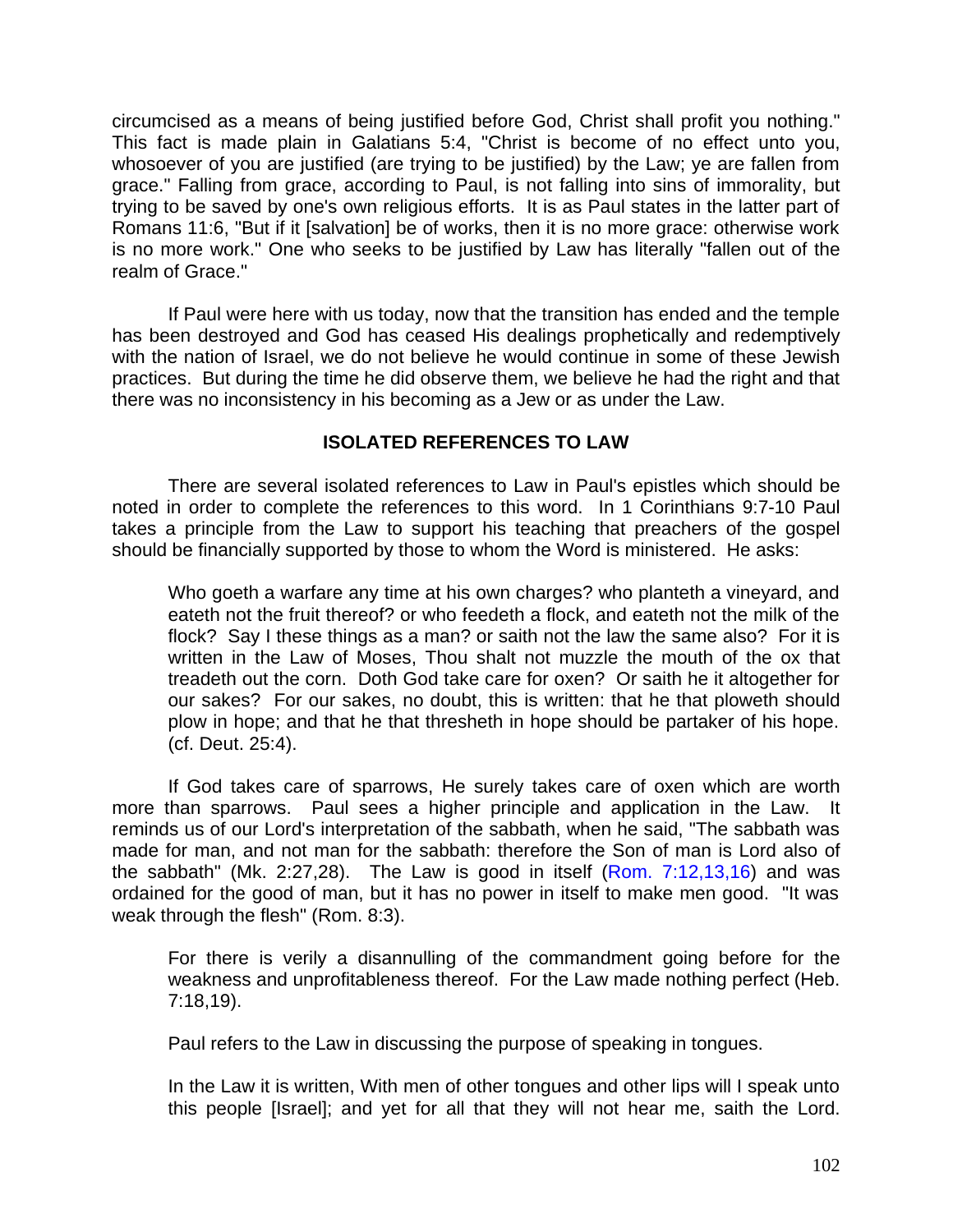Wherefore tongues are for a sign, not to them that believe, but to them that believe not [the unbelieving Jews]: but prophesying serveth not for them that believe not, but for them which believe (I Cor. 14:21,22).

In correcting the abuse of this sign-gift, Paul appeals to the Corinthians to become mature in their understanding by realizing that the practice of this rather unusual gift was not a sign of super-spirituality, but simply a way that God had of speaking to the Jewish people. If the Jews knew their Old Testament they should have recognized that tongues was a God-appointed means of talking to them. Yet God had predicted that in spite of this supernatural sign the Jews would not listen to Him. Since the Jews required a sign (1 Cor. 1:22), and since God has cast Israel aside as a nation for the duration of the present dispensation, there is no further need or reason for the exercise of this gift.

In the same 14th chapter of 1 Corinthians Paul makes another incidental reference to the Law in verse 34: "Let your women keep silence in the churches [assemblies]: for it is not permitted unto them to speak; but they are commanded to be under obedience, as also saith the Law." Paul's reference to the Law is not to the Mosaic Law given at Sinai, but to Genesis 3:16, one of the books of Moses. "Unto the woman he said, l will greatly multiply thy sorrow, and thy conception; in sorrow shalt thou bring forth children; and thy desire shall be to thy husband, and he shall rule over thee." Paul recognizes this principle throughout his writings. "But I would have you know, that the head of every man is Christ; and the head of the woman is man; and the head of Christ is God" (1 Cor. 11:3). "Wives, submit yourselves unto your own husbands, as unto the Lord" (Eph. 5:22). Paul does not thereby make woman a slave, for he commands husbands to love their wives, even as Christ loved the Church (Eph. 5:25), and even though "the man is not of the woman, but the woman of the man, neither was the man created for the woman, but the woman for the man ... nevertheless neither is the man without the woman, neither the woman without the man, in the Lord. For as the woman is of the man, even so is the man also by the woman: but all things are of God" (I Cor. 11:8,9,11,12). Since Paul recognized the right of women to pray and prophesy (1 Cor. 11*:*5), we must understand the "keeping silent" in a qualified sense. There were many problems in the Corinthian church, and one seems to have been the disturbance caused by women interrupting the service with their talking among themselves or by asking questions.

Another incidental mention of the Law is in Titus 3:9. Titus was pastor on the isle of Crete. The Cretians were a difficult people to deal with. One of their own prophets had said that the Cretians were always liars and lazy gluttons, so Paul instructed Titus to rebuke them sharply. After encouraging Titus to instruct his people to bring forth good works, he says, "But avoid foolish questions, and genealogies, and contentions, and strivings about the Law; for they are unprofitable and vain." Apparently the strivings about the Law concerned ceremonial purity of certain foods, for in 1:14,15 Paul refers to giving heed to Jewish fables and commandments of men which involved purity. The Law of Moses did restrict the diet of the Jews and wherever there were Jewish converts the matter of diet, like circumcision, became a bone of contention. Paul had to give considerable space in his letters to this subject. (See Rom. 14:1-23; 1 Cor. 8:1-13; Gal.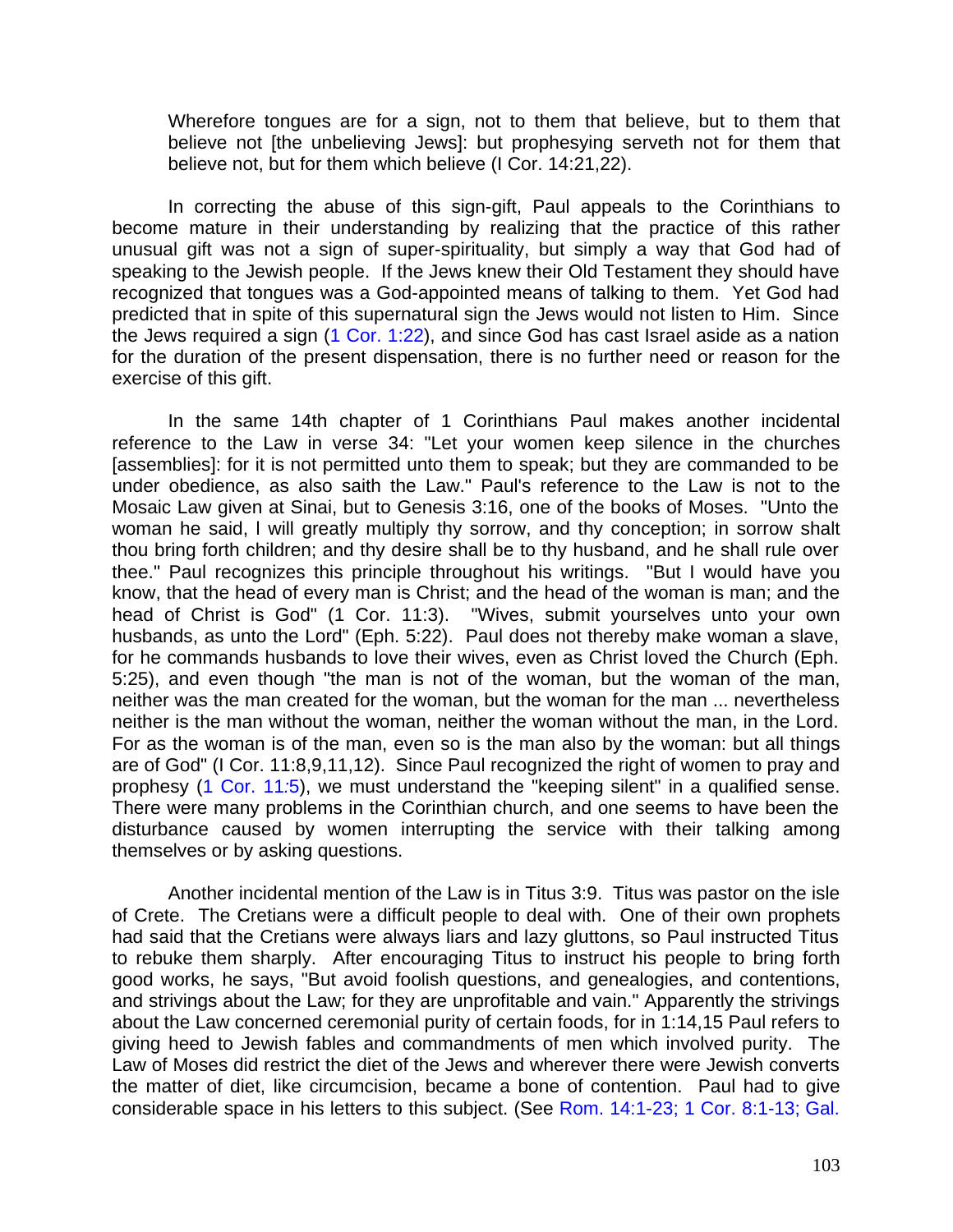### 3:10; Col. 3:16; 1 Tim. 4:1-5.)

Paul also wrote to Pastor Timothy at Ephesus about the same matters as he did to Titus.

As I exhorted thee to tarry at Ephesus, when I was going into Macedonia, that thou mightest charge certain men not to teach a different doctrine, neither to give heed to fables and endless genealogies, which minister questions, rather than a dispensation of God which is in faith; so do I now. But the end of the charge is love out of a pure heart and a good conscience and faith unfeigned: from which some having swerved have turned aside unto vain talking; desiring to be teachers of the Law, though they understand neither what they say, nor whereof they confidently affirm. But we know that the Law is good, if a man use it lawfully, as knowing this, that the Law is not made for a righteous man, but for the lawless and unruly, for the ungodly and sinners, for the unholy and profane, for murderers of fathers and murderers of mothers, for manslayers, for fornicators, for abusers of themselves with men, for menstealers, for liars, for false swearers, and if there be any other thing contrary to the sound doctrine; according to the gospel of the glory of the blessed God, which was committed to my trust (1 Tim. 1:3-11 ASV).

It should be noticed that "godly edifying" of the AV, should be "a dispensation of God." (Edifying is in Greek, *oikodomian. Dispensation is oikonomian.* It was easy for an ancient scribe to get these two words confused, mistaking an "n" for a "d" or vice versa). Also the word "commandment" in the AV does not refer to the Ten Commandments, but is a different word and should be translated "charge," as in verse 3. The end or goal of the charge Paul was giving Timothy was love out of a pure heart, a good conscience, and faith unfeigned. Then Paul describes some of the troublemakers who wanted to be teachers of the Law, but who did not understand what they were talking about. No doubt Paul is now speaking of the Mosaic Law, although what he says is true of civil laws also. If every one were sinlessly perfect there would be no need of laws or law enforcement police. The Law is good (cf. Rom. 7:16), but it is only for evil doers, and Paul almost exhausts the list of such in his description. It would seem from this fact that those who put themselves under the Law are confessing that they are evildoers. It is true we are all evildoers by nature, but as believers we have attained "the righteousness which is of faith" (Rom. 9:30). We have passed out of the old order of nature by the death of Christ and we have been raised to walk in newness of life. We have been declared righteous and have the empowerment to live godly lives. Therefore we no longer need the Law.

## **END AND ESTABLISHMENT OF LAW**

"For Christ is the end of the Law for righteousness to every one that believeth" (Rom. 10:4).

In what sense is Christ the end *(telos)* of the Law? Three different views have been expressed: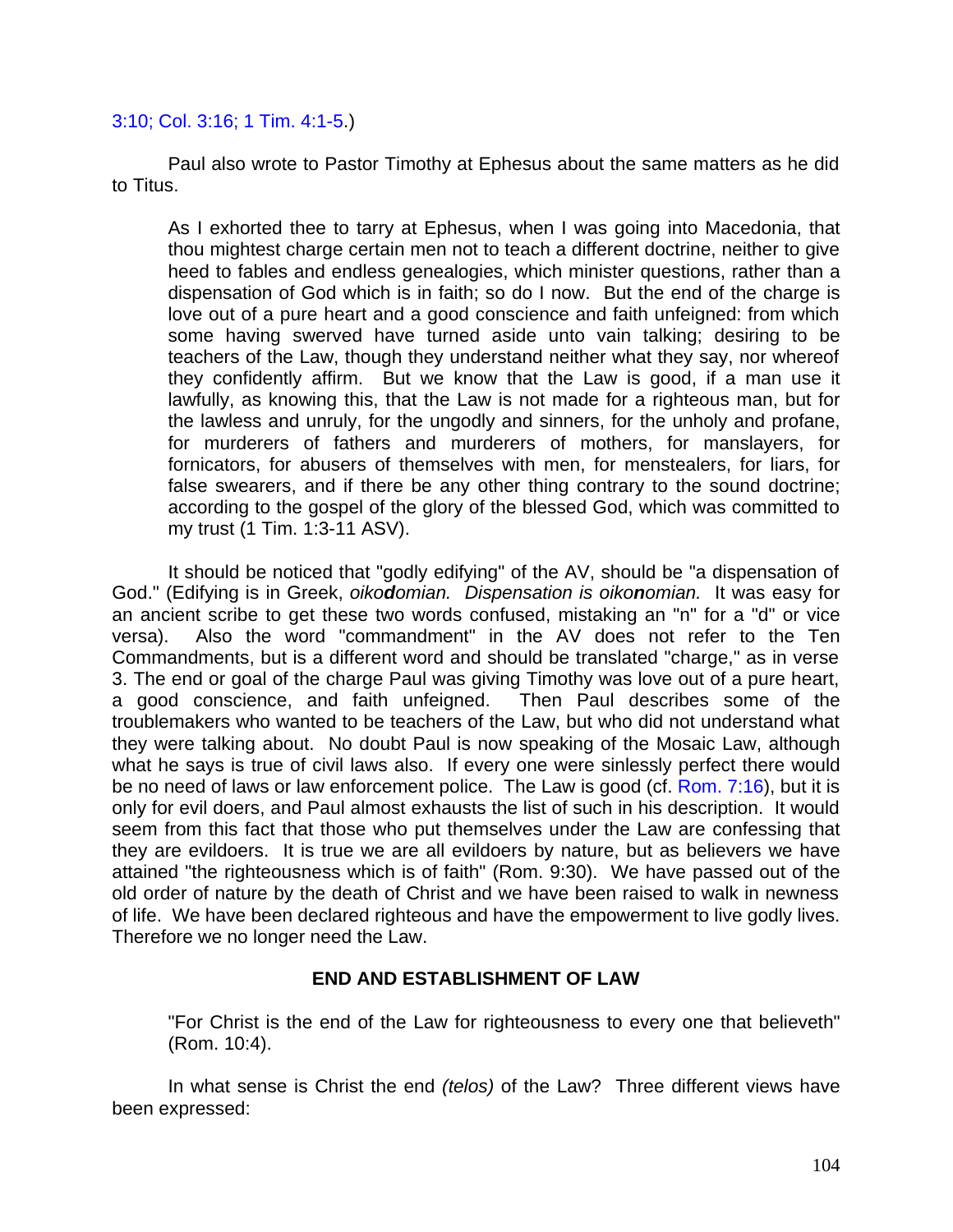- Christ has brought an end to the Law Dispensation; He has terminated it.
- Christ has completely satisfied all of the holy and righteous claims of the Law in His vicarious death; He has fulfilled the Law.
- Christ is the goal to which the Law pointed.

No doubt all three of these things are true. The latter view is supported by Galatians 3:24, "Wherefore the Law was our schoolmaster to bring us to Christ, that we might be justified by faith." The middle view is supported by such statements as Matthew 5:17, "Think not that I am come to destroy the Law, or the prophets: I am not come to destroy, but to fulfill." Similarly, 1 Timothy 1:5, "Now the end of the commandment is love out of a pure heart, and of a good conscience, and of faith unfeigned." However it would seem in Romans that Paul is emphasizing the termination of the Law system. His twice repeated statements earlier that the believer is not under Law but under grace (Rom. 6:14,15), his observation that people were justified by faith before the Law system came into being and that they are now being saved completely apart from it (Rom. 3:21, 4:10), and his use of the illustration of death ending the marriage relationship (Rom. 7:1-4), all indicate that termination of the Law Dispensation is in the mind of the apostle in 10:4.

The idea of termination is prominent in other of Paul's epistles. In 2 Corinthians 3:11-13 Paul speaks of that which was engraven upon tablets of stone (the Law), and he says:

For if that which is done away was glorious, much more that which remaineth is glorious. Seeing then that we have such hope, we use great plainness of speech. And not as Moses, which put a veil over his face, that the children of Israel could not steadfastly look to the end of that which is abolished.

Surely that which is done away and abolished is terminated. Again in Ephesians 2:15 he states the same idea of termination, "Having abolished in his flesh the enmity, even the Law of commandments contained in ordinances; for to make in himself of the twain one new man, so making peace."

It needs to be emphasized that Paul's teaching about the reign of the Law having come to an end in no way opens the door to sin or licentiousness. His opponents slanderously reported that Paul's doctrine opened the door to lawlessness (cf. Rom. 3:8; 6:1,2). Christ is the end of the Law for RIGHTEOUSNESS, not unrighteousness. The glory of the Law fades into insignificance when compared with the glory of the new dispensation. The result of abolishing the Law of commandments contained in ordinances was the formation of a new man, which after God is created in righteousness and true holiness (Eph. 4:24).

The abolishing of the Law system does not abolish morality, or what is right or wrong. If we abolished the police department, things would still be either right or wrong, but with human nature being what it is, the result of such action would be disastrous. Why then is it not disastrous for the believer in Christ? Simply because the believer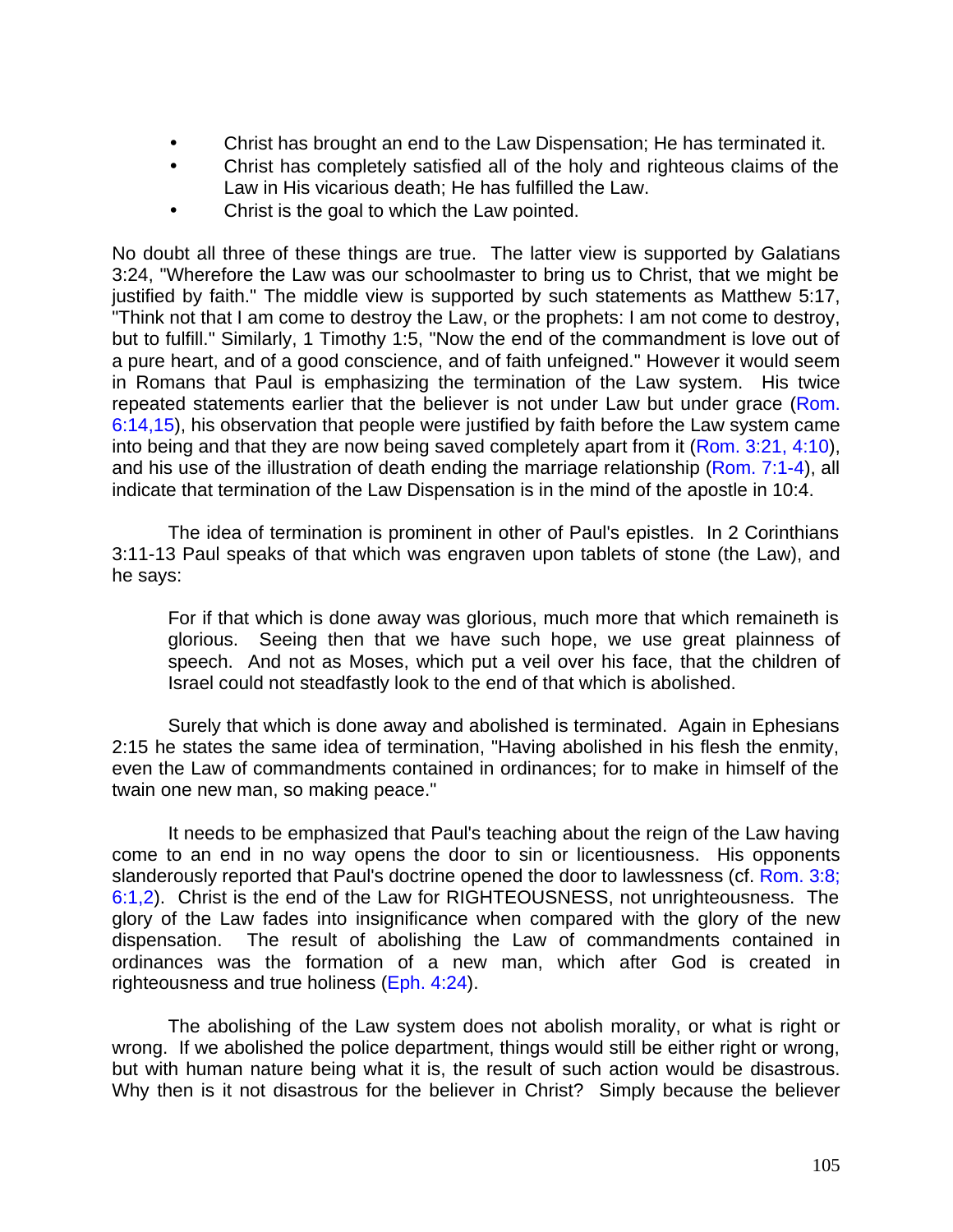must reckon his old sinful nature to have died with Christ, so that he is dead to sin and therefore freed from sin (Rom.  $6:2.7$ ), and has been raised from the dead to walk in newness of life. That is what faith is all about. Faith is not simply believing there is a God, or the glib repeating of a formula. Faith is a belief that you were put to death in Christ's death and that you have been raised from the dead to walk in newness of life. To walk by faith means to live as though these facts are true, which indeed they are. The problem is that the believer still has the principle of sin within his body, and too often he walks by sight instead of by faith. If the world were populated by a race of people having a divine nature that was incapable of sin, it would be not only needless but ridiculous to have a police force or any form of law enforcement.

Paradoxically, Christ established the Law by abolishing it. He did not abolish it as God's standard of righteousness, but as a dispensation over Israel.

"Do we then make void the Law through faith? God forbid: yea, we establish the Law" (Rom. 3:31).

Again, we must distinguish between the economy or dispensation of the Mosaic Law and the moral principles of the Law of God. The latter are in no way dispensationally related. They are as unchangeable as is the nature of God. Even in the code of the Ten Commandments there is one commandment which applied only to Israel. If one is to keep the Ten Commandments, he must of necessity keep the sabbath day. To keep the sabbath one must cease from every form of work on that day: "Six days may work be done; but in the seventh is the sabbath of rest, holy to the Lord: whosoever doeth any work in the sabbath day, he shall surely be put to death" (Ex. 31:15). How can Seventh-day Adventists or any other seventh-day groups claim they are actually keeping the sabbath of the Ten Commandments when they make their own rules for what they can and cannot do, and when they do not enforce the Law? If we keep on reading in Exodus 31:16 we will see plainly stated just who is supposed to keep this day.

Wherefore the children of Israel shall keep the sabbath, to observe the sabbath throughout their generations, for a perpetual covenant. It is a sign between me and the children of Israel forever: for in six days the Lord made heaven and earth, and on the seventh day he rested, and was refreshed (vv. 16,17).

The sabbath is never mentioned in the Bible until the children of Israel came to Mt. Sinai. Abraham was justified by faith four hundred years before the sabbath was given to Israel. The reason the sabbath command is placed among the moral commands of the Law is clearly stated, "It is a sign between me and the children of Israel."

It was this whole legal system which had been imposed upon God's covenant people that was done away (cf. 1 Cor. 13:10). It is most important to see that "These all died in faith, not having received the promises, but having seen them afar off, and were persuaded of them, and embraced them, and confessed that they were pilgrims and strangers on the earth" (Heb. 11:13). Verse 39 says the same thing, "And these all,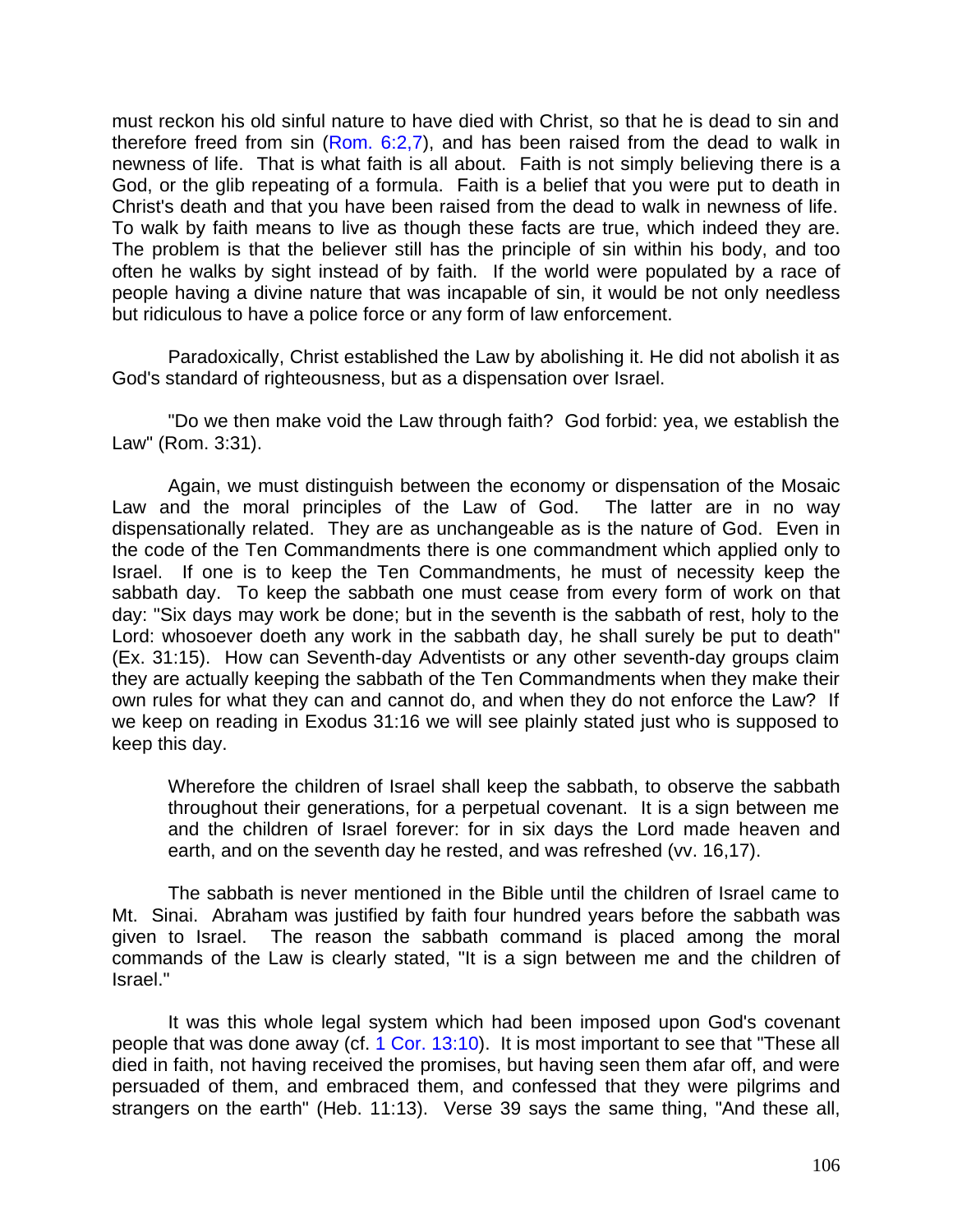having obtained a good report through faith, received not the promise." The promise was basically regeneration, the impartation of the Holy Spirit, the adoption, as Paul describes it in Galatians 3:29-4:7. It is apparent, then, that the Law was imposed upon a people who were still in the flesh, even though they had faith in the promise that some day in the future, at the time appointed by the Father, they would become full-fledged sons of God by regeneration. (See Deut. 30:1-6, where the future "circumcision of the heart" means regeneration.) God did not impose the Law for the purpose of making them sons of God. He imposed it upon men in the flesh in order to reveal sin as a transgression and to show the impossibility of the flesh to produce a righteousness which is acceptable to God. After this legal system has accomplished its objective, and the long awaited promise has been fulfilled, there is no further need of the legal system.

Thus there is a seeming paradox. On the one hand the Law has been done away, and on the other the Law has been established. The Law has been established in several ways. All of its righteous claims and penalties against the sinner have been paid in the sacrificial death of God's Son. God raised Him from the dead as evidence He is completely satisfied with that work. The Law is also established in that God has placed within the believer the Holy Spirit of life who is able to fulfill in the believer's life the righteous requirements the Law decrees.

# **THE LAW OF CHRIST**

"Bear ye one another's burdens, and so fulfil the Law of Christ" (Gal. 6:2).

Paul spent the first half of Galatians trying to show believers they had been set free from the Law, and now in the last chapter he tells the believer to fulfil the law of Christ. This is the only time this expression occurs in Paul's writings. What does he mean by it? Paul had said earlier in this epistle, "For all the Law is fulfilled in one word, even in this; Thou shalt love thy neighbor as thyself" (Gal. 5:14). Paul also wrote to the Romans:

Owe no man any thing, but to love one another: for he that loveth another hath fulfilled the law. For this, Thou shalt not commit adultery, Thou shalt not kill, Thou shalt not steal, Thou shalt not bear false witness, Thou shalt not covet; and if there be any other commandment, it is briefly comprehended in this saying, namely, Thou shalt love thy neighbor as thyself. Love worketh no ill to his neighbor: therefore love is the fulfilling of the Law (Rom. 13:8-10).

Jesus, the night before the extreme manifestation of His love in giving Himself to die for the sins of the world, said to His disciples:

A new commandment I give unto you, That ye love one another; as I have loved you, that ye also love one another. By this shall all men know that ye are my disciples, if ye have love one to another (John 13:34,35).

Jesus told the lawyer who had asked, Which is the great commandment of the Law? "Thou shalt love the Lord thy God with all thy heart, and with all thy soul, and with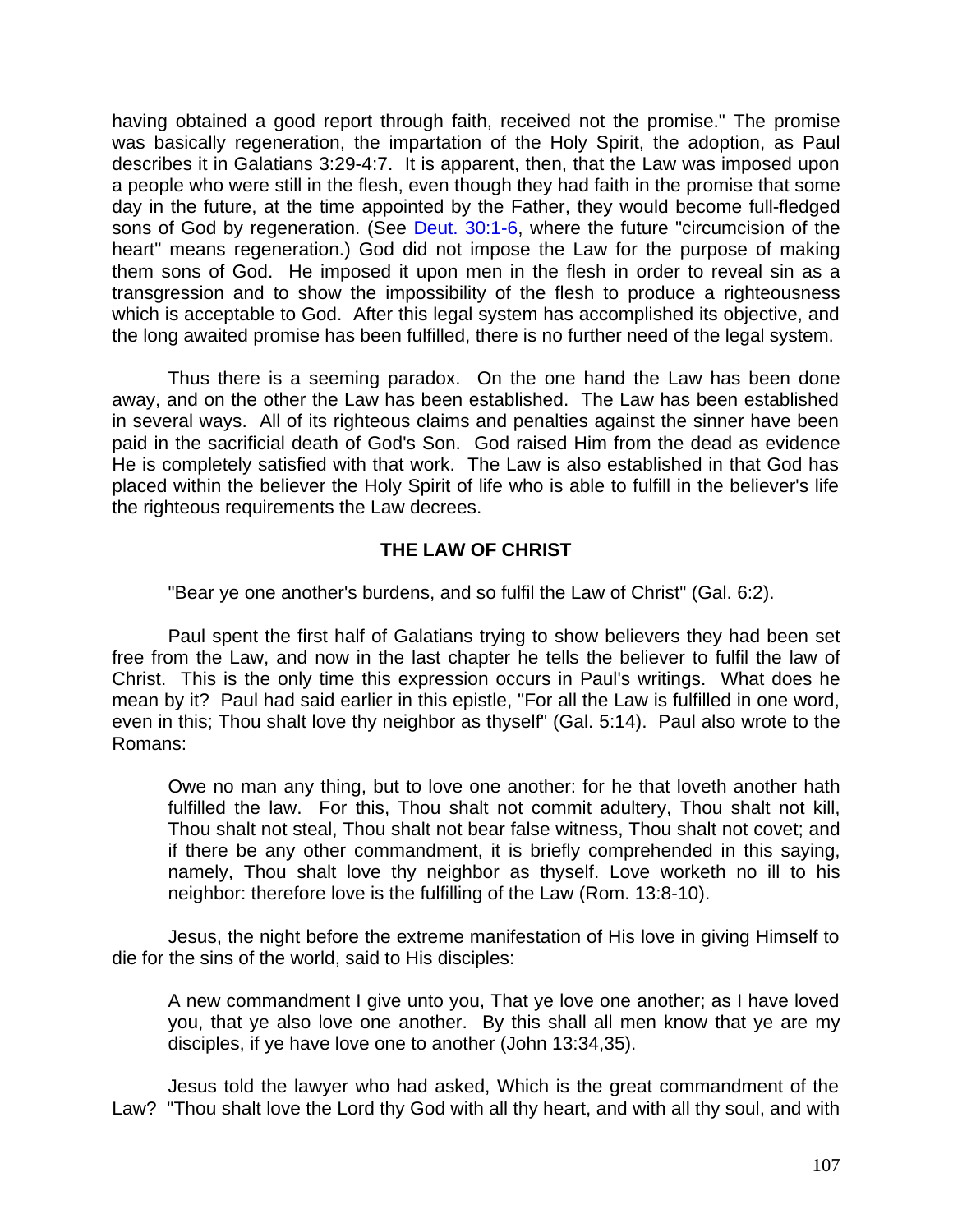all thy mind. This is the first and great commandment. And the second is like unto it, Thou shalt love thy neighbor as thyself. On these two commandments hang all the Law and the prophets" (Matt. 22:37-40). Love fulfills the Mosaic Law given fifteen centuries before Christ. Why then did Jesus say He was giving a NEW commandment, when the old one said the same thing? The newness of this commandment was the kind of love that was called for. They were to love as He loved them. To what degree did He love? Paul answers that question:

For scarcely for a righteous man will men die: yet peradventure for a good man some would even dare to die. But God commendeth His love toward us, in that, while we were yet sinners, Christ died for us (Rom. 5:7,8).

Moses required man to love his neighbor as himself. Christ's Law is to love his neighbor more than himself, even as Christ did. John tells us, "Hereby perceive we the love of God, because He laid down Ms life for us: and we ought to lay down our lives for the brethren" (1 John 3:16). Many of those early believers did just that. And many missionaries during the ensuing years have laid down their lives in carrying the gospel to a people who often persecuted them and even put them to death. Paul, in defending the doctrine of the resurrection, asked, "And why stand we in jeopardy every hour? I protest by your rejoicing which I have in Christ Jesus our Lord, I die daily" (1 Cor. 15:30,31). "As it is written, For thy sake we are killed all the day long; we are accounted as sheep for the slaughter" (Rom. 8:36).

This kind of love could never be generated by the flesh, man's sinful nature. It can come only as the fruit of the Spirit (Gal. 5:22). And Paul informs us if we are led of the Spirit, we are not under the Mosaic Law system (Gal. 5:18), which was put over the flesh, the works of which he then enumerates. The Mosaic Law was against all of the works of the flesh, but of the fruit of the Spirit he says, "Against such there is no Law" (Gal. 5:23). Who could ever imagine a Law that said, Thou shalt not love, Thou shalt not be good, Thou shalt not have self-control? And we should remember that it is in this context of love as the fruit of the Spirit that Paul utters the words of our text, "Bear ye one another's burdens, and so fulfil the Law of Christ."

## **SUMMATION**

In Paul's epistles, grace is always the antithesis of Law. We are not under Law but under grace. And faith is the antithesis of works. We are justified by faith entirely apart from works. Any effort to put Law and grace on a continuum frustrates the grace of God. Paul declares, "I do not frustrate the grace of God: for if righteousness comes by the law, then Christ is dead in vain." And again, "And if by grace, then it is no more of works, otherwise grace is no more grace. But if it be of works, then it is no more grace; otherwise work is no more work." Law and works are just the opposite of grace and faith. These two opposites cannot be placed on the same level without denial of the truth.

The teaching that the Law and the gospel of the grace of God are of the same nature, varying only in degree, is contradicted by Scripture. Peter testified that the Law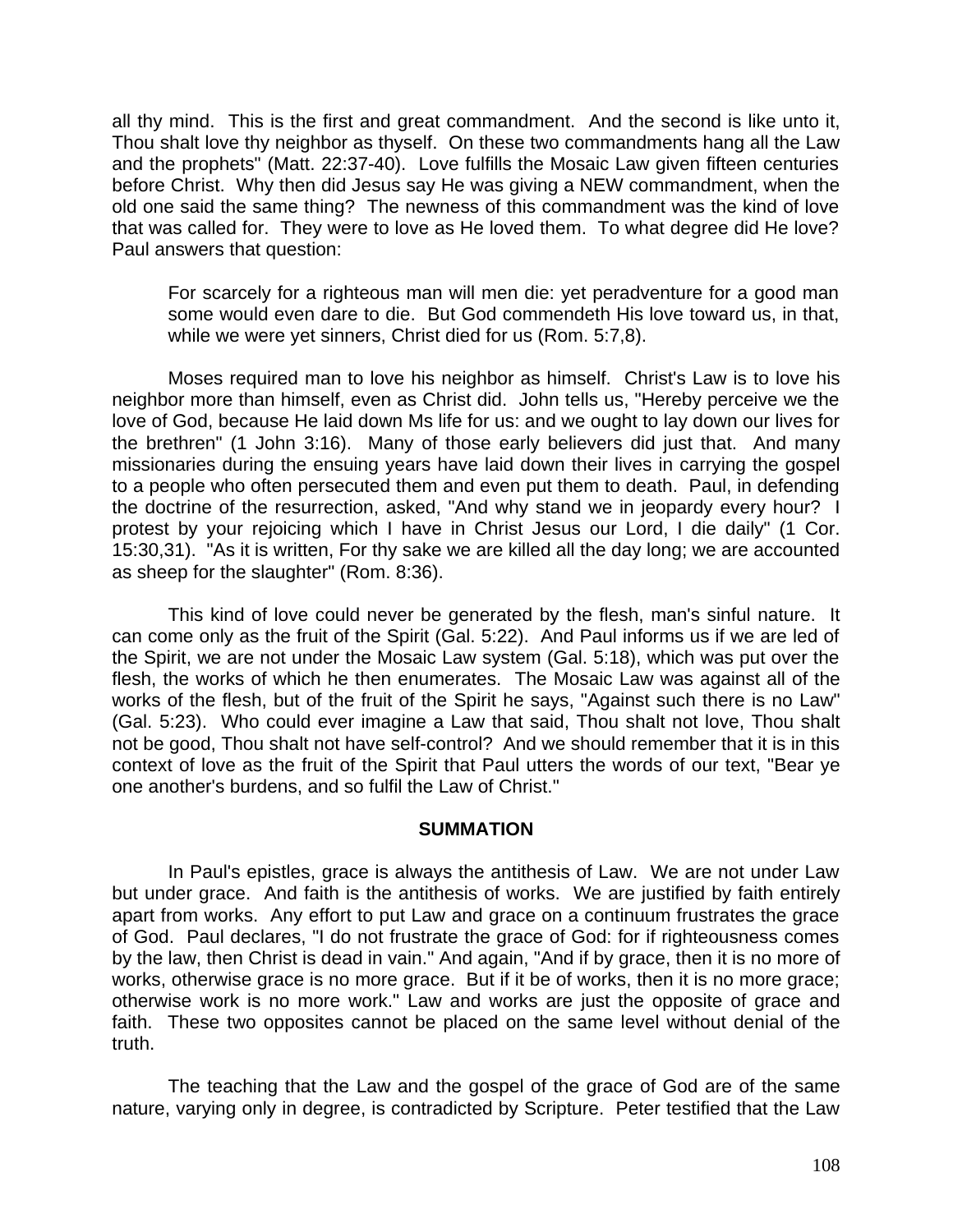was "a yoke ... which neither our fathers nor we were able to bear." Is this in any way the nature of the gospel? And further, Peter says it would be "tempting God" to put this yoke upon the neck of Paul's Gentile converts (Acts 15:10, 11). And what figure of speech does Paul use in comparing Law with grace? He likens the Law given at Mt. Sinai to the son of the slave girl, Hagar, who was born in the ordinary course of nature, as compared with the son of the free woman who was born as a result of God's promise in a supernatural way. It is most important to see that Paul says Hagar represents the covenant made at Mt. Sinai (Gal. 4:24). Is Paul associating Hagar and Sarah as being on a continuum, or is he contrasting them?

Nevertheless, what saith the scripture? Cast out the bondwoman and her son: for the son of the bondwoman shall not be heir with the son of the freewoman.

And in the next chapter of Galatians Paul uses the same terminology as Peter did in describing the Law, "the yoke of bondage." Paul clearly states that dispensationally Israel under the Law of Moses was treated no differently from that of a slave, in contrast to the full liberty of sonship under the gospel (Gal. 4:1-7).

Again, in Galatians 3:17-21, Paul goes out of the way to explain he is talking about the Law of Moses given at Mt. Sinai. He even dates it - four hundred and thirty years after the Abrahamic Covenant. His argument here is that the Mosaic Covenant cannot disannul the promise made to Abraham. If Paul considered the Law to be a dispensation of what Covenant theologians call the Covenant of Grace, why would Paul even raise the question of annulment? He raised the question, because "as many as are of the works the Law are under the curse: for it is written, Cursed is every one that continueth not in all things which are written in the book of the Law to do them." Israel was under the curse, for they had not continued to perform all things which were written in the book of the Law. How, then, could they ever inherit the promise made to Abraham? Paul answers by showing that no one, not even God, can disannul or add to a covenant which has been confirmed, as was the Abrahamic Covenant. Therefore when the Law was added four hundred and thirty years later it was not added to and thus did not become a part of the Abrahamic Covenant. Paul uses two different words for "adding" in Galatians 3:15 and 19. The Law was added in the sense it was temporarily brought in alongside of the promise until Christ should come to take away transgressions and bring an end to the Dispensation of Law.

It is impossible for Law to give life (Gal. 3:21), and that is what those who are dead in trespasses and sins need. This rules out the possibility of attaining eternal life by keeping the Law. It is "not by works of righteousness which we have done, but according to his mercy he saved us" (Titus 3:5). Paul makes plain from the beginning of his Gentile ministry the impossibility of being justified by the Law of Moses.

And by Him all that believe are justified from all things, from which ye could not be justified by the law of Moses (Acts 13:39).

It would seem, however, that Paul had problems with people who, after they had trusted Christ for salvation, turned back to the Law as a means to sanctification. They